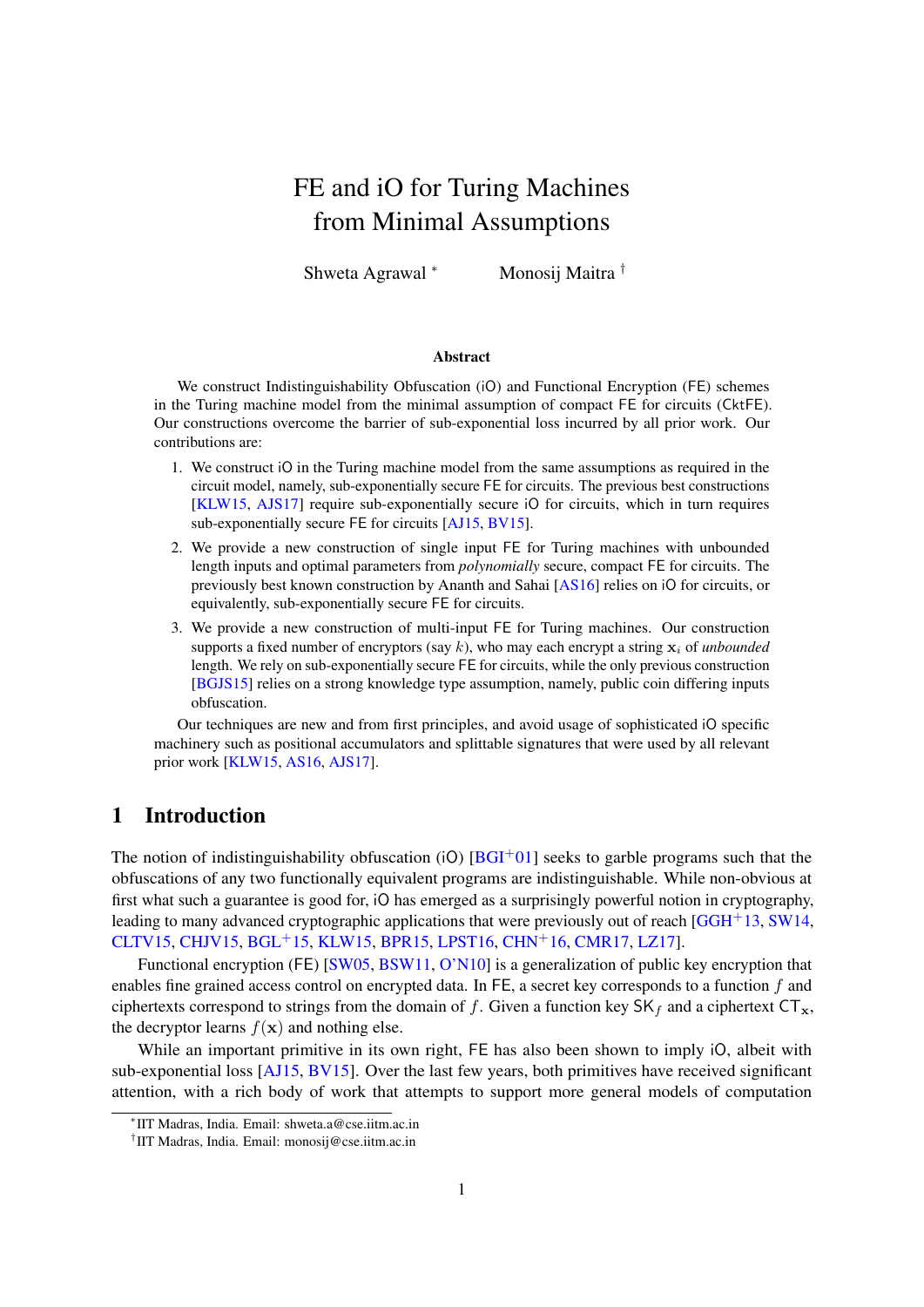$[BGL<sup>+</sup>15, CHJV15, KLW15, CCHR15, CCC<sup>+</sup>15, ACC<sup>+</sup>16, CH16]$  $[BGL<sup>+</sup>15, CHJV15, KLW15, CCHR15, CCC<sup>+</sup>15, ACC<sup>+</sup>16, CH16]$  $[BGL<sup>+</sup>15, CHJV15, KLW15, CCHR15, CCC<sup>+</sup>15, ACC<sup>+</sup>16, CH16]$  $[BGL<sup>+</sup>15, CHJV15, KLW15, CCHR15, CCC<sup>+</sup>15, ACC<sup>+</sup>16, CH16]$  $[BGL<sup>+</sup>15, CHJV15, KLW15, CCHR15, CCC<sup>+</sup>15, ACC<sup>+</sup>16, CH16]$  $[BGL<sup>+</sup>15, CHJV15, KLW15, CCHR15, CCC<sup>+</sup>15, ACC<sup>+</sup>16, CH16]$  $[BGL<sup>+</sup>15, CHJV15, KLW15, CCHR15, CCC<sup>+</sup>15, ACC<sup>+</sup>16, CH16]$  $[BGL<sup>+</sup>15, CHJV15, KLW15, CCHR15, CCC<sup>+</sup>15, ACC<sup>+</sup>16, CH16]$  $[BGL<sup>+</sup>15, CHJV15, KLW15, CCHR15, CCC<sup>+</sup>15, ACC<sup>+</sup>16, CH16]$  $[BGL<sup>+</sup>15, CHJV15, KLW15, CCHR15, CCC<sup>+</sup>15, ACC<sup>+</sup>16, CH16]$  $[BGL<sup>+</sup>15, CHJV15, KLW15, CCHR15, CCC<sup>+</sup>15, ACC<sup>+</sup>16, CH16]$  $[BGL<sup>+</sup>15, CHJV15, KLW15, CCHR15, CCC<sup>+</sup>15, ACC<sup>+</sup>16, CH16]$  $[BGL<sup>+</sup>15, CHJV15, KLW15, CCHR15, CCC<sup>+</sup>15, ACC<sup>+</sup>16, CH16]$ , rely on weaker assumptions  $[BKS16,$ [GS16,](#page-37-1) [LM16,](#page-38-5) [BNPW16,](#page-35-8) [KS17,](#page-37-2) [AS17b,](#page-35-9) [Lin17,](#page-38-6) [LT17,](#page-38-7) [KNT17,](#page-37-3) [KNT18a,](#page-37-4) [KNT18b\]](#page-37-5), achieve stronger security [\[ABSV15,](#page-35-10) [BKS16\]](#page-35-7) and greater efficiency [\[AJS17\]](#page-35-0).

In this work, we make further progress towards the goal of basing iO and FE on minimal assumptions, in the Turing machine model of computation. This question has been studied extensively  $[GKP^+13a,$  $[GKP^+13a,$ [AS16,](#page-35-2) [BGL](#page-35-5)<sup>+</sup>15, [KLW15,](#page-37-0) [CHJV15,](#page-36-3) [CCC](#page-36-9)<sup>+</sup>15, [CCHR15,](#page-36-8) [ACC](#page-35-6)<sup>+</sup>16, [CH16,](#page-36-10) [AJS17\]](#page-35-0) – we refer the reader to [\[AS16,](#page-35-2) [AJS17\]](#page-35-0) for a detailed discussion. Below, we summarize the state of art:

- 1. iO for Turing Machines with unbounded memory and bounded inputs are constructed in the works of Koppula et al. and Ananth et al. [\[KLW15,](#page-37-0) [AJS17\]](#page-35-0). Both works rely on the existence of sub-exponentially secure iO for circuits along with other standard assumptions. We note that FE for circuits implies iO with sub-exponential loss, so when relying on FE for circuits, these works incur double sub-exponential loss.
- 2. For *single input* FE for Turing machines that accept unbounded length inputs and place no restriction on the description size or space complexity of the machine, the state of art is the work of Ananth and Sahai [\[AS16\]](#page-35-2), which relies on the existence of iO for circuits.
- 3. For *multi-input* FE in the Turing machine model, the only known construction is [\[BGJS15\]](#page-35-3), which relies on the existence of public coin differing inputs obfuscation (diO).

Our Results. We construct Indistinguishability Obfuscation (iO) and Functional Encryption (FE) schemes in the Turing machine model from the minimal assumption of compact FE for circuits (CktFE). Our constructions overcome the barrier of sub-exponential loss incurred by all prior work. Our contributions are:

- 1. We construct iO for Turing machines with bounded inputs and unbounded memory from the same assumptions as required by iO for circuits, namely, sub-exponentially secure FE for circuits. The previous best constructions [\[KLW15,](#page-37-0) [AJS17\]](#page-35-0) require sub-exponentially secure iO for circuits, which in turn requires sub-exponentially secure FE for circuits [\[AJ15,](#page-35-1) [BV15\]](#page-36-0), resulting in double sub-exponential loss.
- 2. We provide a new construction of single input FE for Turing machines with unbounded inputs, achieving optimal parameters from *polynomially* secure, compact FE for circuits. The previously best known construction by Ananth and Sahai [\[AS16\]](#page-35-2) relies on iO for circuits, or equivalently, subexponentially secure FE for circuits. We note that iO for circuits implies decomposable compact FE for circuits  $[GGH^+13]$  $[GGH^+13]$  (please see Appendix [F\)](#page-64-0), so our construction also implies FE for TMs from iO for circuits.
- 3. We provide a new construction of multi-input FE for Turing machines. Our construction supports a fixed number of encryptors (say  $k$ ), who may each encrypt a string  $x_i$  of *unbounded* length. We rely on sub-exponentially secure FE for circuits, while the only previous construction [\[BGJS15\]](#page-35-3) relies on a strong knowledge type assumption, namely, public coin differing inputs obfuscation. The arity  $k$  supported by our scheme depends on the underlying multi-input CktFE scheme, for instance using [\[KS17\]](#page-37-2), we can support  $k = \text{polylog}(\lambda)$ .

Our constructions make use of FE for circuits that satisfy a mild property called *decomposablity*, which in turn can be constructed generically from FE for circuits (please see Appendix [F\)](#page-64-0). Decomposable FE, analogously to decomposable randomized encodings [\[AIK11\]](#page-35-11), roughly posits that a long string be encrypted bit by bit using shared randomness across bits. This property is already satisfied by all known constructions of CktFE in the literature to the best of our knowledge, please see Appendix [F.1.](#page-68-0)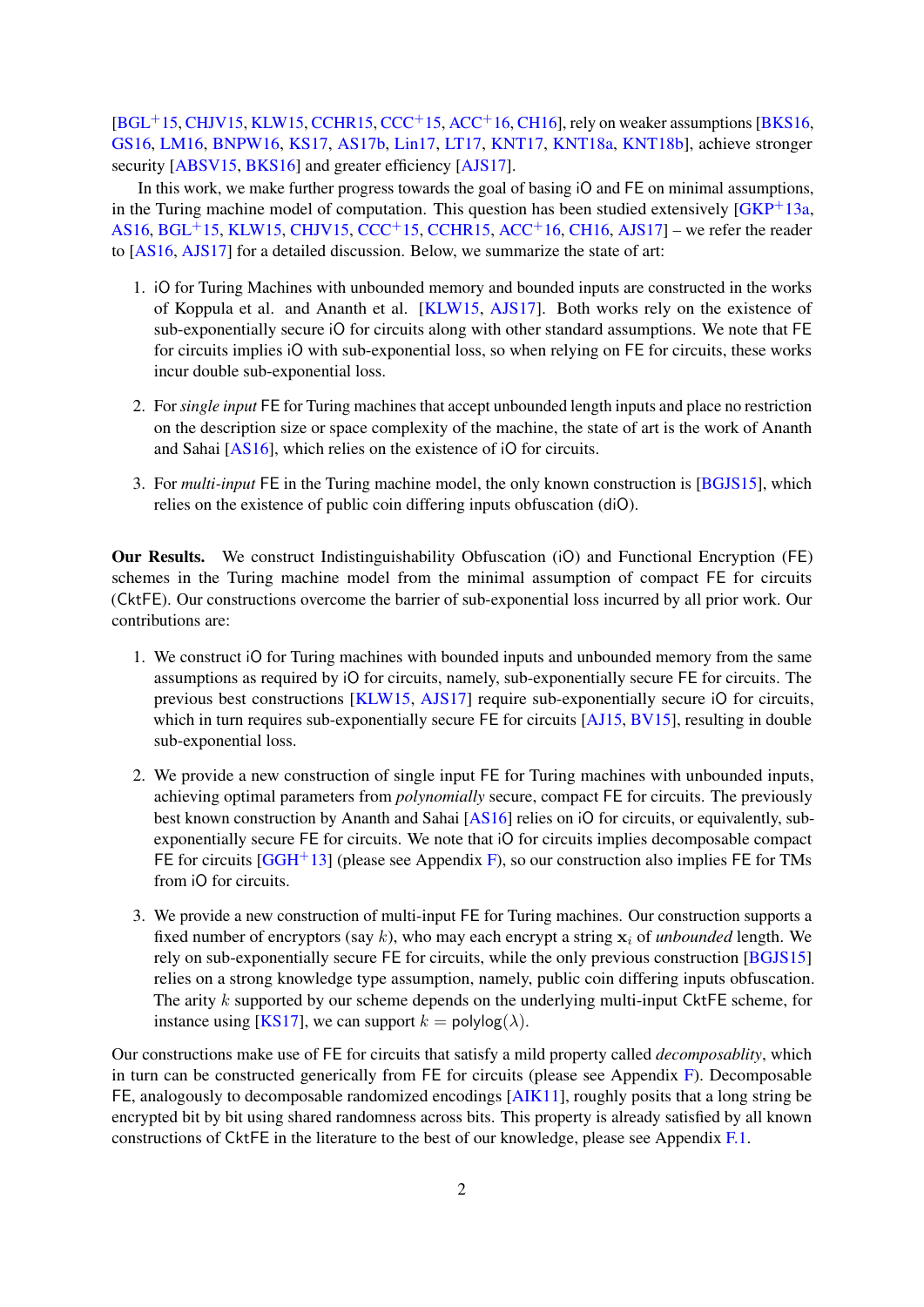Our techniques are new and from first principles, and avoid usage of sophisticated iO specific machinery such as positional accumulators and splittable signatures that were used by all prior work [\[KLW15,](#page-37-0) [AS16,](#page-35-2) [AJS17\]](#page-35-0). Our work leverages the security notion of distributional indistinguishability (DI) for CktFE which was first considered by [\[GHRW14\]](#page-37-7), who provided a construction for single input FE satisfying DI security assuming the existence of iO. We strengthen this result by constructing DI secure CktFE from standard CktFE. Please see Figure [1](#page-2-0) for an overview of our results.

<span id="page-2-0"></span>Additional Prior Work. Since iO is considered an inherently sub-exponential assumption and much stronger than the polynomial assumption of compact FE, replacing iO by FE in cryptographic constructions has already been studied extensively, for instance in the context of PPAD hardness [\[GPS16\]](#page-37-8), multi-input FE for circuits [\[BKS16,](#page-35-7) [KS17\]](#page-37-2) as well as trapdoor one-way permutations and universal samplers [\[GPSZ16\]](#page-37-9). We note that aside from reliance on weaker, better understood assumptions, avoiding sub-exponential loss results in significantly more efficient schemes. We refer the reader to [\[GPSZ16\]](#page-37-9) for a detailed discussion.

Distributional indistinguishability was also considered in the context of output compressing randomized encodings [\[LPST16\]](#page-38-1); indeed, this work implies that achieving DI security for FE for Turing machines with *long* outputs is impossible in the plain model. We note that our construction sidesteps this lower bound by considering Turing machines with a single output bit.

iO for TMs with unbounded memory has been constructed by [\[KLW15,](#page-37-0) [AJS17\]](#page-35-0) as discussed above, other prior works were limited to bounded space constraints. We note that [\[AJS17\]](#page-35-0) additionally achieve constant overhead in the size of the obfuscated program as well as amortization, which we do not consider in this work. We also note that the work of [\[BGJS15\]](#page-35-3) achieve miFE for TMs where the number of encrypting parties can be arbitrary, whereas we only support a-priori fixed, bounded number of parties.

The approach of using decomposable FE for circuits to construct FE for deterministic finite automata (DFA) in the *single key* setting was suggested by [\[AS17a\]](#page-35-12). In this work we develop and significantly generalize their ideas. In particular, we handle the unbounded key setting in FE for TMs which necessitates dealing with the much more complex indistinguishability style definition, for which we develop new proof techniques which use a novel "sliding trapdoor" approach and leverage distributional indistinguishability. In contrast, since [\[AS17a\]](#page-35-12) use simulation security for single key FE, their proof must not contend with any of these challenges. Please see below for details.

Our Techniques. We describe an overview of our constructions, starting with single input FE, generalizing to multi-input FE and then building iO. All our constructions support the Turing machine model of computation. Our constructions rely on a single input FE scheme for *circuits*, denoted by CktFE, which satisfies *decomposability*. In Appendix [F,](#page-64-0) we show that decomposable FE for circuits is implied by FE for circuits. Intuitively, decomposability means that the ciphertext  $CT_x$  for a multi-bit message x be decomposable into multiple ciphertext components  $\mathsf{CT}_i$  for  $i \in |\mathbf{x}|$ , one for each bit  $x_i$ of the message. Moreover, the ciphertext components encoding individual bits of a single input are tied together by common randomness, that is  $CT_i = \mathcal{E}(PK, r, x_i)$  where  $\mathcal E$  is an encoding function and r is common randomness used for all  $i \in |x|^1$  $i \in |x|^1$ . The notion of decomposability has been widely studied and used in the context of randomized encodings, which may be seen as a special case of functional encryption; please see [\[AIK11\]](#page-35-11) as an example. We note that all known FE schemes in the literature are already decomposable to the best of our knowledge, please see Appendix [F.1](#page-68-0) for a discussion.

*Single Input* TMFE*.* Recall that a Turing machine at any time step reads a symbol, state pair and produces a new symbol which is written to the work tape, a new state and a left or right head movement. By assuming the Turing machine is *oblivious*, the head movements of the TM may be fixed; thus, at any

<span id="page-2-1"></span> ${}^{1}$ Encoding of each bit may also use additional independent randomness, which is not relevant to the discussion here, and hence omitted.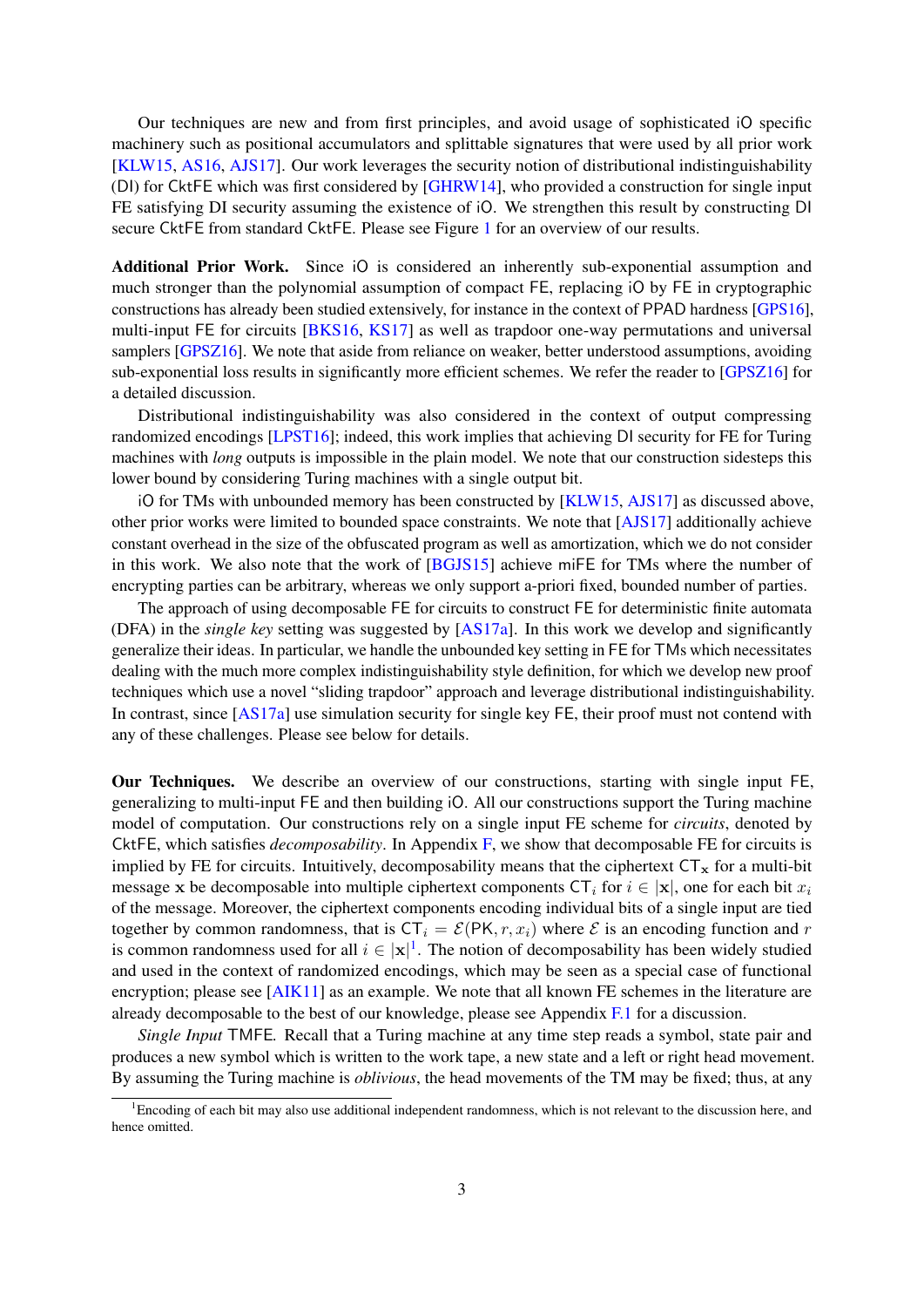

Figure 1: Prior work and our results. The reductions with subexponential loss are specified, no specification implies standard polynomial loss. The dashed blue lines indicate primitives that are not actually used by the work in question; we add these to elucidate the relationship between primitives. We do not include [\[BGJS15\]](#page-35-3) here since it relies on public coin diO.

given time step when a work tape cell is read, we can compute the next time step when the same work tape cell will be accessed. This reduces the output at any time step  $t$  to a symbol, state pair, where the state is read in the next time step  $t + 1$  and the symbol is read at a future (fixed) time step  $t' > t$ .

Our construction uses two CktFE schemes,  $1FE_1$  and  $1FE_2$ , where  $1FE_2$  is decomposable. Intuitively,  $1FE<sub>1</sub>$  is used by the encryptor to encode the unbounded length input, while  $1FE<sub>2</sub>$  is used to mimic the computation of the Turing machine, as we describe next. The ciphertext of  $1FE_2$  is divided into two parts, encoding input components  $(t, \sigma)$  and q respectively. Here, t is the current time step in the computation and  $\sigma$ , q are the current work-tape symbol and state respectively. We maintain the invariant that at any time step  $t$  in the computation, both components of the ciphertext have been computed using common randomness derived from  $PRF<sub>K</sub>((t||salt))$ , where salt is an input chosen by the key generator and the PRF key K is chosen by the encryptor.

Now, to mimic the TM computation, we provide a function key for the Next functionality, that stores the transition table, receives as input the current (symbol, state) pair, computes the symbol to be written on the work tape and the next state using the transition table, derives the randomness using the PRF for the appropriate time step and outputs the encodings of the new (symbol, state) pair. In more detail, say the encryptor provides encodings of each input symbol  $x_i$ , for  $i \in [\mathbf{x}]$ , in addition to an encoding for the first (fixed) state  $q_{st}$ , where the encodings of  $(1, x_1)$  and  $q_{st}$  share the same randomness so that they may be concatenated to yield a complete ciphertext for  $(1, x_1, q_{st})$ . Now, the function key may read input  $(1, x_1, q_{st})$ , lookup the transition table and produce an encryption of the next state  $q_2$  and the symbol to be written  $x_2'$ . The randomness used to encrypt  $q_2$  is derived using a PRF as described above, and is the *same* as the randomness used by the encryptor to encode  $(2, x_2)$ . Hence, the two ciphertext components encoding  $(2, x_2)$  and  $q_2$  may be concatenated to yield a complete 1FE<sub>2</sub> ciphertext which may be again decrypted using the function key.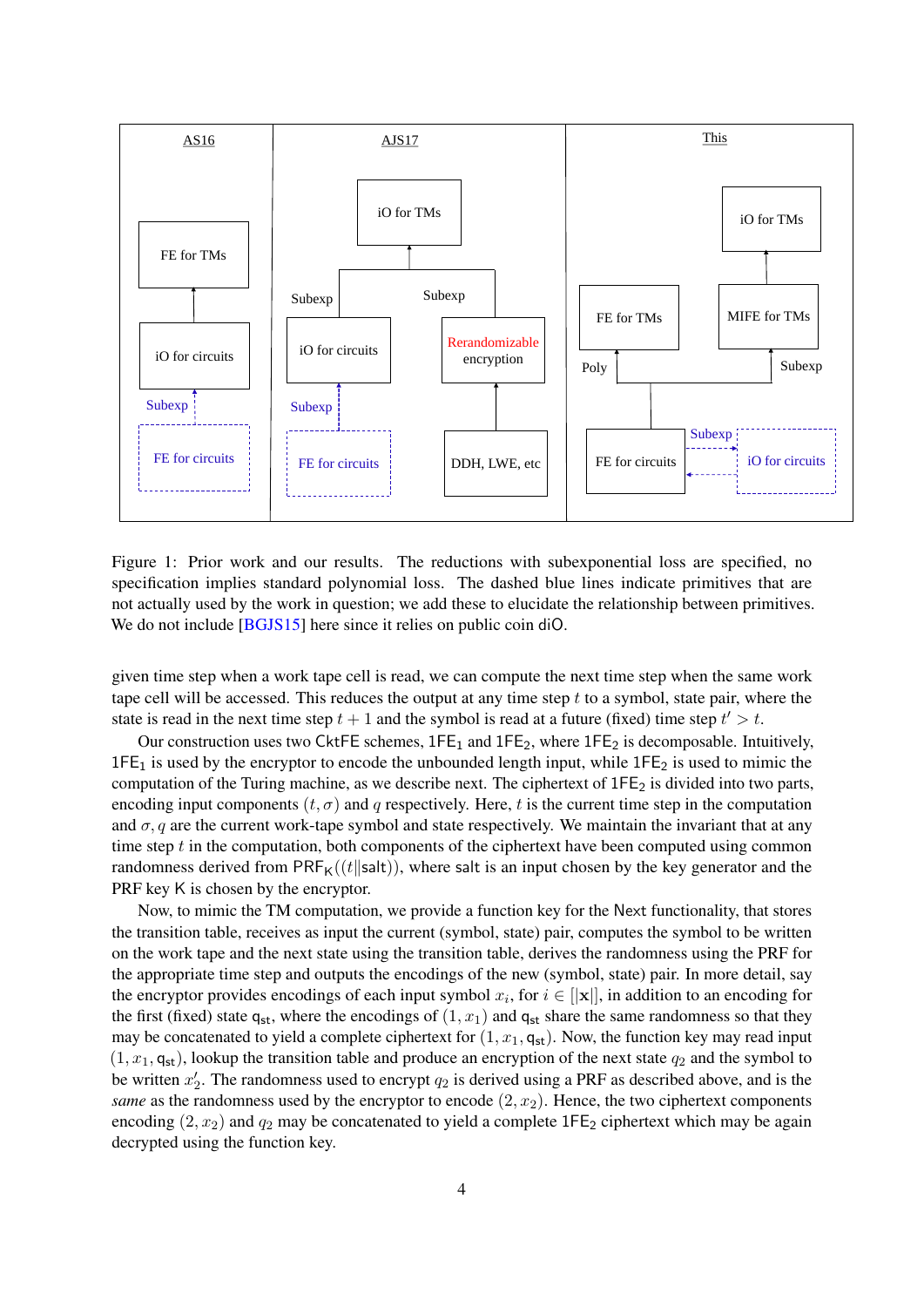Now consider how to support writing on tape. Say the symbol  $x'_2$  will be read at future fixed time step t'. Then the function key encodes the tuple  $(t', x'_2)$  using randomness  $\text{PRF}_{\mathsf{K}}((t'||\text{salt}))$ . The state for time step t', say q' is computed at time step  $t' - 1$ , also using randomness PRF<sub>K</sub>((t'||salt)). Thus, encodings of  $(t', x_2')$  and  $q'$  may be joined together to yield a complete 1FE<sub>2</sub> ciphertext which may be decrypted to propagate the computation.

A detail brushed away by the above description is that the encryptor, given input x, cannot compute randomness generated by a PRF which has input a value salt chosen by the key generator. This is handled by making use of an additional scheme 1FE1, which re-encrypts ciphertexts provided by the encryptor via a ReRand functionality, using the requisite randomness. Note that we support inputs of unbounded length by leveraging the fact that CktFE schemes 1FE1, 1FE<sup>2</sup> support encryption of unbounded *number* of inputs, even if each must be of bounded length. Thus, the encryptor provides an unbounded number of 1FE<sub>1</sub> ciphertexts which are rerandomized and translated to ciphertexts under 1FE<sub>2</sub> using the ReRand function key provided by the key generator.

*Decomposability.* The above construction relies on the underlying CktFE scheme satisfying the property of decomposability. We note that decomposability is a mild assumption and already satisfied by all known CktFE constructions in the literature to the best of our knowledge (please see Appendix [F.1](#page-68-0) for a discussion). We can also remove the requirement of decomposability at the expense of making our compiler more complicated<sup>[2](#page-4-0)</sup>. However, a cleaner approach is to build decomposable FE generically from standard FE, by using decomposable randomized encodings, which may be constructed from one way functions. Please see Appendix [F](#page-64-0) for details.

*Encoding the PRF key.* The above informal description hides an important detail – for the function key to produce ciphertext components using a PRF, it must have the key of the PRF, chosen by the encryptor<sup>[3](#page-4-1)</sup>, passed to it as input. Thus the ciphertext must additionally encode the PRF key along with inputs  $(t, x, q)$ . However, the ciphertext is constructed using randomness derived from the same PRFresulting in circularity. We resolve this difficulty by using *constrained* PRFs [\[BW13,](#page-36-11) [KPTZ13,](#page-37-10) [BGI14\]](#page-35-13), and having a ciphertext encode a PRF key that only allows computation of randomness for time steps *of the future*; this does not compromise its own security. For this constraint family, we provide a construction of cPRFs from standard assumptions. We believe this construction and the method of its application may be useful elsewhere<sup>[4](#page-4-2)</sup>.

More formally, our construction makes use of constrained, delegatable PRF for the function family  $f_t: \{0,1\}^{2 \cdot \lambda} \to \{0,1\}$  defined as follows.

$$
f_t(x||z) = 1 \quad if \quad x \ge t
$$
  
= 0 \quad otherwise

We denote the constrained PRF key  $K_{f_t}$  by  $K_t$  for brevity. By the delegation property of constrained PRFs, we have that if  $t' \geq t$  then  $\mathsf{K}_{t'}$  can be derived from  $\mathsf{K}_{t}$ . The proof requires the PRF to be punctured at a fixed point in each hybrid, we provide a construction of delegatable punctured PRF in Appendix [D.](#page-59-0)

**Proof Overview.** While the above description of single input TMFE is natural and intuitive, the proof of indistinguishability based security is quite subtle and requires new techniques as we discuss next. For

<span id="page-4-0"></span><sup>&</sup>lt;sup>2</sup>Intuitively, we use decomposability because the "symbol" and "state" components of the ciphertext are generated during different times in decryption, say  $T_1$  and  $T_2$ . However, since the underlying CktFE is compact, generating longer outputs comes for free. Hence, we can have the CktFE generate the complete (symbol, state) CT for the relevant symbol and all possible states at time  $T_1$ . Given in the clear, this would be insecure but this can be fixed by further nesting these CTs within a symmetric key encryption scheme and outputting them (in randomly permuted order). Later, at time  $T_2$ , when the state is computed, the decryption can output the SKE key to unlock the appropriate CktFE CT.

<span id="page-4-2"></span><span id="page-4-1"></span><sup>&</sup>lt;sup>3</sup>Note that the PRF key must be encoded in the ciphertext rather than function key since it is required to be hidden.

<sup>&</sup>lt;sup>4</sup>For instance, a similar situation w.r.t circularity arises in the original garbled RAM construction of Lu and Ostrovsky [\[LO13\]](#page-38-8).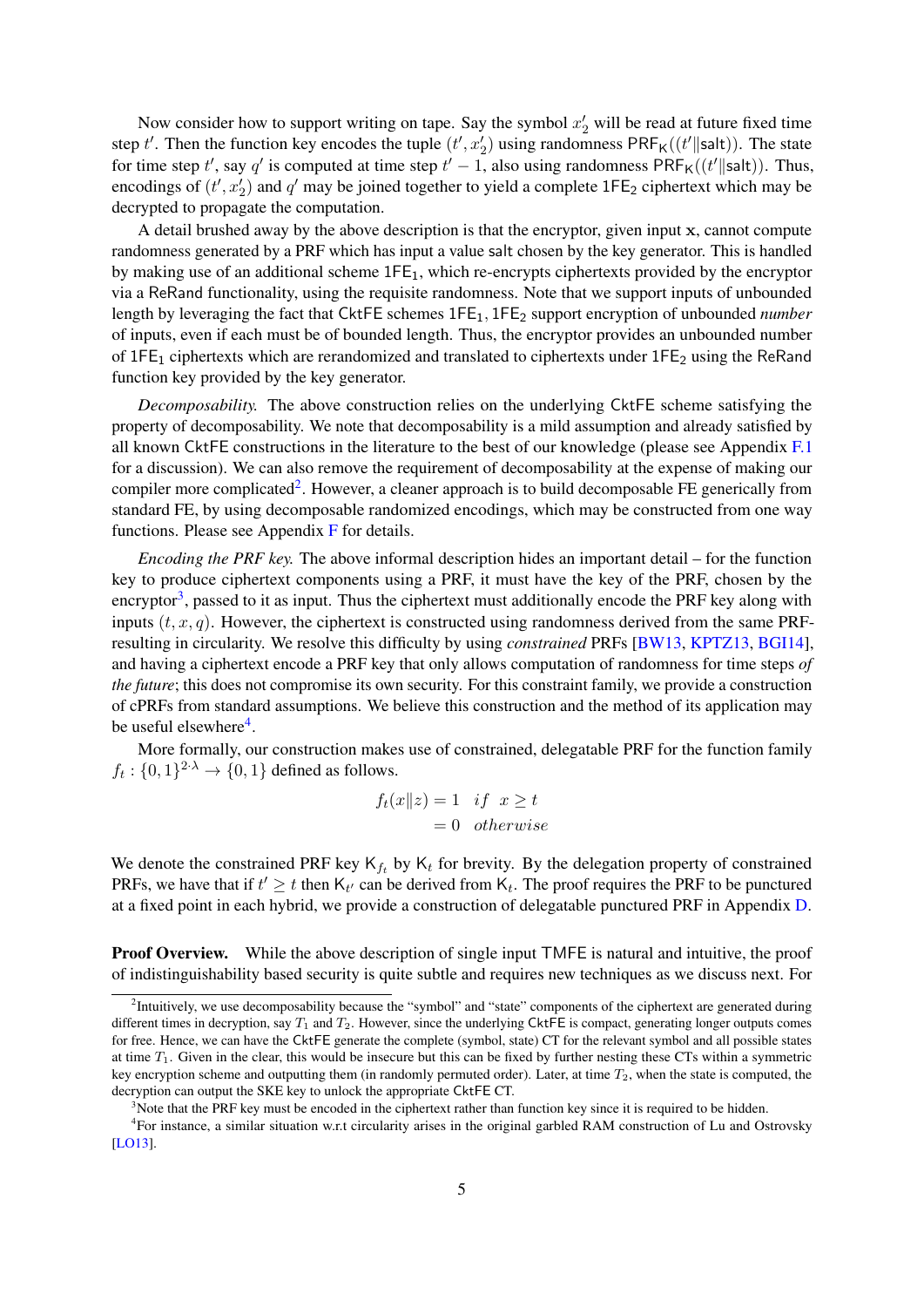ease of exposition, we describe the proof overview for the case where the adversary makes a single key request corresponding to some TM M. We must argue that the challenge ciphertext, which is a sequence of 1FE<sub>1</sub> ciphertexts, together with ReRand and Next keys corresponding to a TM  $M$ , do not distinguish the bit b.

As discussed above, the  $1FE_1$  ciphertexts are decrypted using the ReRand key to produce a sequence of  $1FE_2$  ciphertexts, each corresponding to a time step in the TM execution (when the encoded symbol is read), which are in turn decrypted by Next keys to compute new 1FE<sub>2</sub> ciphertexts for future time steps. We may view the  $1FE_2$  ciphertexts as forming a chain, with each link of the chain corresponding to a single step of the TM computation, and each ciphertext producing (via decryption) a new ciphertext for the next time step, finally yielding the output when the TM halts (after  $T$  steps, say). Intuitively, since the output of the TM does not distinguish the bit b by admissibility of the TMFE adversary, we may argue by security of 1FE<sub>2</sub> that the ciphertext at the penultimate step  $T - 1$  also does not distinguish b, which implies that the ciphertext at step  $T - 2$  hides b and so on, ultimately yielding indistinguishability of the entire chain, and hence of the  $1FE<sub>1</sub>$  challenge ciphertext.

Formalizing this intuitive argument is quite tricky. A natural approach would be to consider a sequence of hybrids, one corresponding to each link in the chain, and switch the  $1FE_2$  ciphertexts one by one starting from the end of the chain. While intuitive, this idea is misleading – note that a naive implementation of this idea would lead to a chain which is "broken": namely, its first links correspond to  $b = 0$ , and last links to  $b = 1$ . Since the ciphertext at a given step is decrypted to compute the ciphertext at the next step, a ciphertext corresponding to  $b = 0$  cannot in general output a ciphertext for  $b = 1$ .

A standard approach to deal with this difficulty is to embed a "trapdoor" mode within the functionality [\[ABSV15,](#page-35-10) [AJ15,](#page-35-1) [BKS16\]](#page-35-7) which lets us "hardwire" the ciphertexts that must be output by decryption directly in the key, allowing decryption to yield an inconsistent chain. However, this approach also fails in our case, since the length of the chain is unbounded and there isn't sufficient space in the key to incorporate all its values.

Our Approach: "Sliding" Trapdoors. We deal with this difficulty by designing a novel "slidingwindow" trapdoor approach which lets us hardwire the decryption chain "piece by piece". In more detail, we start with the last two time steps  $(T, T - 1)$ , program the key to produce the output corresponding to  $b = 1$  for time step T and  $b = 0$  for  $T - 1$ , then transition to a world where the output corresponds to  $b = 1$  for both T and T − 1. At this point, the hardwiring of the output for time step T is redundant, since the ciphertext output by the decryption process at time step  $T - 1$  automatically computes the output coresponding to  $b = 1$  at time step T. Thus, we may now *slide* the trapdoor to program to the next pair  $(T-1, T-2)$ , switching the decryption output at time step  $T-2$  to  $b=1$  and so on, until the entire chain corresponds to  $b = 1$ .

Intuitively, we are "programming" the decryption only for outputs at both ends of the "broken link", so that preceding links are generated using  $b = 0$  and subsequent links are generated using  $b = 1$ . We leverage the fact that the chain links corresponding to future time-steps are encoded *implicitly* in a given time step – hence if we manage to hide the chain inconsistency at a certain position  $i$ , this implies that the remainder of the chain is constructed using the bit encoded at step  $i$ . Formalizing this argument requires a great deal of care, as we must keep track of the "target" time steps corresponding to the two ends of the broken link that are being programmed, the time steps at which the symbol and state ciphertexts are generated to be "consumed" at the target time-steps, the particular values that must be encoded in the symbol, state fields in both cases as well as the key that is being handled at a given time in the proof. For more details, please see Section [3.3.](#page-20-0)

**Generalising to Multi-Input FE for Turing machines.** For the  $k$  party setting, a natural idea is to have each party encrypt its own input  $x_i$ , and use a k input CktFE scheme kFE [\[BKS16,](#page-35-7) [KS17\]](#page-37-2), to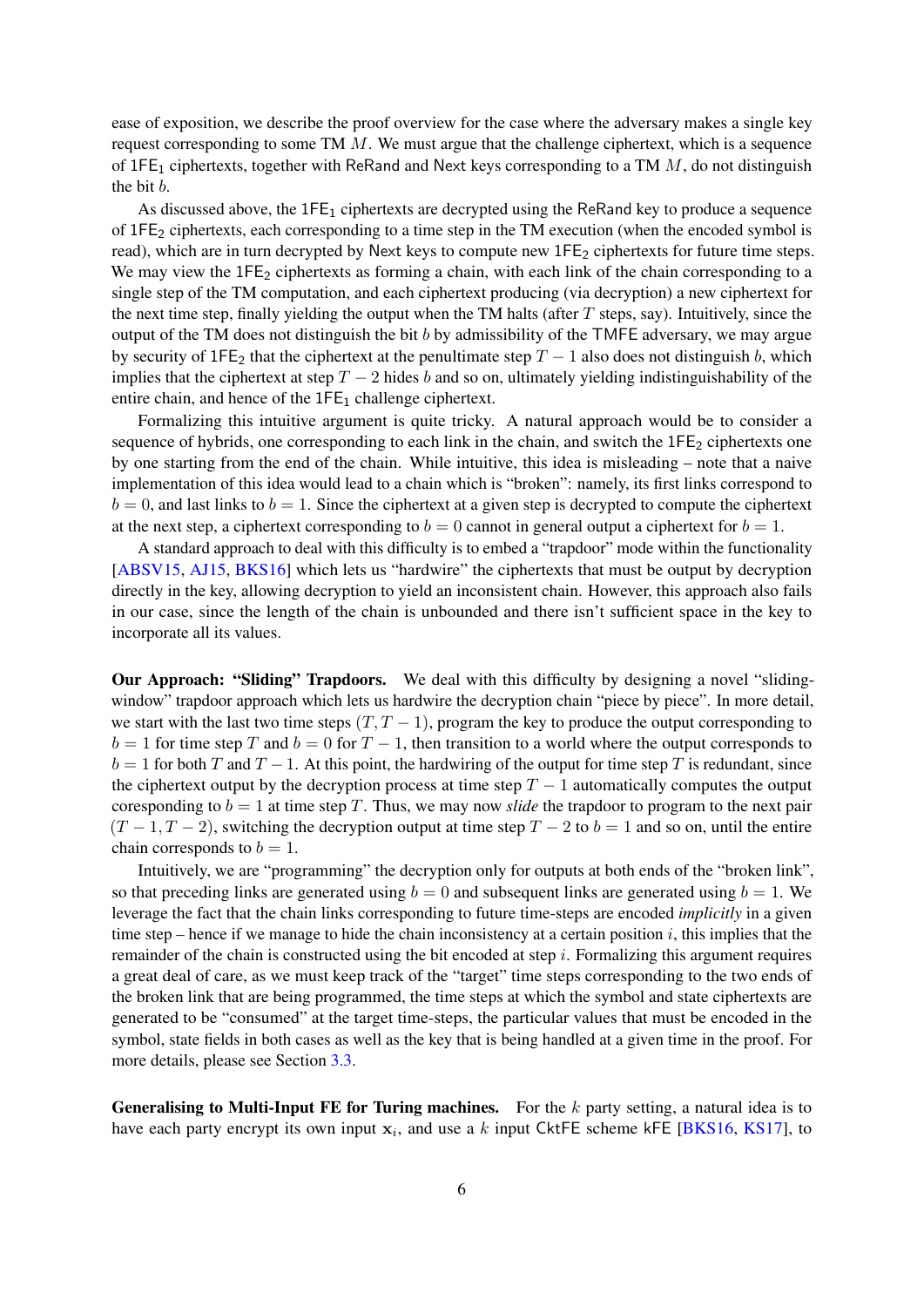"aggregate" these into the "input" ciphertext  $CT(x)$  for one long input  $x = (x_1||x_2|| \dots ||x_k)$ , under a different CktFE scheme 1FE. Note that the length of x is unknown hence it may not be encoded "all at once" but must be encoded bit by bit as in the previous scheme. Now, by additionally providing the 1FE ciphertext encoding the start state of the Turing machine  $CT(q_{st})$ , and a function key to compute the transition table of the TM as in the previous scheme, we may proceed with the computation exactly as before.

Formalizing this idea must contend with several hurdles. In the multi-input setting, the  $i^{th}$  encryptor may encode multiple inputs and functionality permits "mix and match" of ciphertexts in the sense that any input encoded by party i may be combined with any input encoded by parties  $j \in [k]$ ,  $j \neq i$ . Therefore, if each of k parties encodes T ciphertexts, there are  $T^k$  valid input combinations that the TM may execute on. However, when the TM is executing on any input combination, we must ensure that it cannot mix and match symbol, state pairs across different input combinations. Moreover, an encryption for a symbol, state pair produced by some machine  $M_i$  should not be decryptable by any machine  $M_i$  for  $j \neq i$ . These issues are handled by careful design of the aggregate functionality to ensure that an execution thread of any input combination by any machine is separate from any other. The proof extends naturally from the single input case. Please see Section [4](#page-25-0) for details.

*Distributional Indistinguishability.* As discussed above, our constructions rely on the security notion of *distributional indistinguishability* (DI) for functional encryption for circuits [\[GHRW14\]](#page-37-7). Intuitively, this notion says that if the outputs produced by a circuit on two input distributions are merely indistinguishable (as against exactly equal), then the ciphertexts encoding those inputs must also be indistinguishable. In Appendix  $E$  we give a construction of DI secure single input FE from standard FE.

Indistinguishability Obfuscation. Constructing iO for TMs given miFE for TM is straightforward, and adapts the miFE to iO circuit compiler by  $[GGG<sup>+</sup>14]$  $[GGG<sup>+</sup>14]$  to the TM setting. As in the circuit case, an miFE for TM that supports two ciphertext queries and single key query suffices for this transformation. Please see Section [5](#page-33-0) for details. Since our security proof for miFE for TM is tight, this compiler yields iO for TM from sub-exponentially secure FE for circuits rather than sub-exponentially secure iO for circuits.

Organization of the paper. The paper is organized as follows. In Section [2](#page-6-0) we provide the definitions and preliminaries used by our constructions. In Section [3,](#page-15-0) we provide our construction for single input FE for Turing machines. In Section [4,](#page-25-0) we provide our construction for multi-input FE for Turing machines for any fixed arity k and in Section [5](#page-33-0) we describe the construction of iO for Turing machines for bounded inputs. Our constructions use constrained PRFs which are instantiated in Appendix [D](#page-59-0) and decomposable FE which is constructed in Appendix [F.](#page-64-0)

# <span id="page-6-0"></span>2 Preliminaries

In this section, we define some notation and preliminaries that we require.

Notation. We begin by defining the notation that we will use throughout the paper. We use bold letters to denote vectors and the notation [a, b] to denote the set of integers  $\{k \in \mathbb{N} \mid a \le k \le b\}$ . We use [n] to denote the set [1, n]. Concatenation is denoted by the symbol  $\parallel$ .

We say a function  $f(n)$  is *negligible* if it is  $O(n^{-c})$  for all  $c > 0$ , and we use  $negl(n)$  to denote a negligible function of n. We say  $f(n)$  is *polynomial* if it is  $O(n^c)$  for some  $c > 0$ , and we use  $poly(n)$  to denote a polynomial function of n. We use the abbreviation PPT for probabilistic polynomial-time. We say an event occurs with *overwhelming probability* if its probability is  $1 - \text{negl}(n)$ . The function  $\log x$  is the base 2 logarithm of  $x$ .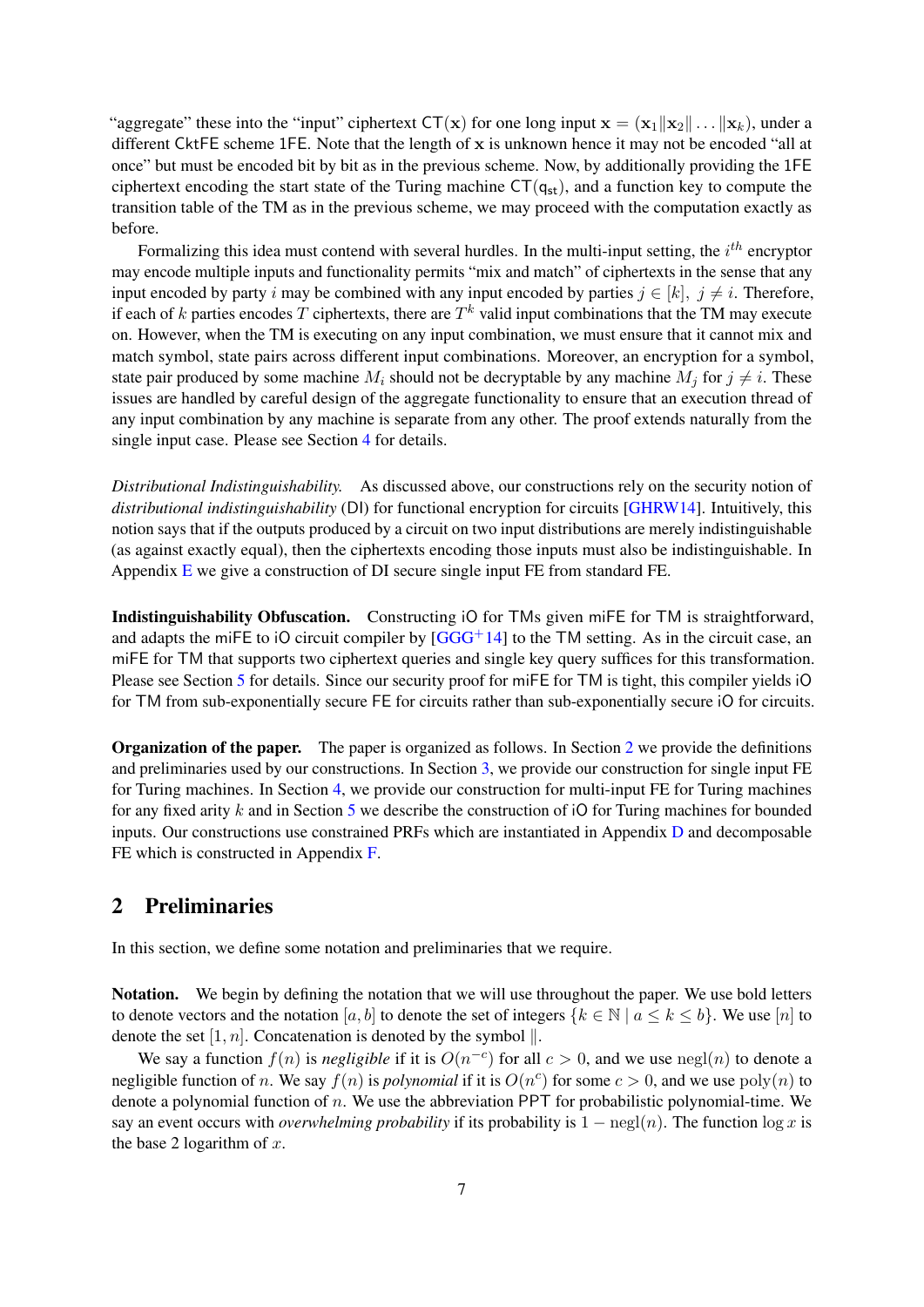### 2.1 Definitions: FE for Circuits

In this section, we define functional encryption for circuits, in both the single and multi-input setting.

#### 2.1.1 Single Input Functional Encryption for Circuits

Let  $\mathcal{X} = {\mathcal{X}}_{\lambda}$ ,  $\lambda \in \mathbb{N}$  and  $\mathcal{Y} = {\mathcal{Y}}_{\lambda}$ ,  $\lambda \in \mathbb{N}$  denote ensembles where each  $\mathcal{X}_{\lambda}$  and  $\mathcal{Y}_{\lambda}$  is a finite set. Let  $\mathcal{F} = \{\mathcal{F}_\lambda\}_{\lambda \in \mathbb{N}}$  denote an ensemble where each  $\mathcal{F}_\lambda$  is a finite collection of circuits, and each circuit  $f \in \mathcal{F}_{\lambda}$  takes as input a string  $\mathbf{x} \in \mathcal{X}_{\lambda}$  and outputs  $f(\mathbf{x}) \in \mathcal{Y}_{\lambda}$ .

A functional encryption scheme CktFE for  $\mathcal F$  consists of four algorithms CktFE = (CktFE.Setup, CktFE.Keygen, CktFE.Enc, CktFE.Dec) defined as follows.

- CktFE.Setup( $1^{\lambda}$ ) is a PPT algorithm that takes as input the unary representation of the security parameter and outputs the master public and secret keys (PK, MSK). Sometimes, the CktFE.Setup algorithm may also accept as input a parameter  $1^{\ell}$ , denoting the length of the input. In this case, the input lives in domain  $\mathcal{X}^{\ell}$ .
- CktFE.Keygen(MSK,  $f$ ) is a PPT algorithm that takes as input the master secret key MSK and a circuit  $f \in \mathcal{F}_{\lambda}$  and outputs a corresponding secret key SK<sub>f</sub>.
- CktFE.Enc( $PK, x$ ) is a PPT algorithm that takes as input the master public key PK and an input message  $x \in \mathcal{X}_{\lambda}$  and outputs a ciphertext CT.
- CktFE.Dec(SK<sub>f</sub>, CT<sub>x</sub>) is an (a deterministic) algorithm that takes as input the secret key SK<sub>f</sub> and a ciphertext  $CT_x$  and outputs  $f(x)$ .

**Definition 2.1** (Correctness). A functional encryption scheme CktFE is correct if for all  $\lambda \in \mathbb{N}$ , all  $f \in \mathcal{F}_{\lambda}$  and all  $x \in \mathcal{X}_{\lambda}$ ,

$$
\Pr\left[\begin{array}{l}(\textsf{PK},\textsf{MSK})\leftarrow \textsf{CktFE}.\textsf{Setup}(1^{\lambda}); \\ \textsf{CktFE}.\textsf{Dec}\Big(\textsf{CktFE}.\textsf{Keygen}(\textsf{MSK},f),\textsf{CktFE}.\textsf{Enc}(\textsf{PK},\mathbf{x})\Big) \neq f(\mathbf{x})\end{array}\right] = {\rm negl}(\lambda)
$$

where the probability is taken over the coins of CktFE.Setup, CktFE.Keygen, and CktFE.Enc.

Definition 2.2 ( Compactness [\[AJ15\]](#page-35-1)). A functional encryption scheme for circuits is said to be compact if for any input message x, the running time of the encryption algorithm is polynomial in the security parameter and the size of x. In particular, it does not depend on the circuit description size or the output length of any function  $f$  supported by the scheme.

A weaker version of compactness, known as **succinct** or semi-compact FE, allows the run time of the encryption algorithm to depend on the output length of the functions. Equivalently, a semi-compact FE scheme is simply a compact FE scheme when we restrict our attention to functions with single-bit outputs.

Distributional Indistinguishability for Circuit FE. In this section we define the notion of distributional indistinguishability for functional encryption for circuits. The notion was first defined by [\[GHRW14,](#page-37-7) Sec 3.4] in the context of reusable garbled circuits, i.e. single key functional encryption but may be generalized to the multi-key setting in a straightforward way. Intuitively, this notion says that if the outputs produced by a circuit on two input distributions are indistinguishable, then the ciphertexts encoding those inputs must also be indistinguishable.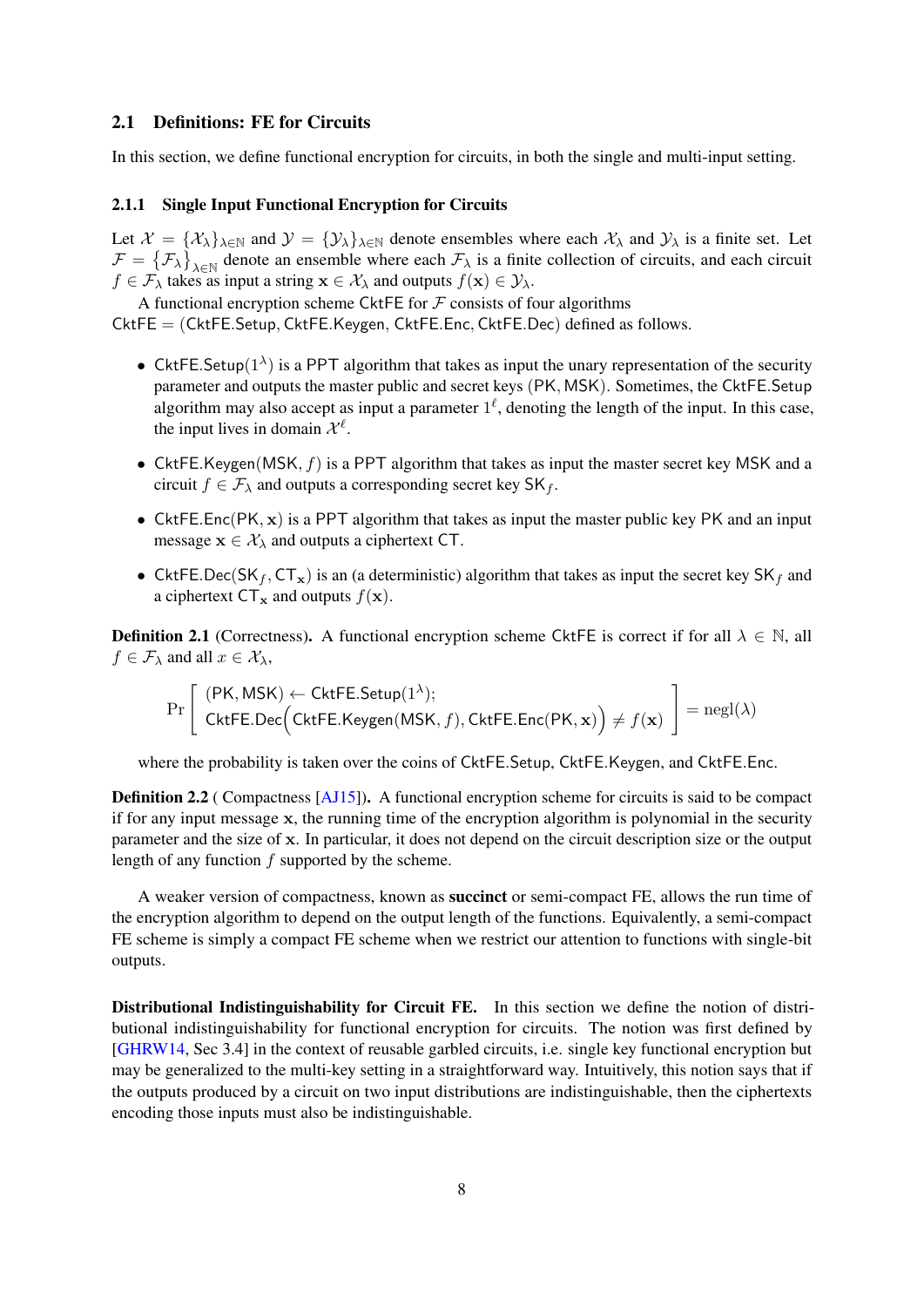<span id="page-8-1"></span>**Definition 2.3.** A functional encryption scheme  $\mathcal F$  for a circuit family  $\mathcal G$  is secure in the distributional indistinguishability game, if for all PPT adversaries  $A$ , the advantage of  $A$  in the following experiment is negligible in the security parameter  $\lambda$ :

- 1. Public Key: Challenger returns PK to the adversary.
- 2. Pre-Challenge Key Queries: A may adaptively request keys for any circuits  $q_i \in \mathcal{G}$ . In response, A is given the corresponding keys  $SK_{g_i}$ . This step may be repeated any polynomial number of times by the attacker.
- 3. Challenge Declaration:  $\mathcal{A}(1^{\lambda},\textsf{PK})$  outputs two ensembles of challenge distributions  $(D_0(\lambda), D_1(\lambda))^5$  $(D_0(\lambda), D_1(\lambda))^5$ to the challenger, subject to the restriction that for any  $x_0 \leftarrow D_0, x_1 \leftarrow D_1$ , it holds that  $g_i(\mathbf{x}_0) \stackrel{c}{\approx} g_i(\mathbf{x}_1)$  for all i.
- 4. Challenge CT:  $A$  requests the challenge ciphertext, to which challenger chooses a random bit  $b$ , samples  $\mathbf{x}_b \leftarrow D_b$  and returns the ciphertext  $CT_{\mathbf{x}_b}$ .
- 5. Key Queries: The adversary may continue to request keys for additional functions  $g_i$ , subject to the same restriction that for any  $\mathbf{x}_0 \leftarrow D_0, \mathbf{x}_1 \leftarrow D_1$ , it holds that  $g_i(\mathbf{x}_0) \stackrel{c}{\approx} g_i(\mathbf{x}_1)$  for all i.
- 6. A outputs a bit b', and succeeds if  $b' = b$ .

The *advantage* of  $A$  is the absolute value of the difference between its success probability and  $1/2$ . In the *selective* game, the adversary is required to declare the challenge distributions in the very first step, without seeing the public key.

Comparison with Standard Indistinguishability. We note that the standard insitinguishability game is implied by the above by restricting the adversary to choose distributions  $D_0$ ,  $D_1$  above to simply be two messages  $x_0, x_1$  with probability 1 and requesting keys that satisfy  $g_i(x_0) = g_i(x_1)$  for all i, which is a special case of  $g_i(\mathbf{x}_0) \stackrel{c}{\approx} g_i(\mathbf{x}_1)$ .

<span id="page-8-2"></span>Decomposable functional encryption for circuits In this section, we recall the notion of *decomposable functional encryption* (DFE) defined by [\[AS17a\]](#page-35-12). Decomposable functional encryption is analogous to the notion of decomposable randomized encodings [\[AIK14\]](#page-35-14). Intuitively, decomposability requires that the public key PK and the ciphertext  $CT_x$  of a functional encryption scheme be decomposable into components PK<sub>i</sub> and CT<sub>i</sub> for  $i \in ||\mathbf{x}||$ , where CT<sub>i</sub> depends on a single deterministic bit  $x_i$  and the public key component  $PK<sub>i</sub>$ . In addition, the ciphertext may contain components that are independent of the message and depend only on the randomness.

Formally, let  $x \in \{0,1\}^k$ . A functional encryption scheme is said to be decomposable if there exists a deterministic function  $\mathcal{E} : \mathcal{P} \times \{0,1\} \times \mathcal{R}_1 \times \mathcal{R}_2 \to \mathcal{C}$  such that:

- 1. The public key may be interpreted as  $PK = (PK_1, \ldots, PK_k, PK_{indpt})$  where  $PK_i \in \mathcal{P}$  for  $i \in [k]$ . The component  $PK_{\text{indpt}} \in \mathcal{P}^j$  for some  $j \in \mathbb{N}$ .
- 2. The ciphertext may be interpreted as  $CT_x = (CT_1, \ldots, CT_k, CT_{indpt})$ , where

$$
CT_i = \mathcal{E}(PK_i, x_i, r, \hat{r}_i) \,\forall i \in [k] \text{ and } CT_{\text{indpt}} = \mathcal{E}(PK_{\text{indpt}}, r, \hat{r})
$$

Here  $r \in \mathcal{R}_1$  is common randomness used by all components of the encryption. Apart from the common randomness r, each CT<sub>i</sub> may additionally make use of independent randomness  $\hat{r}_i \in \mathcal{R}_2$ .

<span id="page-8-0"></span><sup>&</sup>lt;sup>5</sup>We omit the parameter  $\lambda$  in what follows for brevity of notation.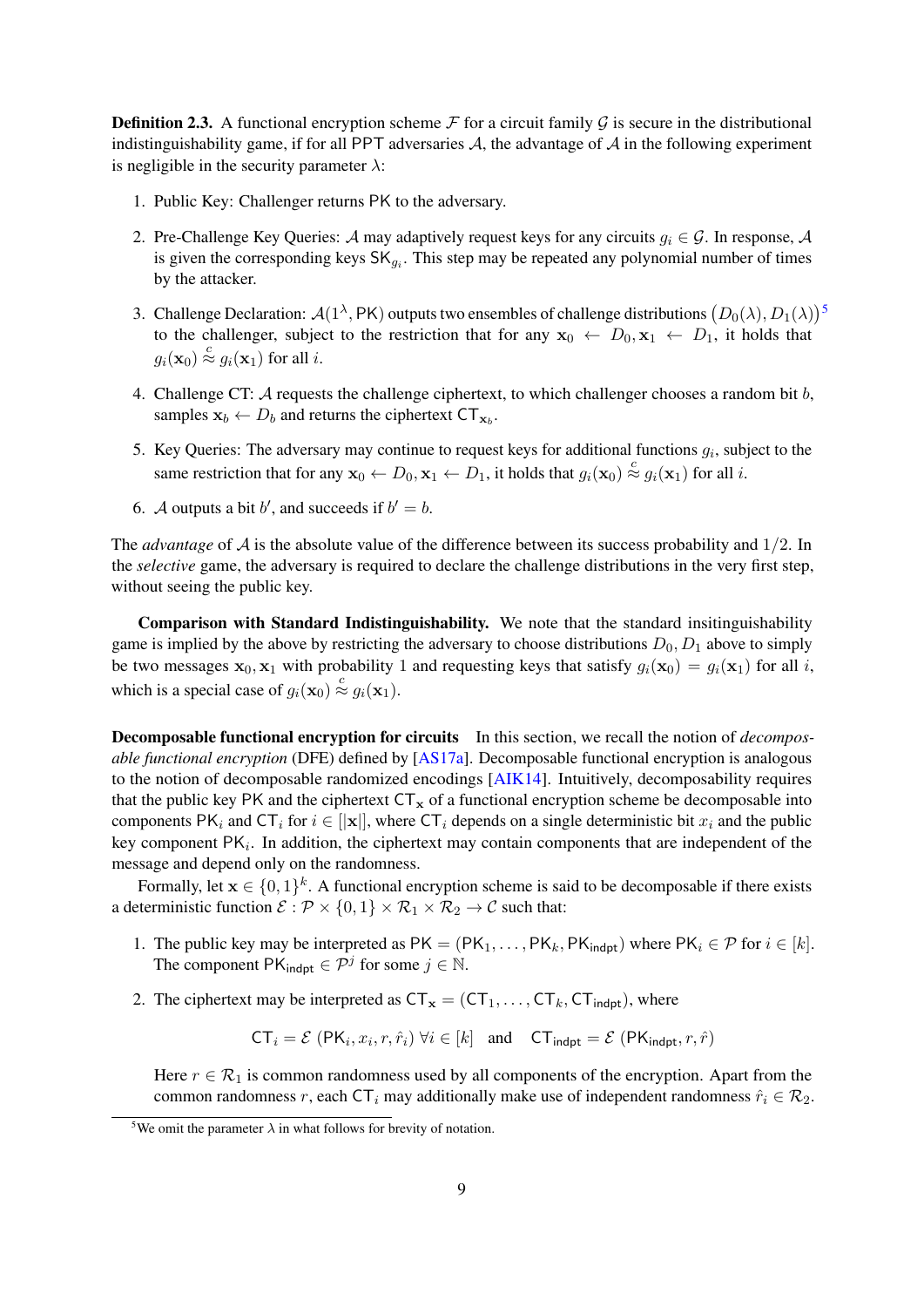We note that if a scheme is decomposable "bit by bit", i.e. into  $k$  components for inputs of size  $k$ , it is also decomposable into components corresponding to any partition of the interval  $[k]$ . Thus, we may decompose the public key and ciphertext into any  $i \leq k$  components of length  $k_i$  each, such that  $\sum k_i = k$ . We will sometimes use  $\overline{\mathcal{E}}(\mathbf{y})$  to denote the tuple of function values obtained by applying  $\mathcal E$  to each component of a vector, i.e.  $\bar{\mathcal E}(\mathsf P\mathsf K, \mathbf y, r) \triangleq \Big( \mathcal E(\mathsf P\mathsf K_1, y_1, r, \hat r_1), \ldots, \mathcal E(\mathsf P\mathsf K_k, y_k, r, \hat r_k) \Big),$  where  $|y| = k$ . We assume that given the security parameter, the spaces  $P$ ,  $R_1$ ,  $R_2$ ,  $C$  are fixed, and the length of the message  $|x|$  can be any polynomial.

### 2.1.2 Multi-Input Functional Encryption for Circuits

We define the notion of private-key  $t$ -input functional encryption for circuits here. Our definition follows that of [\[BKS16,](#page-35-7) [KS17\]](#page-37-2).

Let  $\forall i \in [t], \mathcal{X}_i = \{(\mathcal{X}_i)\}_{\lambda \in \mathbb{N}}$  and  $\mathcal{Y} = \{\mathcal{Y}_\lambda\}_{\lambda \in \mathbb{N}}$  be ensembles of finite sets, and let  $\mathcal{F} = \{\mathcal{F}_\lambda\}_{\lambda \in \mathbb{N}}$ be an ensemble of finite t-ary function families. For each  $\lambda \in \mathbb{N}$ , each function  $f \in \mathcal{F}_{\lambda}$  takes as input t strings,  $x_1 \in (\mathcal{X}_1)_{\lambda}, \ldots, x_t \in (\mathcal{X}_t)_{\lambda}$ , and outputs a value  $f(x_1, \ldots, x_t) \in \mathcal{Y}_{\lambda}$ .

A private-key t-input functional encryption scheme t-CktFE for  $\mathcal F$  consists of four algorithms  $t$ -CktFE = ( $t$ -CktFE.Setup,  $t$ -CktFE.Keygen,  $t$ -CktFE.Enc,  $t$ -CktFE.Dec) defined as follows.

- t-CktFE.Setup( $1^{\lambda}$ ) is a PPT algorithm that takes as input the unary representation of the security parameter and outputs the master secret key MSK.
- $t$ -CktFE.Keygen(MSK,  $f$ ) is a PPT algorithm that takes as input the master secret key MSK and a circuit  $f \in \mathcal{F}_{\lambda}$  and outputs a corresponding secret key SK<sub>f</sub>.
- $t$ -CktFE.Enc(MSK,  $m$ , ind) is a PPT algorithm that takes as input the master secret key MSK, an input message  $\mathbf{m} = \mathbf{x}_i \in (\mathcal{X}_i)_{\lambda}$  if ind  $i, i \in [t]$ , and outputs a ciphertext CT<sub>ind</sub>.
- t-CktFE.Dec(SK<sub>f</sub>, (CT<sub>1</sub>, ..., CT<sub>t</sub>)) is an (a deterministic) algorithm that takes as input the secret key SK<sub>f</sub> and t ciphertexts CT<sub>1</sub>, ..., CT<sub>t</sub> and outputs a string  $y \in \mathcal{Y}_\lambda \cup \bot$ .

**Definition 2.4** (Correctness). A private-key  $t$ -input functional encryption scheme  $t$ -CktFE is correct if for all  $\lambda \in \mathbb{N}$ ,  $f \in \mathcal{F}_{\lambda}$  and all  $(\mathbf{x}_1, \dots, \mathbf{x}_t) \in (\mathcal{X}_1)_{\lambda} \times \dots \times (\mathcal{X}_t)_{\lambda}$ ,

$$
\Pr\left[\begin{array}{c} t\text{-CktFE.Dec}\Big(t\text{-CktFE.Keygen(MSK,\textit{f}),\big(t\text{-CktFE.Enc(MSK,\textbf{x}_1,1),\dots,\atop t\text{-CktFE.Enc(MSK,\textbf{x}_t,t)\big)}\Big) \neq f(\textbf{x}_1,\dots,\textbf{x}_t) \end{array}\right] = {\rm negl}(\lambda)
$$

Here, MSK  $\leftarrow t$ -CktFE.Setup $(1^{\lambda})$  and probability is taken over the random coins of t-CktFE.Setup,  $t$ -CktFE.Enc and  $t$ -CktFE.Keygen.

Distributional Indistinguishability. We define the notion of distributional indistinguishability for a  $t$ -input functional encryption scheme for circuits. To begin, we describe a valid  $t$ -input adversary.

<span id="page-9-1"></span>Definition 2.5 (Valid t-Input Adversary). A PPT algorithm A is a *valid* t*-input adversary* if for all private-key *t*-input functional encryption schemes over message space  $(\mathcal{X}_1)_\lambda \times \ldots \times (\mathcal{X}_t)_\lambda$ , and a circuit space F, for any  $(f_0, f_1)$  queried by the adversary, and any t pairs of input distribution ensembles  $(D_{01}(\lambda), D_{11}(\lambda)), \ldots, (D_{0t}(\lambda), D_{1t}(\lambda))$ <sup>[6](#page-9-0)</sup> output by the adversary such that  $D_{bj}$  is a distribution over  $\mathcal{X}_j$ for  $b \in \{0, 1\}$ ,  $j \in [t]$ , it holds that

$$
f_0(\mathbf{x}_{01},\ldots,\mathbf{x}_{0t}) \stackrel{c}{\approx} f_1(\mathbf{x}_{11},\ldots,\mathbf{x}_{1t}),
$$

where  $\mathbf{x}_{bj} \leftarrow D_{bj}$  for  $b \in \{0, 1\}$ ,  $j \in [t]$ .

<span id="page-9-0"></span><sup>&</sup>lt;sup>6</sup>We omit the argument  $\lambda$  where it is implicit for notational brevity.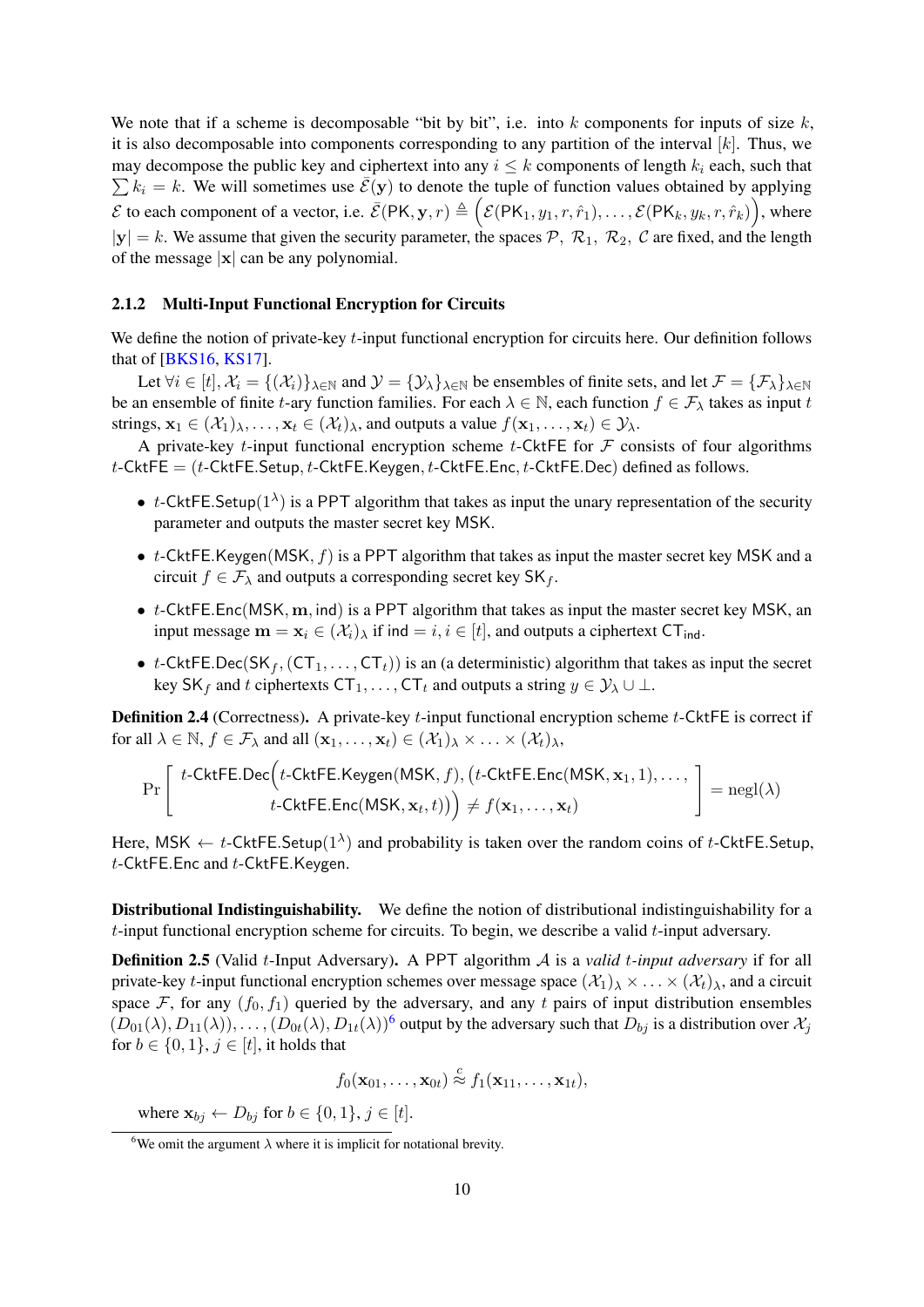We define the following game between a challenger and an adversary:

- 1. Key Queries. A may adaptively submit key requests for pairs of functions  $(f_0, f_1) \in \mathcal{F}$ . In response, A is given the corresponding keys  $SK_{f_b}$  for some random bit b chosen by the challenger. This step may be repeated any polynomial number of times by the attacker.
- 2. Ciphertext Queries.  $A(1^{\lambda})$  submits ciphertext requests for pairs of challenge distribution ensembles  $(D_{01}, D_{11}), \ldots, (D_{0t}, D_{1t})$  to the challenger. The challenger samples  $\mathbf{x}_j \leftarrow D_{bj}$  for  $j \in [t]$  and returns t-CktFE.Enc(MSK,  $\mathbf{x}_j, j$ ),  $\forall j \in [t]$ . This step may be repeated any polynomial number of times by the attacker.
- 3. Guess. A outputs a bit b', and succeeds if  $b' = b$ .

In the above definition, ciphertext and key queries may be interspersed in any order. The *advantage* of A is the absolute value of the difference between its success probability and 1/2. In the *selective* game, the adversary is required to declare the challenge ciphertext distributions in the very first step, without seeing the public key.

**Definition 2.6.** A t-input functional encryption scheme t-CktFE for a circuit family  $\mathcal F$  is secure in the distributional indistinguishability game, if for all valid PPT adversaries  $A$ , the advantage of  $A$  in the above game is negligible in the security parameter  $\lambda$ .

We note that the standard indistinguishability game is the special case where the adversary submits challenge messages rather than distributions and all queried functions must output exactly the same rather than indistinguishable values.

### <span id="page-10-0"></span>2.2 Definitions: FE for Turing Machines

In this section, we will define functional encryption for Turing Machines (TM). The definition of Turing machines and oblivious Turing machines is recalled in Appendix [A.](#page-38-9) Functional encryption for TMs is defined analogously to functional encryption for circuits, except that secret keys correspond to TMs rather than circuits. Thus, secret keys can be used to decrypt ciphertexts of messages of arbitrary length and the decryption time depends only the input-specific run time of the TM on the message, not the worst case run time. We denote the runtime of a TM  $M$  (i.e. number of steps the head takes) on an input w by runtime $(M, \mathbf{w})$ .

#### 2.2.1 Single Input Functional Encryption for Turing Machines

Let  $\mathcal{M} = \{\mathcal{M}_\lambda\}_{\lambda \in \mathbb{N}}$  be a family of Turing machines with alphabet  $\Sigma = \{\Sigma_\lambda\}_{\lambda \in \mathbb{N}}$  and the running time upper-bounded by a polynomial in  $\lambda$ . A functional encryption scheme TMFE for a Turing machine family M consists of four algorithms  $\mathsf{TMFE} = (\mathsf{TMFE}.\mathsf{Setup}, \mathsf{TMFE}.\mathsf{KeyGen}, \mathsf{TMFE}.\mathsf{Enc}, \mathsf{TMFE}.\mathsf{Dec})$ defined as follows.

- TMFE. Setup( $1^{\lambda}$ ) is a PPT algorithm that takes as input the unary representation of the security parameter and outputs the master public and secret keys (PK, MSK).
- TMFE.KeyGen(MSK,  $M$ ) is a PPT algorithm that takes as input the master secret key MSK and a TM  $M$  and outputs a corresponding secret key  $SK_M$ .
- TMFE.Enc( $PK, x$ ) is a PPT algorithm that takes as input the master public key PK, and an input message  $\mathbf{x} \in \Sigma_{\lambda}^*$  of arbitrary length, outputs a ciphertext  $CT_{\mathbf{x}}$ .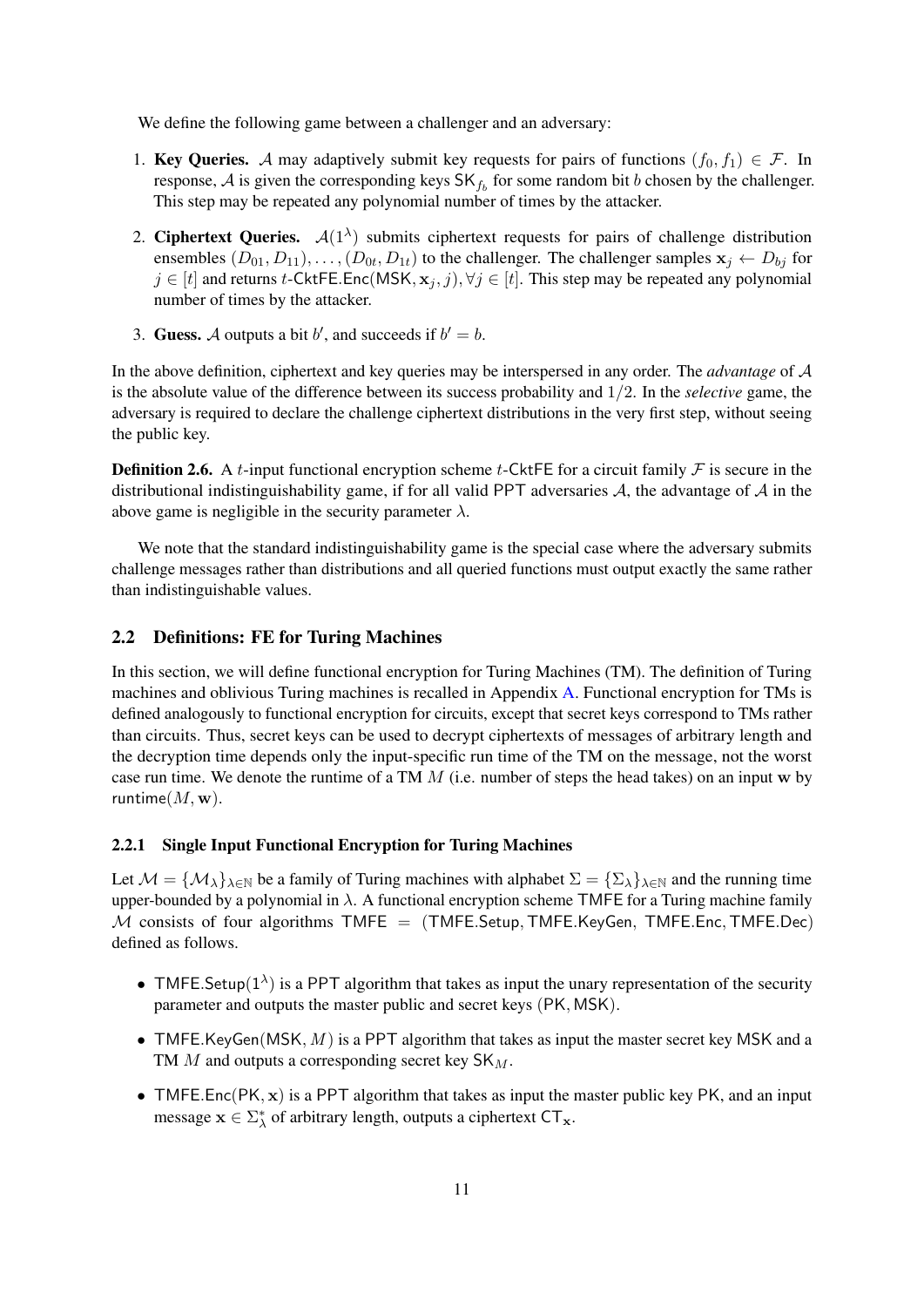• TMFE.Dec(SK<sub>M</sub>, CT<sub>x</sub>) is an (a deterministic) algorithm that takes as input the secret key SK<sub>M</sub> and a ciphertext  $CT_x$  and outputs a bit b.

**Definition 2.7** (Correctness). A functional encryption scheme TMFE is correct if for all  $M \in \mathcal{M}$  and all  $\mathbf{x} \in \Sigma^*,$ 

$$
\Pr\left[\begin{array}{l}(\mathsf{PK},\mathsf{MSK}) \leftarrow \mathsf{TMFE}.\mathsf{Setup}(1^{\lambda}); \\ \mathsf{TMFE}.\mathsf{Dec}\Big(\mathsf{TMFE}.\mathsf{KeyGen}(\mathsf{MSK},M),\mathsf{TMFE}.\mathsf{Enc}(\mathsf{PK},\mathbf{x})\Big) \neq M(\mathbf{x})\end{array}\right] = \mathsf{negl}(\lambda)
$$

where the probability is taken over the coins of TMFE.Setup, TMFE.KeyGen, and TMFE.Enc.

Efficiency [\[AS16\]](#page-35-2). The efficiency property of a public-key FE scheme for Turing machines says that the algorithm TMFE. Setup on input  $1^{\lambda}$  should run in time polynomial in  $\lambda$ , TMFE. Key Gen on input the Turing machine M and the master key MSK should run in time polynomial in  $(\lambda, |M|)$ , TMFE. Enc on input a message x and the public key should run in time polynomial in  $(\lambda, |x|)$ . Finally, TMFE. Dec on input a functional key of M and an encryption of  $x$  should run in time polynomial in  $(\lambda, |M|, |\mathbf{x}|, \text{ runtime}(M, \mathbf{x})).$ 

Distributional Indistinguishability for TMFE. In this section we define the notion of distributional indistinguishability based security for functional encryption for Turing machines. This notion was first considered by [\[GHRW14\]](#page-37-7) in the context of single key FE for circuits.

<span id="page-11-1"></span>**Definition 2.8.** A functional encryption scheme  $\mathcal F$  for a TM family  $\mathcal M$  is secure in the distributional indistinguishability game, if for all PPT adversaries  $A$ , the advantage of  $A$  in the following experiment is negligible in the security parameter  $\lambda$ :

- 1. Public Key: Challenger returns PK to the adversary.
- 2. Pre-Challenge Key Queries: A may adaptively request keys for any TMs  $M_i \in \mathcal{M}$ . In response, A is given the corresponding keys  $SK_{M_i}$ . This step may be repeated any polynomial number of times by the attacker.
- 3. Challenge Declaration:  $\mathcal{A}(1^{\lambda}, PK)$  outputs two challenge distribution ensembles  $(D_0(\lambda), D_1(\lambda))^7$  $(D_0(\lambda), D_1(\lambda))^7$ to the challenger, subject to the restriction that for any  $x_0 \leftarrow D_0, x_1 \leftarrow D_1$ , it holds that  $M_i(\mathbf{x}_0) \stackrel{c}{\approx} M_i(\mathbf{x}_1)$  for all *i*.
- 4. Challenge CT:  $A$  requests the challenge ciphertext, to which challenger chooses a random bit  $b$ , samples  $\mathbf{x}_b \leftarrow D_b$  and returns the ciphertext  $CT_{\mathbf{x}_b}$ .
- 5. Key Queries: The adversary may continue to request keys for additional functions, subject to the same restriction that for any  $x_0 \leftarrow D_0, x_1 \leftarrow D_1$ , it holds that  $M_i(x_0) \stackrel{c}{\approx} M_i(x_1)$  for all i.
- 6. A outputs a bit b', and succeeds if  $b' = b$ .

The *advantage* of A is the absolute value of the difference between its success probability and 1/2. In the *selective* game, the adversary is required to declare the challenge distributions in the very first step, without seeing the public key.

Comparison with Standard Indistinguishability. We note that the standard indistinguishability game is implied by the above by restricting the adversary to choose distributions  $D_0$ ,  $D_1$  above to simply be two messages  $x_0$ ,  $x_1$  with probability 1 and requesting keys that satisfy  $M_i(x_0) = M_i(x_1)$  for all i.

<span id="page-11-0"></span><sup>&</sup>lt;sup>7</sup>We omit the argument  $\lambda$  where it is implicit for notational brevity.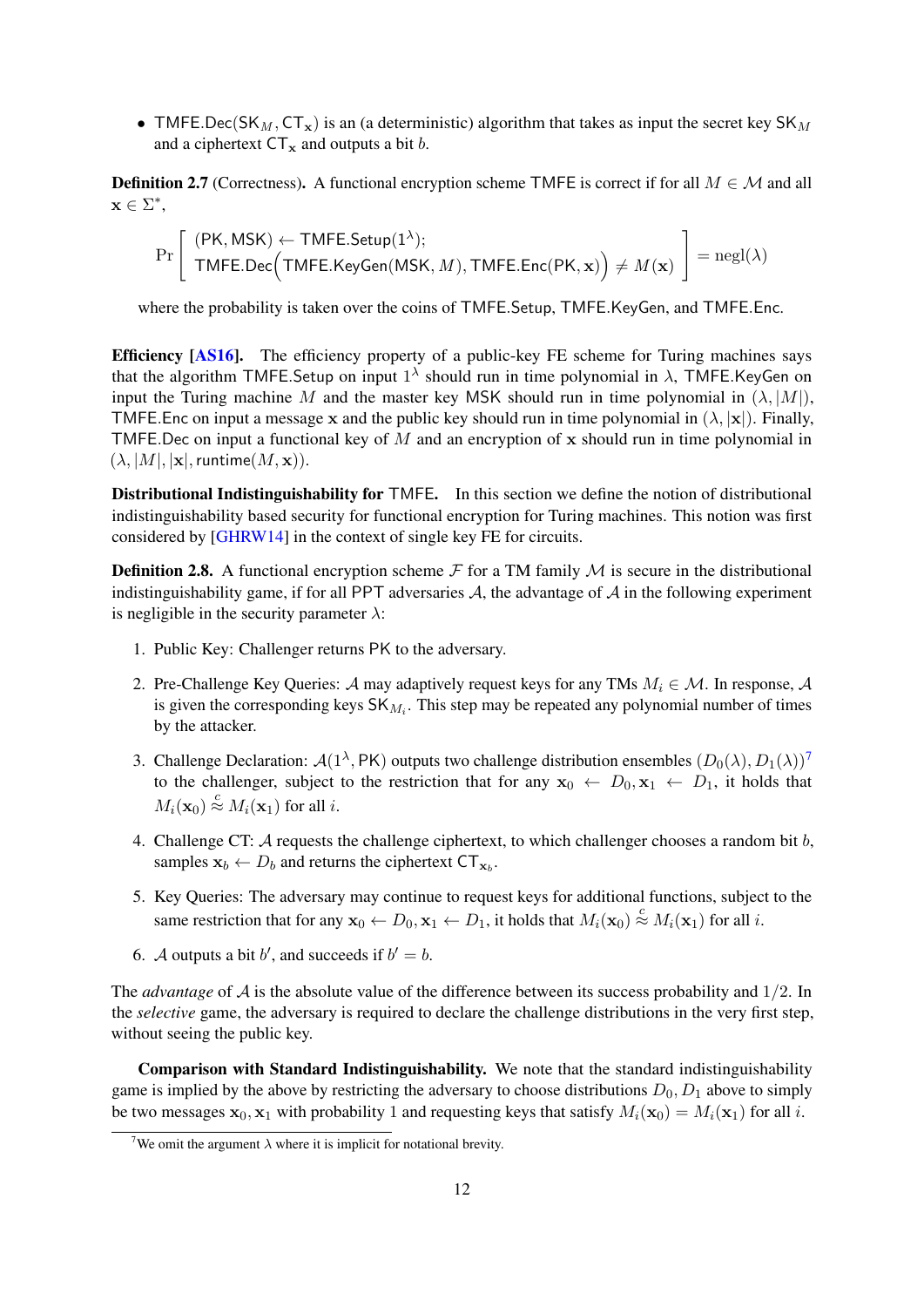### <span id="page-12-1"></span>2.2.2 Multi-Input Functional Encryption for Turing Machines

In this section, we define multi input functional encryption (miFE) for Turing machines. Our definition generalizes the CktFE definitions of [\[BKS16,](#page-35-7) [KS17\]](#page-37-2). Our definition supports a fixed number of encryptors, where each of k (say) encryptors is associated with an index ind  $\in [k]$ . An encryptor may choose an input string of unbounded length, denoted by  $\ell_{\text{ind}}$ . We note that our definition is weaker than that of [\[BGJS15\]](#page-35-3), who allow for unbounded number of encryptors and each encryptor to have a unique encryption key, a subset of which may be requested by the adversary. By contrast, our definition, following [\[BKS16\]](#page-35-7), requires all encryptors to use the same MSK and evidently cannot allow the attacker to request this.

Let  $M = \{M_{\lambda}\}_{\lambda \in \mathbb{N}}$  be a family of Turing machines with alphabet  $\Sigma = \{\Sigma_{\lambda}\}_{\lambda \in \mathbb{N}}$  and the running time upper-bounded by a polynomial in  $\lambda$ . A multi-input functional encryption scheme for M consists of a tuple of four algorithms  $k$ TMFE = ( $k$ TMFE.Setup,  $k$ TMFE.KeyGen,  $k$ TMFE.Enc,  $k$ TMFE.Dec) defined as follows.

- kTMFE. Setup $(1^{\lambda}, 1^k)$  is a PPT algorithm that takes as input the unary representation of the security parameter and the number of users k and outputs the master secret key MSK.
- kTMFE.KeyGen(MSK,  $M$ ) is a PPT algorithm that takes as input master secret key MSK and a TM M and outputs a corresponding secret key  $SK_M$ .
- kTMFE.Enc(MSK,  $x_{ind}$ , ind) is a PPT algorithm that takes as input the master secret key MSK, an index ind  $\in$  [k] denoting the party number, and an input message  $\mathbf{x}_{ind}$  of arbitrary length and outputs a ciphertext  $CT_{w_{ind}}$ .
- kTMFE.Dec(SK<sub>M</sub>, {CT<sub>x<sub>ind</sub>}<sub>ind∈[k]</sub>) is an (a deterministic) algorithm that takes as input the</sub> functional secret key SK<sub>M</sub> and k ciphertexts  $CT_{\mathbf{x}_1}, \dots, CT_{\mathbf{x}_k}$  and outputs a bit b.

**Definition 2.9** (Correctness). A functional encryption scheme kTMFE is correct if for all  $M \in \mathcal{M}$  and all  $\mathbf{x}_i \in \Sigma^*$  for  $i \in [k]$ ,

$$
\Pr\left[\begin{array}{l}\textsf{kTMFE.Dec}\Big(\textsf{kTMFE.KeyGen(MSK, }M),\textsf{kTMFE.Enc(MSK, }{\bf x}_1,1),\\ \ldots,\textsf{kTMFE.Enc(MSK, }{\bf x}_k,k)\Big) \neq \textsf{M}({\bf x}_1\|\ldots\|{\bf x}_k)\end{array}\right] = {\rm negl}(\lambda)
$$

where MSK  $\leftarrow$  kTMFE.Setup( $1^{\lambda}, 1^k$ ) and the probability is taken over the coins of kTMFE.Setup, kTMFE.KeyGen, and kTMFE.Enc.

Efficiency is as defined in Section [2.2.](#page-10-0)

Distributional Indistinguishability for kTMFE. In this section we define the notion of distributional indistinguishability based security for multi-input functional encryption for Turing machines. To begin, we define the notion of a valid  $k$ -input adversary analogously to the case of circuits [\[BKS16\]](#page-35-7).

Definition 2.10 (Valid k-Input Adversary). A PPT algorithm A is a *valid* k*-input adversary*, if for a Turing machine space  $M$  with alphabet  $\Sigma$ , for all private key k-input functional encryption schemes kTMFE over message space  $\mathcal{X}_1^* \times \ldots \times \mathcal{X}_k^*$  such that  $\mathcal{X}_j^* \subset \Sigma^*$  for all  $j \in [k]$ , for any  $M \in \mathcal{M}$  queried by the adversary, and any k pairs of input distribution ensembles  $(D_{01}(\lambda), D_{11}(\lambda)), (D_{02}(\lambda), D_{12}(\lambda)), \ldots, (D_{0k}(\lambda), D_{1k}(\lambda))^8$  $(D_{01}(\lambda), D_{11}(\lambda)), (D_{02}(\lambda), D_{12}(\lambda)), \ldots, (D_{0k}(\lambda), D_{1k}(\lambda))^8$  output by the adversary such that  $D_{bj}$  is a distribution over  $\mathcal{X}_j^*$  for  $b \in \{0,1\}$ ,  $j \in [k]$ , it holds that

$$
M(\mathbf{x}_{01} \|\ldots \|\mathbf{x}_{0k}) \stackrel{c}{\approx} M(\mathbf{x}_{11} \|\ldots \|\mathbf{x}_{1k})
$$

where  $\mathbf{x}_{bj} \leftarrow D_{bj}$  for  $b \in \{0, 1\}, j \in [k]$ .

<span id="page-12-0"></span><sup>&</sup>lt;sup>8</sup>We omit the argument  $\lambda$  where it is implicit for notational brevity.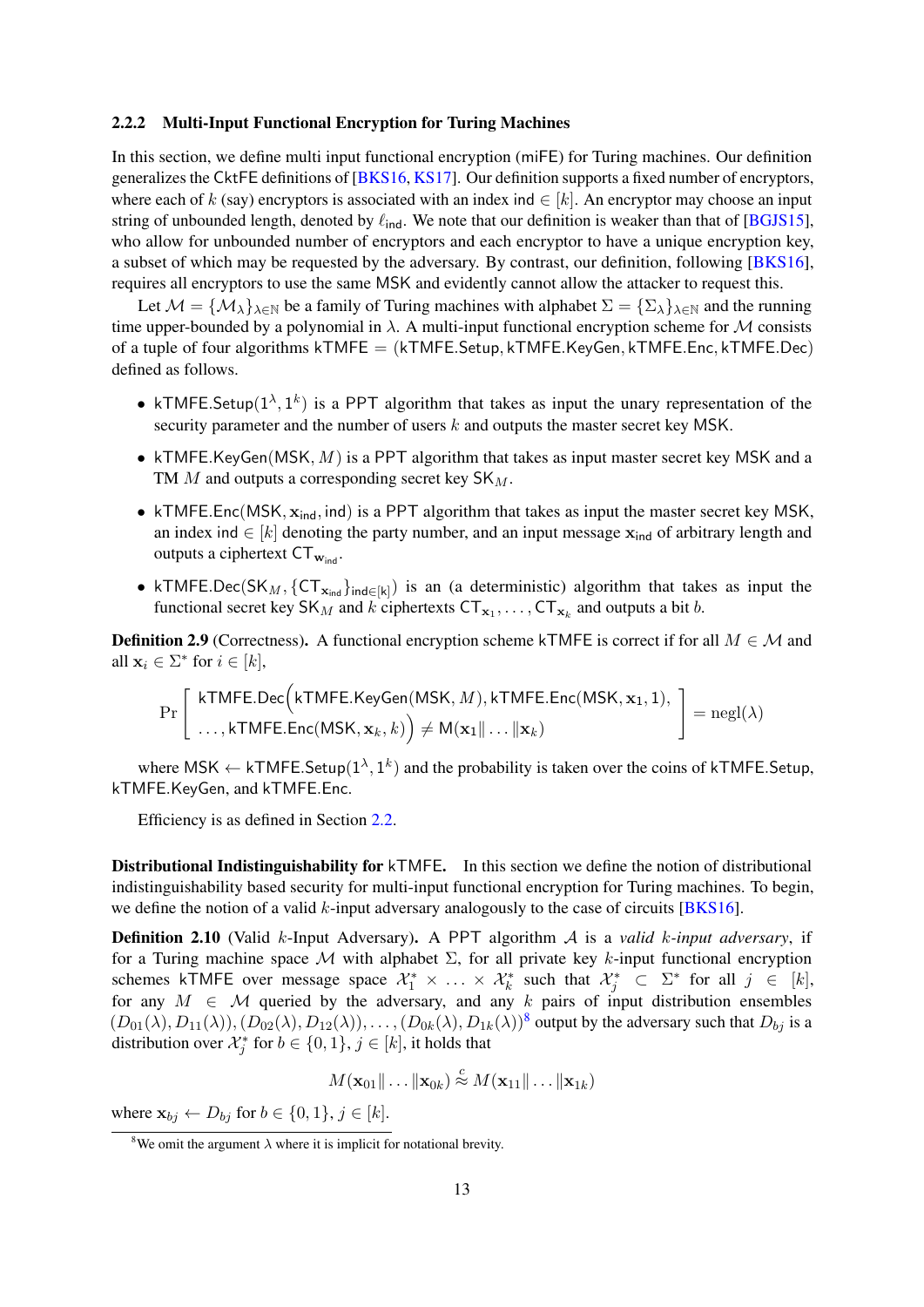We define the following game between a challenger and an adversary:

- 1. Key Queries. A may adaptively submit key requests for TMs  $M_i \in \mathcal{M}$ . In response, A is given the corresponding keys  $\mathsf{SK}_{M_i}$  for some random bit b chosen by the challenger. This step may be repeated any polynomial number of times by the attacker.
- 2. Ciphertext Queries.  $\mathcal{A}(1^{\lambda})$  submits ciphertext requests for k pairs of challenge distribution ensembles  $(D_{01}, D_{11}), (D_{02}, D_{12}), \ldots, (D_{0k}, D_{1k})$  to the challenger. The challenger samples  $\mathbf{x}_{bj} \leftarrow D_{bj}$  for  $j \in [k]$  and returns kTMFE.Enc(MSK,  $\mathbf{x}_{bj}$ , j) for all  $j \in [k]$ . This step may be repeated any polynomial number of times by the attacker.
- 3. Guess. A outputs a bit b', and succeeds if  $b' = b$ .

In the above definition, ciphertext and key queries may be interspersed in any order. The *advantage* of A is the absolute value of the difference between its success probability and 1/2. In the *selective* game, the adversary is required to declare the challenge ciphertext distributions in the very first step, without seeing the public key.

**Definition 2.11.** A multi input functional encryption scheme kTMFE for a TM family  $M$  is secure in the distributional indistinguishability game, if for all valid PPT adversaries  $A$ , the advantage of  $A$  in the above game is negligible in the security parameter  $\lambda$ .

We note that the standard indistinguishability game is the special case where the adversary submits challenge messages rather than distributions and all queried machines must output exactly the same rather than indistinguishable values.

### <span id="page-13-0"></span>2.2.3 Indistinguishability Obfuscation for Turing Machines

As in prior work, we construct iO for Turing machines (TMs) in the setting where the input length is fixed a-priori. A uniform PPT machine iO is an indistinguishability obfuscator for a class of Turing machines  $\{\mathcal{M}_{\lambda}\}_{\lambda\in\mathbb{N}}$  with input length L, if the following conditions are satisfied:

1. **Correctness.** For all security parameters  $\lambda \in \mathbb{N}$ , for any  $M \in \mathcal{M}_{\lambda}$  and every input  $\mathbf{x} \in \{0,1\}^{\leq L}$ , we have that:

$$
\Pr\left[M' \leftarrow iO(1^{\lambda}, M, L) : M'(\mathbf{x}) = M(\mathbf{x})\right] = 1
$$

where the probability is taken over the coin-tosses of the obfuscator iO.

2. Indistinguishability of Equivalent TMs. For every ensemble of pairs of Turing machines  ${M_{0,\lambda}, M_{1,\lambda}}_{\lambda \in \mathbb{N}}$ , such that  $M_{0,\lambda}(\mathbf{x}) = M_{1,\lambda}(\mathbf{x})$  for every  $\mathbf{x} \in \{0,1\}^{\leq L}$  and runtime $(M_{0,\lambda}, \mathbf{x}) =$ runtime( $M_{1,\lambda}$ , x), we have that the following ensembles of pairs of distributions are indistinguishable to any PPT adversary Adv:

$$
\left\{M_{0,\lambda}, M_{1,\lambda}, \mathsf{iO}(1^\lambda, M_{0,\lambda})\right\} \stackrel{c}{\approx} \left\{M_{0,\lambda}, M_{1,\lambda}, \mathsf{iO}(1^\lambda, M_{1,\lambda})\right\}
$$

3. Succinctness. For all security parameters  $\lambda \in \mathbb{N}$ , for any  $M \in \mathcal{M}_{\lambda}$ , we have that the running time of  $iO(1^{\lambda}, M, L)$  is  $poly(\lambda, |M|, L)$  and the evaluation time of  $iO(M)$  on input x where  $\mathbf{x} \in \{0,1\}^{\leq L}$ , is  $\text{poly}(|M|, L, t)$  where  $t = \text{runtime}(M, \mathbf{x})$ .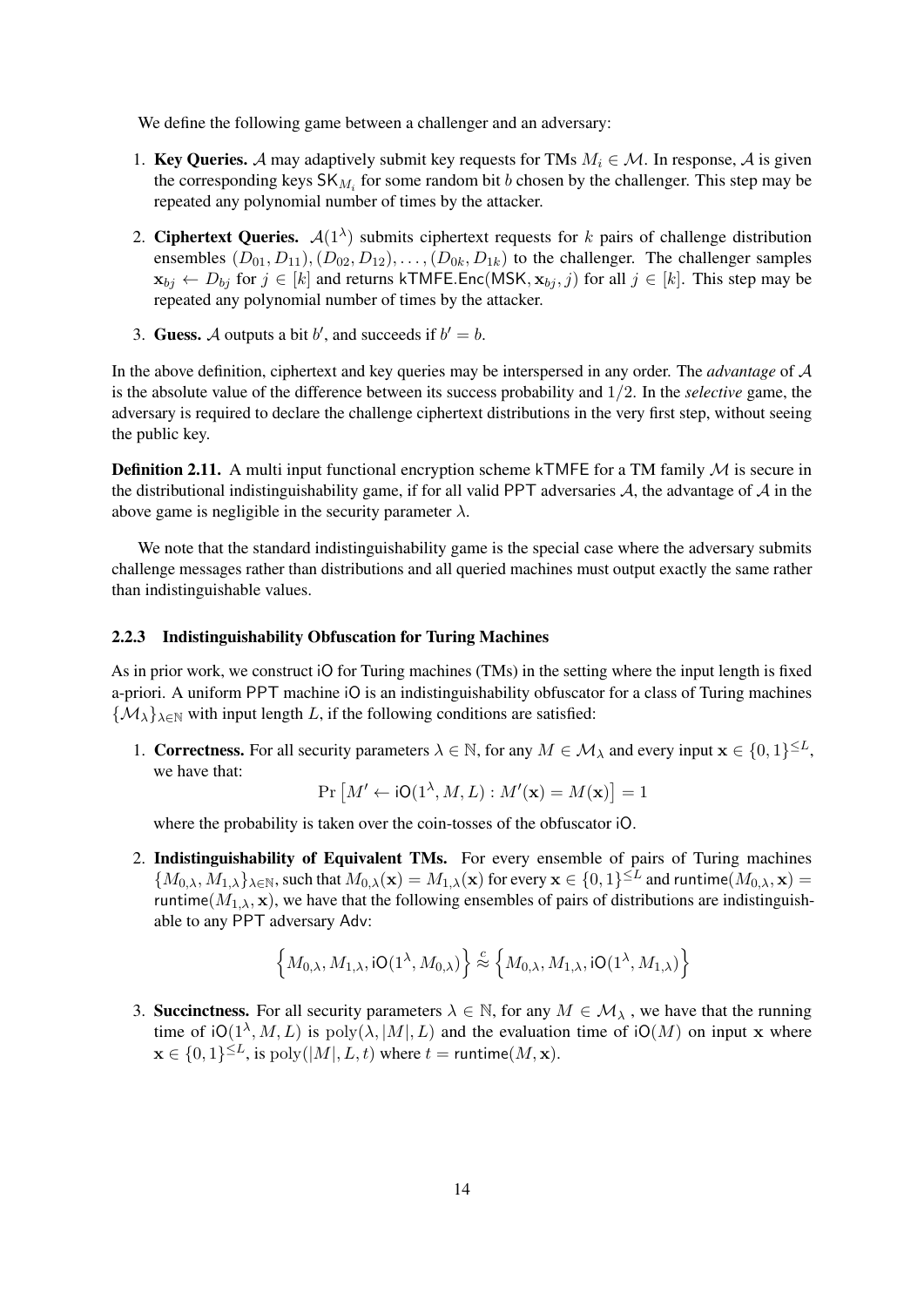### <span id="page-14-0"></span>2.3 Constrained Pseudorandom Functions

Constrained pseudorandom functions (introduced concurrently by Boneh and Waters (CCS 2013), Boyle, Goldwasser, and Ivan (PKC 2014), and Kiayias, Papadopoulos, Triandopoulos, and Zacharias (CCS 2013)), are pseudorandom functions (PRFs) that allow the owner of the secret key  $K$  to compute a constrained key  $K_f$ , such that anyone who possesses  $K_f$  can compute the output of the PRF on any input x such that  $f(x) = 1$  for some predicate f. The security requirement of constrained PRFs state that the PRF output must still look indistinguishable from random for any x such that  $f(x) = 0$ . We will also require the property of delegatability, formalized below.

<span id="page-14-1"></span>**Definition 2.12.** [\[BW13\]](#page-36-11) Let  $F : \{0,1\}^{\text{seed}(\lambda)} \times \{0,1\}^{\text{in}(\lambda)} \rightarrow \{0,1\}^{\text{out}(\lambda)}$  be an efficient function, where seed, in and out are all polynomials in the security parameter  $\lambda$ . We say that F is a delegatable constrained pseudorandom function with respect to a set system  $S \subseteq 2^{\{0,1\}^{\text{in}(\lambda)}}$  if there exist algorithms (Setup, Constrain, Eval, KeyDel) that satisfy the following:

- Setup $(1^{\lambda}, 1^{\text{in}(\lambda)})$  outputs a pair of keys pk, sk.
- Constrain(sk, S) outputs a constrained key K<sub>S</sub> which enables evaluation of  $F$ (sk, x) on all  $x \in S$ and no other x.
- KeyDel( $K_S$ , S') outputs a constrained key  $K_{S \cap S'}$  which enables the evaluation of  $F(\mathsf{sk}, \mathbf{x})$  for all  $x \in S \cap S'$  and no other x. We note that in systems where KeyDel is supported, the Constrain algorithm above can be expressed as a special case of KeyDel by letting sk correspond to the set of all inputs, i.e. sk =  $K_{\{0,1\}^{\text{in}(\lambda)}}$ .
- Eval( $K_S$ , x) outputs  $F$ (sk, x) if  $x \in S$ ,  $\perp$  otherwise.

Note that a set system is equivalent to a function family by defining set  $S$  as the set of inputs where the function evaluates to 1. For our purposes, it will be more convenient to represent sets as functions.

Security. Constrained security is defined using the following two experiments denoted EXP(0) and EXP(1) with an adversary A. For  $b \in \{0, 1\}$  experiment EXP(b) proceeds as follows:

First, a random key  $k \in \{0,1\}^{\text{seed}(\lambda)}$  is selected and two helper sets  $C, V \subseteq \{0,1\}^{\text{in}}$  are initialized to  $\emptyset$ . The set V will keep track of all the points at which the adversary can evaluate. The set C will keep track of the points where the adversary has been challenged. The sets  $C$  and  $V$  will ensure that the adversary cannot trivially decide whether challenge values are random or pseudorandom. In particular, the experiments maintain the invariant that  $C \cap V = \emptyset$ .

The adversary  $A$  is presented with three oracles as follows:

- 1. F.Eval: Given  $\mathbf{x} \in \{0,1\}^{\text{in}}$ , if  $\mathbf{x} \notin C$ , the oracle returns  $F(\mathsf{sk}, \mathbf{x})$ , else it returns  $\perp$ . The point x is added to set  $V$ .
- 2. F.Constrain: Given a set  $S \in \mathcal{S}$  from A, if  $S \cap C = \emptyset$  the oracle returns F.Constrain(sk, S), otherwise returns  $\bot$ . The set V is updated to contain S.
- 3. Challenge: Given x from A, where  $x \notin V$ , if  $b = 0$ , the adversary is given  $F(s, x)$ , else a random (consistent) element y. The set  $C$  is updated to contain  $x$ .

When the adversary is done interrogating the oracles, it outputs a bit b'. Let  $W_b$  be the event that  $b' = 1$  in EXP(b). The adversary's advantage is defined as  $|Pr[W_0] - Pr[W_1]|$ . We say that the PRF F is a secure constrained PRF with respect to a set system S if all PPT adversaries A have negligible advantage in the above game.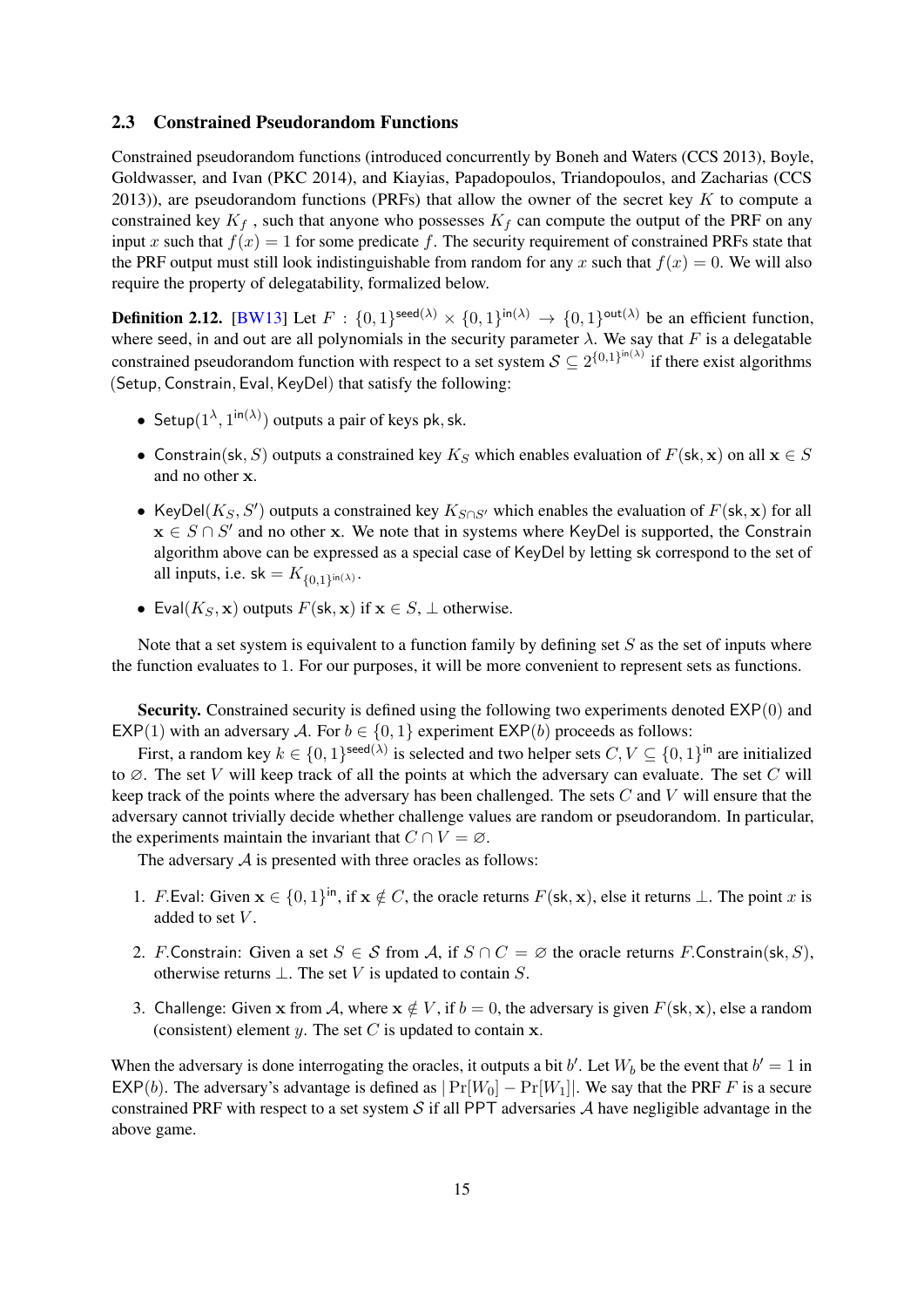### <span id="page-15-0"></span>3 Construction: Single Input FE for Turing Machines

In this section, we construct a single input functional encryption scheme for Turing machines, denoted by TMFE from the following ingredients:

- 1. Two compact functional encryption schemes for circuits,  $1FE<sub>1</sub>$  and  $1FE<sub>2</sub>$ . We will assume that the scheme  $1FE_2$  is decomposable as defined in Section [2.](#page-6-0)
- 2. A symmetric encryption scheme SKE = (SKE.KeyGen, SKE.Enc, SKE.Dec).
- 3. A delegatable constrained pseudorandom function (cPRF), denoted by  $F$  which supports  $T$ delegations for the function family  $f_t: \{0,1\}^{2\cdot\lambda} \to \{0,1\}$  defined as follows. Let  $x, t$  denote integers whose binary representations are  $x$ , t of  $\lambda$  bits. Then,

$$
f_t(\mathbf{x}||\mathbf{z}) = 1
$$
, if  $x \ge t$  and 0 otherwise

Intuitively, the function is parametrized by a value t and evaluates to 1 if the first half of its input,  $x > t$ . We will denote the constrained PRF key  $K_{f_t}$  corresponding to function  $f_t$  by  $K_t$  for ease of notation. By the delegation property of constrained PRFs (Section [2.3\)](#page-14-0), we have that if  $t' \geq t$  then  $K_{t'}$  can be derived from  $K_t$ . In our construction the parameter t will represent the time step in the computation, which means that a PRF key of the current time step can be used to derive PRF keys for future time steps. We will denote a PRF for this functionality by F. The security proof makes use a punctured version of the above cPRF, please see Sections [3.3](#page-20-0) and [D](#page-59-0) for details.

### 3.1 Construction

Below we provide our construction for single input FE for Turing machines.

*Notation.* Note that since  $1FE_2$  is decomposable, there exists an encoding function  $\mathcal E$  which encodes each bit of the input and since it is compact, the output length of  $\mathcal E$  is independent of the circuit class supported by 1FE<sub>2</sub>. Thus, by choosing the encoding function first, the CktFE scheme may support a circuit class that outputs its own ciphertext components. We denote by  $\bar{\mathcal{E}}$  the encoding function  $\mathcal{E}$  applied bitwise to a vector, i.e.  $\bar{\mathcal{E}}(\mathbf{w}) = \mathcal{E}(w_1) \dots \mathcal{E}(w_n)$ .

TMFE. Setup( $1^{\lambda}$ ): Upon input the security parameter  $1^{\lambda}$ , do the following:

1. Let (1FE<sub>2</sub>.PK, 1FE<sub>2</sub>.MSK)  $\leftarrow$  1FE<sub>2</sub>.Setup(1<sup> $\lambda$ </sup>), where 1FE<sub>2</sub> is a decomposable functional encryption scheme for the circuit family

$$
\mathsf{Next}:\Big(\left(\{\mathsf{SYM}\}\times\{0,1\}^{4\lambda}\times\Sigma\times\mathsf{Trap}\right)\times\Big(\{\mathsf{ST}\}\times\mathcal{Q}\Big)\Big)\rightarrow\Big(\mathcal{C}^{\mathsf{1FE}_2}\Big)^2\cup\{\mathsf{ACC},\mathsf{REJ},\bot\}
$$

Here,  $\Sigma$  and  $\mathcal Q$  are the alphabet and state space respectively of the Turing machine family. The tokens SYM and ST are flags denoting a symbol and a state respectively. The set  $\{0,1\}^{4\lambda}$ encodes in order, a random value key-id associated with a TM  $M$ , a cPRF key, the current time step in the computation and the length of the input string, each of  $\lambda$  bits. Here, Trap is a data structure of fixed polynomial length which will be used in the proof. Since we do not need it in the construction, we do not discuss it here, please see Figure [6](#page-21-0) for its definition.  $C^{1FE_2}$  denotes the ciphertext space of 1FE<sub>2</sub>, and ACC and REJ are bits indicating accepting and a rejecting states of a TM respectively.

2. Let (1FE<sub>1</sub>.PK, 1FE<sub>1</sub>.MSK)  $\leftarrow$  1FE<sub>1</sub>.Setup(1<sup> $\lambda$ </sup>), where 1FE<sub>1</sub> is a compact, public-key CktFE scheme for the circuit family

$$
\mathsf{ReRand}:\left(\{0,1\}^{3\lambda} \times \Sigma \times \mathsf{Trap}\right) \to \mathcal{C}^{\mathsf{1FE}_2} \times \left(\mathcal{C}^{\mathsf{1FE}_2} \cup \{\bot\}\right)
$$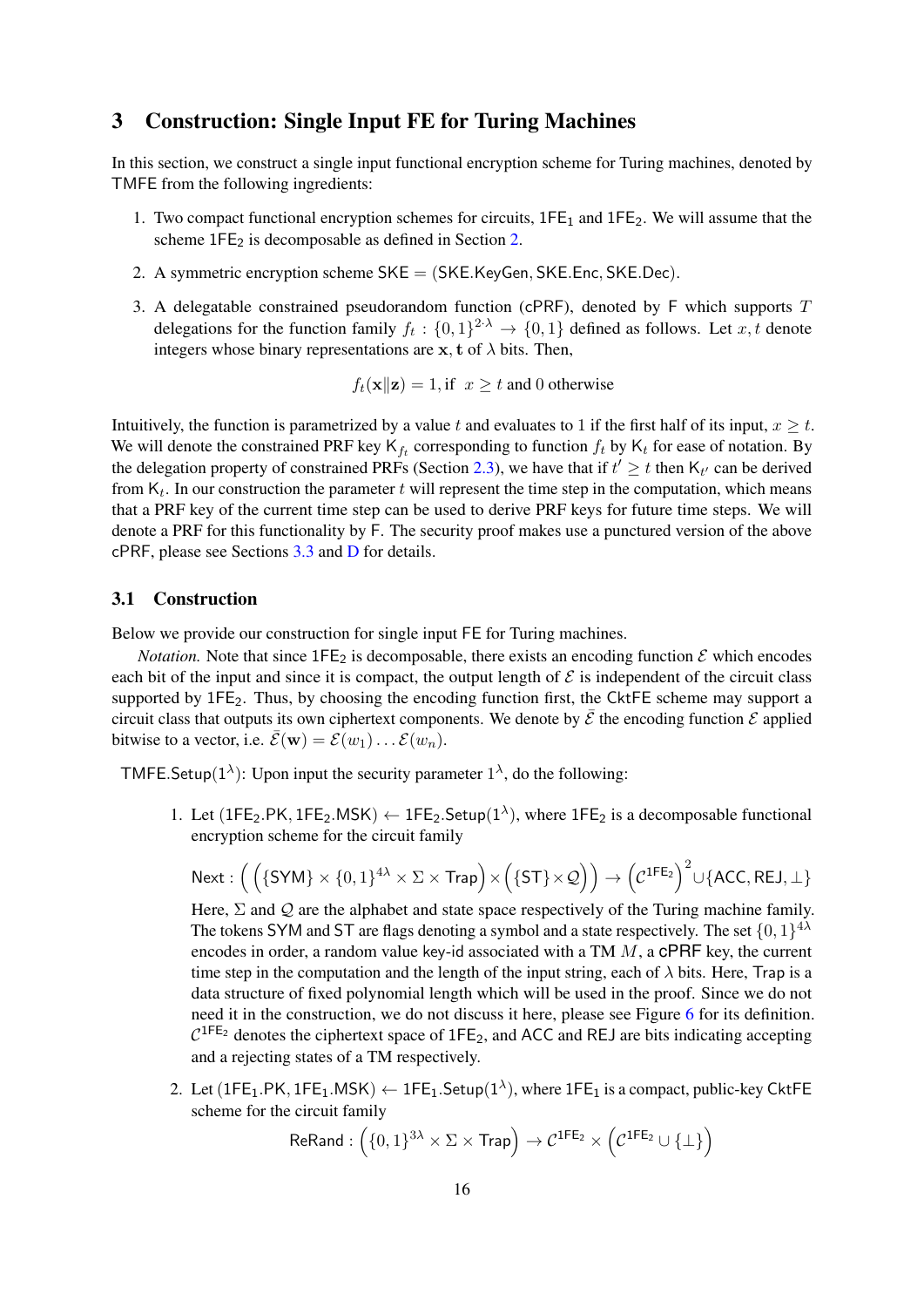Again,  $\{0,1\}^{3\lambda}$  encodes in order, a root CPRF key, a time step and the length of the input string respectively, while  $\Sigma$ , Trap and  $C^{1FE_2}$  are as described above.

- 3. Output  $PK = 1FE_1.PK$  and  $MSK = (1FE_1.MSK, (1FE_2.PK, 1FE_2.MSK))$ .
- TMFE.Enc(PK, w): Upon input the public key PK, and message w of arbitrary length  $\ell = |w|$ , do the following:
	- 1. Sample the root key  $K_0$  for function  $f_t$  where  $t = 0$  for the CPRF F described above.
	- 2. For  $i \in [\ell]$ , let  $\mathsf{CT}_i = \mathsf{1FE}_1.\mathsf{Enc}(\mathsf{PK},(\mathsf{K}_0,i,\ell,w_i,\mathsf{Trap})),$  where Trap is a data structure which is only relevant in the proof. Here, all fields of Trap are set to  $\perp$  except a flag Trap.mode-real  $= 1$  which indicates that we are in the real world. Please see Figure [6](#page-21-0) for the definition of Trap.
	- 3. Output  $CT_{\mathbf{w}} = \{CT_i\}_{i \in [\ell]}.$
- TMFE.KeyGen(MSK,  $M$ ): Upon input the master secret key MSK and the description of a Turing machine  $M$ , do the following. We will assume, w.l.o.g. that the TM is oblivious (see [A](#page-38-9)ppendix A for a justification) and  $q_{st} \in \mathcal{Q}$  is the start state of M.
	- 1. Sample a random value salt  $\leftarrow \{0,1\}^{\lambda}$ .
	- 2. Interpret  $MSK = (1FE<sub>1</sub> . MSK, (1FE<sub>2</sub>.PK, 1FE<sub>2</sub>.MSK)).$
	- 3. Let  $SK_{ReRand}$  = 1FE<sub>1</sub>.KeyGen(1FE<sub>1</sub>.MSK, ReRand<sub>1FE[2](#page-17-0).PK,salt,q<sub>st</sub>,⊥,⊥) where Figure 2</sub> defines the circuit ReRand<sub>1FE2</sub>.PK,salt, $q_{\text{est},\perp,\perp}$ .
	- [4](#page-19-0). Let  $SK_{\text{Next}} = 1FE_2.KeyGen(1FE_2.MSK, \text{Next}_{1FE_2.PK,salt,M,\perp,\perp})$  where Figure 4 defines the circuit Next<sub>1FE2</sub>.PK,salt,  $M, \perp, \perp$ .
	- 5. Output  $SK_M = (SK_{\text{ReRand}}, SK_{\text{Next}})$ .

TMFE.Dec(SK<sub>M</sub>, CT<sub>w</sub>): Upon input secret key SK<sub>M</sub> and ciphertext CT<sub>w</sub>, do the following:

- 1. Interpret  $SK_M = (SK_{ReRand}, SK_{Next})$  and  $CT_w = (CT_1, \ldots, CT_{|w|}).$
- 2. For  $i \in [|\mathbf{w}|]$ , do the following:
	- (a) If  $i = 1$ , invoke  $1FE_1$ . Dec(SK<sub>ReRand</sub>, CT<sub>1</sub>) to obtain (CT<sub>sym,1</sub>, CT<sub>st,1</sub>).
	- (b) Else, invoke  $1FE_1$ .Dec(SK<sub>ReRand</sub>, CT<sub>i</sub>) to obtain (CT<sub>sym,i</sub>,  $\perp$ ).
- 3. Denote  $((CT_{sym,1}, CT_{st,1}), CT_{sym,2}, \ldots, CT_{sym,|w|})$  as the new sequence of ciphertexts obtained under the Next scheme.
- 4. Let  $t = 1$ . While the Turing machine does not halt, do:
	- (a) Invoke  $1FE_2$ .Dec( $SK_{Next}$ , ( $CT_{sym,t}$ ,  $CT_{st,t}$ )) to obtain:
		- ACC or REJ. In this case, output "Accept" or "Reject" respectively, and exit the loop.
		- $\bullet$   $(\mathsf{CT}_{\mathsf{sym},t'},\mathsf{CT}_{\mathsf{st},t+1}).$

Note that  $t'$  is the next time step that the work tape cell accessed at time step  $t$  will be accessed again.

(b) Let  $t = t + 1$  and go to start of loop.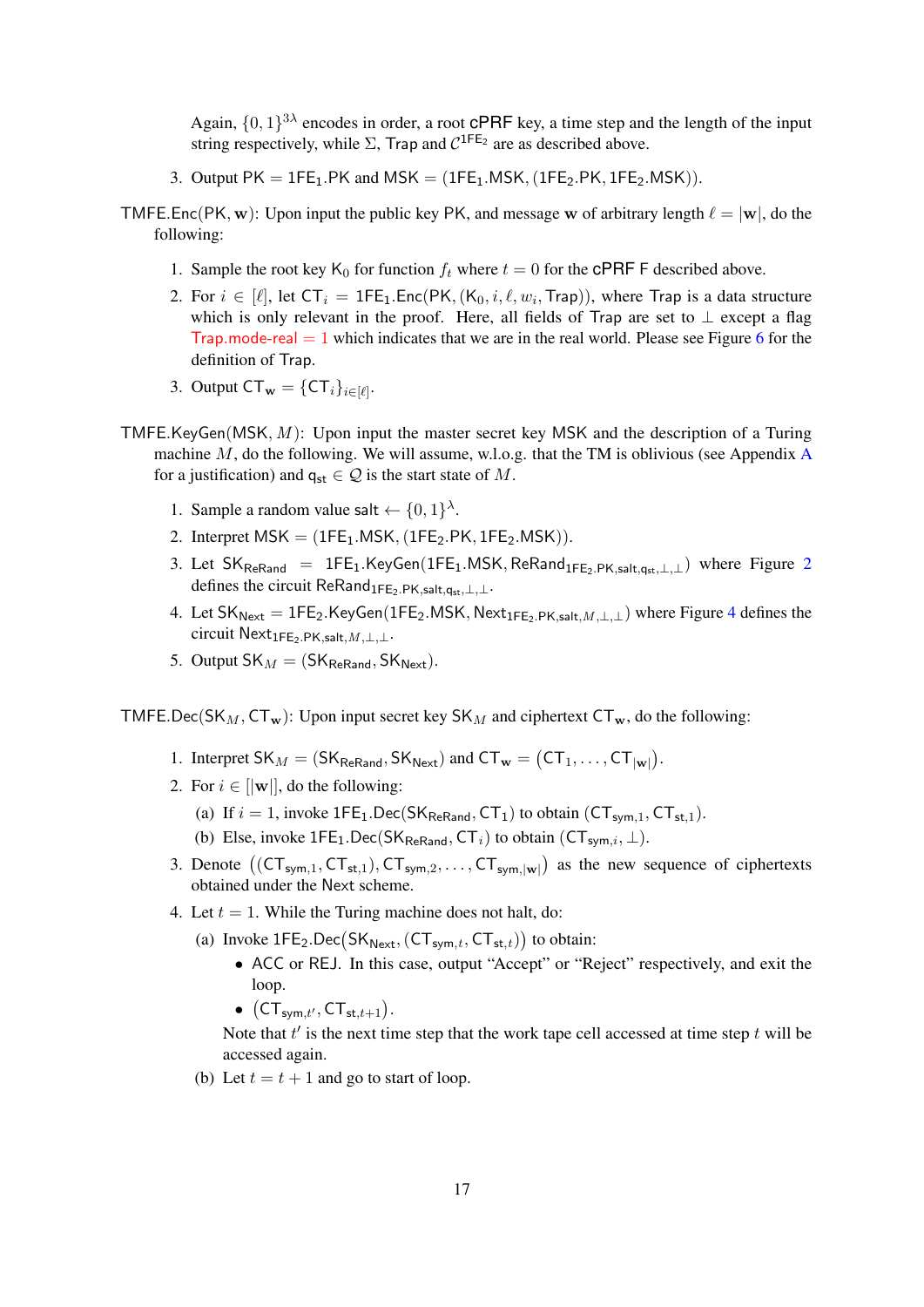# $\mathbf{Function}\ \mathsf{ReRand}_{1\mathsf{FE}_2.\mathsf{PK},\mathsf{salt},\mathsf{q}_\mathsf{st},\mathcal{C}_1,\mathcal{C}_2}\big((\mathsf{K}_0,i,\ell,w_i,\mathsf{Trap})\big)$

(a) Initialization and Choosing Real or Trapdoor mode.

Initialize an input vector inp =  $(w_i, \mathsf{q_{st}})$ . If Trap.mode-real = 1, set out =  $(c_1, c_2)$ , where  $c_1 = c_2 = \perp$ . If  $i\neq 1$ , set inp  $=(w_i,\perp)$ . Else invoke Trap-Mode $_{\sf ReRand}$ (Trap, inp, salt,  $\ell,\mathcal{C}_1,\mathcal{C}_2,i)$  as described in Figure [3](#page-18-0) to obtain  $(\textsf{inp}= (u_1, u_2), \textsf{out} = (c_1, c_2)).$ 

- (b) Computing Encrypted Symbols using randomness derived from cPRF. If out. $c_1 = \perp$ , do the following.
	- i. Noting that  $i > 0$ , derive delegated cPRF key K<sub>i</sub> from K<sub>0</sub> as K<sub>i</sub> = F.KeyDel(K<sub>0</sub>, f<sub>i</sub>). Compute randomness for encryption as  $r_i = \mathsf{F}.\mathsf{Eval}(\mathsf{K}_i, (i \Vert \mathsf{salt})).$
	- ii. Derive delegated c $\mathsf{PRF}$  key  $\mathsf{K}_{i+1} = \mathsf{F}.\mathsf{KeyDel}(\mathsf{K}_i, f_{i+1}).$  Set key-id  $=$  salt.
	- iii. Compute the 1FE<sub>2</sub> ciphertext component encoding  $w_i = \text{inp.} u_1$  for time step i as

 $CT_{sym,i} = \bar{\mathcal{E}} \big( 1\mathsf{FE}_2.\mathsf{PK}_1, \mathsf{(SYM, key-id}, \mathsf{K}_{i+1}, i, \ell, w_i, \mathsf{Trap}); r_i \big)$ 

iv. Set out. $c_1 = \mathsf{CT}_{\mathsf{sym},i}$ .

(c) Computing Encrypted State for First Time Step. If  $((\text{out}.c_2 = \bot) \wedge (i = 1)),$  do the following.

i. Compute 1FE<sub>2</sub> ciphertext component to encode the starting state  $q_{st} = inp.u_2$  as

$$
\mathsf{CT}_{\mathsf{st},1} = \bar{\mathcal{E}} \big( \mathsf{1FE}_2.\mathsf{PK}_2, (\mathsf{ST}, \mathsf{q}_{\mathsf{st}}); r_1 \big)
$$

ii. Set out. $c_2 = CT_{st,1}$ .

<span id="page-17-0"></span>(d) **Output.** If  $i = 1$ , output out =  $(CT_{sym,1}, CT_{st,1})$ , else output out =  $(CT_{sym,i}, \perp)$ .

Figure 2: This circuit re-randomizes the ciphertexts provided during encryption to use randomness derived from a cPRF. The seed for the cPRF is specified in the ciphertext and the input is specified by the key. This ensures that each ciphertext, key pair form a unique "thread" of execution.

#### 3.2 Correctness and Efficiency of single input TMFE

We now argue that the above scheme is correct. The TMFE.Dec algorithm takes as input a secret key SK<sub>M</sub> = (SK<sub>ReRand</sub>, SK<sub>Next</sub>) and a ciphertext  $CT_w = (CT_1, ..., CT_{|w|})$  under the 1FE<sub>1</sub> scheme supporting the functionality ReRand :=  $\text{ReRand}_{1\text{FE}_2.\text{PK},\text{salt},q_{st},C_2,C_2}$ . Firstly, note that given a secret key  $SK_{\text{ReRand}}$  along with a ciphertext  $CT_w$ , we have as follows.

- 1. Since  $CT_1$  encodes Trap with Trap.mode-real = 1, hence by the correctness of the  $1FE_1$  scheme, we get  $1FE_1$ .Dec(SK<sub>ReRand</sub>,  $CT_1$ ) = ( $CT_{sym.1}$ ,  $CT_{st.1}$ ) as output.
- 2. For  $i \in [2, |w|]$ , since  $CT_i$  encodes Trap with Trap.mode-real = 1, hence by the correctness of the 1FE<sub>1</sub> scheme, we get 1FE<sub>1</sub>.Dec(SK<sub>ReRand</sub>, CT<sub>i</sub>) = (CT<sub>sym,i</sub>,  $\perp$ ) as the correct output.

The new sequence of  $1FE_2$  ciphertexts output by ReRand are now sequenced as  $((CT_{sym,1}, CT_{st,1}),$  $CT_{sym,2}, \ldots, CT_{sym,|w|})$ . The 1FE<sub>2</sub> scheme supports the functionality Next := Next<sub>1FE2</sub>.PK,salt, *M*, *C*<sub>1</sub>, *C*<sub>2</sub>. Throughout the  $1FE_2$  decryption, we maintain the invariant that at any time step  $t$ , apart from a secret key  $SK_{Next}$ , the input to the  $1FE_2$ . Dec algorithm is an entire  $1FE_2$  ciphertext decomposed into two components corresponding to a symbol and a state ciphertext both of which are computed with the same randomness, which is computed as F.Eval $(K_0, (t \parallel \text{salt}))^9$  $(K_0, (t \parallel \text{salt}))^9$ .

We show that given a secret key  $SK_{Next}$  and the sequence of ciphertexts  $((CT_{sym,1}, CT_{st,1}),$  $CT_{sym,2}, \ldots, CT_{sym,|w|})$  generated from the outputs of the 1FE<sub>1</sub>.Dec algorithm, 1FE<sub>2</sub>.Dec correctly

<span id="page-17-1"></span><sup>&</sup>lt;sup>9</sup>We do not explicitly construct ciphertext components corresponding to blank tape cells in the Next functionality for ease of exposition; we assume w.l.o.g that any non-input cell that is accessed by the OTM has been written to by the Next functionality in a previous step, thus generating the requisite symbol ciphertext.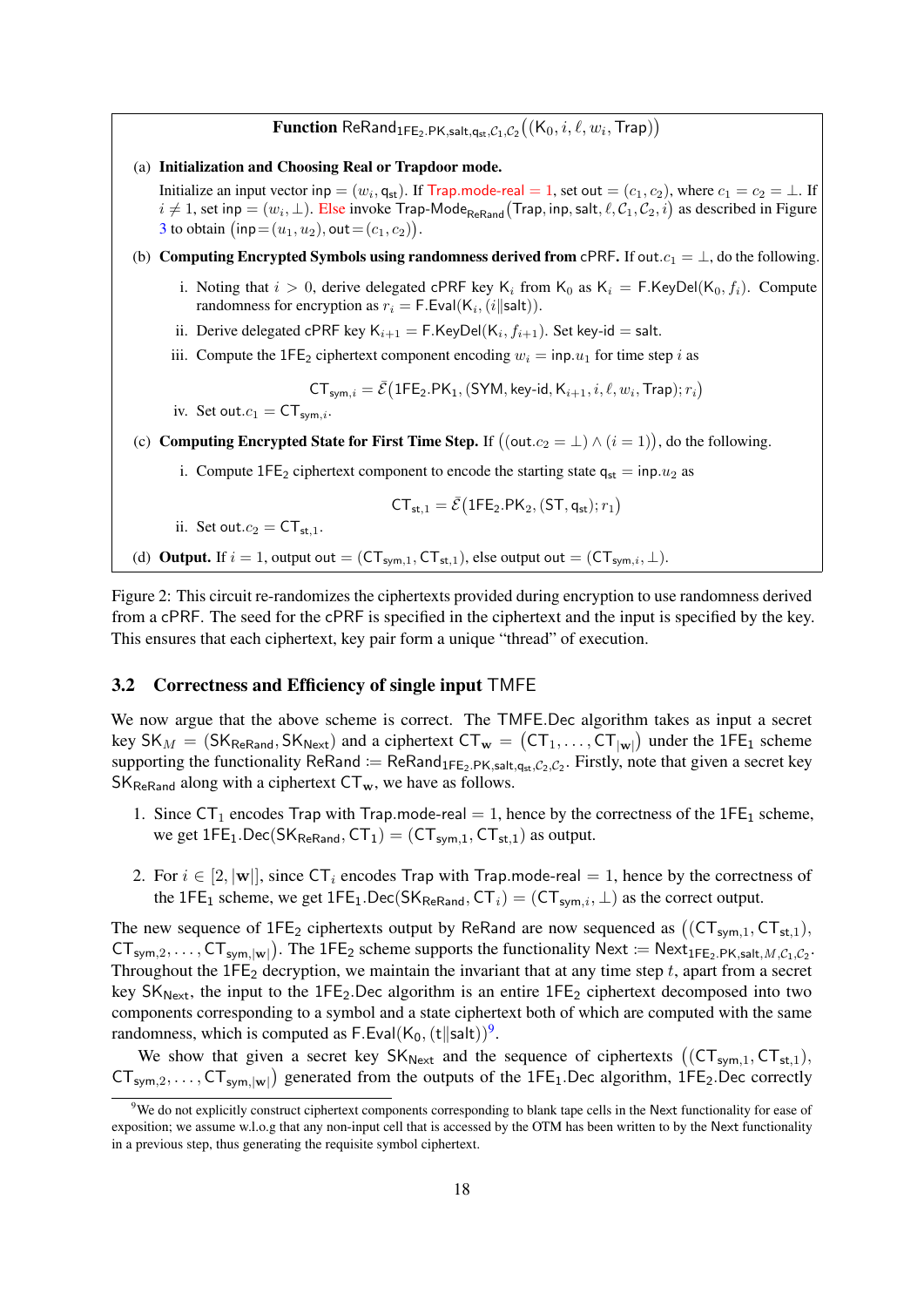${\bf Subroutine}$   ${\sf Trap\text{-}Mode}_{\sf ReRand}({\sf Trap},{\sf inp},{\sf salt}, \ell, \mathcal{C}_1, \mathcal{C}_2, i)$ Interpret inp  $=(u_1, u_2) = (w_i, \mathsf{q}_{st})$  and initialize out  $=(c_1, c_2)$ , where  $c_1 = c_2 = \perp$ . If  $Trap key-id = salt$ , do the following. (a) If Trap.mode-trap<sub>3</sub> = 1, do the following: i. If  $((\text{Trap.Sym } TS = i) \wedge (i \leq \ell))$ , compute the 1FE<sub>2</sub> ciphertext  $CT_{sym,i} =$ SKE.Dec(Trap.SKE.K,  $C_1$ ) and set out. $c_1 = CT_{sym,i}$ . ii. If  $((\text{Trap}.STTS = i) \land (i = 1)),$  compute the 1FE<sub>2</sub> ciphertext  $\text{CT}_{\text{st},i} = \text{SKE}$ .Dec $(\text{Trap}.SKE.K, \mathcal{C}_2)$ and set out. $c_2 = CT_{st,1}$ . (b) If Trap.mode-trap<sub>1</sub> = 1, do the following: i. If  $\big((\mathsf{Trap}.\mathsf{Sym}\ \mathsf{TS}_1=i)\wedge (i\leq \ell)\big),$  set inp. $u_1=\mathsf{Trap}.\mathsf{Sym}$  val $_1$  with the symbol to be encrypted and output at time step i. ii. If  $((\text{Trap}.ST TS_1 = i) \land (i = 1)),$  set inp. $u_2 = \text{Trap}.ST$  val<sub>1</sub> with the start state to be encrypted and output at time step 1. (c) If Trap.mode-trap<sub>2</sub> = 1, do the following: i. If  $((\mathsf{Trap}.\mathsf{Sym}\ \mathsf{TS}_2=i)\wedge (i\leq \ell)),$  set inp. $u_1=\mathsf{Trap}.\mathsf{Sym}$  val $_2$  with the symbol to be encrypted and output at time step i. ii. If  $((\text{Trap}.ST TS}_2 = i) \wedge (i = 1)),$  set inp. $u_2 = \text{Trap}.ST$  val<sub>2</sub> with the start state to be encrypted and output at time step 1. If  $\mathsf{T}_{\mathsf{Tap}.\mathsf{key}\text{-}\mathsf{id}} \neq \mathsf{salt}, \mathsf{do} \mathsf{the} \mathsf{following}.$ ([a](#page-18-1)) If salt  $\ge$  Trap.key-id set  $b = 0$ ; else set  $b = 1^a$ . (b) If  $i \neq 1$ , update inp = (Trap.val<sub>b</sub>,  $\perp$ ); else update inp = (Trap.val<sub>b</sub>, q<sub>st</sub>). Output. Return (inp, out).

<span id="page-18-1"></span>*<sup>a</sup>*We assume a lexicographic ordering on the salt values and a generalized comparison operator.

<span id="page-18-0"></span>Figure 3: Subroutine handling the trapdoor modes in ReRand. This is "active" only in the proof.

computes the decomposed ciphertext components of a symbol and a state that occur along the computation path and finally outputs the value of machine  $M$  on the sequenced input. Define  $\tau$  = runtime(M, w). Formally, by the correctness of 1FE<sub>2</sub> scheme, at any time step  $t \in [\tau - 2]$ , 1FE<sub>2</sub>.Dec(SK<sub>Next</sub>, (CT<sub>sym,t</sub>, CT<sub>st,t</sub>)) correctly outputs either (CT<sub>sym,t'</sub>, CT<sub>st,t+1</sub>) with  $t < t' \leq \tau - 1$ . Further, for any time step  $t \in [\tau - 2]$ , we have:

- 1. Let  $t \in [\tau 2] \setminus [\ell]$ . If the current work tape cell was accessed<sup>[10](#page-18-2)</sup>, at some time step  $\tilde{t} < t$ , then  $CT_{sym,t}$  encoding (SYM, key-id,  $K_{t+1}, t, \ell, \sigma_t$ , Trap) was constructed at time step  $\tilde{t}$ . Note that  $\sigma_t$ may be the blank symbol  $\beta$ . When  $t \in [\ell], C\mathsf{T}_{\mathsf{sym},t}$  is constructed at time step t via the ReRand circuit.
- 2. The ciphertext component  $CT_{st,t}$  encoding (ST, q<sub>t</sub>) at time step t was constructed at time step t 1 for  $t > 1$  and at time step 1, when  $t = 1$ .

<span id="page-18-2"></span> $10$ We assume that every time a cell is accessed, it is written to, by writing the same symbol again if no change is made.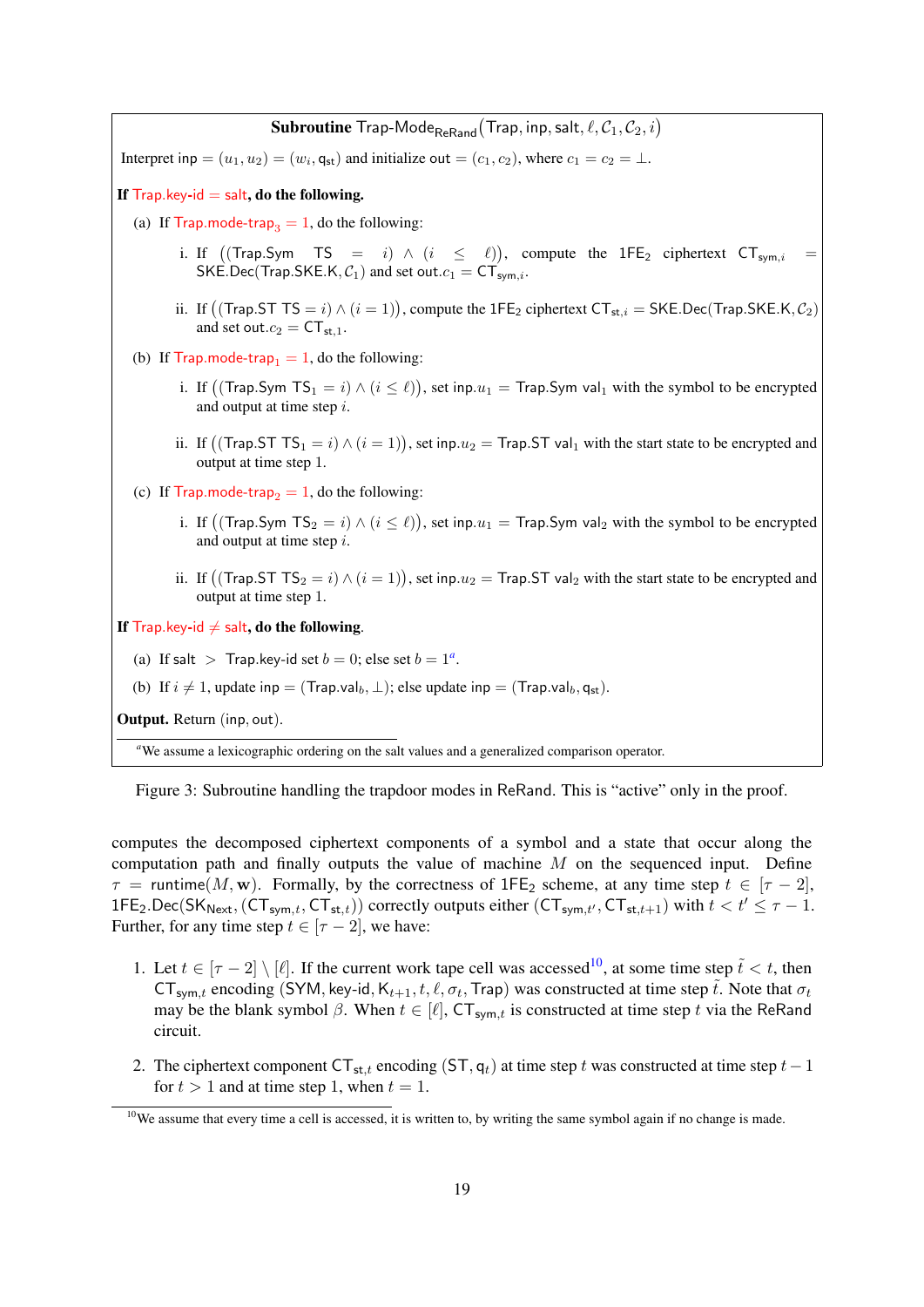# $\mathbf{Function}~\mathsf{Next}_{1\mathsf{FE}_2.\mathsf{PK},\mathsf{salt},M,\mathcal{C}_1,\mathcal{C}_2}\big((\mathbf{z}_1,\mathbf{z}_2)\big)$

#### (a) Reading Current (Symbol, State) Pair and Looking up Transition Table.

- i. Interpret  $z_1 =$  (type, key-id,  $K_{t+1}, t, \ell, s$ , Trap),  $z_2 =$  (type, s). If  $((z_1,$  type  $\neq$  SYM)  $\vee$  ( $z_2$ , type  $\neq$ ST)  $\vee$  ( $\mathbf{z}_1$ .key-id  $\neq$  salt)), output  $\perp$  and abort.
- ii. Interpret  $(z_1, s, z_2, s) = (\sigma_t, q_t)$  as the symbol, state pair for the current time step  $t = z_1, t$ , input  $K_{t+1} = \mathbf{z}_1.K_{t+1}$  as the constrained PRF key for future time steps. Denote key-id =  $\mathbf{z}_1$ . key-id,  $\ell =$  $z_1$ .  $\ell$  and Trap =  $z_1$ . Trap. Using the transition table of the machine M, look up the next state  $q_{t+1}$  as well as the symbol  $\sigma_{t'}$  to be written on the work-tape, where  $t'$  is the time step the current work tape cell will next be read by M. If  $q_{t+1}$  is an accept or reject state, then output ACC or REJ and exit.
- iii. Initialize inp =  $(\sigma_{t'}, q_{t+1})$ .
- (b) Choosing Real or Trapdoor mode. If Trap.mode-real = 1, initialize an output vector out =  $(c_1, c_2)$ , where  $c_1 = c_2 = \bot$ . Else invoke Trap-Mode<sub>Next</sub> (Trap, inp, salt,  $\ell, C_1, C_2, t, t')$  as described in Figure [5](#page-20-1) to obtain  $(\textsf{inp}= (u_1, u_2), \textsf{out} = (c_1, c_2)).$
- (c) Computing Next Encrypted Symbol. If out. $c_1 = \perp$ , do the following.
	- i. Noting that  $t' > t$ , derive the randomness at time step  $t'$  using the delegated key  $K_{t+1}$  as  $r_{t'} =$ F. Eval $(K_{t+1}, (t' \parallel \text{salt}))$ . Compute the delegated PRF key  $K_{t'+1} = F.K$ eyDel $(K_{t+1}, f_{t'+1})$ .
	- ii. Compute the 1FE<sub>2</sub> ciphertext component encoding the symbol  $\sigma_{t'} = \text{inp.} u_1$  for time step t' as

$$
\mathsf{CT}_{\mathsf{sym}, t'} = \bar{\mathcal{E}} \big( \mathsf{1FE}_2.\mathsf{PK}_1, (\mathsf{SYM}, \mathsf{key-id}, \mathsf{K}_{t'+1}, t', \ell, \sigma_{t'}, \mathsf{Trap}); r_{t'} \big)
$$

iii. Set out. $c_1 = \mathsf{CT}_{\mathsf{sym}.t'}$ .

(d) Computing Next Encrypted State. If out. $c_2 = \perp$ , do the following.

i. Derive the randomness at time step  $t + 1$  as  $r_{t+1} = F.Eval(K_{t+1}, (t+1||salt))$  and compute the  $1FE_2$ ciphertext component encoding the state  $q_{t+1} = \text{inp.} u_2$  for time step  $t + 1$  as

$$
CT_{st,t+1} = \bar{\mathcal{E}}(1FE_2.PK_2, (ST, q_{t+1}); r_{t+1})
$$

- ii. Set out. $c_2 = CT_{st,t+1}$ .
- <span id="page-19-0"></span>(e) **Output :** out =  $(CT_{sym,t}, CT_{st,t+1})$

Figure 4: Function to mimic TM computation. It reads the current symbol, state pair and outputs an encryption of the new state and symbol to be written under the appropriate randomness generated using a cPRF.

3. The randomness  $r_t = F.Eval(K_{\tilde{t}+1}, (t||salt)) = F.Eval(K_t, (t||salt))$  binds the components  $CT_{sym,t}$  and  $CT_{st,t}$ .

Thus, at any given time step  $t \in [\tau - 2]$ , we have a complete ciphertext of 1FE<sub>2</sub> which may be fed again with  $SK_{Next}$  to 1FE<sub>2</sub>.Dec in order to proceed with the computation. Thus, the execution of  $1FE_2$ .Dec at the  $(\tau - 2)$ <sup>th</sup> time step provides the complete pair (CT<sub>sym, $\tau$ </sub>-1, CT<sub>st, $\tau$ </sub>-1). By the correctness of 1FE<sub>2</sub> scheme again, at time step  $t = \tau - 1$ , invoking 1FE<sub>2</sub>.Dec(SK<sub>Next</sub>, (CT<sub>sym, $\tau$ -1, CT<sub>st, $\tau$ -1</sub>)) outputs either</sub> "Accept" or "Reject" by simulating the execution of M for the final time step  $\tau$  inside the function Next, thus correctly outputting  $M(\mathbf{w})$ .

Efficiency. The TMFE construction described above inherits its efficiency from the underlying CktFE constructions. Note that the ciphertext is compact and is of size  $poly(\lambda, |w|)$ . Also, the running time of the decryption procedure is input specific since it mimics the computation of  $M$  on  $w$  using secret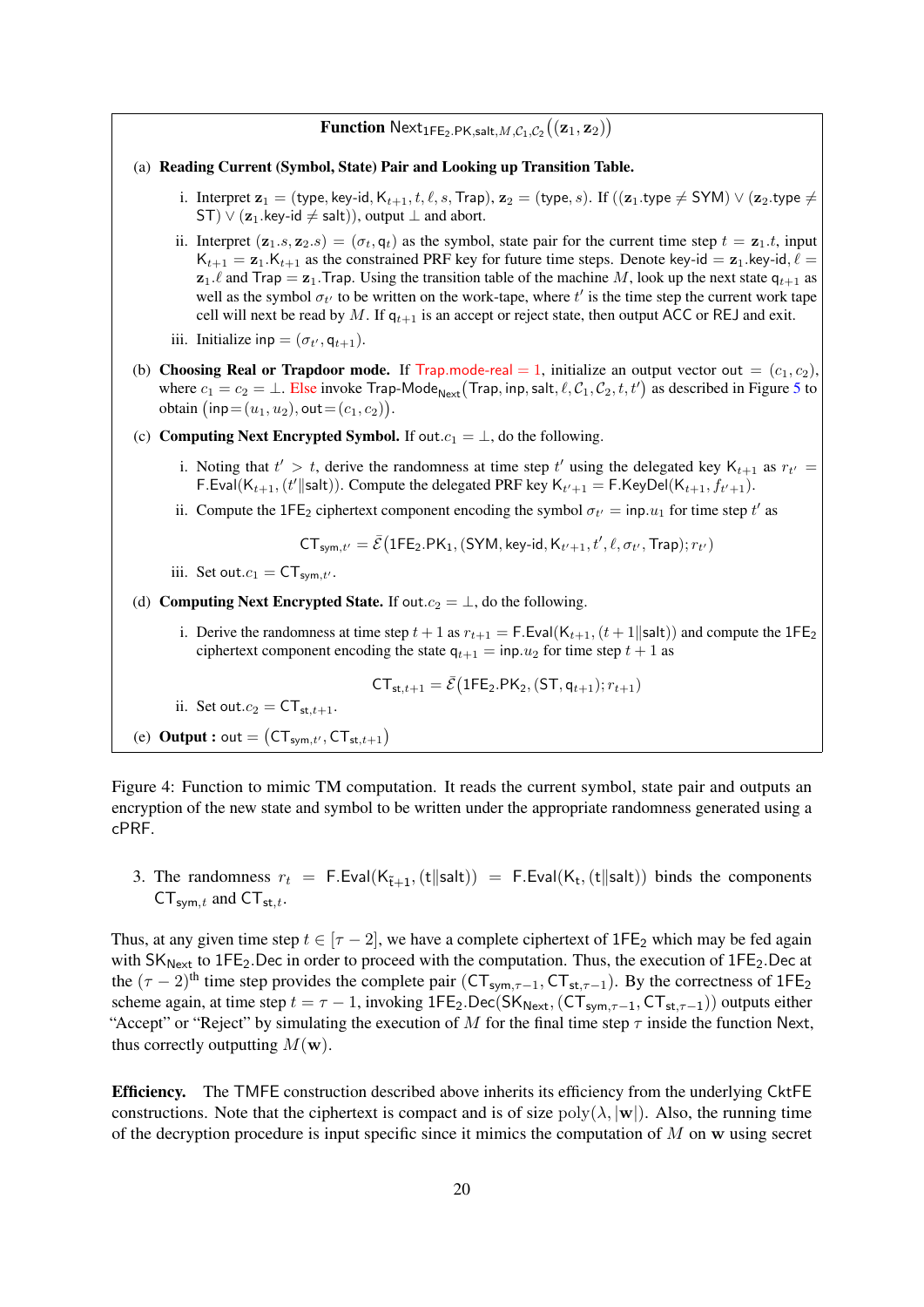# ${\bf Subroutine\; Trap-Mode}_{\sf Next}({\sf Trap}, {\sf inp}, {\sf salt}, \ell, {\cal C}_1, {\cal C}_2, t, t')$

Interpret the input vector inp  $=(u_1, u_2) = (\sigma_{t'}, q_{t+1})$  and initialize the output vector out  $=(c_2, c_2)$ , where  $c_1 = c_2 = \bot.$ (a) If  $((\text{Trap-key-id} = \text{salt}) \land (\text{Trap-mode-trap}_3 = 1)),$  do the following.

- i. If  $((\text{Trap.Sym TS} = t) \land (\text{Trap.Target TS} = t') \land (t > \ell)),$  compute the 1FE<sub>2</sub> symbol ciphertext  $CT_{sym,t'}$  = SKE.Dec(Trap.SKE.K,  $C_1$ ) and set out. $c_1 = CT_{sym,t'}$ .
- ii. If  $((\text{Trap}.ST TS = t) \wedge (\text{Trap}.Target TS = t + 1) \wedge (t > 1)),$  compute the 1FE<sub>2</sub> state ciphertext  $CT_{st,t+1}$  = SKE.Dec(Trap.SKE.K,  $C_2$ ) and set out. $c_2 = CT_{st,t+1}$ .
- (b) If  $\big((\mathsf{Trap}.\mathsf{key}\text{-}\mathsf{id}=\mathsf{salt}) \land (\mathsf{Trap}.\mathsf{mode}\text{-}\mathsf{trap}_1=1)\big),$  do the following:
	- i. If  $\big((\mathsf{Trap}.\mathsf{Sym}\ \mathsf{TS}_1 = t) \land (\mathsf{Trap}.\mathsf{Target}\ \mathsf{TS}_1 = t') \land (t > \ell)\big),$  set inp. $u_1 = \mathsf{Trap}.\mathsf{Sym}\ \mathsf{val}_1$  with the symbol  $\sigma_{t'} =$  Trap. Sym val<sub>1</sub> to be encrypted and given as output for time step t'.
	- ii. If  $\big((\mathsf{Trap}.\mathsf{ST}~\mathsf{TS}_1 = t) \land (\mathsf{Trap}.\mathsf{Target}~\mathsf{TS}_1 = t+1) \land (t > 1)\big),$  set inp. $u_2 = \mathsf{Trap}.\mathsf{ST}$  val $_1$  with the state  $q_{t+1}$  = Trap. ST val<sub>1</sub> to be encrypted and given as output for time step  $t + 1$ .
- (c) If  $((\text{Trap}. \text{key-id} = \text{salt}) \land (\text{Trap}. \text{mode-trap}_2 = 1)),$  do the following:
	- i. If  $\big((\mathsf{Trap}.\mathsf{Sym}\ \mathsf{TS}_2 = t) \land (\mathsf{Trap}.\mathsf{Target}\ \mathsf{TS}_2 = t') \land (t > \ell)\big),$  set inp. $u_1 = \mathsf{Trap}.\mathsf{Sym}$  val $_2$  with the symbol  $\sigma_{t'} =$  Trap. Sym val<sub>2</sub> to be encrypted and given as output for time step t'.
	- ii. If  $\big((\mathsf{Trap}.\mathsf{ST}~\mathsf{TS}_2 = t) \land (\mathsf{Trap}.\mathsf{Target}~\mathsf{TS}_2 = t+1) \land (t > 1)\big) ,$  set inp. $u_2 = \mathsf{Trap}.\mathsf{ST}$  val $_2$  with the state  $q_{t+1}$  = Trap. ST val<sub>2</sub> to be encrypted and given as output for time step  $t + 1$ .
- (d) Exit the subroutine returning (inp, out).

<span id="page-20-1"></span>Figure 5: Subroutine handling the trapdoor modes in Next. This is "active" only in the proof.

key encoding  $M$  and ciphertext encoding all the intermediate states of the computation. Additionally, the public parameters are short  $poly(\lambda)$ , since these are just the public parameters of a compact CktFE scheme. The function keys are also short, since they are CktFE function keys for circuits ReRand and Next which are of size  $\text{poly}(\lambda)$  and  $\text{poly}(|M|, \lambda)$  respectively.

### <span id="page-20-0"></span>3.3 Proof of Security for Single Input TMFE

Next, we prove that the above TMFE scheme satisfies distributional indistinguishability (DI) for single (or constant) length outputs, as long as the underlying CktFE scheme satisfies distributional indistinguishability for any output length. In Appendix  $E$ , we provide an instantiation of a CktFE scheme satisfying distributional indistinguishability.

<span id="page-20-2"></span>Theorem 3.1. *Assume that the functional encryption schemes for circuits* 1FE<sup>1</sup> *and* 1FE<sup>2</sup> *are* DI *secure (according to definition [2.3\)](#page-8-1) and that* F *is a secure* cPRF *for the function family defined above (according to definition [2.12\)](#page-14-1). Then, the construction of functional encryption for Turing machines* TMFE *is selective* DI *secure for single bit outputs (according to definition [2.8\)](#page-11-1).*

Since the intuition was discussed in Section [1,](#page-0-0) we proceed to the formal proof.

The Trapdoor Data Structure. To implement the approach discussed in Section [1,](#page-0-0) we will make use of a data-structure Trap that lets us store all the requisite trapdoor information needed for the security proof within the ciphertext. In our construction, decryption of a particular input by a particular function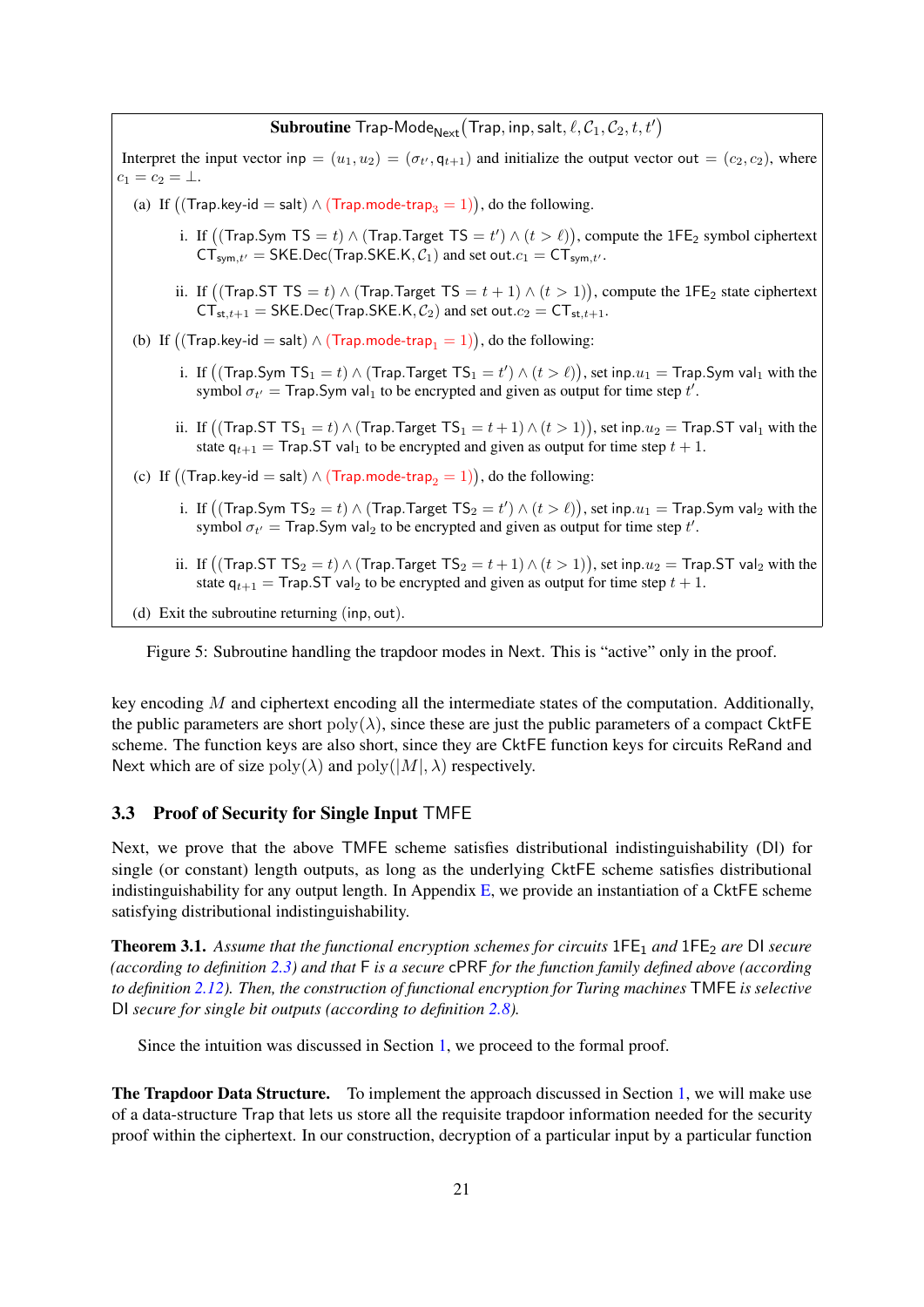key results in a chain of ciphertexts, each of which contain the trapdoor data structure. In the real world, this information is not used but as we progress through the proof, different fields become relevant. The data structure is outlined in Figure [6.](#page-21-0)

| mode-real                | key-id                                                                                 | valo   | val <sub>1</sub> | SKE.K |                                 |
|--------------------------|----------------------------------------------------------------------------------------|--------|------------------|-------|---------------------------------|
| mode-trap, $\frac{1}{2}$ | Target $TS_1$   Sym $TS_1$   Sym val $_1$   ST TS $_1$                                 |        |                  |       | $\parallel$ ST val <sub>1</sub> |
|                          | mode-trap <sub>2</sub>   Target $TS_2$   Sym $TS_2$   Sym val <sub>2</sub>   ST $TS_2$ |        |                  |       | $\parallel$ ST val <sub>2</sub> |
| mode-trap <sub>3</sub>   | Target TS                                                                              | Sym TS |                  |       |                                 |

<span id="page-21-0"></span>Figure 6: Data Structure Trap used for Proof

- Row 1. Above, key-id refers to the particular function key being considered and we switch the execution chain from  $b = 0$  to  $b = 1$  key by key. All the ciphertexts in a given execution chain share the key-id value. We assume a lexicographic order on the key-id fields, this can be easily ensured by having a counter as part of the key-id field. We do not make this explicit below for notational brevity. If key-id<sup>\*</sup> is the key identity programmed in a particular execution chain, then all keys with values smaller than key-id<sup>∗</sup> will decrypt the chain using the input bit  $b = 1$ , and all keys with values larger than key-id<sup>\*</sup> will use  $b = 0$ . Hence, the 1FE<sub>1</sub> ciphertexts provided by the encryptor must encode messages corresponding to both values of b, the fields val<sub>0</sub> and val<sub>1</sub> are designed for this purpose<sup>[11](#page-21-1)</sup>. Note that  $1FE_2$  ciphertexts computed by decryption need not track messages corresponding to both values of b, since the "chain is extended" via decryption corresponding to exactly one of  $b = 0$  or  $b = 1$  depending on the relation between the key identities in the ciphertext and the function key. The field SKE.K refers to the key of a symmetric key encryption scheme, which is used to decrypt some encrypted value embedded in the function key. This is a standard trick when the key must hide something in the public key setting. The flag mode-real means the scheme operates in the real world mode and the trapdoor information is not used.
- **Rows 2 and 3.** The fields Target  $TS_1$  and Target  $TS_2$  refer to the time steps corresponding to the "broken link" in the decryption chain, namely the two time steps for which the ciphertext and function key are being programmed so as to switch from  $b = 0$  to  $b = 1$ . The fields Sym TS<sub>1</sub> and ST TS<sub>1</sub> are the time steps when the symbol and state ciphertexts for time step Target TS<sub>1</sub> are generated; for instance  $ST TS_1 = Target TS_1 - 1$  since the state ciphertext for a given time step is always generated in the previous time step, while the symbol ciphertext for a given time step may be generated much earlier. Sym  $TS_2$  and ST  $TS_2$  are defined analogously. The fields Sym val<sub>1</sub> and  $ST$  val<sub>1</sub> contain the symbol and state values which will be encrypted in the hybrid at the time steps Sym TS<sub>1</sub> and ST TS<sub>1</sub> when mode-trap<sub>1</sub> is set; Sym val<sub>2</sub> and ST val<sub>2</sub> are defined analogously.
- **Row 4.** When mode-trap<sub>3</sub> is set, the symbol and state values are set to  $\perp$ , and the values hard coded in the function key are used for the target time step. In more detail, the function key contains SKE encryptions of symbol and state ciphertexts corresponding to time step Target TS hard-coded within itself. If key-id<sup>\*</sup> = key-id, where key-id<sup>\*</sup> is the key identity programmed in a particular execution chain and key-id is the key identity of the function key in question, and mode-trap<sub>3</sub> = 1, then at time steps SYM TS and ST TS the SKE secret key in row 1 of the Trap data structure is used to decrypt the SKE encryptions and output the encrypted values.

The Hybrids. We now proceed to describe our hybrids. For simplicity we first describe the hybrids for a single function request, for some Turing machine M. We denote by T the time taken by M to run on the challenge messages. Since the proof is very involved, we describe it first for the weak selective game,

<span id="page-21-1"></span> $11$  For the knowledgeable reader, this is similar to what was done by [\[AJ15\]](#page-35-1).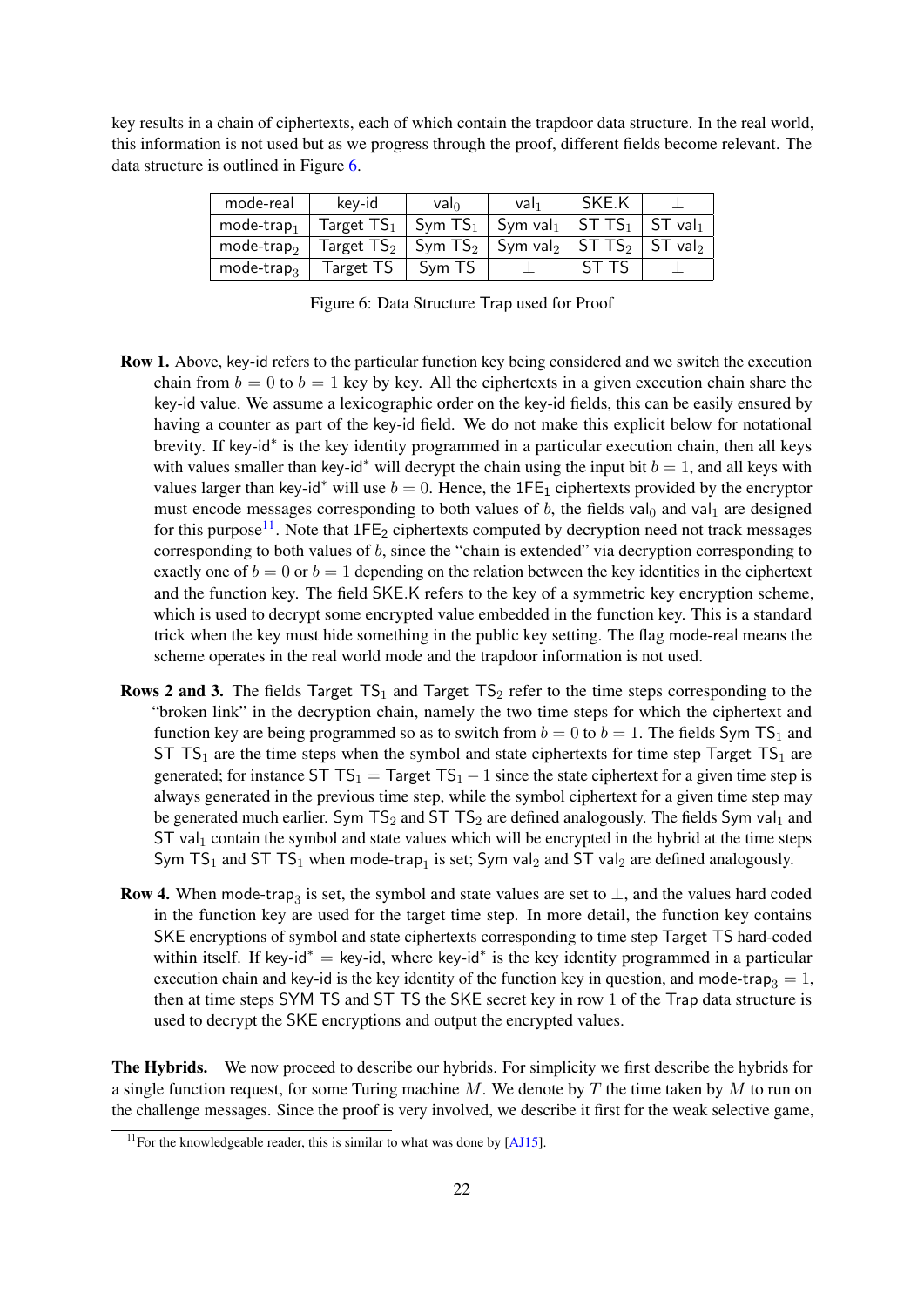where the adversary specifies the challenge vectors and machine at the same time. We discuss how to remove this restriction to obtain selective security at the end of the detailed proof.

- $\mathcal{H}(0)$ : This is the real world, when mode-real = 1 and mode-trap<sub>1</sub> = mode-trap<sub>2</sub> = mode-trap<sub>3</sub> = ⊥.
- $\mathcal{H}(1, 1)$ : In this world, all ciphertexts (constructed by the encryptor as well as function keys) have mode-real =  $\perp$ , mode-trap<sub>1</sub> = 1, mode-trap<sub>2</sub> = 1, mode-trap<sub>3</sub> =  $\perp$ . We program the last link in the decryption chain for switching bit  $b$  by setting:

Target 
$$
TS_1 = T - 1
$$
, Target  $TS_2 = T - 2$ 

The fields Sym  $TS_1$  and  $STTS_1$  contain the time steps when the symbol and state ciphertext pieces are generated for time step  $T - 1$ , and the fields Sym val<sub>1</sub> and ST val<sub>1</sub> contain the symbol and state values which must be encrypted by the function key in the above time steps when mode-trap<sub>1</sub> is set. Note that these fields exactly mimic the behaviour in the real world, namely the time steps and values are set to be exactly what the real world decryption would output. The fields corresponding to  $TS_2$  are defined analogously.

Indistinguishability follows from security of  $1FE<sub>1</sub>$ , since the decryption values in both hybrids are exactly the same.

 $\mathcal{H}(1, 2)$ : Hardwire the key with an SKE encryption of symbol and state ciphertexts output at step  $T - 1$ for  $b = 0$ . Use the same ciphertexts as would be generated in the previous hybrid.

Indistinguishability follows from security of SKE, since the only difference is the value of the message encrypted using SKE which is embedded in the key.

 $\mathcal{H}(1, 3)$ : Set mode-trap<sub>1</sub> =  $\perp$ , mode-trap<sub>2</sub> = 1, mode-trap<sub>3</sub> = 1 and Target TS = T – 1. In this hybrid the hardwired value in the key is used to be output as step  $T - 1$  ciphertext.

Indistinguishability follows from security of  $IFE<sub>1</sub>$ , since the decryption values in both hybrids are exactly the same.

 $\mathcal{H}(1,4)$ : Change normal root key K<sub>0</sub> to punctured root key K<sub>0</sub><sup>T-1</sup> which punctures all delegated keys at point  $(T - 1$ ||key-id).

Indistinguishability follows from security of  $1FE<sub>1</sub>$ . Note that we evaluate the cPRF at point  $(T - 1$ ||key-id) only to construct the 1FE<sub>2</sub> ciphertext output at time step  $T - 1$  identified with key-id. This ciphertext is currently hardwired in the function key, and is computed exactly the same way in both hybrids. Thus, the cPRF key is only required to compute randomness of points  $\neq$  (T – 1||key-id), for which the punctured key suffices, and which moreover evaluates to the same value as the normal key on all such points. Hence, we have that the decryption values in both hybrids are exactly the same. Note that the punctured key is not used to evaluate on the punctured points.

 $\mathcal{H}(1, 5)$ : Switch the randomness in the 1FE<sub>2</sub> ciphertexts for time step T – 1 which are hardwired in the key to true randomness.

Indistinguishability follows from security of punctured cPRF for the aforementioned function family, since the remainder of the distribution only uses the punctured key.

 $\mathcal{H}(1, 6)$ : Switch the value encoded in the 1FE<sub>2</sub> ciphertexts for time step T – 1 which are hardwired in the key to correspond to  $b = 1$ .

Indistinguishability follows from security of 1FE2. Formally, we do a reduction which plays the security game against the  $1FE_2$  challenger and simulates the TMFE adversary. The reduction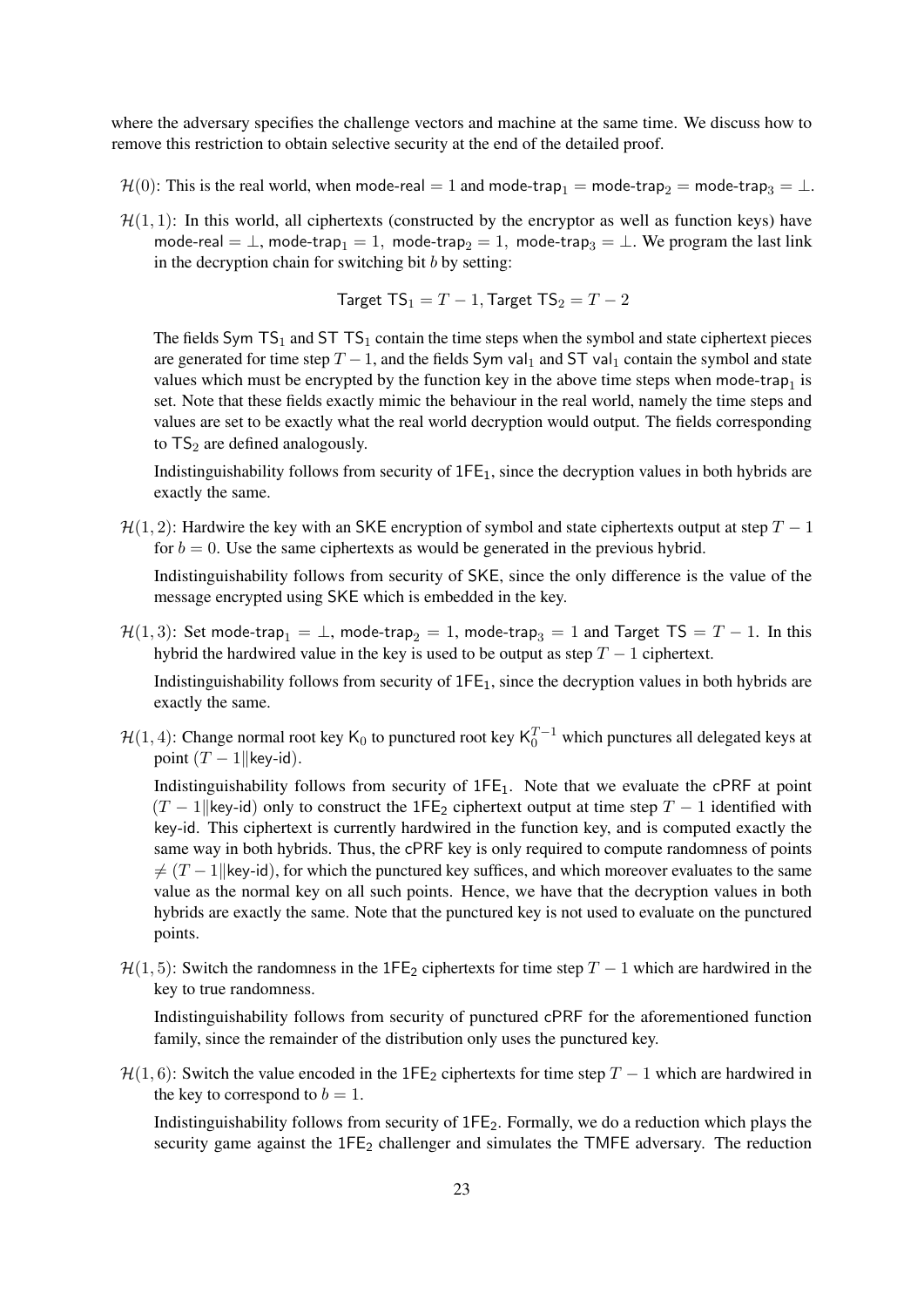simulates  $1FE_1$  itself and receives the  $1FE_2$  public and function keys from the challenger. The only difference between the two hybrids is the 1FE<sub>2</sub> ciphertext for time step  $T - 1$  which is embedded in the function key as received from the  $1FE<sub>2</sub>$  challenger.

 $\mathcal{H}(1,7)$ : Switch randomness back to PRF randomness in the ciphertext hardwired in key, using the punctured key for all but the hardwired ciphertext.

Indistinguishability follows from security of cPRF as discussed above.

 $\mathcal{H}(1, 8)$ : Switch the punctured root key to the normal root key.

Indistinguishability follows from security of  $1FE<sub>1</sub>$  as discussed above.

 $\mathcal{H}(2, 1)$ : Switch ciphertext in slot 1 for target  $T - 1$  to be for  $b = 1$ . Slot 2 remains  $b = 0$ . Set mode-trap<sub>3</sub> =  $\perp$  and mode-trap<sub>1</sub> = mode-trap<sub>2</sub> = 1.

Indistinguishability follows from security of  $1FE<sub>1</sub>$ , since the decryption values in both hybrids are exactly the same.

 $H(2, 2)$ : Hardwire key with SKE encryption of 1FE<sub>2</sub> ciphertext for time step  $T - 2$  and bit  $b = 0$  (same as hybrid  $(1, 2)$  but for  $T - 2$ ).

Indistinguishability follows from security of SKE as above.

 $H(2, 3)$ : Set mode-trap<sub>1</sub> = 1 with target  $T - 1$ , mode-trap<sub>2</sub> =  $\perp$ , and mode-trap<sub>3</sub> = 1 with target  $T-2$ .

Indistinguishability follows from security of  $1FE<sub>1</sub>$ , since the decryption values in both hybrids are exactly the same.

- $\mathcal{H}(2, 4)$ : Switch normal root key to punctured key at point  $(T 2||\text{key-id})$ . Indistinguishability follows from security of  $1FE<sub>1</sub>$  as discussed above.
- $H(2, 5)$ : Switch randomness to true in the ciphertext hardwired in key. Indistinguishability follows from security of cPRF as discussed above.
- $\mathcal{H}(2, 6)$ : Switch hardwired 1FE<sub>2</sub> ciphertext for step  $T 2$  to correspond to bit  $b = 1$ . Indistinguishability follows from security of 1FE2.
- $H(2, 7)$ : Switch randomness back to use the PRF in the ciphertext hardwired in key. Indistinguishability follows from security of cPRF as discussed above.
- $\mathcal{H}(2, 8)$ : Switch punctured root key to normal root key.

Indistinguishability follows from security of  $1FE<sub>1</sub>$  as discussed above.

 $\mathcal{H}(3, 1)$ : Intuitively, we slide the trapdoor left by one step, i.e. change target time-steps to  $T - 2$  and  $T-3$  in the ciphertext. Now slot 1 for  $T-2$  corresponds to  $b = 1$  and slot 2 for  $T-3$  to  $b = 0$ . Set mode-real = mode-trap<sub>3</sub> =  $\perp$  and mode-trap<sub>1</sub> = mode-trap<sub>2</sub> = 1.

Indistinguishability follows from security of  $1FE<sub>1</sub>$ , since the decryption values in both hybrids are exactly the same. Note that now slot  $T - 1$  is redundant, since  $T - 2$  ciphertext is already switched to  $b = 1$ .

Hybrid  $\mathcal{H}(3, i)$  will be analogous to  $\mathcal{H}(2, i)$  for  $i \in [8]$ .

As we proceed left in the execution chain one step at a time, we reach step  $\ell$  where  $\ell = |w|$ , i.e. time steps for which  $1FE_1$  ciphertexts are provided by the encryptor. At this point we will hardwire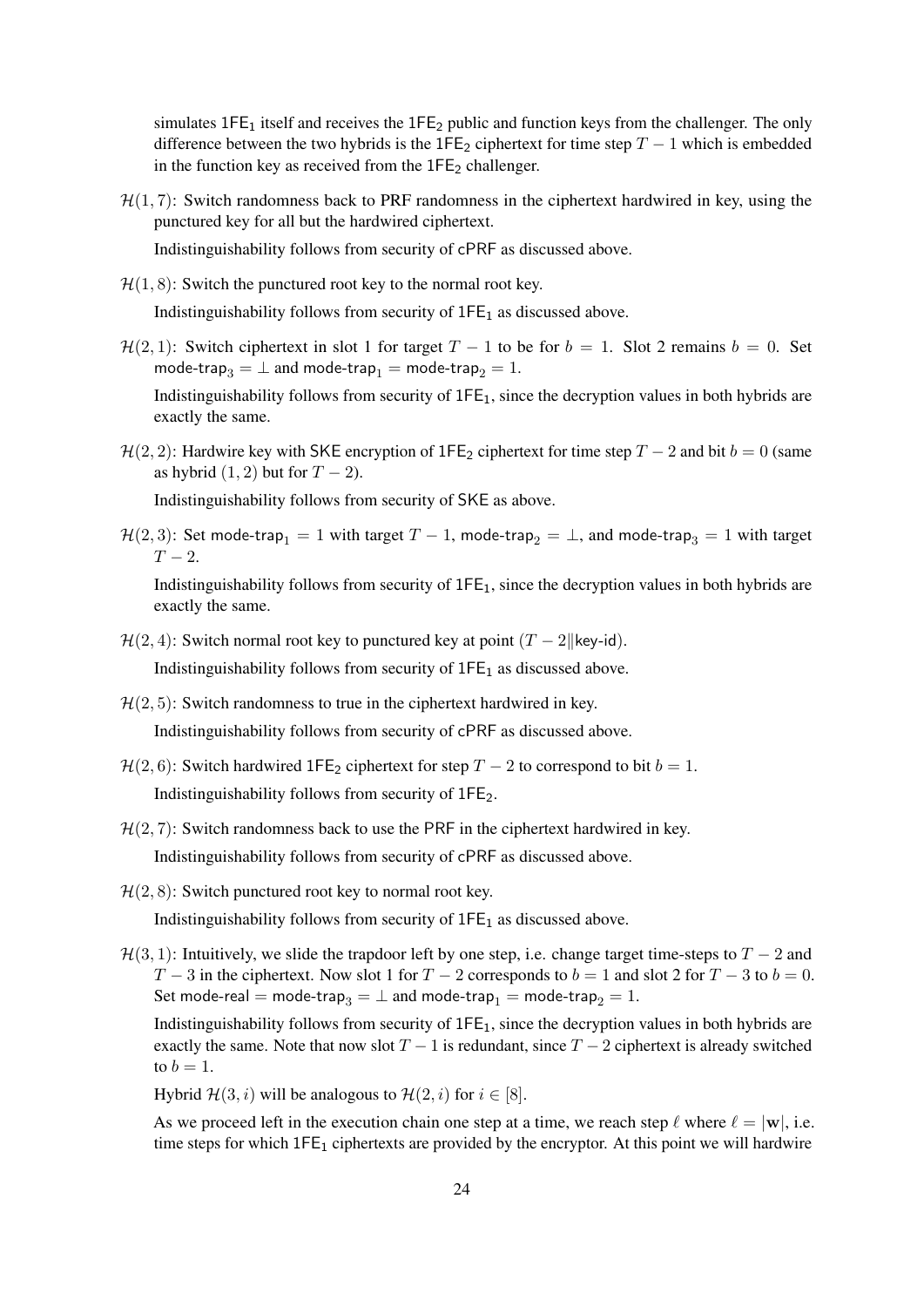the ReRand key with symbol ciphertexts for  $\ell$  time steps, one at a time, and the Next key for the state ciphertexts<sup>[12](#page-24-0)</sup>. Moreover, we must now add an additional hybrid in which the challenge  $1FE<sub>1</sub>$ ciphertext at position  $\ell$  contains the message bit corresponding to  $b = 1$ ; intuitively, we must switch the bit before we slide the trapdoor since the ciphertext for this position is not generated by decrypting the previous ciphertext. In more detail, in  $\mathcal{H}(T - \ell, 8)$ , analogously to hybrid (1, 8), the  $T - (T - \ell) = \ell^{th}$  bit hard-wired in the trapdoor is changed to 1. We now add one more hybrid, namely:

 $\mathcal{H}(T - \ell, 9)$ : In this hybrid, we modify the 1FE<sub>1</sub> challenge ciphertext in position  $\ell$  as follows: the encoded message is changed corresponding to  $b = 1$  and flag mode-real = 1. The other flags mode-trap<sub>1</sub> = mode-trap<sub>2</sub> = mode-trap<sub>3</sub> =  $\perp$ .

Note that all ciphertexts previous to time step  $\ell$  remain unchanged, and output their corresponding symbol ciphertexts correctly. The Next circuit outputs the state ciphertext for time step  $\ell$ corresponding to bit  $b = 1$ . The only difference between this hybrid and the previous one is that here we use the real mode to output the symbol ciphertext for  $b = 1$  whereas previously we used the trapdoor mode to output the same symbol ciphertext. Hence, decryption values in both hybrids are exactly the same, and indistinguishability follows from security of  $1FE<sub>1</sub>$ .

Finally in  $\mathcal{H}(T-1, 9)$ , the entire chain has been replaced to use  $b = 1$  and all the challenge 1FE<sub>1</sub> ciphertexts have encoded messages corresponding to  $b = 1$  with mode-real = 1.

 $H(T)$ : In this hybrid, all the other fields in the trapdoor data structure, excepting mode-real are disabled and set to  $\perp$ . This is the real world with  $b = 1$ .

Since all the encoded messages use  $b = 1$ , decryption values are all exactly the same as in  $\mathcal{H}(T-1, 9)$ , hence indistinguishability follows from security of 1FE<sub>1</sub>.

The formal reductions are provided in Appendix [B.](#page-39-0)

Multiple Keys. We handle multiple keys by repeating the above set of hybrids key by key. Each key carries within it an identifier key-id, and if this is less than the key identifier encoded in the ciphertext, the bit  $b = 1$  is used, if it is greater then the bit  $b = 0$  is used and if it is equal, then the above sequence of hybrids is performed to switch from  $b = 0$  to  $b = 1$ . To support this, the 1FE<sub>1</sub> ciphertexts provided by the encryptor must encode messages corresponding to both values of b, the fields val<sub>0</sub> and val<sub>1</sub> in the trapdoor data structure of Figure [6](#page-21-0) are provided for this purpose. Security follows by a standard hybrid argument as in [\[AJ15\]](#page-35-1).

### 3.4 Constructing the cPRF.

In Appendix [D,](#page-59-0) we provide a construction for a cPRF F which supports puncturing and delegation as required; the T cPRFs  $F_i$  for  $i \in [T]$  may each be constructed similarly. To begin, note that we require the root key of  $F$  to be punctured at a point  $i^*$  (say). The cPRF construction for punctured PRF [\[BW13,](#page-36-11) [KPTZ13,](#page-37-10) [BGI14\]](#page-35-13)(which is in turn inherited from the standard PRG based GGM [\[GGM86\]](#page-37-11)) immediately satisfies this constraint, so we are left with the question of delegation.

Recall that we are required to delegate  $T$  times, where  $T$  is the (polynomial) runtime of the Turing machine on the encrypted input (please see Section [3\)](#page-15-0), and the  $j<sup>th</sup>$  delegated key must support evaluation of points  $\{(k||z): z \in \{0,1\}^{\lambda}\}\$  for  $k \geq j$ , *except* when  $(k||z) = i^*$ . This may be viewed as the  $j^{th}$  key being punctured on points  $[1, j - 1] \cup i^*$ . We show that the GGM based construction for puncturing a

<span id="page-24-0"></span> $12$ There is an exception at time step 1 when both the symbol ciphertext and the start state ciphertexts are hardwired in the ReRand key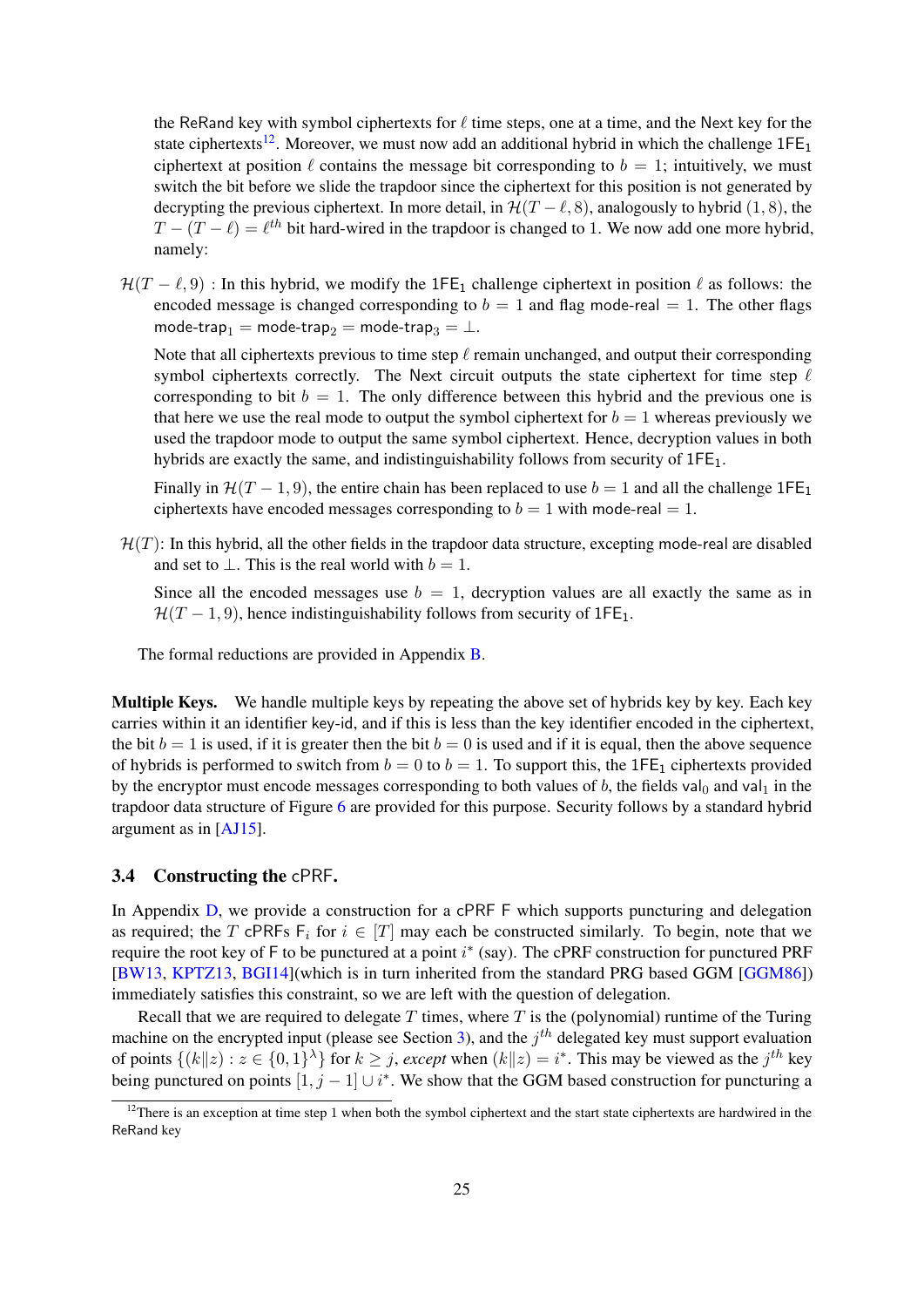single point can be extended to puncturing an interval (plus an extra point). Intuitively, puncturing an interval corresponds to puncturing at most  $\lambda$  internal nodes in the GGM tree. In more detail, we show that regardless of the value of j, it suffices to puncture at most  $\lambda$  points in the GGM tree to achieve puncturing of the entire interval  $[1, j - 1]$ . Please see Appendix [D](#page-59-0) for details.

# <span id="page-25-0"></span>4 Construction: Multi-Input FE for Turing Machines

In this section we construct a multi-input functional encryption scheme for Turing machines. Our construction supports a fixed number of encryptors (say k), who may each encrypt a string  $w_i$  of *unbounded* length. Function keys may be provided for Turing machines, so that given k ciphertexts for  $w_i$  and a function key for TM M, decryption reveals  $M(w_1 \| \dots \| w_k)$  and nothing else. We use the following ingredients for our construction:

- 1. A compact, k-input functional encryption scheme for circuits, kFE and a compact, public-key functional encryption scheme 1FE. As before, we will assume that the scheme 1FE is decomposable as defined in Section [2.](#page-6-0)
- 2. A symmetric encryption scheme SKE = (SKE.KeyGen, SKE.Enc, SKE.Dec).
- 3. A delegatable constrained pseudorandom function (cPRF), denoted by  $F$  which supports  $T$ delegations for the function family  $f_t: \{0,1\}^{(k+2)\cdot\lambda} \to \{0,1\}$  defined as follows. Let  $x, t$ denote integers whose binary representations are  $x$ , t of  $\lambda$  bits. Then,

$$
f_t(\mathbf{x}||\mathbf{z}) = 1
$$
, if  $x \ge t$  and 0 otherwise

The functionalities supported by kFE and 1FE are called Agg and Next respectively, described next. Agg aggregates the inputs  $\mathbf{w}_1, \ldots, \mathbf{w}_k$  of all k parties into one long "global" string  $(\mathbf{w}_1 \| \ldots \| \mathbf{w}_k)$ , encrypted under the scheme 1FE. Since the length of this aggregate string is unbounded, a single invocation of Agg produces an encryption of a single symbol in the string, and the function is invoked repeatedly to produce ciphertexts for the entire string. Each ciphertext output by the Agg scheme contains a symbol  $w_i$  as well as the position of the symbol within the global string. The encryption of the symbols (and the initial state) also contains a *global salt* which Agg computes from the random salts provided in the ciphertexts under the kFE scheme by the individual encryptors. The global salt identifies the particular input combination that is aggregated, and serves as input to the PRF in the Next functionality.

Our k-input CktFE scheme may be either private or public key, and will result in the corresponding notion for k-input TMFE. Since the multi input setting for FE is considered more interesting in the symmetric key setting (see [\[BKS16\]](#page-35-7) for a discussion), we present our construction in the symmetric key setting – the public key adaptation is straightforward.

We note that ciphertexts output by Agg, which are encryptions of the symbols in the aggregate string under the 1FE scheme, are exactly the same as the output of the ReRand function in the single input scheme of Section [3.](#page-15-0) Therefore, as before, we may have the functionality Next of the 1FE scheme mimic the computation of the Turing machine on the global string  $(w_1 \| \dots \| w_k)$ . As in the previous construction, 1FE.Dec accepts as its inputs a ciphertext decomposed into two components encoding the current symbol on the worktape and the current state in the computation, both of which have been encrypted using the same randomness, and outputs a ciphertext component corresponding to the symbol written on the tape, as well as the next state. The global salt in the ciphertext, along with a random nonce chosen by KeyGen are used as input to a cPRF as before, to compute the randomness used to generate ciphertexts. This ensures that the execution of a given machine on a given input combination is maintained separate from any other execution, and thwarts "mix and match" attacks, where, for instance,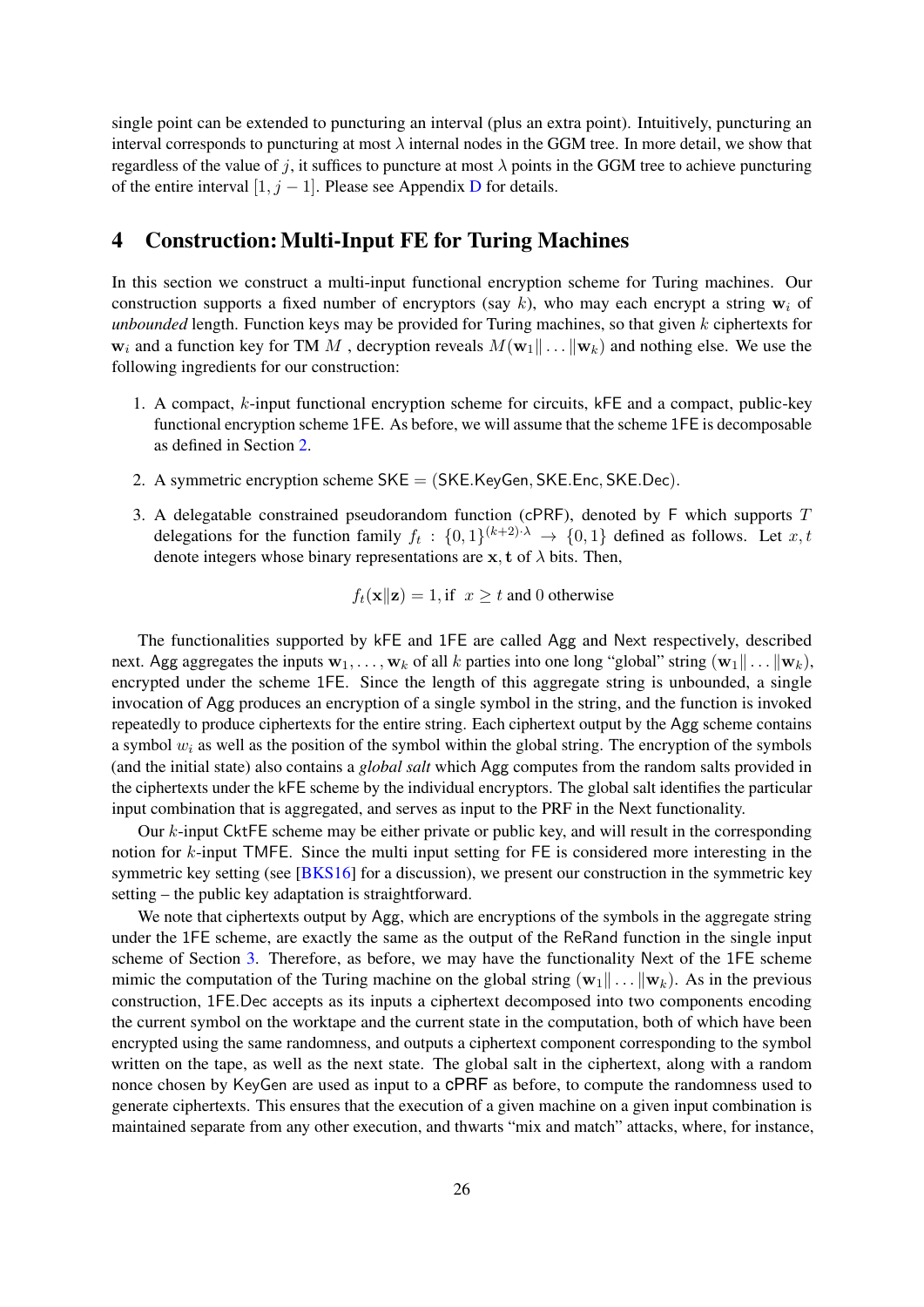an attacker may try to combine a state generated at some time step  $t$  in one execution with a symbol generated at time step  $t$  from a different execution.

If we instantiate the underlying multi-input CktFE by the construction of [\[KS17\]](#page-37-2), we may let the arity  $k$  be poly-logarithmic in the security parameter. If we instantiate multi-input CktFE by the construction of  $[GGG<sup>+</sup>14]$  $[GGG<sup>+</sup>14]$ , we may support fixed polynomial arity at the cost of worsening the assumption. Note that  $[GGG^+14]$  $[GGG^+14]$  rely on iO while  $[KS17]$  rely on compact FE. Note that  $[BGJS15]$  support unbounded polynomial arity, but from public coin DiO as discussed in Section [1.](#page-0-0)

### 4.1 Construction of multi-input TMFE

In the following, we denote a  $k$ -input, private-key CktFE scheme by  $k$ -CktFE and a decomposable, public key CktFE scheme by 1FE. Since our scheme supports an a-priori fixed number of parties, say  $k$ , we assume that every user is pre-assigned an index ind  $\in [k]$ .

kTMFE.Setup $(1^{\lambda}, 1^k)$ : Upon input the security parameter  $1^{\lambda}$  and the bound  $1^k$ , do the following:

1. Choosing the functionality for 1FE. Let 1FE be a decomposable, public-key CktFE for the following circuit family.

$$
\mathsf{Next}\colon\!\Big(\big(\{\mathsf{SYM}\}\times\{0,1\}^{(k+4)\lambda}\times\Sigma\times\mathsf{Trap}\big)\times\big(\{\mathsf{ST}\}\times\mathcal{Q}\times\{0,1\}^{k\cdot\lambda}\big)\!\Big)\rightarrow\Big(\mathcal{C}^{\mathsf{1FE}}\Big)^2\cup\{\mathsf{ACC},\mathsf{REJ},\bot\}
$$

The tokens SYM and ST are flags denoting a symbol and a state respectively of a Turing machine M which has  $\Sigma$  and  $\mathcal Q$  as the alphabet and state space respectively. The set  $\{0,1\}^{(k+4)\lambda}$  encodes in order, a random value key-id associated with a TM M, a constrained PRF key, the current time step in the computation, the length of the input string, each of  $\lambda$  bits and a string of length  $k \cdot \lambda$  bits encoding a random value gsalt. Here, Trap is a data structure of fixed polynomial length which will be used in the proof. Since we do not need it in the construction, we do not discuss it here, please see Figure [17](#page-56-0) for its definition. The set  $\{0,1\}^{k \cdot \lambda}$  encodes again a random value gsalt associated with the message component for state.  $C^{1FE}$  is the ciphertext space of 1FE. ACC and REJ denote tokens when M reaches an accepting state and a rejecting state respectively.

2. Choosing the functionality for kFE. Let kFE be a  $k$ -CktFE for the following circuit family.

$$
\mathsf{Agg} : (\{\mathsf{SYM},\mathsf{SP}\} \times \{0,1\}^{4\lambda} \times [k] \times \Sigma \times \mathsf{Trap})^k \to \mathcal{C}^{\mathsf{1FE}} \times \left(\mathcal{C}^{\mathsf{1FE}} \cup \{\bot\}\right)
$$

The special token SP denotes an encryption of the length of an input string corresponding to any user. The set  $\{0,1\}^{4\lambda}$  encodes in order, a constrained PRF key, the time step of the current symbol, the input length and a random salt each of  $\lambda$  bits.  $\Sigma$ , Trap and  $C^{1FE}$  are as described above.

3. Choosing keys for kFE and 1FE.

Let kFE.MSK  $\leftarrow$  kFE.Setup $(1^{\lambda},1^k),(1$ FE.PK, 1FE.MSK)  $\leftarrow$  1FE.Setup $(1^{\lambda},1^k)$ 

- 4. Output  $MSK = (kFE.MSK, (1FE.PK, 1FE.MSK)).$
- kTMFE.Enc(MSK,  $w_{ind}$ , ind): Upon input the master key MSK, and message  $w_{ind}$  of arbitrary length  $\ell_{\text{ind}}$  and an index ind  $\in$  [k], do the following: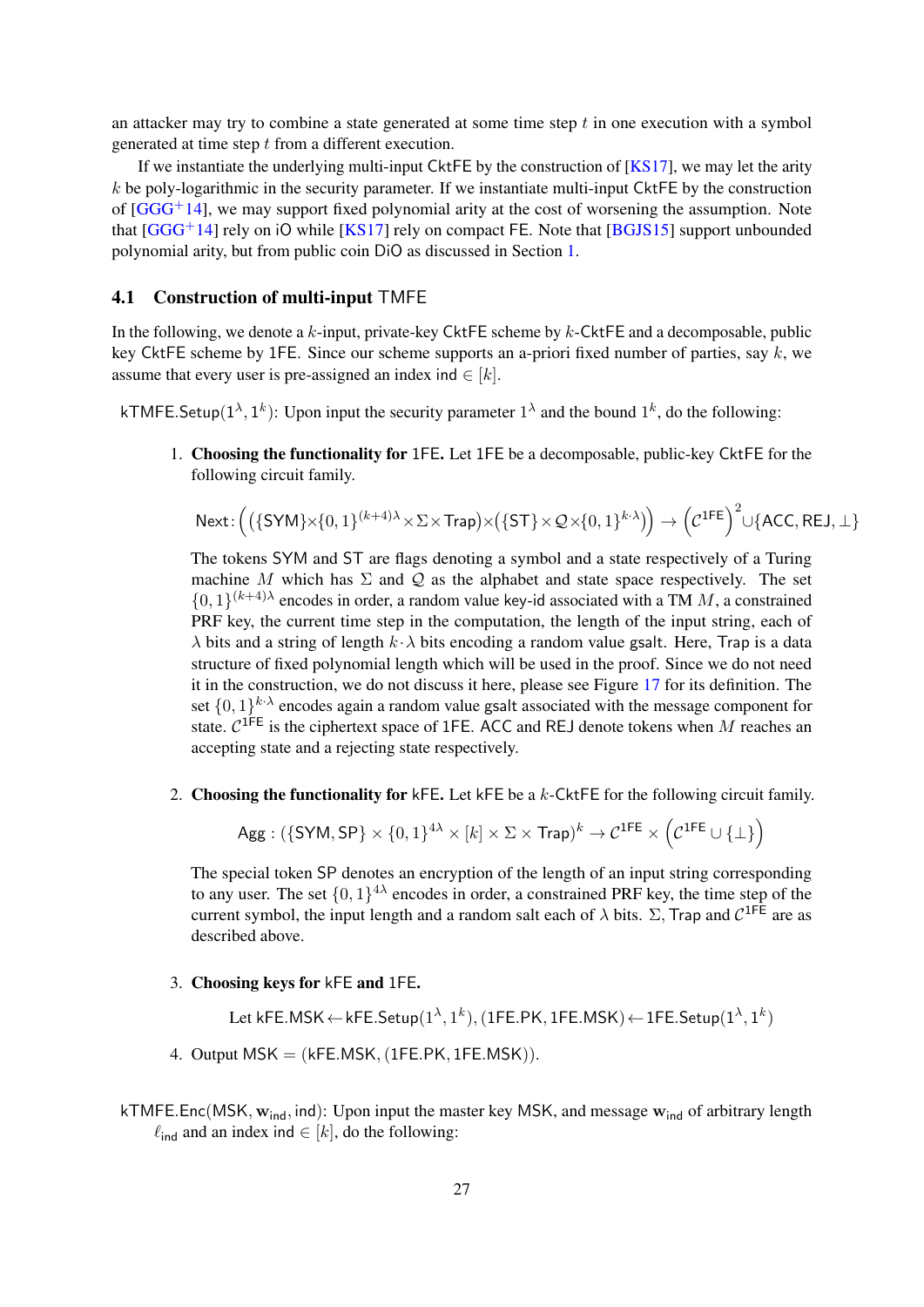- 1. Interpret the input  $MSK = (kFE.MSK, (1FE.PK, 1FE.MSK))$ .
- 2. Let  $\mathbf{w}_{\mathsf{ind}} = w_1 w_2 \dots w_{\ell_{\mathsf{ind}}}$ . Sample salt<sub>ind</sub>  $\leftarrow \{0, 1\}^{\lambda}$ .
- 3. Construct the data structure Trap and set all its fields to  $\perp$  except a flag Trap.mode-real = 1 which indicates that we are in the real world. The data structure Trap is only relevant in the proof. Please see Figure [6](#page-21-0) for the definition of Trap.
- Encoding Input String and Its Length
- 4. If ind  $= 1$ , do the following:
	- (a) Sample a root key for the constrained PRF  $\mathsf{F}$  as  $\mathsf{K}_0 \leftarrow \mathsf{F}.\mathsf{Setup}(1^{\lambda})$ .
	- (b) Construct the input message len<sub>1</sub> = (SP,  $K_0$ ,  $\perp$ ,  $\ell_1$ , salt<sub>1</sub>, 1,  $\perp$ , Trap).
	- (c) Encrypt  $\ell_1$  as a special ciphertext  $CT_{1,SP} = kFE.Enc(kFE.MSK, len)$ .
	- (d) For  $i \in [\ell_1]$  do the following:
		- i. Construct the input message  $y_{1,i} = (SYM, K_0, i, \ell_1, \text{salt}_1, 1, w_i, \text{Trap})$ .
		- ii. Compute the ciphertext  $CT_{1,SYM,i} = kFE.Enc(kFE.MSK,  $y_i$ ).$
- 5. If ind  $\in$  [2, k], do the following:
	- (a) Construct the input message len<sub>ind</sub> =  $(SP, \perp, \perp, \ell_{ind}, \text{salt}_{ind}, \text{ind}, \perp, \text{Trap}).$
	- (b) Encrypt  $\ell_{\text{ind}}$  as a special ciphertext CT<sub>ind,SP</sub> = kFE.Enc(kFE.MSK, len).
	- (c) For  $i \in [\ell_{\text{ind}}]$  do the following:
		- i. Construct the input message  $\mathbf{y}_{\text{ind},i} = (\text{SYM}, \perp, i, \ell_{\text{ind}}, \text{salt}_{\text{ind}}, \text{ind}, w_i, \text{Trap}).$
		- ii. Compute the ciphertext  $CT_{ind,SYM,i} = kFE.Enc(kFE.MSK, y_i)$ .
- 6. Output  $\mathsf{CT}_{\mathbf{w}_{\mathsf{ind}}} = \big(\mathsf{CT}_{\mathsf{ind},\mathsf{SP}}, \{\mathsf{CT}_{\mathsf{ind},\mathsf{SYM},i}\}_{i \in [\ell_{\mathsf{ind}}]}\big).$
- kTMFE.KeyGen(MSK,  $M$ ): Upon input the master secret key MSK and the description of a Turing machine  $M$ , do the following. We will assume, w.l.o.g. that the TM is oblivious (see [A](#page-38-9)ppendix A for a justification) and  $q_{st} \in \mathcal{Q}$  is the start state of M.
	- 1. Sample a random value rand  $\leftarrow \{0,1\}^{\lambda}$ .
	- 2. Interpret  $MSK = (kFE.MSK, (1FE.PK, 1FE.MSK)).$
	- 3. Let  $SK_{Agg} = kFE.KeyGen(kFE.MSK, Agg_{1FE.PK,rand,gen,1}, k)$ , where Figure [7](#page-28-0) defines the circuit Agg<sub>1FE.PK,rand,qst,⊥,⊥</sub>.
	- 4. Let  $SK_{\text{Next}} = 1FE.KeyGen(1FE.MSK, \text{Next}_{1FE.PK, \text{rand}, M, \perp, \perp})$ , where Figure [9](#page-30-0) defines the circuit  $Next_{1FE.PK,rand,M,\perp,\perp}$ .
	- 5. Output the secret key as  $SK_M = (SK_{Agg}, SK_{Next})$ .
- kTMFE.Dec(SK<sub>M</sub>, {CT<sub>w<sub>i</sub>}<sub>i∈[k]</sub>): Upon input secret key SK<sub>M</sub> and k ciphertexts CT<sub>w1</sub>,..., CT<sub>w<sub>k</sub>, do</sub></sub> the following:
	- 1. Interpret the secret key as  $SK_M = (SK_{Ageg}, SK_{Next})$ .
	- 2. Parse  $CT_{\mathbf{w}_{ind}} = (CT_{ind,SP}, (CT_{ind,SYM,1}, \ldots, CT_{ind,SYM, \ell_{ind}}))$  for all ind  $\in [k]$ .
	- Aggregate the ciphertexts of all users.
	- 3. For  $i = 1$  to k, do the following: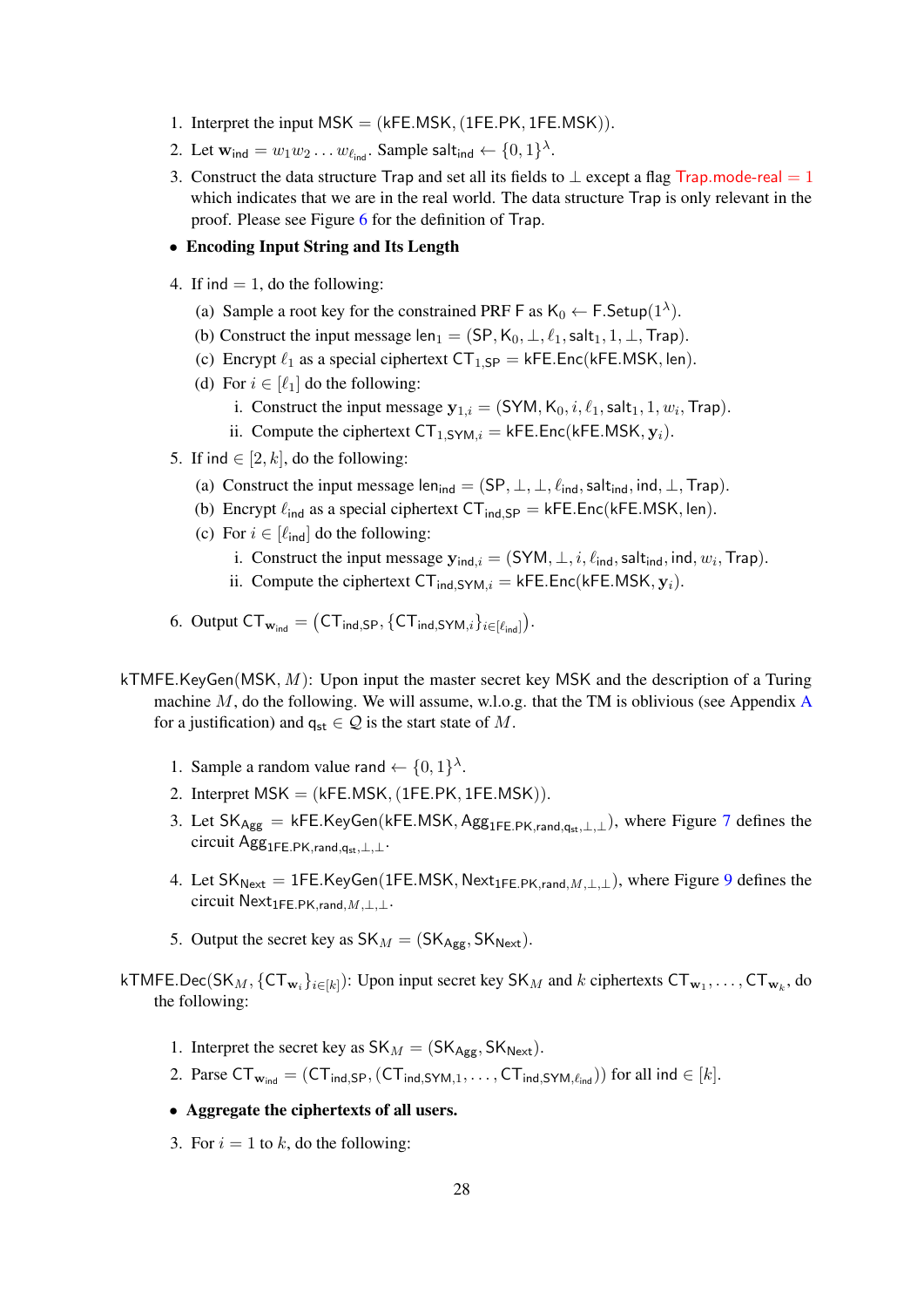# $\mathbf{Function} \ \mathsf{Agg}_{1\mathsf{FE}.\mathsf{PK},\mathsf{rand},\mathsf{q}_{\mathsf{st}},\mathcal{C}_1,\mathcal{C}_2}(\mathbf{x}_1,\mathbf{x}_2,\dots,\mathbf{x}_k)$

- (a) Interpret  $x_i = (type, K, t, \ell, salt, ind, s, Trap)$ , for  $i \in [k]$  and set a flag proceed<sub>1</sub> = proceed<sub>2</sub> = 0.
- (b) For all  $i, j \in [k]$ , if  $x_i$  ind  $\neq x_j$  ind for  $i \neq j$ , set proceed  $= 1$ . If there exists *exactly* one  $i \in [k]$  for which  ${\bf x}_i.$ type  $={\sf SYM}$  and  ${\bf x}_j.$ type  $={\sf SP}, \forall j \in [k] \setminus \{i\}$  and proceed $_1=1,$  set proceed $_2=1.$  If proceed $_2=0,$ output  $\perp$  and abort.

#### (c) Initialization and Choosing Real or Trapdoor mode.

Let  $i \in [k]$  be such that  $x_i$  type = SYM. Initialize an input vector inp =  $(\sigma, q_{st})$ , where  $\sigma = x_i$  s. Let gsalt = ( $\mathbf{x}_1$ .salt $\|\mathbf{x}_2$ .salt $\|\dots\|\mathbf{x}_k$ .salt) and  $\ell = \sum_{i=1}^k \mathbf{x}_i \cdot \ell$  denote the global salt and the aggregate input length respectively. Denote  $pos = x_i \cdot t$  and do the following:

- i. Computing Global Symbol Position : If  $1 < x_i$  ind  $\leq k$ , compute the new position of the symbol as pos = pos +  $\sum_{r \in S} \mathbf{x}_r \cdot \ell$ , where the set  $S = \{r \mid \mathbf{x}_r \cdot \text{ind} < \mathbf{x}_i \cdot \text{ind}\} \subset [k]$ .
- ii. If Trap.mode-real = 1, set out =  $(c_1, c_2)$ , where  $c_1 = c_2 = \perp$ . If pos  $\neq 1$ , set inp =  $(\sigma, \perp)$ .
- iii.  $\text{Else obtain } \big(\mathsf{inp=} (u_1,u_2), \mathsf{out=} (c_1,c_2)\big) = \mathsf{Trap}\text{-}\mathsf{Mode}_{\mathsf{Agg}}\big(\mathsf{Trap}, \mathsf{inp}, \mathsf{rand}, \mathsf{gsalt}, \ell, \mathcal{C}_1, \mathcal{C}_2, \mathsf{pos}\big) \text{ as }$ described in Figure [8.](#page-29-0)
- (d) If  $((\text{out.c}_1 = \bot) \vee (\text{out.c}_2 = \bot))$ , do the following.
	- i. Let  $p \in [k]$  be such that  $\mathbf{x}_p$  ind = 1 and denote  $K_0 = \mathbf{x}_p$ . K as the root key for cPRF.
	- ii. Derive the randomness for encryption at time step pos as  $r_{\text{pos}} = F.Eval(K_0, (pos||rand||gsalt)).$
	- iii. Computing Encrypted Symbols using randomness derived from cPRF. If out. $c_1 = \perp$ , do the following.
		- Compute the delegated PRF key  $K_{pos+1} = F.KeyDel(K_0, f_{pos+1})$ . Set key-id = rand.
		- Compute the 1FE symbol ciphertext encoding  $\sigma = \text{inp.} u_1$  as  $CT_{\text{sym,pos}} = \overline{\mathcal{E}}$  (1FE.PK<sub>1</sub>, y<sub>1</sub>; r<sub>pos</sub>) where  $y_1 = (SYM, \text{key-id}, K_{pos+1}, \text{pos}, \ell, \text{gsalt}, \sigma, \text{Trap}).$
	- iv. Computing Encrypted State for First Time Step. If  $((out.c_2 = \bot) \wedge (pos = 1))$ , do the following. • Compute the 1FE state ciphertext encoding  $q_{st} = inp.u_2$  as  $CT_{st,1} = \overline{\mathcal{E}}(1FE.PK_2, y_2; r_1)$ , where
		- $y_2 = (ST, q_{st}, g_{s}$ alt). Set out. $c_2 = CT_{st,1}$ .
- <span id="page-28-0"></span>(e) If pos = 1, output out =  $(CT_{sym,1}, CT_{st,1})$ . Otherwise, output out =  $(CT_{sym,pos}, \perp)$ .

Figure 7: This circuit aggregates and re-randomizes the ciphertexts provided during encryption to use randomness derived from a cPRF. The seed for the cPRF is specified in the ciphertext for first party and the input is specified by the key. This ensures that each ciphertext, key pair form a unique "thread" of execution.

- (a) For  $j = 1$  to  $\ell_i$ , do the following:
	- i. If  $((i = 1) \wedge (j = 1))$ , invoke kFE.Dec  $(SK_{Agg}, (CT_{1,SYM,1}, \{CT_{n,SP}\}_{n \in [k] \setminus \{1\}}))$ to obtain  $(CT_{sym,1}, CT_{st,1}).$
	- ii. If  $((i = 1) \wedge (j > 1))$ , invoke kFE.Dec  $(SK_{Agg}, (CT_{1, SYM,j}, \{CT_{n,SP}\}_{n \in [k] \setminus \{1\}}))$ to obtain  $(\mathsf{CT}_{\mathsf{sym},j}, \perp)$ .
	- iii. Else, invoke kFE.Dec  $(SK_{Agg}, (CT_{i,SYM,j}, \{CT_{n,SP}\}_{n\in[k]\setminus\{i\}}))$  to obtain  $(CT_{sym,\widetilde{L_i}+j}, \perp)$ , where  $\widetilde{L}_i = \sum_{m=1}^{i-1} \ell_m$ .

### • Execute the TM on aggregated input.

4. The aggregated sequence of ciphertexts under the Next scheme, of length  $L_k = \sum_{j=1}^k \ell_j$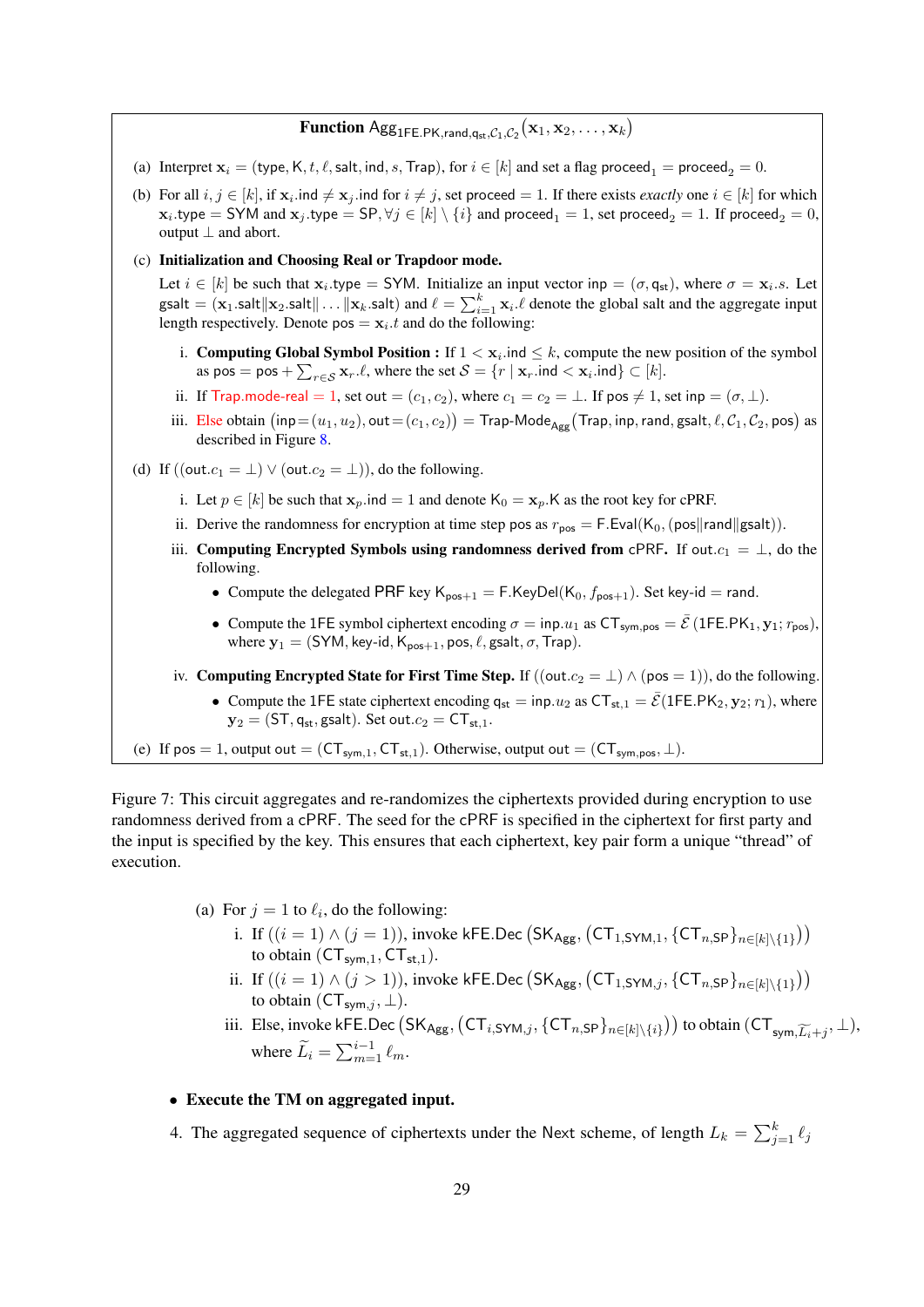**Subroutine** Trap-Mode $_{\mathsf{Agg}}$  (Trap, inp, rand, gsalt,  $\ell, \mathcal{C}_1, \mathcal{C}_2, \mathsf{pos}$ ) Interpret inp  $=(u_1, u_2) = (w_i, \mathsf{q}_{st})$  and initialize out  $=(c_1, c_2)$ , where  $c_1 = c_2 = \perp$ . If  $Trap key-id = rand$ , do the following. (a) If  $((\mathsf{Trap.global-salt} = \mathsf{gsalt}) \land (\mathsf{Trap.mode-trap}_3 = 1)),$  do the following: i. If  $((\text{Trap.Sym TS} = \text{pos}) \land (\text{pos} \leq \ell))$ , compute  $\text{CT}_{\text{sym,pos}} = \text{SKE.Dec}(\text{Trap.SKE.K}, \mathcal{C}_1)$  and set  $out.c_1 = CT_{sym,pos}.$ ii. If  $((\text{Trap}.ST TS = pos) \wedge (pos = 1)),$  compute  $CT_{st,pos} = SKE.Dec(Trap.SKE.K, C<sub>2</sub>)$  and set  $out.c_2 = CT_{st.1}.$ (b) If  $((\mathsf{Trap}.\mathsf{global}\text{-}\mathsf{salt}=\mathsf{gsalt}) \land (\mathsf{Trap}.\mathsf{mode}\text{-}\mathsf{trap}_1 = 1)),$  do the following: i. If  $((\textsf{Trap}.\textsf{Sym }\textsf{T}\textsf{S}_1 = \textsf{pos}) \land (\textsf{pos} \leq \ell)),$  set inp. $u_1 = \textsf{Trap}.\textsf{Sym}$  val $_1$  with the symbol to be encrypted and output at time step pos. ii. If  $((\text{Trap}.STTS_1 = \text{pos}) \land (\text{pos} = 1)),$  set inp. $u_2 = \text{Trap}.ST$  val<sub>1</sub> with the start state to be encrypted and output at time step 1. (c) If  $((\text{Trap.global-salt} = \text{gsalt}) \land (\text{Trap.mode-trap}_2 = 1)),$  do the following: i. If  $((\textsf{Trap}.\textsf{Sym }\textsf{T}\textsf{S}_2=\textsf{pos})\wedge(\textsf{pos}\leq \ell)),$  set inp. $u_1=\textsf{Trap}.\textsf{Sym}$  val $_2$  with the symbol to be encrypted and output at time step pos. ii. If  $((\text{Trap}.STTS_2 = \text{pos}) \land (\text{pos} = 1)),$  set inp. $u_2 = \text{Trap}.ST$  val<sub>2</sub> with the start state to be encrypted and output at time step 1. (d) If Trap.global-salt  $\lt$  gsalt, set  $b = 0$ , if Trap.global-salt  $>$  gsalt, set  $b = 1$ . i. If pos  $\neq 1$ , update inp = (Trap.val<sub>b</sub>,  $\perp$ ); else update inp = (Trap.val<sub>b</sub>, q<sub>st</sub>). If Trap.key-id > rand, set  $b = 1$ , if Trap.key-id < rand set  $b = 0$ . (a) If pos  $\neq 1$ , update inp = (Trap.val<sub>b</sub>,  $\perp$ ); else update inp = (Trap.val<sub>b</sub>, q<sub>st</sub>). Output. Return (inp, out).

Figure 8: Subroutine handling the trapdoor modes in Agg. This is "active" only in the proof.

<span id="page-29-0"></span>computed above is expressed as:

 $((\mathsf{CT}_{\mathsf{sym},1},\mathsf{CT}_{\mathsf{st},1}),\mathsf{CT}_{\mathsf{sym},2},\ldots,\mathsf{CT}_{\mathsf{sym},\ell_1},\mathsf{CT}_{\mathsf{sym},\ell_1+1},\ldots,\mathsf{CT}_{\mathsf{sym},L_k}).$ 

- 5. Let  $t = 1$ . While the Turing machine does not halt, do:
	- (a) Invoke  $1FE\cdot Dec(SK_{Next}, (CT_{sym,t}, CT_{st,t}))$  to obtain:
		- ACC or REJ. In this case, output "Accept" or "Reject" respectively, and exit the loop.
		- $\bullet$   $(\mathsf{CT}_{\mathsf{sym},t'},\mathsf{CT}_{\mathsf{st},t+1}).$

Note that  $t'$  is the next time step that the work tape cell accessed at time step  $t$  will be accessed again.

(b) Let  $t = t + 1$  and go to start of loop.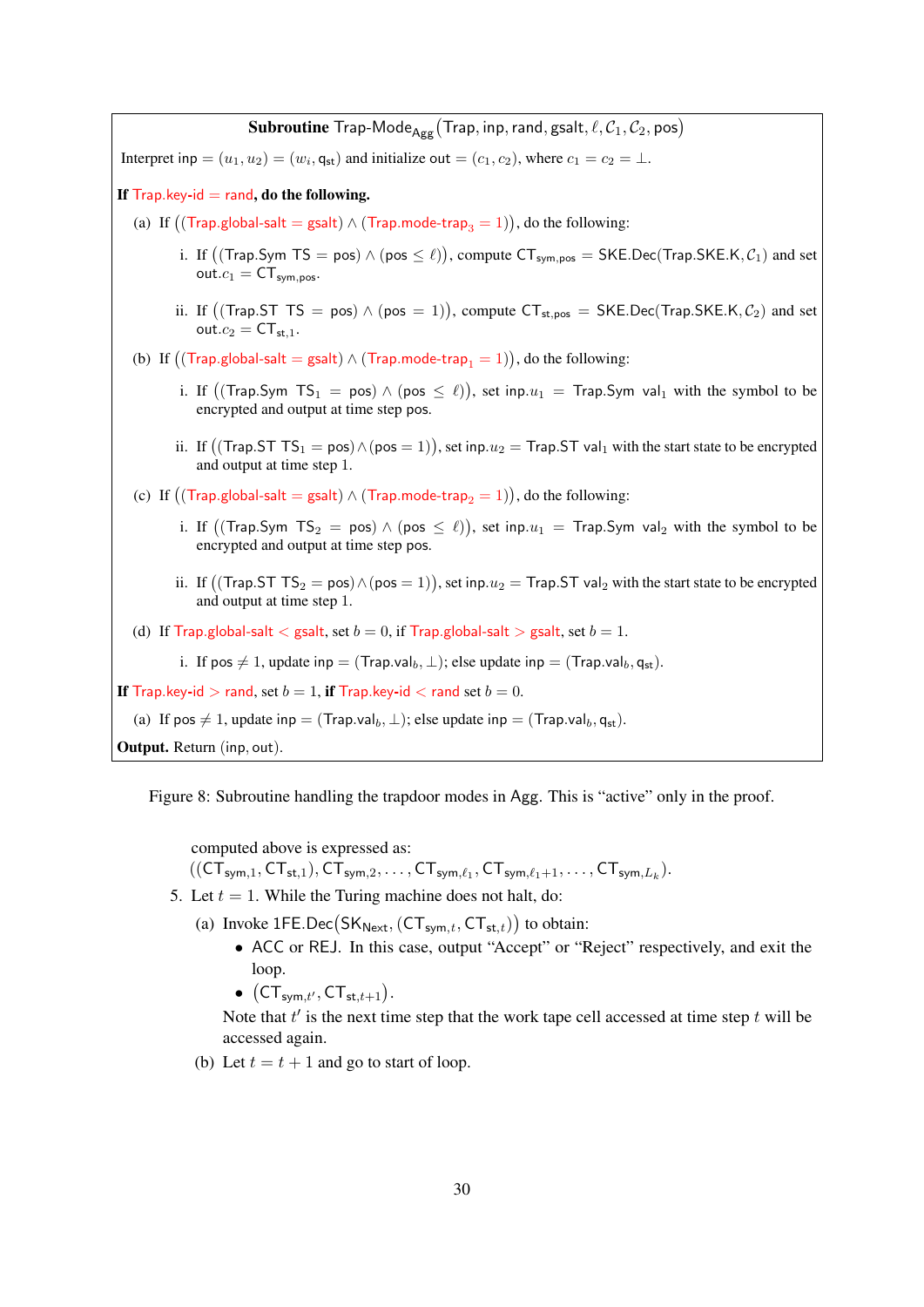# $\mathbf{Function}\ \mathsf{Next}_{1\mathsf{FE}.\mathsf{PK},\mathsf{rand},\mathsf{M},\mathcal{C}_1,\mathcal{C}_2}\big((\mathbf{z}_1,\mathbf{z}_2)\big)$

#### (a) Reading Current (Symbol, State) Pair and Looking up Transition Table.

- i. Interpret  $z_1 =$  (type, key-id,  $K_{t+1}, t, \ell$ , gsalt, s, Trap),  $z_2 =$  (type, s, gsalt). If  $((z_1, type \neq SYM)$   $\vee$  $(z_2.type \neq ST) \vee (z_1.key-id \neq rand) \vee \wedge (z_1.gsalt \neq z_2.gsalt)), output \perp and abort.$
- ii. Interpret  $(z_1, s, z_2, s) = (\sigma_t, q_t)$  as the symbol, state pair for the current time step  $z_1, t = t$ , input  $z_1.K_{t+1} = K_{t+1}$  as the constrained PRF key for future time steps. Denote key-id =  $z_1$ .key-id,  $\ell$  =  $z_1,\ell$ , gsalt =  $z_1$ .gsalt and Trap =  $z_1$ . Trap. Using the transition table of the machine M, look up the next state  $q_{t+1}$  as well as the symbol  $\sigma_{t'}$  to be written on the work-tape, where  $t'$  is the time step the current work tape cell will next be read by M. If  $q_{t+1}$  is an accept or reject state, then output ACC or REJ and exit.
- iii. Initialize inp =  $(\sigma_{t'}, q_{t+1})$ .
- (b) Choosing Real or Trapdoor mode. If Trap.mode-real = 1, initialize an output vector out =  $(c_1, c_2)$ , where  $c_1 = c_2 = \bot$ . Else invoke Trap-Mode<sub>Next</sub> (Trap, inp, rand, gsalt,  $\ell, C_1, C_2, t, t'$ ) as described in Figure [10](#page-31-0) to obtain  $(\textsf{inp} = (u_1, u_2), \textsf{out} = (c_1, c_2)).$
- (c) Computing Next Encrypted Symbol. If out. $c_1 = \perp$ , do the following.
	- i. Noting that  $t' > t$ , derive the randomness at time step  $t'$  using the delegated key  $K_{t+1}$  as  $r_{t'} =$ F. Eval $(K_{t+1}, (t' \| \text{rand} \| \text{gsalt}))$ . Compute the delegated PRF key  $K_{t'+1} = F$ . KeyDel $(K_{t+1}, f_{t'+1})$ .
	- ii. Compute the 1FE ciphertext component encoding the symbol  $\sigma_{t'} = \text{inp.} u_1$  for time step t' as

 $CT_{sym,t'} = \bar{\mathcal{E}}(1FE.PK_1, (SYM, key-id, K_{t'+1}, t', \ell, gsalt, \sigma_{t'}, Trap); r_{t'})$ 

iii. Set out. $c_1 = \mathsf{CT}_{\mathsf{sym}.t'}$ .

(d) Computing Next Encrypted State. If out. $c_2 = \perp$ , do the following.

i. Derive the randomness at time step  $t + 1$  as  $r_{t+1} = F.Eval(K_{t+1}, (t+1||rand||salt))$  and compute the 1FE<sub>2</sub> ciphertext component encoding the state  $q_{t+1} = \text{inp.} u_2$  for time step  $t + 1$  as

$$
\mathsf{CT}_{\mathsf{st},t+1} = \bar{\mathcal{E}} \big( \mathsf{1FE}_2.\mathsf{PK}_2, (\mathsf{ST},\mathsf{q}_{t+1},\mathsf{gsalt}) ; r_{t+1} \big)
$$

ii. Set out. $c_2 = CT_{st,t+1}$ .

<span id="page-30-0"></span>(e) **Output :** out =  $(CT_{sym,t}, CT_{st,t+1})$ 

Figure 9: Function to mimic TM computation. It reads the current symbol, state pair and outputs an encryption of the new state and symbol to be written under the appropriate randomness generated using a cPRF.

#### 4.2 Correctness of Multi-Input TMFE

The proof of correctness is split into two parts. In the first part we argue that, given as input the secret key  $SK_{Agg}$  along with k ciphertexts under the kFE scheme, exactly one of which encodes a symbol and the other  $(k - 1)$  encode the individual input lengths, the kFE.Dec algorithm computes a 1FE ciphertext component of the symbol with its updated position in the global string. By repeating this process for all symbols encoded by all users, we obtain a sequence of 1FE ciphertext components, each containing its updated position in the aggregated string. Additionally, each of these ciphertext components contains a global/aggregate salt that is generated from concatenating each individual encryptor's randomly generated salts. This global salt identifies the particular input combination being aggregated.

Correctness of the second part corresponds to the correct execution of the Turing machine on the aggregate sequence of ciphertexts, and this is exactly the same as in Section [3.](#page-15-0) As before, we maintain the invariant that at any time step  $t$ , the input to the 1FE. Dec algorithm is a complete 1FE ciphertext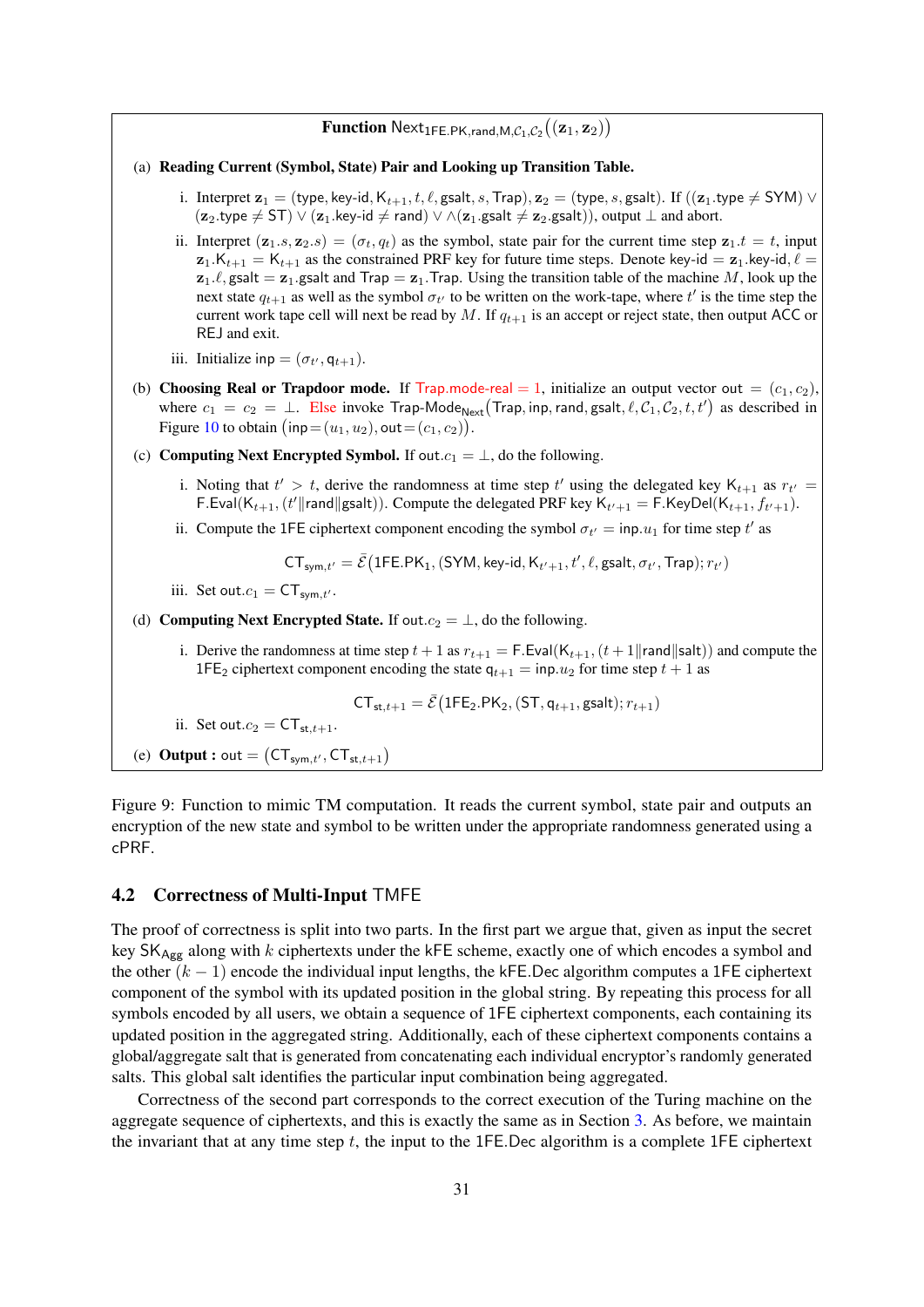# ${\bf Subroutine\; Trap-Mode}_{\sf Next}({\sf Trap}, {\sf inp}, {\sf rand}, {\sf gaslt}, \ell, {\cal C}_1, {\cal C}_2, t, t')$

Interpret the input vector inp  $=(u_1, u_2) = (\sigma_{t'}, q_{t+1})$  and initialize the output vector out  $=(c_2, c_2)$ , where  $c_1 = c_2 = \bot.$ 

- 1. If  $((\textsf{Trap}.\textsf{key-id}=\textsf{salt}) \land (\textsf{Trap}.\textsf{gold-salt}=\textsf{gsalt}) \land (\textsf{Trap}.\textsf{mode-trap}_3=1)),$  do the following.
	- (a) If  $((\text{Trap}.\text{Sym TS}=t) \wedge (\text{Trap}.\text{Target TS}=t') \wedge (t > \ell)),$  compute the 1FE<sub>2</sub> symbol ciphertext  $CT_{sym,t'} = SKE.Dec(Trap.SKE.K, C_1)$  and set out. $c_1 = CT_{sym,t'}$ .
	- (b) If  $((\text{Trap}.ST TS = t) \land (\text{Trap}.Target TS = t + 1) \land (t > 1)),$  compute the 1FE<sub>2</sub> state ciphertext  $CT_{st,t+1} = \text{SKE.Dec}(\text{Trap.SKE.K}, \mathcal{C}_2)$  and set out. $c_2 = \text{CT}_{st,t+1}$ .
- $2. \,$  If  $\big((\mathsf{Trap}.\mathsf{key}\text{-}\mathsf{id}=\mathsf{salt}) \land (\mathsf{Trap}.\mathsf{gold}\text{-}\mathsf{salt}=\mathsf{gsalt}) \land (\mathsf{Trap}.\mathsf{mode}\text{-}\mathsf{trap}_1=1)\big),$  do the following:
	- (a) If  $((\textsf{Trap.Sym TS}_1=t)\wedge (\textsf{Trap.Target TS}_1=t')\wedge (t>\ell)),$  set inp. $u_1=\textsf{Trap.Sym val}_1$  with the symbol  $\sigma_{t'} =$  Trap. Sym val<sub>1</sub> to be encrypted and given as output for time step t'.
	- (b) If  $((\text{Trap}.ST TS_1 = t) \land (\text{Trap}.Target TS_1 = t + 1) \land (t > 1)),$  set inp. $u_2 = \text{Trap}.ST val_1$  with the state  $q_{t+1}$  = Trap. ST val<sub>1</sub> to be encrypted and given as output for time step  $t + 1$ .
- $3. \,$  If  $\big((\textsf{Trap}.\textsf{key-id}=\textsf{salt}) \land (\textsf{Trap}.\textsf{gold-salt}=\textsf{gsalt}) \land (\textsf{Trap}.\textsf{mode-trap}_2=1)\big),$  do the following:
	- (a) If  $((\textsf{Trap.Sym TS}_2=t)\wedge (\textsf{Trap.Target TS}_2=t')\wedge (t>\ell)),$  set inp. $u_1=\textsf{Trap.Sym val}_2$  with the symbol  $\sigma_{t'} =$  Trap. Sym val<sub>2</sub> to be encrypted and given as output for time step t'.
	- (b) If  $((\text{Trap}.ST TS}_2 = t) \wedge (\text{Trap}.Target TS}_2 = t + 1) \wedge (t > 1)),$  set inp. $u_2 = \text{Trap}.ST$  val<sub>2</sub> with the state  $q_{t+1}$  = Trap. ST val<sub>2</sub> to be encrypted and given as output for time step  $t + 1$ .
- 4. Exit the subroutine returning (inp, out).

<span id="page-31-0"></span>Figure 10: Subroutine handling the trapdoor modes in Next. This is "active" only in the proof.

decomposed into two components corresponding to symbol and state (along with additional auxiliary inputs), both computed with the same randomness  $F.Eval(K_0, (t||rand||gsalt)).$ 

In more detail, we have the following. *Correctness of Aggregation.* Formally, let there be k users so that k ciphertexts  ${CT_{w_{ind}}}_{ind \in [k]}$  are given as input to kTMFE.Dec algorithm. For all ind ∈ [k], let  $\ell_{\text{ind}}$  be the length of input string of user ind. Each ciphertext CT<sub>wind</sub> is a sequence  $(CT_{ind,SP}, (CT_{ind,SYM,1}, \ldots, CT_{ind,SYM,\ell_{ind}}))$  of ciphertexts, where the first component  $CT_{ind,SP}$  encodes the input string length of user ind and the second component  $\{CT_{ind,SYM,i}\}_{i\in[\ell_{ind}]}$  encodes in order the *i*-th symbol  $w_i$  of the actual input string  $\mathbf{w}_{ind} = (w_1, w_2, \dots, w_{\ell_{ind}})$  of the same user. These ciphertexts are generated under the kFE scheme with the master secret key kFE.MSK which supports a  $k$ -input functionality Agg :=  $\text{Agg}_{1FE.PK,rand,qst}, \perp, \perp$ . Therefore, given secret key SK<sub>Agg</sub>, we have:

- 1. Invoking kFE.Dec on the ciphertext  $CT_{1,SYM,1}$  encoding the first symbol of  $w_1$  along with the special ciphertexts  $CT_{ind,SP}$  encoding  $|w_{ind}|$  for ind  $\neq 1$  gives  $(CT_{sym,1}, CT_{st,1})$ . By correctness of kFE decryption, we have: kFE.Dec  $(SK_{Agg}, (CT_{1, SYM, 1}, \{CT_{ind, SP}\}_{ind \in [k] \setminus \{1\}})) =$  $(CT_{sym,1}, CT_{st,1}).$
- 2. Invoking kFE.Dec on the ciphertext  $CT_{1,SYM,j}$  encoding the jth symbol of  $w_1$  along with the special ciphertexts CT<sub>ind,SP</sub> encoding  $|\mathbf{w}_{ind}|$  for ind  $\neq 1$  gives (CT<sub>sym,j</sub>,  $\perp$ ). By correctness of kFE decryption, we have: kFE.Dec  $(SK_{Agg}, (CT_{1, SYM,j}, \{CT_{ind, SP}\}_{ind \in [k] \setminus \{1\}})) = (CT_{sym,j}, \perp)$ .
- 3. Finally,  $\forall$  ind ∈  $[k] \setminus \{1\}$ , invoking kFE.Dec on the ciphertext CT<sub>ind,SYM,j</sub> encoding the jth symbol of  $w_{ind}$  along with the special ciphertexts  $CT_{ind',SP}$  encoding  $|w_{ind'}|$  for ind  $\neq$  ind<sup>'</sup> computes the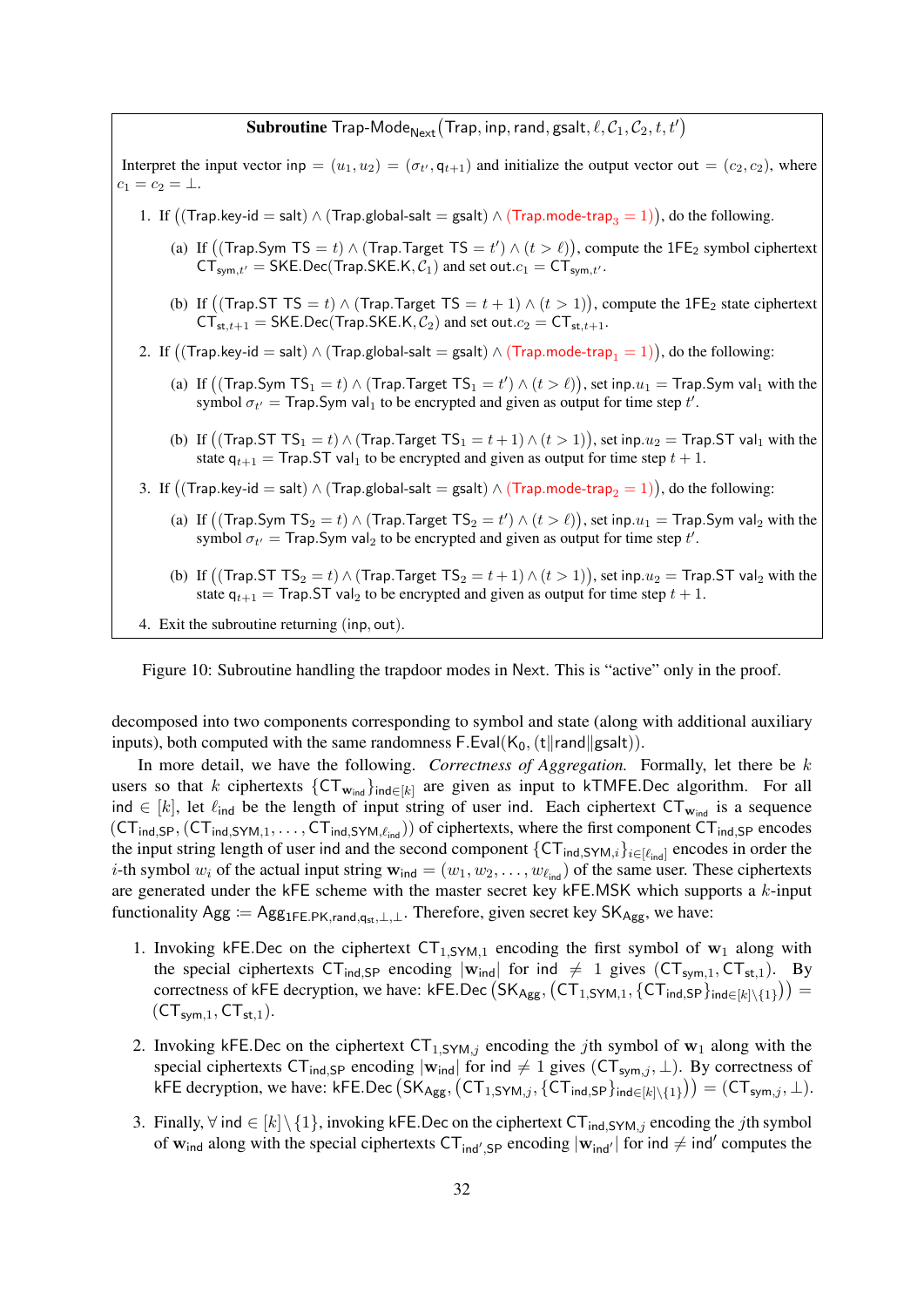new global position of the symbol in the aggregated string and outputs  $(CT_{sym,\widetilde{L_i}+j}, \perp)$ . By correctness of kFE decryption, we have: kFE.Dec  $(SK_{Agg}, (CT_{ind,SYM,j}, \{CT_{ind',SP}\}_{ind' \in [k] \setminus \{ind\}})) =$  $\left(\mathsf{CT}_{\mathsf{sym}, \widetilde{L_i}+j}, \bot\right)$ , where  $\widetilde{L_i} = \sum_{m=1}^{\mathsf{ind}-1} \ell_m$ .

Note that F.Eval( $K_0$ , (pos||rand||gsalt)) is the randomness used to compute each of these ciphertext components, where pos refers to the global position specific to a symbol in the aggregate input string.

*Correctness of TM Execution.* The 1FE scheme supports the functionality Next := Next<sub>1FE.PK,rand,M, $\perp$ , $\perp$ .</sub> Let the newly generated and organized sequence of ciphertexts based on time steps be as follows:  $((\mathsf{CT}_{\mathsf{sym},1},\mathsf{CT}_{\mathsf{st},1}), \{\mathsf{CT}_{\mathsf{sym},i}\}_{i\in[2,L_k]})$  with  $L_k = \sum_{i=1}^k \ell_i$ . Let  $\mathbf{w} = (w_1, w_2, \ldots, w_{\ell_1}, w_{\ell_1+1}, \ldots, w_{\ell_k+1})$  $w_{\ell_1+2}, \ldots, w_{\ell_1+\ell_2}, \ldots, w_{L_k}$  be the aggregated input string and define  $\tau = \text{runtime}(M, \mathbf{w})$ . For any time step  $t \in [\tau - 2]$ , we have

- 1. Let  $t \in [\tau 2] \setminus [\ell]$ . If the current work tape cell was accessed<sup>[13](#page-32-0)</sup>, at some time step  $\tilde{t} < t$ , then  $CT_{sym,t}$  encoding (SYM, key-id,  $K_{t+1}, t, \ell$ , gsalt,  $\sigma_t$ , Trap) was constructed at time step  $\tilde{t}$ . Note that  $\sigma_t$  may be the blank symbol  $\beta$ . When  $t \in [\ell], C\mathsf{T}_{\mathsf{sym},t}$  is constructed at time step t via the Agg circuit.
- 2. The ciphertext component  $CT_{st,t}$  encoding (ST,  $q_t$ , gsalt) at time step t was constructed at time step  $t - 1$  for  $t > 1$  and at time step 1, when  $t = 1$ .
- 3. The randomness  $r_t =$  F.Eval $(\mathsf{K}_{\tilde{\mathsf{t}}+1},(\mathsf{t}\Vert \mathsf{rand}\Vert \mathsf{gsalt}))$   $=$  F.Eval $(\mathsf{K}_{\mathsf{t}},(\mathsf{t}\Vert \mathsf{rand}\Vert \mathsf{gsalt}))$  binds  $\mathsf{CT}_{\mathsf{sym},t}$ and  $CT_{st,t}$  and both the encoded messages also share the same global salt.

Thus, at any given time step  $t \in [\tau - 2]$ , we have a complete ciphertext of 1FE which may be fed again with  $SK_{Next}$  to 1FE. Dec in order to proceed with the computation. Thus, the execution of 1FE. Dec at the  $(\tau - 2)$ <sup>th</sup> time step provides the complete pair (CT<sub>sym, $\tau$ </sub>-1, CT<sub>st, $\tau$ </sub>-1). By the correctness of 1FE scheme again, at time step  $t = \tau - 1$ , invoking 1FE.Dec(SK<sub>Next</sub>, (CT<sub>sym, $\tau$ </sub>-1, CT<sub>st, $\tau$ </sub>-1)) outputs either "Accept" or "Reject" by simulating the execution of M for the final time step  $\tau$  inside the function Next, thus correctly outputting  $M(\mathbf{w})$ .

### 4.3 Proof of Security for multi-input TMFE

Security of the above construction follows the same blueprint as the proof in Section [3](#page-15-0) except that instead of single input functionality ReRand, we now use a  $k$ -input functionality Agg to aggregate and rerandomize the inputs. We emphasize that the outputs produced by the Agg functionality are *exactly the same* as the outputs produced by ReRand functionality in Section [3:](#page-15-0) namely a sequence of 1FE ciphertexts encoding the symbol and global position, computed using randomness derived from a cPRF. Hence, the chief new ingredient in the security proof is the security of Agg functionality, which is derived from the security of the kFE scheme.

Formally, we argue that:

<span id="page-32-1"></span>Theorem 4.1. *Assume that the* k *input FE for circuits* kFE *satisfies standard indistinguishability (Definition [2.5\)](#page-9-1), and the single input FE for circuits* 1FE *satisfies distributional indistinguishability (Definition [2.3\)](#page-8-1). Assume that the cPRF is secure according to definition [2.12.](#page-14-1) Then, the above construction of* k *input* kTMFE *satisfies standard indistinguishability (Definition [2.8\)](#page-11-1).*

The proof follows the outline of the single input case, except that now we must additionally keep track of multiple execution threads corresponding to various combinations of ciphertexts across multiple

<span id="page-32-0"></span> $13$ We assume that every time a cell is accessed, it is written to, by writing the same symbol again if no change is made.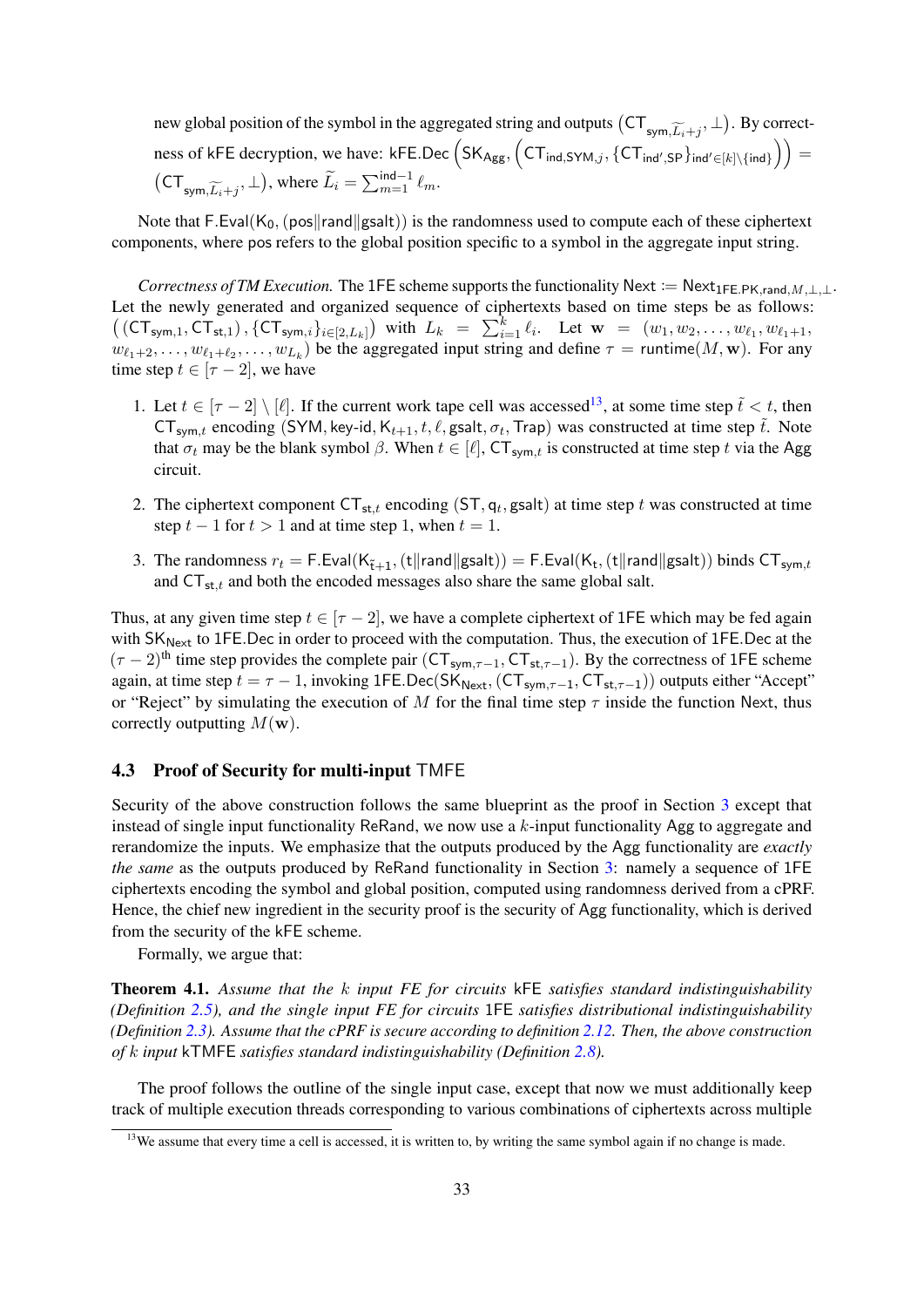users, i.e. various "global salt" values. In more detail, if each of  $k$  users makes  $Q$  ciphertext requests, then we have  $Q^k$  total possible combinations of ciphertexts, each yielding a different execution thread per key. Note that each of the  $Q^k$  combinations is identified with a unique "global salt". We will assume w.l.o.g that there is a lexicographic ordering on all the global salt values; this can be easily ensured by associating a counter value with each random salt. We do not explicitly include this for notational brevity.

In the single input case, we replaced the execution chain of a machine over an input string from  $b = 0$ to  $b = 1$ , step by step, and enumerated over all keys. Now, we again replace an execution chain step by step as in the single input case, but additionally enumerate over all  $Q<sup>k</sup>$  combinations for each key, as well as over all keys as before. The number of hybrids grows multiplicatively by  $Q^k$ . Since the proof structure follows mostly like the single input case, we provide below only the conceptual description of the main ideas and the hybrids' sequence in the proof. Details are provided in Appendix [C.](#page-56-1)

### <span id="page-33-0"></span>5 Indistinguishability Obfuscation for Turing Machines

In this section we construct indistinguishability obfuscation for Turing machines with bounded length input, i.e. the input length  $n = n(\lambda)$  is any fixed polynomial in the security parameter.

Our construction is a straightforward adaptation of the miFE to iO compiler for circuits  $[GGG^+14]$  $[GGG^+14]$ to Turing machines. To support inputs of length n, we need an  $(n + 1)$ -ary miffer for Turing machines denoted as  $(n+1)$ -TMFE; we instantiate this with our construction from Section [4.](#page-25-0)

In more detail, the obfuscation of M comprises the secret key  $SK_{U}$  for the Universal Turing machine and  $(2n + 1)$  ciphertexts under the  $(n + 1)$ -TMFE scheme, where the first  $2n$  ciphertexts  ${C}T_i^b\}_{i\in[n],b\in\{0,1\}}$  encode bits 0 and 1 respectively for each of n positions while the last ciphertext CT<sub>M</sub> encodes machine  $\langle M \rangle$ . To evaluate iO(M) on an input  $x = (x_1, \dots, x_n) \in \Sigma_{\lambda}^n$ , the evaluator runs  $(n+1)$ -TMFE.Dec  $(SK_U, (\{CT_i^x\}_{i\in[n]}, CT_M))$  to get  $M(\mathbf{x})$ . To argue security we only need the  $(n+1)$ -TMFE scheme to be selectively secure against two ciphertext queries per slot and a single key query, as in the case of circuits.

### <span id="page-33-1"></span>5.1 Construction

Let  $\mathcal{M} = {\{\mathcal{M}_\lambda\}}_{\lambda \in \mathbb{N}}$  denote an ensemble of Turing machines with alphabet  $\Sigma_\lambda = \{0, 1\}$ . Let Encode =  $\{\text{Encode}_\lambda : \mathcal{M}_\lambda \to \Sigma_{\text{enc}}^*\}_{\lambda \in \mathbb{N}}\}$  be an ensemble of encoding schemes for  $\mathcal M$  on alphabet  $\Sigma_{\text{enc}}$  such that for any  $M \in \mathcal{M}_{\lambda}$ , Encode $_{\lambda}$   $(M) = \langle M \rangle$ . Further, let  $\mathcal{U} = {\{U_{\lambda}\}}_{\lambda \in \mathbb{N}}$  denote the set of Universal Turing machines parameterized by the security parameter with alphabet  $\Sigma_{\mathcal{U}} = \Sigma_{\text{enc}} \cup \Sigma_{\lambda}$  such that for all  $\lambda \in \mathbb{N}$ , for any  $M \in \mathcal{M}_{\lambda}$  and any  $\mathbf{x} = (x_1, \dots, x_n) \in \Sigma_{\lambda}^n$ ,  $\mathsf{U}_{\lambda}(\mathbf{x}, \langle M \rangle)$  takes x and an encoding  $\langle M \rangle$  of  $M$ , simulates M on x and outputs  $M(\mathbf{x})$ .

Let  $(n+1)$ -TMFE denote the  $(n + 1)$ -ary multi-input functional encryption scheme for Turing machines with alphabet  $\Sigma_{\mathcal{U}}$ . We construct an ensemble of indistinguishability obfuscators iO =  $\{iO_\lambda\}_{\lambda\in\mathbb{N}}$ with  $iO_\lambda = (iO.Obf, iO.Eval)$  for  $\mathcal{M}_\lambda$  with inputs  $\mathbf{x} \in \Sigma^n_\lambda$  as follows.

iO.Obf $(1^{\lambda}, 1^n, M)$ : On input the security parameter  $\lambda$ , a bound  $n \in \mathbb{N}$  and a Turing machine  $M \in \mathcal{M}_{\lambda}$ , do the following:

- 1. Compute the encoding of M as  $\text{Encode}_{\lambda}(M) = \langle M \rangle$ .
- 2. Compute a master secret key MSK  $\leftarrow$  (n+1)-TMFE.Setup  $(1^{\lambda}, 1^{n+1})$ .
- 3. Compute the secret key for machine  $U_{\lambda}$  as  $SK_{U} \leftarrow (n+1)$ -TMFE.KeyGen(MSK,  $U_{\lambda}$ ).
- 4. For  $i \in [n]$ , compute the encryptions  $\mathsf{CT}_i^b = (\mathsf{n+1})\text{-}\mathsf{TMFE}$ . Enc $(\mathsf{MSK}, (b, i)), b \in \Sigma_\lambda$ .
- 5. Compute the encoding of M as  $CT_{n+1} = (n+1)$ -TMFE.Enc(MSK,  $(\langle M \rangle, n+1)$ ).
- 6. Output the obfuscated machine as  $\widetilde{M} = (SK_U, (\{CT_i^b\}_{i \in \{1,\ldots,n\}, b \in \Sigma_\lambda}, CT_{n+1})).$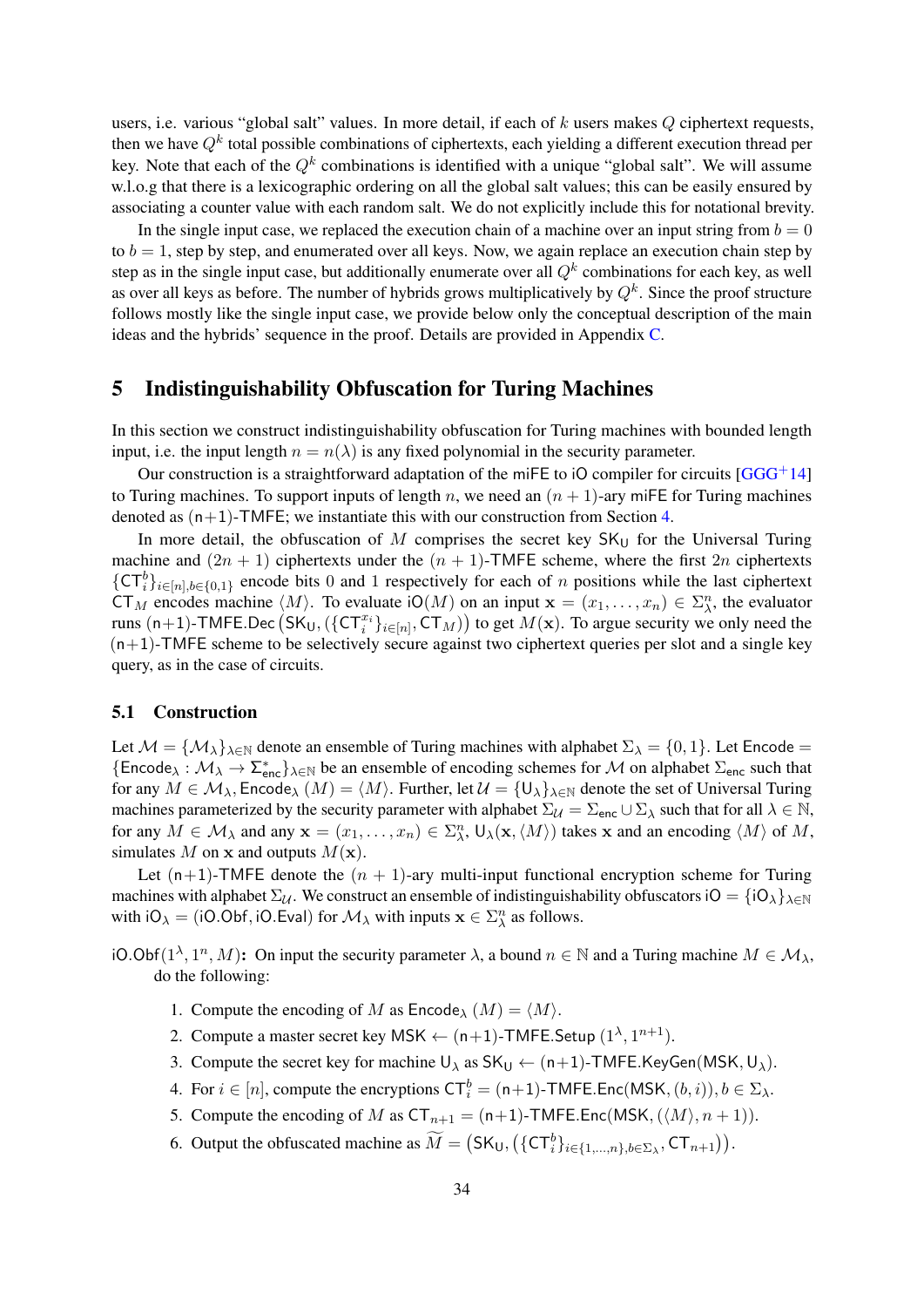iO.Eval $(M, x)$ : On input the obfuscated machine M and an input  $x \in \Sigma_{\lambda}^n$ , do the following:

- 1. Parse  $\widetilde{M} = (\mathsf{SK}_\mathsf{U}, (\{\mathsf{CT}_i^b\}_{i\in\{1,\ldots,n\},b\in\Sigma_\lambda}, \mathsf{CT}_{n+1}))$  and  $\mathbf{x} = (x_1, \ldots, x_n)$ .
- 2. Compute and output  $(n+1)$ -TMFE.Dec  $(SK_U, (CT_1^{x_1}, \ldots, CT_n^{x_n}, CT_{n+1})).$

**Correctness and Efficiency.** Correctness is directly followed by the correctness of  $(n+1)$ -TMFE scheme. Since the  $(n+1)$ -TMFE we use is compact, the obfuscation size obtained by the above scheme is poly $(\lambda, |U|, |M|, n)$ .

### 5.2 Proof of Security

We show that the construction is secure. Formally:

**Theorem 5.1.** Assume that  $(n+1)$ -TMFE is a 1-key, 2-ciphertext selectively secure  $(n + 1)$ -ary multi*input functional encryption scheme for Turing machines which satisfies standard indistinguishability (Section [2.2.2\)](#page-12-1). Then the construction in Section [5.1](#page-33-1) is a secure indistinguishability obfuscator for the Turing machines (Section [2.2.3\)](#page-13-0) with bounded input length* n*.*

**Proof.** Consider two Turing machines  $M_0, M_1 \in \mathcal{M}_\lambda$  such that  $\forall \mathbf{x} \in \sum_{\lambda}^n M_0(\mathbf{x}) = M_1(\mathbf{x})$ . We now show that if there exists a PPT adversary A that distinguishes between  $\overline{M}_0 = iO(M_0)$  and  $\overline{M}_1 = iO(M_1)$ with non-negligible advantage, then there exists another PPT adversary B which breaks the  $(n+1)$ -TMFE scheme with the same advantage. We construct  $B$  as follows.

B runs A to get two functionally equivalent machines  $M_0, M_1 \in \mathcal{M}_\lambda$ . It does the following:

- 1. B prepares a pair of sequences  $(x^0, x^1)$ , each containing two challenge message vectors for the  $(n+1)$ -TMFE challenger C such that for all  $b \in \{0, 1\}$ ,  $\mathbf{x}^{b} = \{(x_{1,1}^{b}, \dots, x_{n+1,1}^{b}), (x_{1,2}^{b}, \dots, x_{n+1,2}^{b})\}$ .
	- − For all  $i \in [n]$ ,  $\mathcal{B}$  sets  $x_{i,1}^0 = x_{i,1}^1 = 0$  and  $x_{i,2}^0 = x_{i,2}^1 = 1$
	- $-$  For  $i=n+1,$   ${\cal B}$  sets  $x_{n+1,1}^b=x_{n+1,2}^b=\langle M_b\rangle,$  where  ${\sf Encode}_\lambda({\sf M_b})=\langle {\sf M_b}\rangle.$

B sends the pair  $(\mathbf{x}^0, \mathbf{x}^1)$  to C and receives  $(CT_{1,j}, \ldots, CT_{n+1,j})_{j \in [2]}$ .

- 2. B requests C for a secret key corresponding to machine  $U_{\lambda}$  and receives  $SK_{U}$ .
- 3. B sends  $\widetilde{M} = (SK_U, (\{CT_{1,j}, \ldots, CT_{n,j}\}_{j \in [2]}, CT_{n+1,1}))$  as the challenge obfuscation to A and outputs a bit  $b'$  returned by  $\mathcal{A}$ .

This completes the description of the reduction B. We first observe that for any  $\mathbf{x} = (x_1, \dots, x_n) \in \Sigma_{\lambda}^n$ , since  $M_0$  and  $M_1$  are functionally equivalent Turing machines, we have that:

$$
\mathsf{U}_{\lambda}(\mathbf{x}, \langle M_0 \rangle) = M_0(\mathbf{x}) = M_1(\mathbf{x}) = \mathsf{U}_{\lambda}(\mathbf{x}, \langle M_1 \rangle)
$$

Further, A being a valid iO adversary, we have runtime( $M_0$ , x) = runtime( $M_1$ , x). Thus B is a valid  $(n+1)$ -TMFE adversary. Hence, if the  $(n+1)$ -TMFE challenger had chosen challenge bit 0, then the obfuscation M is of  $M_0$ , else of  $M_1$ . Thus the advantage of A in distinguishing the two cases translates exactly to the advantage of B against the  $(n+1)$ -TMFE scheme. exactly to the advantage of  $\beta$  against the  $(n+1)$ -TMFE scheme.

Acknowledgement. We thank Vinod Vaikuntanathan for suggesting the generic transformation from FE to decomposable FE.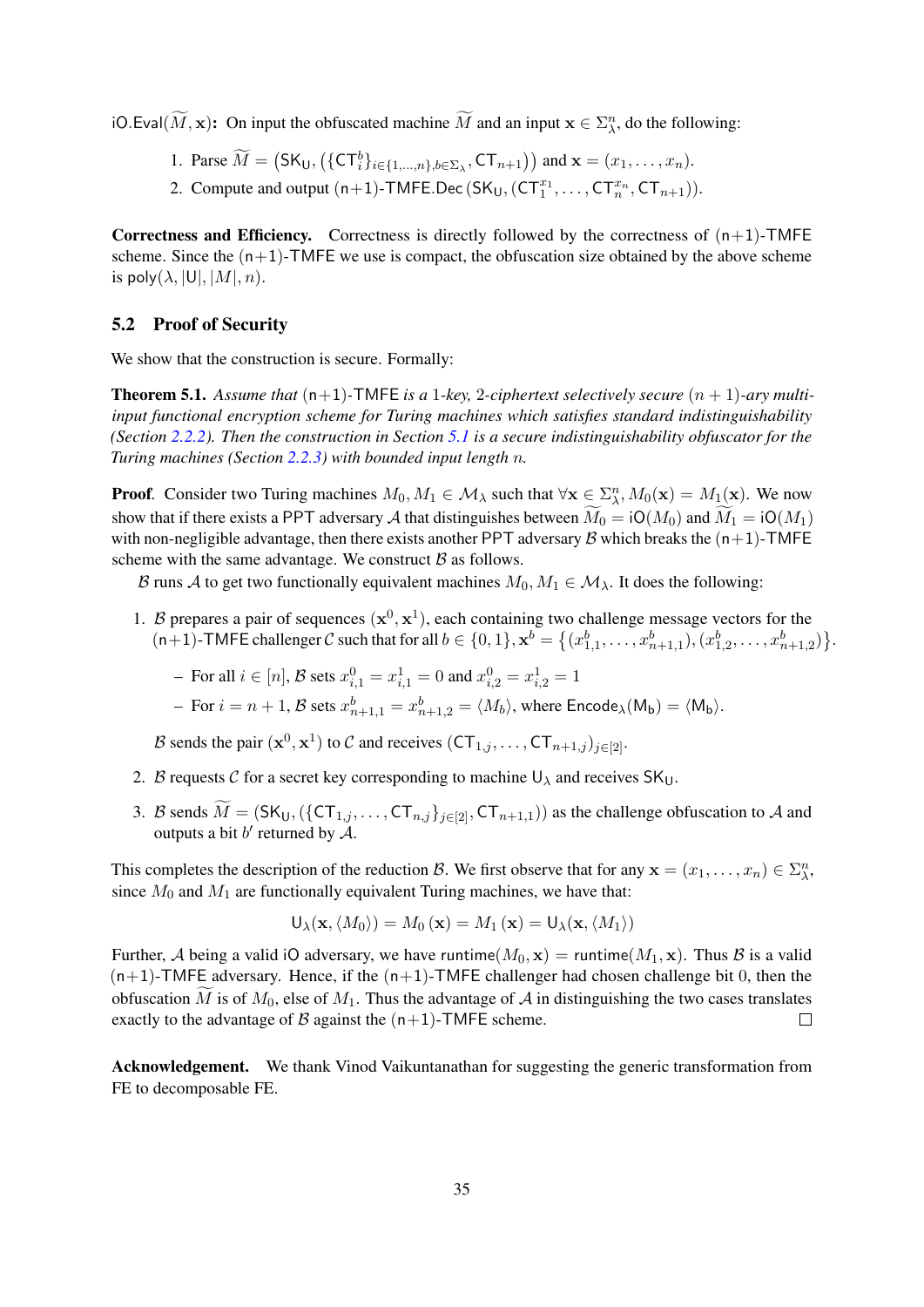# References

- <span id="page-35-15"></span>[AB08] Sanjeev Arora and Boaz Barak. Complexity theory: A modern approach. *Online draft at http://www. cs. princeton. edu/theory/complexity*, 2008.
- <span id="page-35-10"></span>[ABSV15] Prabhanjan Ananth, Zvika Brakerski, Gil Segev, and Vinod Vaikuntanathan. From selective to adaptive security in functional encryption. In *Crypto*, 2015.
- <span id="page-35-6"></span>[ACC<sup>+</sup>16] Prabhanjan Ananth, Yu-Chi Chen, Kai-Min Chung, Huijia Lin, and Wei-Kai Lin. Delegating ram computations with adaptive soundness and privacy. In *Theory of Cryptography Conference*, pages 3–30. Springer, 2016.
- <span id="page-35-11"></span>[AIK11] Benny Applebaum, Yuval Ishai, and Eyal Kushilevitz. How to garble arithmetic circuits. In *IEEE 52nd Annual Symposium on Foundations of Computer Science, FOCS 2011, Palm Springs, CA, USA, October 22-25, 2011*, pages 120–129, 2011.
- <span id="page-35-14"></span>[AIK14] Benny Applebaum, Yuval Ishai, and Eyal Kushilevitz. How to garble arithmetic circuits. *SIAM J. Comput.*, 43(2):905–929, 2014.
- <span id="page-35-1"></span>[AJ15] Prabhanjan Ananth and Abhishek Jain. Indistinguishability obfuscation from compact functional encryption. In *CRYPTO*, pages 308–326. Springer, 2015.
- <span id="page-35-0"></span>[AJS17] Prabhanjan Ananth, Abhishek Jain, and Amit Sahai. Indistinguishability obfuscation for turing machines: Constant overhead and amortization. In *Crypto*. Springer, 2017.
- <span id="page-35-2"></span>[AS16] Prabhanjan Ananth and Amit Sahai. Functional encryption for turing machines. In *Theory of Cryptography Conference (TCC)*, pages 125–153. Springer, 2016.
- <span id="page-35-12"></span>[AS17a] Shweta Agrawal and Ishaan Preet Singh. Reusable garbled deterministic finite automata from lwe. In *ICALP*, 2017.
- <span id="page-35-9"></span>[AS17b] Prabhanjan Ananth and Amit Sahai. Projective arithmetic functional encryption and indistinguishability obfuscation from degree-5 multilinear maps. In *EUROCRYPT*, 2017.
- <span id="page-35-4"></span>[BGI+01] B. Barak, O. Goldreich, R. Impagliazzo, S. Rudich, A. Sahai, S. Vadhan, and K. Yang. On the (im)possibility of obfuscating programs. In *CRYPTO*, 2001.
- <span id="page-35-13"></span>[BGI14] Elette Boyle, Shafi Goldwasser, and Ioana Ivan. Functional signatures and pseudorandom functions. In *Public Key Cryptography*, pages 501–519, 2014.
- <span id="page-35-3"></span>[BGJS15] Saikrishna Badrinarayanan, Divya Gupta, Abhishek Jain, and Amit Sahai. Multiinput functional encryption for unbounded arity functions. In *Advances in Cryptology– ASIACRYPT 2015*, pages 27–51. Springer, 2015.
- <span id="page-35-5"></span>[BGL+15] Nir Bitansky, Sanjam Garg, Huijia Lin, Rafael Pass, and Sidharth Telang. Succinct randomized encodings and their applications. In *STOC*, 2015.
- <span id="page-35-7"></span>[BKS16] Zvika Brakerski, Ilan Komargodski, and Gil Segev. Multi-input functional encryption in the private-key setting: Stronger security from weaker assumptions. In *Eurocrypt*, 2016.
- <span id="page-35-8"></span>[BNPW16] Nir Bitansky, Ryo Nishimaki, Alain Passelegue, and Daniel Wichs. From cryptomania to ` obfustopia through secret-key functional encryption. In *Theory of Cryptography Conference*, pages 391–418. Springer, 2016.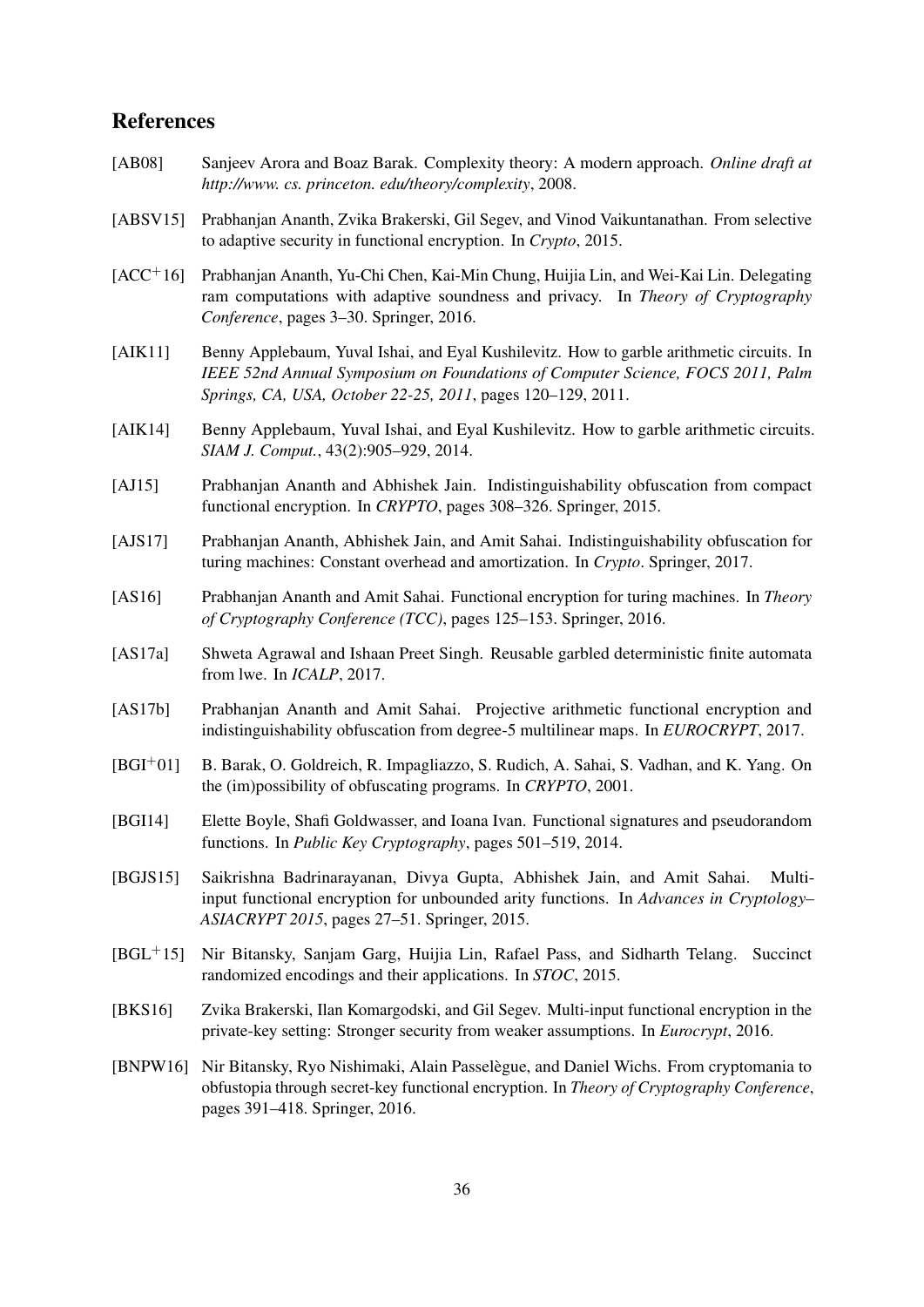- <span id="page-36-4"></span>[BPR15] Nir Bitansky, Omer Paneth, and Alon Rosen. On the cryptographic hardness of finding a nash equilibrium. In *Foundations of Computer Science (FOCS), 2015 IEEE 56th Annual Symposium on*, pages 1480–1498. IEEE, 2015.
- <span id="page-36-7"></span>[BSW11] Dan Boneh, Amit Sahai, and Brent Waters. Functional encryption: Definitions and challenges. In *TCC*, pages 253–273, 2011.
- <span id="page-36-0"></span>[BV15] Nir Bitansky and Vinod Vaikuntanathan. Indistinguishability obfuscation from functional encryption. In *FOCS*, 2015.
- <span id="page-36-11"></span>[BW13] Dan Boneh and Brent Waters. Constrained pseudorandom functions and their applications. In *Asiacrypt*. Springer, 2013.
- <span id="page-36-9"></span>[CCC+15] Yu-Chi Chen, Sherman S. M. Chow, Kai-Min Chung, Russell W. F. Lai, Wei-Kai Lin, and Hong-Sheng Zhou. Computation-trace indistinguishability obfuscation and its applications. *IACR Cryptology ePrint Archive*, 2015, 2015.
- <span id="page-36-8"></span>[CCHR15] Ran Canetti, Yilei Chen, Justin Holmgren, and Mariana Raykova. Succinct adaptive garbled ram. Cryptology ePrint Archive, Report 2015/1074, 2015. [https://eprint.iacr.](https://eprint.iacr.org/2015/1074) [org/2015/1074](https://eprint.iacr.org/2015/1074).
- <span id="page-36-10"></span>[CH16] Ran Canetti and Justin Holmgren. Fully succinct garbled ram. In *Proceedings of the 2016 ACM Conference on Innovations in Theoretical Computer Science*, pages 169–178. ACM, 2016.
- <span id="page-36-3"></span>[CHJV15] Ran Canetti, Justin Holmgren, Abhishek Jain, and Vinod Vaikuntanathan. Indistinguishability obfuscation of iterated circuits and ram programs. In *Proceedings of the Forty-Seventh Annual ACM on Symposium on Theory of Computing*, STOC '15, 2015.
- <span id="page-36-5"></span>[CHN+16] Aloni Cohen, Justin Holmgren, Ryo Nishimaki, Vinod Vaikuntanathan, and Daniel Wichs. Watermarking cryptographic capabilities. In *Proceedings of the forty-eighth annual ACM symposium on Theory of Computing*, pages 1115–1127. ACM, 2016.
- <span id="page-36-13"></span>[CIJ+13] Angelo De Caro, Vincenzo Iovino, Abhishek Jain, Adam O'Neill, Omer Paneth, and Giuseppe Persiano. On the achievability of simulation-based security for functional encryption. In *CRYPTO*, 2013.
- <span id="page-36-2"></span>[CLTV15] Ran Canetti, Huijia Lin, Stefano Tessaro, and Vinod Vaikuntanathan. Obfuscation of probabilistic circuits and applications. In *Theory of Cryptography - 12th Theory of Cryptography Conference, TCC*, 2015.
- <span id="page-36-6"></span>[CMR17] Brent Carmer, Alex J Malozemoff, and Mariana Raykova. 5gen-c: multi-input functional encryption and program obfuscation for arithmetic circuits. In *Proceedings of the 2017 ACM SIGSAC Conference on Computer and Communications Security*, pages 747–764. ACM, 2017.
- <span id="page-36-12"></span>[GGG+14] Shafi Goldwasser, S. Dov Gordon, Vipul Goyal, Abhishek Jain, Jonathan Katz, Feng-Hao Liu, Amit Sahai, Elaine Shi, and Hong-Sheng Zhou. Multi-input functional encryption. In *EUROCRYPT*, pages 578–602, 2014.
- <span id="page-36-1"></span>[GGH+13] Sanjam Garg, Craig Gentry, Shai Halevi, Mariana Raykova, Amit Sahai, and Brent Waters. Candidate indistinguishability obfuscation and functional encryption for all circuits. In *FOCS*, 2013. <http://eprint.iacr.org/>.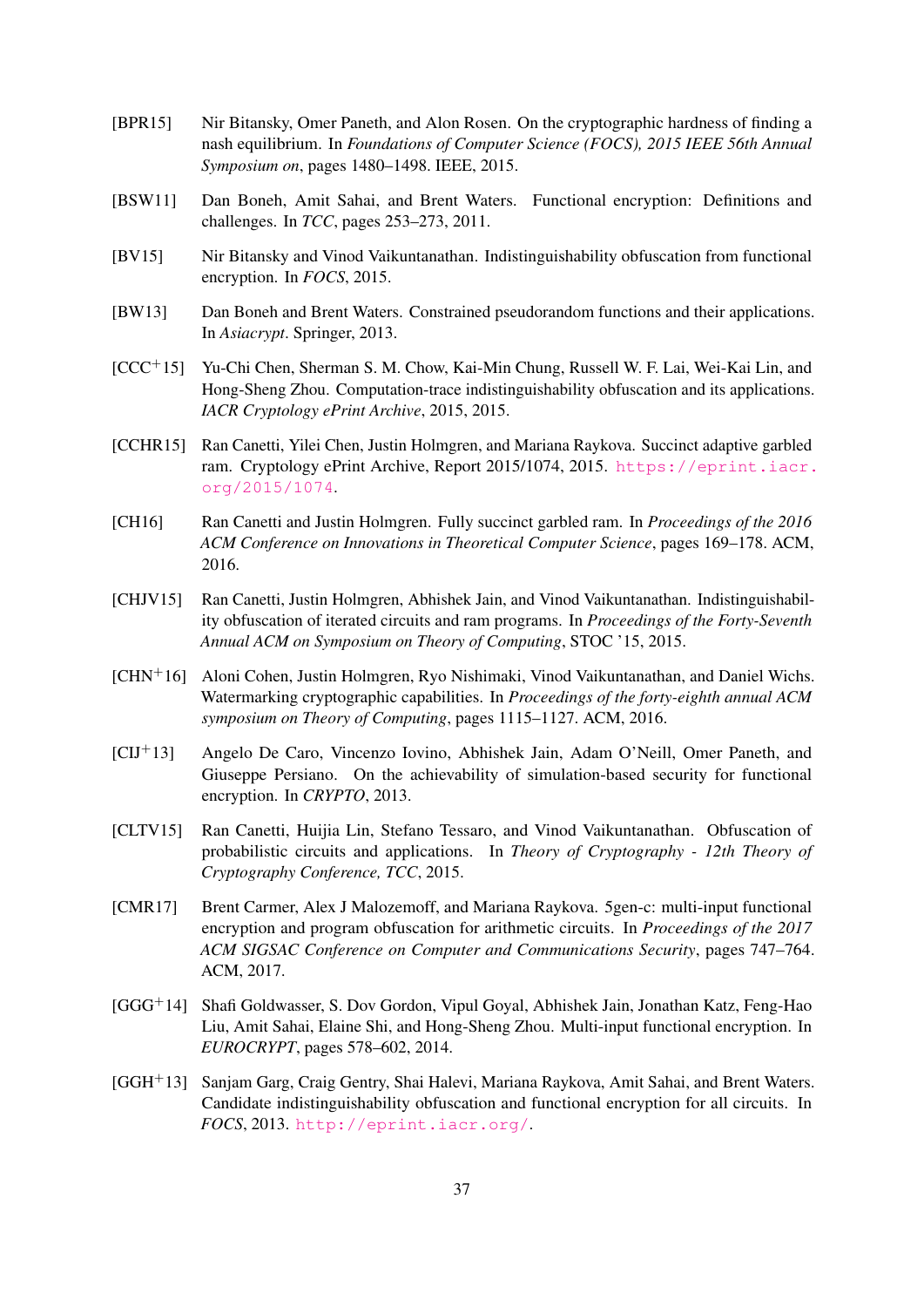- <span id="page-37-11"></span>[GGM86] O. Goldreich, S. Goldwasser, and S. Micali. How to construct random functions. *Journal of the ACM*, 33(4):792–807, 1986.
- <span id="page-37-7"></span>[GHRW14] Craig Gentry, Shai Halevi, Mariana Raykova, and Daniel Wichs. Outsourcing private RAM computation. In *55th IEEE Annual Symposium on Foundations of Computer Science, FOCS*, 2014.
- <span id="page-37-6"></span>[GKP+13a] Shafi Goldwasser, Yael Tauman Kalai, Raluca A. Popa, Vinod Vaikuntanathan, and Nickolai Zeldovich. How to run turing machines on encrypted data. In *CRYPTO (2)*, pages 536–553, 2013.
- <span id="page-37-14"></span>[GKP+13b] Shafi Goldwasser, Yael Tauman Kalai, Raluca A. Popa, Vinod Vaikuntanathan, and Nickolai Zeldovich. Reusable garbled circuits and succinct functional encryption. In *STOC*, pages 555–564, 2013.
- <span id="page-37-8"></span>[GPS16] Sanjam Garg, Omkant Pandey, and Akshayaram Srinivasan. Revisiting the cryptographic hardness of finding a nash equilibrium. In *CRYPTO*, pages 579–604. Springer, 2016.
- <span id="page-37-9"></span>[GPSZ16] Sanjam Garg, Omkant Pandey, Akshayaram Srinivasan, and Mark Zhandry. Breaking the sub-exponential barrier in obfustopia. Technical report, Cryptology ePrint Archive, Report 2016/102, 2016. http://eprint. iacr. org/2016/102, 2016.
- <span id="page-37-1"></span>[GS16] Sanjam Garg and Akshayaram Srinivasan. Single-key to multi-key functional encryption with polynomial loss. In *Theory of Cryptography Conference*, pages 419–442. Springer, 2016.
- <span id="page-37-12"></span>[Imp] Russell Impagliazzo. Notes on turing machines. [http://cseweb.ucsd.edu/](http://cseweb.ucsd.edu/classes/sp11/cse201A-a/ln412.pdf) [classes/sp11/cse201A-a/ln412.pdf](http://cseweb.ucsd.edu/classes/sp11/cse201A-a/ln412.pdf).
- <span id="page-37-13"></span>[JSW17] Zahra Jafargholi, Alessandra Scafuro, and Daniel Wichs. Adaptively indistinguishable garbled circuits. In *Theory of Cryptography Conference*, pages 40–71. Springer, 2017.
- <span id="page-37-0"></span>[KLW15] Venkata Koppula, Allison Bishop Lewko, and Brent Waters. Indistinguishability obfuscation for turing machines with unbounded memory. In *Proceedings of the Forty-Seventh Annual ACM on Symposium on Theory of Computing*, STOC '15, 2015.
- <span id="page-37-3"></span>[KNT17] Fuyuki Kitagawa, Ryo Nishimaki, and Keisuke Tanaka. Indistinguishability obfuscation for all circuits from secret-key functional encryption. *IACR Cryptology ePrint Archive*, 2017:361, 2017.
- <span id="page-37-4"></span>[KNT18a] Fuyuki Kitagawa, Ryo Nishimaki, and Keisuke Tanaka. Obfustopia built on secret-key functional encryption. In *Annual International Conference on the Theory and Applications of Cryptographic Techniques*, pages 603–648. Springer, 2018.
- <span id="page-37-5"></span>[KNT18b] Fuyuki Kitagawa, Ryo Nishimaki, and Keisuke Tanaka. Simple and generic constructions of succinct functional encryption. In *IACR International Workshop on Public Key Cryptography*, pages 187–217. Springer, 2018.
- <span id="page-37-10"></span>[KPTZ13] Aggelos Kiayias, Stavros Papadopoulos, Nikos Triandopoulos, and Thomas Zacharias. Delegatable pseudorandom functions and applications. In *Proceedings of the 2013 ACM SIGSAC Conference on Computer & Communications Security, CCS '13, 2013.*
- <span id="page-37-2"></span>[KS17] Ilan Komargodski and Gil Segev. From minicrypt to obfustopia via private-key functional encryption. In *EUROCRYPT*, 2017.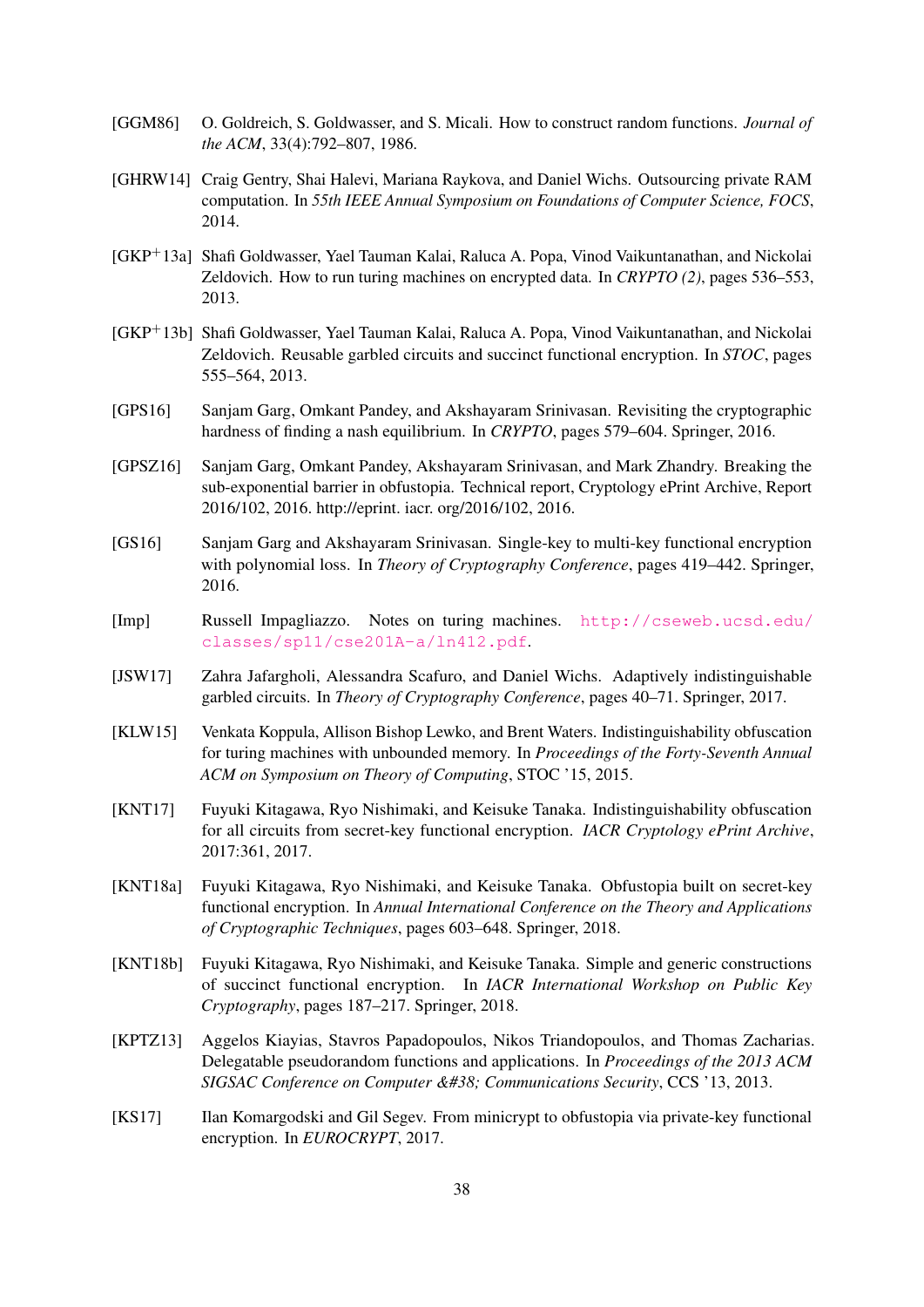- <span id="page-38-6"></span>[Lin17] Huijia Lin. Indistinguishability obfuscation from sxdh on 5-linear maps and locality-5 prgs. In *Crypto*, 2017.
- <span id="page-38-5"></span>[LM16] Baiyu Li and Daniele Micciancio. Compactness vs collusion resistance in functional encryption. In *Theory of Cryptography Conference*, pages 443–468. Springer, 2016.
- <span id="page-38-8"></span>[LO13] Steve Lu and Rafail Ostrovsky. How to garble ram programs? In *Advances in Cryptology – EUROCRYPT*, 2013.
- <span id="page-38-1"></span>[LPST16] Huijia Lin, Rafael Pass, Karn Seth, and Sidharth Telang. Output-compressing randomized encodings and applications. In *TCC-A*, 2016.
- <span id="page-38-7"></span>[LT17] Huijia Lin and Stefano Tessaro. Indistinguishability obfuscation from trilinear maps and block-wise local prgs. In *Crypto*, 2017.
- <span id="page-38-2"></span>[LZ17] Qipeng Liu and Mark Zhandry. Decomposable obfuscation: A framework for building applications of obfuscation from polynomial hardness. In *Theory of Cryptography Conference*, pages 138–169. Springer, 2017.
- <span id="page-38-4"></span>[O'N10] Adam O'Neill. Definitional issues in functional encryption. *IACR Cryptology ePrint Archive*, 2010:556, 2010.
- <span id="page-38-10"></span>[PF79] Nicholas Pippenger and Michael J Fischer. Relations among complexity measures. *Journal of the ACM (JACM)*, 26(2):361–381, 1979.
- <span id="page-38-3"></span>[SW05] Amit Sahai and Brent Waters. Fuzzy identity-based encryption. In *EUROCRYPT*, pages 457–473, 2005.
- <span id="page-38-0"></span>[SW14] Amit Sahai and Brent Waters. How to use indistinguishability obfuscation: Deniable encryption, and more. In *STOC*, 2014. [http://eprint.iacr.org/2013/454.](http://eprint.iacr.org/2013/454.pdf) [pdf](http://eprint.iacr.org/2013/454.pdf).

# APPENDICES

### <span id="page-38-9"></span>A Definitions: Turing Machines

We recall the definition of a Turing machine (TM). A TM M is represented by the tuple  $(Q, \Gamma, \beta, \Sigma, \delta, q_{st}, F)$ where Q is a finite set of states,  $\Gamma$  is a finite alphabet,  $\beta \in \Gamma$  is the blank symbol,  $\Sigma \subseteq \Gamma \setminus \{\beta\}$  is the set of input symbols,  $q_{st}$  is the start state,  $F = \{q_{acc}, q_{rej}\}\$  where  $q_{acc} \in Q$  is the accept state,  $q_{rej} \in Q$  is the reject state and  $\delta: Q \setminus F \times \Gamma \to Q \times \Gamma \times \{L, R\}$  is the transition function (stored as a table). Upon input  $\mathbf{w} = (w_1, \dots, w_k) \in \Sigma^k$  for some arbitrary polynomial k, the machine M accepts the input if and only if given a tape initialised with the input w and the head at  $w_1$ , following the TM's transition function leads to  $q_{acc}$ . We say  $M(\mathbf{w}) = 1$  iff M accepts w and 0 otherwise. We also denote the runtime of a TM M (i.e. number of steps the head takes) on an input w by runtime  $(M, w)$ .

### Oblivious Turing Machines

Our construction makes use of oblivious Turing machines.

Definition A.1 (Oblivious Turing Machine [\[Imp\]](#page-37-12)). An Oblivious Turing Machine (OTM) is a Turing Machine for which there exists a function t such that, at every timestep i the machine head is at cell  $t(i)$ regardless of the input.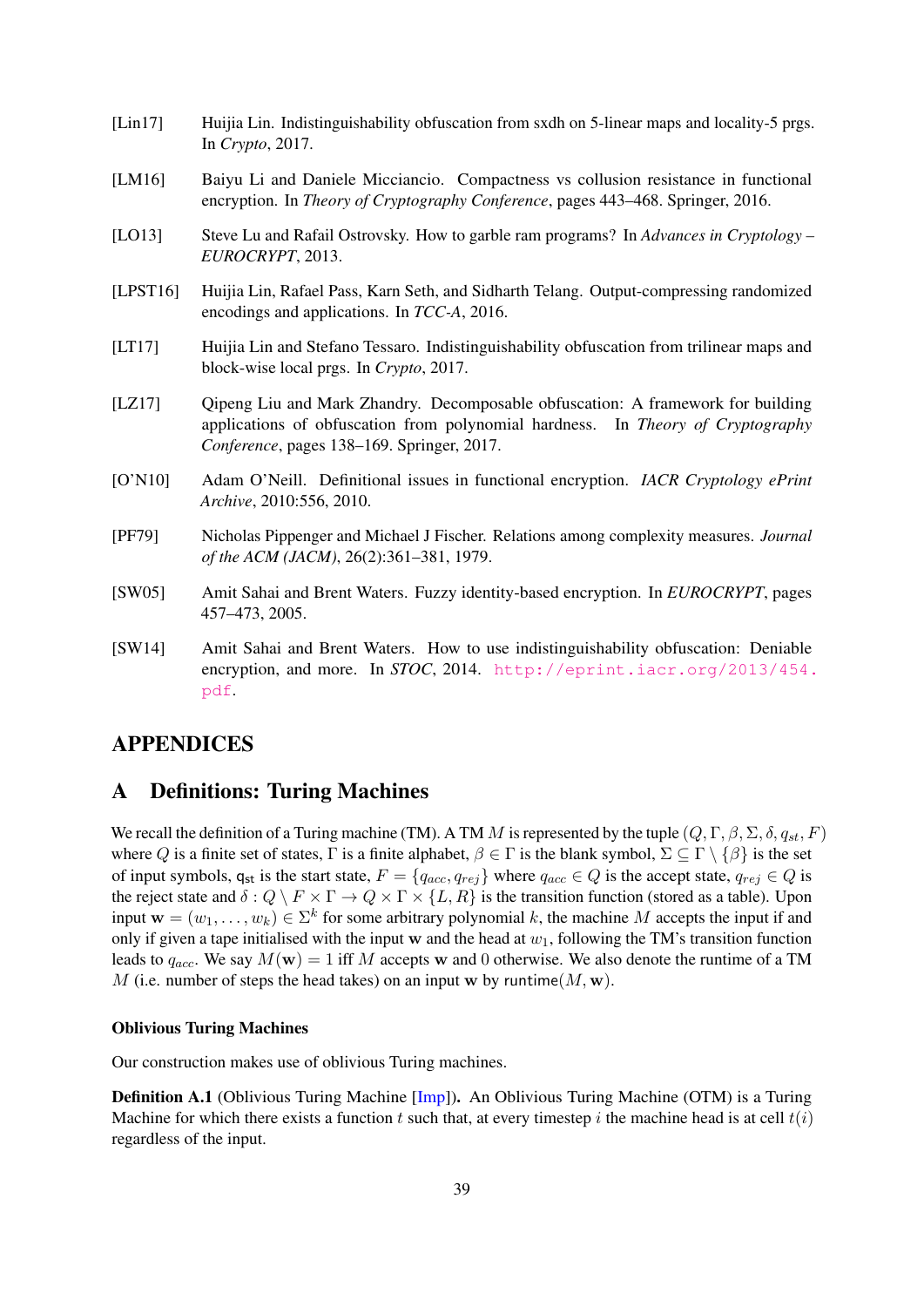Moreover there exist efficient transformations that convert any Turing machine  $M$  that takes time  $T$ to decide an input to an oblivious one that takes time  $T \log T$  to decide the same input [\[PF79\]](#page-38-10). Here, we describe a simple transformation that incurs a quadratic blowup in running time.

Given a TM M, a simple OTM construction adds an additional marker for the head location. Now, to simulate step i in the TM, the OTM, scans from cell 1 to cell i, ensuring that it reads the current head location. Now, it moves back from cell  $i$  to 1, writing the correct symbol for the next step, while also updating the state. Once back at cell 1, simulation of step  $i$  is complete, and the OTM moves to a state simulate  $q_{i+1}$  and if  $q_{i+1}$  is not an accepting or rejecting state, it moves to simulating step  $i + 1$ . Since in step  $i$ , we would need to scan at most  $i$  cells (as that is the farthermost the head could have moved), a  $O(t)$  computation, now takes  $O(t^2)$ . Also, if we are willing to reveal the runtime of the given input on the Turing Machine, then we can stop simulating after the last timestep  $t$ . A more efficient transformation due to Pippenger-Fischer [\[PF79\]](#page-38-10) reduces the time required to  $O(t \log t)$ .

We note that a slightly different definition of OTMs [\[AB08\]](#page-35-15) requires that the head movements are the same for *all* inputs of the same size, which would imply that the OTM runs in worst case time. However, if we are willing to reveal the running time of a machine on a given input, then the OTM can be made to halt once the input has been decided. In particular, if runtime( $M_1$ ,  $w_1$ ) = runtime( $M_2$ ,  $w_2$ ), then the head movements of the OTM corresponding to  $M_1$  and the OTM corresponding to  $M_2$  are exactly the same.

In our construction, the OTM will be provided the input length of the message as an explicit input, and can use this to compute the head movements at any given time step.

### <span id="page-39-0"></span>B Missing Details in Proof of Theorem [3.1](#page-20-2)

**Proof.** In the following we argue that consecutive hybrids as defined in Section [3.3](#page-20-0) are indistinguishable.

**Claim B.1.** If 1FE<sub>1</sub> is a secure CktFE scheme, then hybrids  $\mathcal{H}(0)$  and  $\mathcal{H}(1, 1)$  are indistinguishable.

**Proof.** Given a PPT adversary A that distinguishes  $\mathcal{H}(0)$  and  $\mathcal{H}(1, 1)$ , we construct another PPT adversary  $\beta$  who breaks the security of the 1FE<sub>1</sub> scheme as follows.

- 1. B receives  $1FE_1.PK$  from the  $1FE_1$  challenger and returns this to A. Additionally, it samples by itself (1FE<sub>2</sub>.PK, 1FE<sub>2</sub>.MSK)  $\leftarrow$  1FE<sub>2</sub>.Setup(1<sup> $\lambda$ </sup>), salt  $\leftarrow$  {0, 1}<sup> $\lambda$ </sup> and two random strings  $ct_1, ct_2 \leftarrow C^{SKE}$ , where  $C^{SKE}$  denotes the ciphertext space of the SKE scheme.
- 2. When A outputs a pair of challenge distributions  $(\mathcal{D}_0^{\ell}, \mathcal{D}_1^{\ell})$  with support  $\Sigma^{\ell}$  for any arbitrary  $\ell = \text{poly}(\lambda)$  and a function query M obeying the admissibility criteria that  $\forall b \in \{0, 1\}, \mathbf{w}_b \leftarrow \mathcal{D}_b^{\ell}$ , runtime $(M, w_0)$  = runtime $(M, w_1)$  and  $M(w_0) \stackrel{c}{\approx} M(w_1)$ ,  $\mathcal B$  does the following.
	- (a) To simulate the challenge ciphertext, it first samples a pair of challenge messages ( $\mathbf{w}_0$ ,  $\mathbf{w}_1$ )  $\leftarrow$  $(\mathcal{D}_0^{\ell}, \mathcal{D}_1^{\ell})$  such that  $\{w_b\}_{b \in \{0,1\}} = \{(w_{b,1}, \ldots, w_{b,\ell})\}_{b \in \{0,1\}}$ . It also samples a root CPRF key  $\mathsf{K}_0 \leftarrow \mathsf{F}.\mathsf{Setup}(1^{\lambda}).$
	- (b) B executes the oblivious TM M on  $w_0$  to learn the (symbol, state) pairs  $(\sigma_{T-1}^0, \mathsf{q}_{T-1}^0)$  and  $(\sigma_{T-2}^0, \mathsf{q}_{T-2}^0)$  at time steps  $T-1$  and  $T-2$  respectively. It also records the time steps  $(T', T - 2)$  and  $(T'', T - 3)$  when the individual components of these two (symbol, state) pairs are generated and then prepares a new pair of challenge distributions  $(\widehat{\mathcal{D}}_0^{\ell}, \widehat{\mathcal{D}}_1^{\ell})$  for the  $1FE<sub>1</sub>$  challenger as follows.
		- i. For  $b = 0$ ,  $\widehat{\mathcal{D}}_0^{\ell} = {\mathbf{x}_0 = (x_{0,1}, \dots, x_{0,\ell})}$ , where  $\forall i \in [\ell]$   $x_{0,i} = (\mathsf{K}_0, i, \ell, w_{0,i}, \mathsf{Trap}^0)$ , with Trap<sup>0</sup>.mode-real = 1 and all other fields set to  $\perp$ .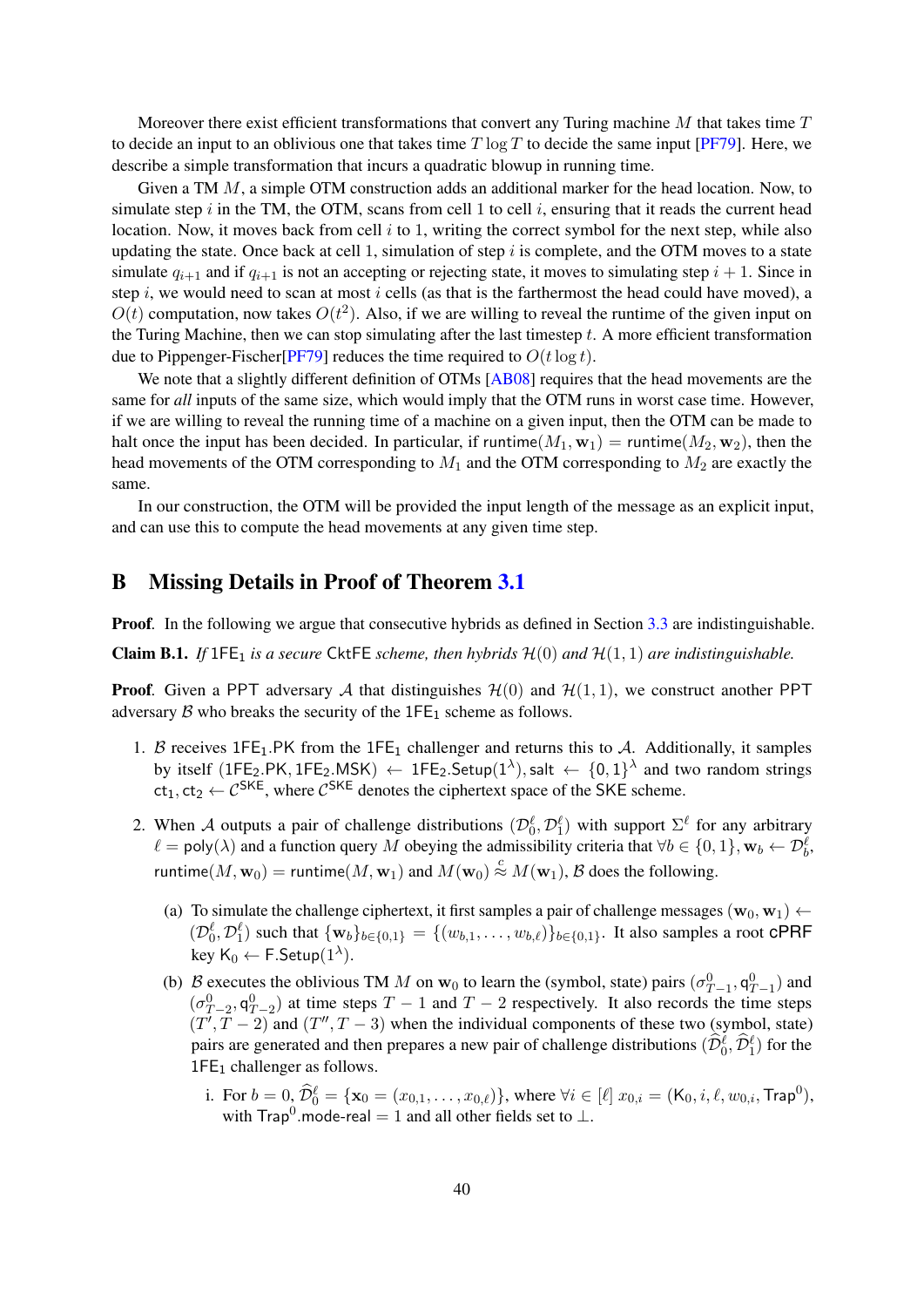| mode-real : $\perp$              | kev-id : salt                                                                                                                            | val $_0:w_{0,i}$ | $\mathsf{val}_1: w_{1,i}$ | $SKE.K : \bot$  |  |
|----------------------------------|------------------------------------------------------------------------------------------------------------------------------------------|------------------|---------------------------|-----------------|--|
| mode-trap, : $1 \parallel$       | Target $TS_1: T-1$ Sym $TS_1: T'$ Sym $val_1: \sigma_{T-1}^0$ ST $TS_1: T-2$ ST $val_1: q_{T-1}^0$                                       |                  |                           |                 |  |
| mode-trap <sub>2</sub> : $1$     | $\top$ Target $TS_2: T-2$ $\mid$ Sym $TS_2: T''$ $\mid$ Sym val $_2: \sigma_{T-2}^0$ $\mid$ ST $TS_2: T-3$ $\mid$ ST val $_2: q_{T-2}^0$ |                  |                           |                 |  |
| mode-trap <sub>3</sub> : $\perp$ | Target TS : $\bot$                                                                                                                       | Svm TS : $\perp$ |                           | ST TS : $\perp$ |  |

<span id="page-40-0"></span>Figure 11: Trap<sup>1</sup> configuration in  $H(1, 1)$ 

- ii. For  $b = 1$ ,  $\widehat{\mathcal{D}}_1^{\ell} = {\mathbf{x}_1 = (x_{1,1}, \dots, x_{1,\ell})}$ , where  $\forall i \in [\ell]$   $x_{1,i} = (\mathsf{K}_0, i, \ell, w_{0,i}, \mathsf{Trap}^1)$ , with the modified fields in  $\text{Trap}^1$  as shown in Figure [11.](#page-40-0)
- (c) It sends the distribution pair to the  $1FE_1$  challenger and relays the response back to  $A$ .
- (d) To simulate a function key for M, B first requests for a function key to the  $1FE_1$  challenger for the function ReRand<sub>1FE2.PK,salt,qst,⊥,⊥</sub> and receives  $SK_{ReRand}$ . B computes by itself  $\mathsf{SK}_{\mathsf{Next}} \leftarrow \mathsf{1FE}_2.\mathsf{KeyGen}(\mathsf{1FE}_2.\mathsf{MSK},\mathsf{Next}_{\mathsf{1FE}_2.\mathsf{PK},\mathsf{salt},M,\mathsf{ct}_1,\mathsf{ct}_2})$  and returns a function key for M as  $SK_M = (SK_{\text{ReRand}}, SK_{\text{Next}})$  to A.
- 3. When  $A$  outputs a guess,  $B$  does the same.

Observe that for all time steps  $t \notin \{T', T-2, T'', T-3\}$ , the decryption outputs are exactly the same ciphertexts in both the  $H(0)$  and  $H(1, 1)$ , since these ciphertexts are computed according to the real world functionality of Next. At a time step  $t \in \{T', T-2, T'', T-3\}$  in  $\mathcal{H}(1, 1)$ , the decryption *mimics* the real world decryption of  $H(0)$  due to the execution paths in the Next function conditioned on Trap<sup>1</sup>.mode-trap<sub>1</sub> = Trap<sup>1</sup>.mode-trap<sub>2</sub> = 1. Therefore, B is an admissible adversary against the 1FE<sub>1</sub> challenger since the outputs for the two challenge message sets are exactly the same. If  $b = 0$ , A sees the distribution of  $\mathcal{H}(0)$ , while if  $b = 1$ , A sees the distribution of  $\mathcal{H}(1, 1)$ . Thus the advantage of A translates to the advantage of B.  $\Box$ 

**Claim B.2.** If SKE is a secure symmetric-key encryption scheme, then hybrids  $\mathcal{H}(1,1)$  and  $\mathcal{H}(1,2)$  are *indistinguishable.*

**Proof.** Given a PPT adversary A that distinguishes  $\mathcal{H}(1, 1)$  and  $\mathcal{H}(1, 2)$ , we construct another PPT adversary B who breaks the security of the SKE scheme as follows.

- 1. B samples (1FE<sub>1</sub>.PK, 1FE<sub>1</sub>.MSK)  $\leftarrow$  1FE<sub>1</sub>.Setup(1<sup> $\lambda$ </sup>), (1FE<sub>2</sub>.PK, 1FE<sub>2</sub>.MSK)  $\leftarrow$  1FE<sub>2</sub>.Setup(1<sup> $\lambda$ </sup>) and salt  $\leftarrow \{0,1\}^{\lambda}$ . It sends PK = 1FE<sub>1</sub>.PK to A.
- 2. When A outputs a pair of challenge distributions  $(\mathcal{D}_0^{\ell}, \mathcal{D}_1^{\ell})$  with support  $\Sigma^{\ell}$  for any arbitrary  $\ell = \text{poly}(\lambda)$  and a function query M obeying the admissibility criteria that  $\forall b \in \{0, 1\}, \mathbf{w}_b \leftarrow \mathcal{D}_b^{\ell}$ , runtime $(M, w_0)$  = runtime $(M, w_1)$  and  $M(w_0) \stackrel{c}{\approx} M(w_1)$ ,  $\mathcal B$  does the following.
	- (a) To simulate the challenge ciphertext, it first samples a pair of challenge messages ( $\mathbf{w}_0$ ,  $\mathbf{w}_1$ )  $\leftarrow$  $(\mathcal{D}_0^{\ell}, \mathcal{D}_1^{\ell})$  such that  $\{w_b\}_{b \in \{0,1\}} = \{(w_{b,1}, \ldots, w_{b,\ell})\}_{b \in \{0,1\}}$ . It also samples a root CPRF key K<sub>0</sub>  $\leftarrow$  F.Setup $(1^{\lambda})$ .
	- (b) B executes the oblivious TM M on w<sub>0</sub> to learn the (symbol, state) pairs  $(\sigma_{T-1}^0, \mathsf{q}_{T-1}^0)$ and  $(\sigma_{T-2}^0, \mathsf{q}_{T-2}^0)$  at time steps  $T-1$  and  $T-2$  respectively. It also records the time steps  $(T', T - 2)$  and  $(T'', T - 3)$  when the individual components of these two (symbol, state) pairs are generated. It then simulates the encryption oracle by computing  $CT_i$  = 1FE<sub>1</sub>.Enc(1FE<sub>1</sub>.PK,  $x_{1,i}$ ), where  $\forall i \in [\ell], x_{1,i} = (K_0, i, \ell, w_{0,i}, \text{Trap}^1)$  and Trap<sup>1</sup> is as per Figure [11.](#page-40-0) It returns the ciphertext  $CT = \{CT_i\}_{i \in [\ell]}$  to A.
	- (c) To simulate a function key for  $M$ ,  $\beta$  does the following.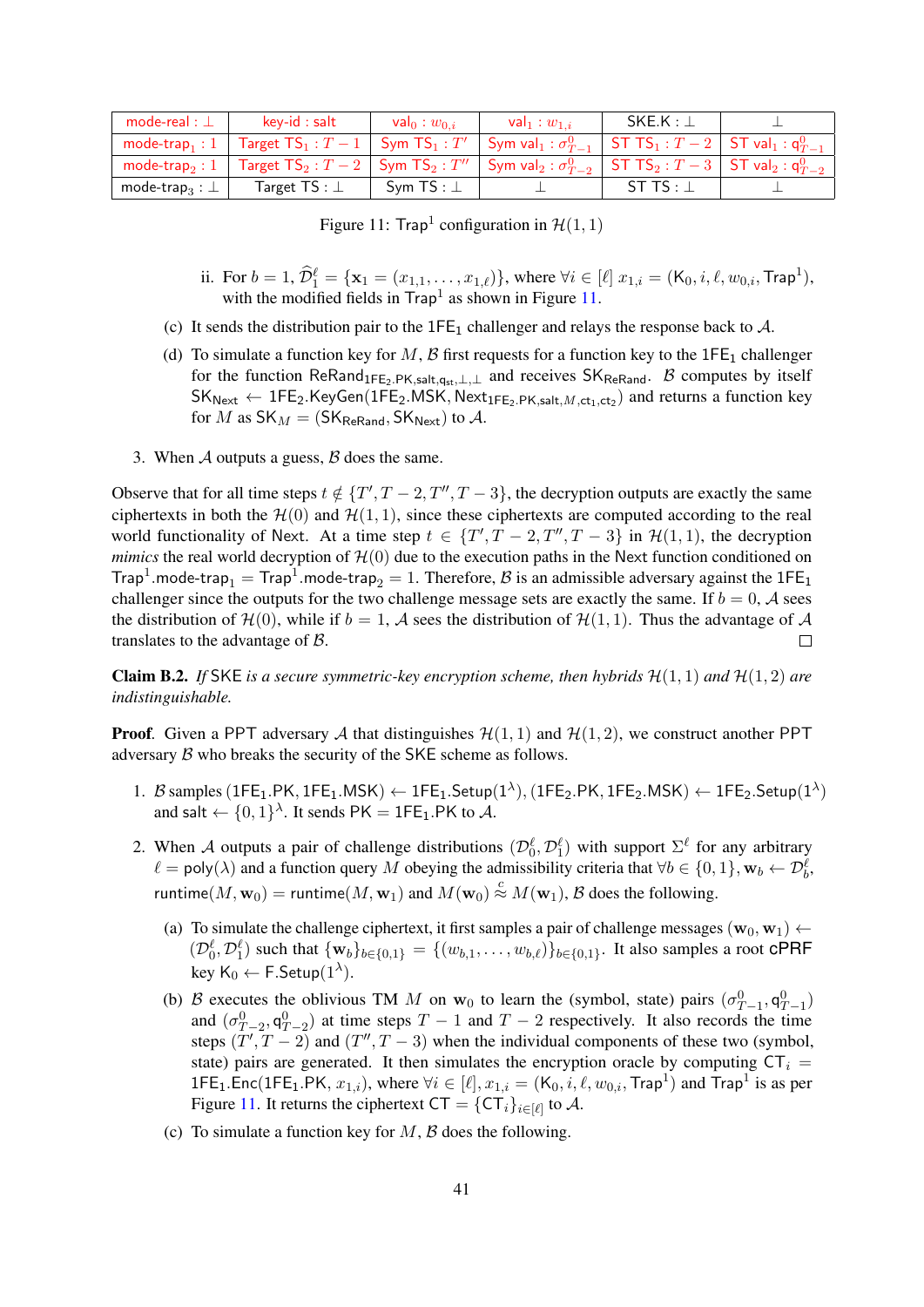- i. It first computes  $\mathsf{SK}_{\mathsf{ReRand}} \leftarrow \mathsf{1FE}_1.\mathsf{KeyGen}(\mathsf{1FE}_1.\mathsf{MSK}, \mathsf{ReRand}_{\mathsf{1FE}_2.\mathsf{PK},\mathsf{salt},q_{st},\perp,\perp}).$
- ii. It then computes  $1\text{FE}_2$  encodings of  $(\sigma_{T-1}^0, \mathsf{q}_{T-1}^0)$  as follows.
	- Compute a delegated CPRF key  $K_T = F.KeyDel(K_0, f_T)$  and generate the encryption randomness for time step  $T - 1$  as  $r_{T-1} = F$ . Eval(K<sub>0</sub>,  $(T - 1||\text{salt})$ ).
	- Compute the  $1FE_2$  *symbol* ciphertext to be given as output at time step  $T'$  for the future time step  $T - 1$  as  $CT_{sym,T-1}^0 = 1FE_2$ . Enc(1FE<sub>2</sub>.PK<sub>1</sub>,  $z_1^0$ ;  $r_{T-1}$ ), where  $\mathbf{z}_1^0 = (\textsf{SYM}, \textsf{salt}, \textsf{K}_T, T-1, \ell, \sigma_{T-1}^0, \textsf{Trap}^1)$  and  $\textsf{Trap}^1$  is as per Figure [11.](#page-40-0)
	- Compute the 1FE<sub>2</sub> *state* ciphertext to be given as output at time step  $T 2$  for the future time step  $T - 1$  as  $CT_{st,T-1}^0 = 1FE_2$ . Enc(1FE<sub>2</sub>.PK<sub>2</sub>,  $\mathbf{z}_2^0$ ;  $r_{T-1}$ ), where  $\mathbf{z}_2^0 = (\mathsf{ST},\mathsf{q}_{T-1}^0).$
- iii. It sends the 1FE<sub>2</sub> ciphertexts  $CT_{sym,T-1}^0$ ,  $CT_{st,T-1}^0$  to the challenger of the SKE scheme and gets back  $ct_1$ ,  $ct_2$ .
- iv. B then computes  $SK_{Next} \leftarrow$  1FE<sub>2</sub>.KeyGen(1FE<sub>2</sub>.MSK, Next<sub>1FE<sub>2</sub>.PK,salt, M,ct<sub>1</sub>,ct<sub>2</sub>) and</sub> returns a function key for M as  $SK_M = (SK_{\text{ReRand}}, SK_{\text{Next}})$  to A.
- 3. When  $A$  outputs a guess,  $B$  does the same.

Note that the only difference between the two hybrids is that the SKE encryptions programmed in the function key is random in  $H(1, 1)$  and are valid SKE encryptions of  $(CT_{sym,T-1}^0, CT_{st,T-1}^0)$  encoding the (symbol, state) pair for time step  $T - 1$  in  $H(1, 2)$ . Hence the advantage of an adversary who distinguishes between the two hybrids translates to an advantage of an adversary against the SKE scheme.  $\Box$ 

<span id="page-41-0"></span>**Claim B.3.** If  $1FE_1$  is a secure CktFE scheme, then hybrids  $H(1,2)$  and  $H(1,3)$  are indistinguishable.

**Proof.** Given a PPT adversary A that distinguishes  $\mathcal{H}(1, 2)$  and  $(1, 3)$ , we construct another PPT adversary  $\beta$  who breaks the security of the 1FE<sub>1</sub> scheme as follows.

- 1. B receives 1FE<sub>1</sub>.PK from the 1FE<sub>1</sub> challenger and returns this to A. Additionally, it samples by itself (1FE<sub>2</sub>.PK, 1FE<sub>2</sub>.MSK)  $\leftarrow$  1FE<sub>2</sub>.Setup(1<sup> $\lambda$ </sup>), salt  $\leftarrow \{0,1\}^{\lambda}$  and a key K  $\leftarrow$  $\mathsf{SKE}$ .Key $\mathsf{Gen}(1^\lambda).$
- 2. When A outputs a pair of challenge distributions  $(\mathcal{D}_0^{\ell}, \mathcal{D}_1^{\ell})$  with support  $\Sigma^{\ell}$  for any arbitrary  $\ell = \text{poly}(\lambda)$  and a function query M obeying the admissibility criteria that  $\forall b \in \{0, 1\}, \mathbf{w}_b \leftarrow \mathcal{D}_b^{\ell}$ , runtime $(M, w_0)$  = runtime $(M, w_1)$  and  $M(w_0) \stackrel{c}{\approx} M(w_1)$ ,  $\mathcal B$  does the following.
	- (a) To simulate the challenge ciphertext, it first samples a pair of challenge messages ( $\mathbf{w}_0$ ,  $\mathbf{w}_1$ )  $\leftarrow$  $(\mathcal{D}_0^{\ell}, \mathcal{D}_1^{\ell})$  such that  $\{w_b\}_{b \in \{0,1\}} = \{(w_{b,1}, \ldots, w_{b,\ell})\}_{b \in \{0,1\}}$ . It also samples a root CPRF key  $\mathsf{K}_0 \leftarrow \mathsf{F}.\mathsf{Setup}(1^{\lambda}).$
	- (b) B executes the oblivious TM M on  $w_0$  to learn the (symbol, state) pairs  $(\sigma_{T-1}^0, \mathsf{q}_{T-1}^0)$  and  $(\sigma_{T-2}^0, \mathsf{q}_{T-2}^0)$  at time steps  $T-1$  and  $T-2$  respectively. It also records the time steps  $(T', T - 2)$  and  $(T'', T - 3)$  when the individual components of these two (symbol, state) pairs are generated and then prepares a new pair of challenge distributions  $(\widehat{\mathcal{D}}_0^{\ell}, \widehat{\mathcal{D}}_1^{\ell})$  for the 1FE<sub>1</sub> challenger as follows.
		- i. For  $b = 0$ ,  $\widehat{\mathcal{D}}_0^{\ell} = {\mathbf{x}_0 = (x_{0,1}, \dots, x_{0,\ell})}$ , where  $\forall i \in [\ell]$   $x_{0,i} = (\mathsf{K}_0, i, \ell, w_{0,i}, \mathsf{Trap}^0)$ with the fields of Trap<sup>0</sup> being same as that of in Trap<sup>1</sup> in  $\mathcal{H}(1, 2)$  as per Figure [11.](#page-40-0)
		- ii. For  $b = 1$ ,  $\widehat{\mathcal{D}}_1^{\ell} = {\mathbf{x}_1 = (x_{1,1}, \dots, x_{1,\ell})}$ , where  $\forall i \in [\ell]$   $x_{1,i} = (\mathsf{K}_0, i, \ell, w_{0,i}, \mathsf{Trap}^1)$ , with the modified fields in  $\text{Trap}^1$  as shown in Figure [12.](#page-42-0)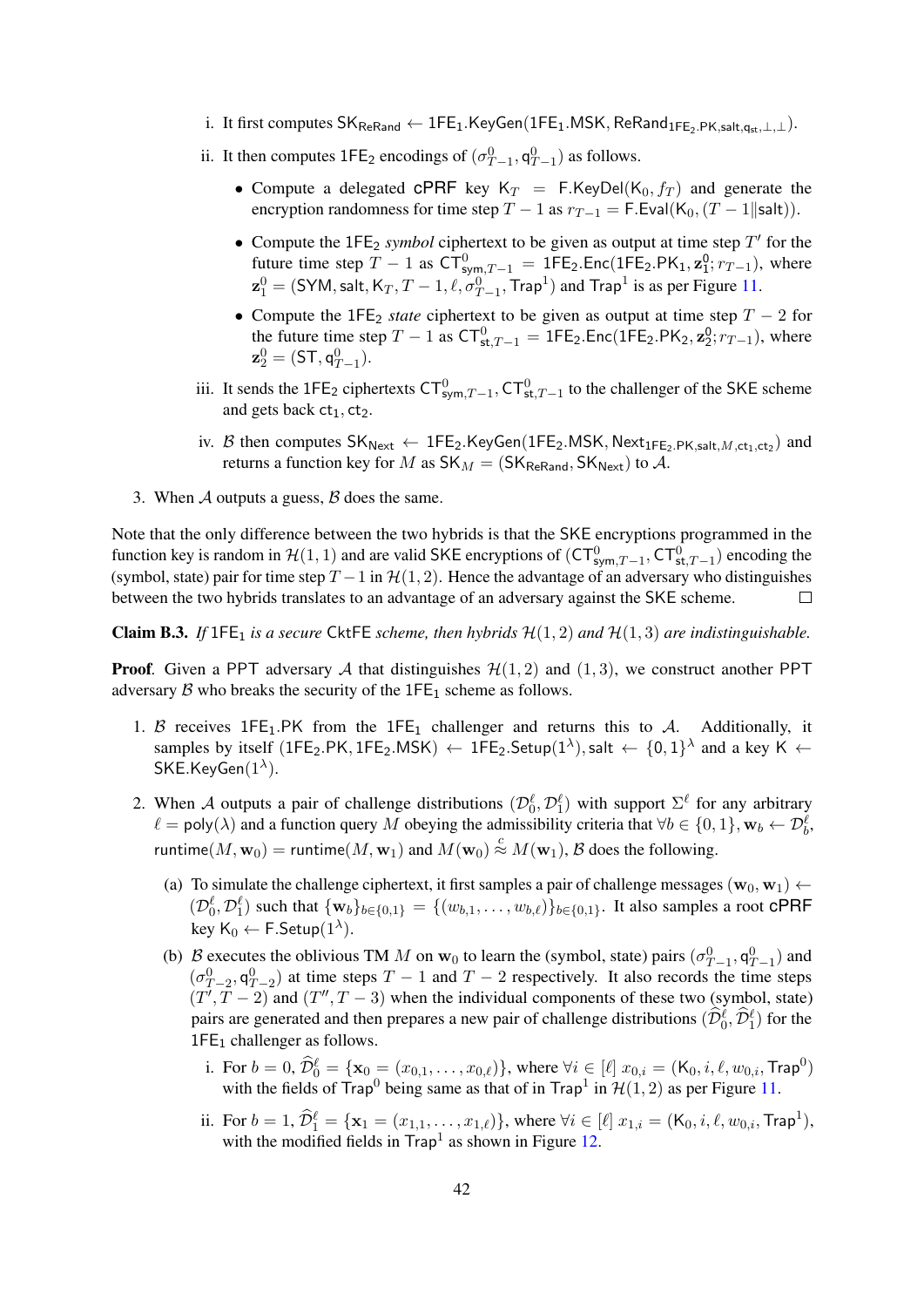| mode-real : $\perp$                    | key-id : salt                                 | val <sub>0</sub> : $w_{0,i}$ | val $_1:w_{1,i}$                                                    | SKE.K:K          |                   |
|----------------------------------------|-----------------------------------------------|------------------------------|---------------------------------------------------------------------|------------------|-------------------|
| mode-trap <sub>1</sub> : $\perp$       | Target $TS_1 : \bot$                          | Sym $\mathsf{TS}_1 : \bot$   | Sym val <sub>1</sub> : $\perp$                                      | ST TS $_1: \bot$ | $ST$ val $_1 : L$ |
| mode-trap $_2:1$                       | Target $TS_2: T-2$ Sym $TS_2: T''$            |                              | Sym val $_2: \sigma_{T-2}^0$ ST TS $_2: T-3$ ST val $_2: q_{T-2}^0$ |                  |                   |
| mode-trap <sub>3</sub> : $1 \parallel$ | <b>Target TS</b> : $T-1$ <b>Sym TS</b> : $T'$ |                              |                                                                     | ST TS : $T-2$    |                   |

<span id="page-42-0"></span>Figure 12: Trap<sup>1</sup> configuration in  $\mathcal{H}(1,3)$ 

- (c) It sends the distribution pair to the  $1FE_1$  challenger and relays the response back to A.
- (d) To simulate a function key for  $M$ ,  $\beta$  does the following.
	- i. It requests for a function key for  $\text{ReRand}_{1\text{FE}_2,\text{PK},\text{salt},q_{st},\perp,\perp}$  to the  $1\text{FE}_1$  challenger and receives SK<sub>ReRand</sub>.
	- ii. It then computes  $1\text{FE}_2$  encodings of  $(\sigma_{T-1}^0, \mathsf{q}_{T-1}^0)$  as follows.
		- Compute a delegated CPRF key  $K_T = F.KeyDel(K_0, f_T)$  and generate the encryption randomness for time step  $T - 1$  as  $r_{T-1} = F$ . Eval(K<sub>0</sub>, (T – 1||salt)).
		- Compute the  $1FE_2$  *symbol* ciphertext to be given as output at time step  $T'$  for the future time step  $T - 1$  as  $CT_{sym,T-1}^0 = 1FE_2$ . Enc(1FE<sub>2</sub>.PK<sub>1</sub>,  $z_1^0$ ;  $r_{T-1}$ ), where  $\mathbf{z}_1^0 = (\textsf{SYM}, \textsf{salt}, \textsf{K}_T, T-1, \ell, \sigma_{T-1}^0, \textsf{Trap}^1)$  and  $\textsf{Trap}^1$  is as per Figure [12](#page-42-0) now.
		- Compute the 1FE<sub>2</sub> *state* ciphertext to be given as output at time step  $T 2$  for the future time step  $T - 1$  as  $CT_{st,T-1}^0 = 1FE_2$ . Enc(1FE<sub>2</sub>.PK<sub>2</sub>,  $\mathbf{z}_2^0$ ;  $r_{T-1}$ ), where  $\mathbf{z}_2^0 = (\mathsf{ST},\mathsf{q}_{T-1}^0).$
	- iii. Once it has generated the two 1FE<sub>2</sub> ciphertexts  $CT_{sym,T-1}^0$  and  $CT_{st,T-1}^0$ , it computes two SKE ciphertexts  $ct_1 = \mathsf{SKE}$ . Enc $(\mathsf{K}, \mathsf{CT}^0_{\mathsf{sym},T-1})$  and  $ct_2 = \mathsf{SKE}$ . Enc $(\mathsf{K}, \mathsf{CT}^0_{\mathsf{st},T-1})$ .
	- iv. Finally, it computes  $SK_{Next} \leftarrow$  1FE<sub>2</sub>.KeyGen(1FE<sub>2</sub>.MSK, Next<sub>1FE<sub>2</sub>.PK,salt, M,ct<sub>1</sub>,ct<sub>2</sub>)</sub> and returns a function key for M as  $SK_M = (SK_{ReRand}, SK_{Next})$  to A.
- 3. When  $A$  outputs a guess,  $B$  does the same.

Observe that for all time steps  $t \notin \{T', T-2\}$ , the decryption outputs are exactly the same ciphertexts in both  $\mathcal{H}(1,2)$  and  $\mathcal{H}(1,3)$ . At time step  $t \in \{T',T-2\}$  in  $\mathcal{H}(1,2)$ , Trap<sup>0</sup>.mode-trap<sub>1</sub> = 1 (in Figure [11\)](#page-40-0) dictates the decryption to output two decomposed components of a single 1FE<sub>2</sub> ciphertext, one component encoding Trap<sup>0</sup>. Sym val $_1 = \sigma_{T-1}^0$  at time step  $T'$  and the other encoding Trap<sup>0</sup>. ST val $_1 = \mathsf{q}_{T-1}^0$  at time step T – 2. Alternatively in  $\mathcal{H}(1,3)$ , Trap<sup>1</sup>.mode-trap<sub>3</sub> = 1 (in Figure [12\)](#page-42-0) dictates the decryption to firstly use Trap<sup>1</sup>.SKE.K = K to decrypt the hardwired ciphertext  $ct_1$  and output  $CT_{sym,T-1}^0$  at time step T' (respectively, ct<sub>2</sub> and output  $CT_{st,T-1}^0$  at time step  $T-2$ ). In both the hybrids, these symbol and state ciphertext pieces are computed for target time step  $T - 1$ . Thus B is an admissible 1FE<sub>1</sub> adversary. If  $b = 0$ , A sees the distribution of  $\mathcal{H}(1, 2)$ , while if  $b = 1$ , A sees the distribution of  $\mathcal{H}(1, 3)$ . Hence the advantage of  $A$  translates to the advantage of  $B$ .  $\Box$ 

<span id="page-42-1"></span>**Claim B.4.** *If* 1FE<sub>1</sub> *is a secure* CktFE *scheme, then hybrids*  $\mathcal{H}(1,3)$  *and*  $\mathcal{H}(1,4)$  *are indistinguishable.* 

**Proof.** Given a PPT adversary A that distinguishes  $\mathcal{H}(1,3)$  and  $\mathcal{H}(1,4)$ , we construct another PPT adversary  $\beta$  who breaks the security of the 1FE<sub>1</sub> scheme as follows.

1. B receives 1FE<sub>1</sub>.PK from the 1FE<sub>1</sub> challenger and returns this to A. Additionally, it samples by itself (1FE<sub>2</sub>.PK, 1FE<sub>2</sub>.MSK)  $\leftarrow$  1FE<sub>2</sub>.Setup(1<sup> $\lambda$ </sup>), salt  $\leftarrow \{0,1\}^{\lambda}$  and a key K  $\leftarrow$  $\mathsf{SKE}$ .Key $\mathsf{Gen}(1^\lambda).$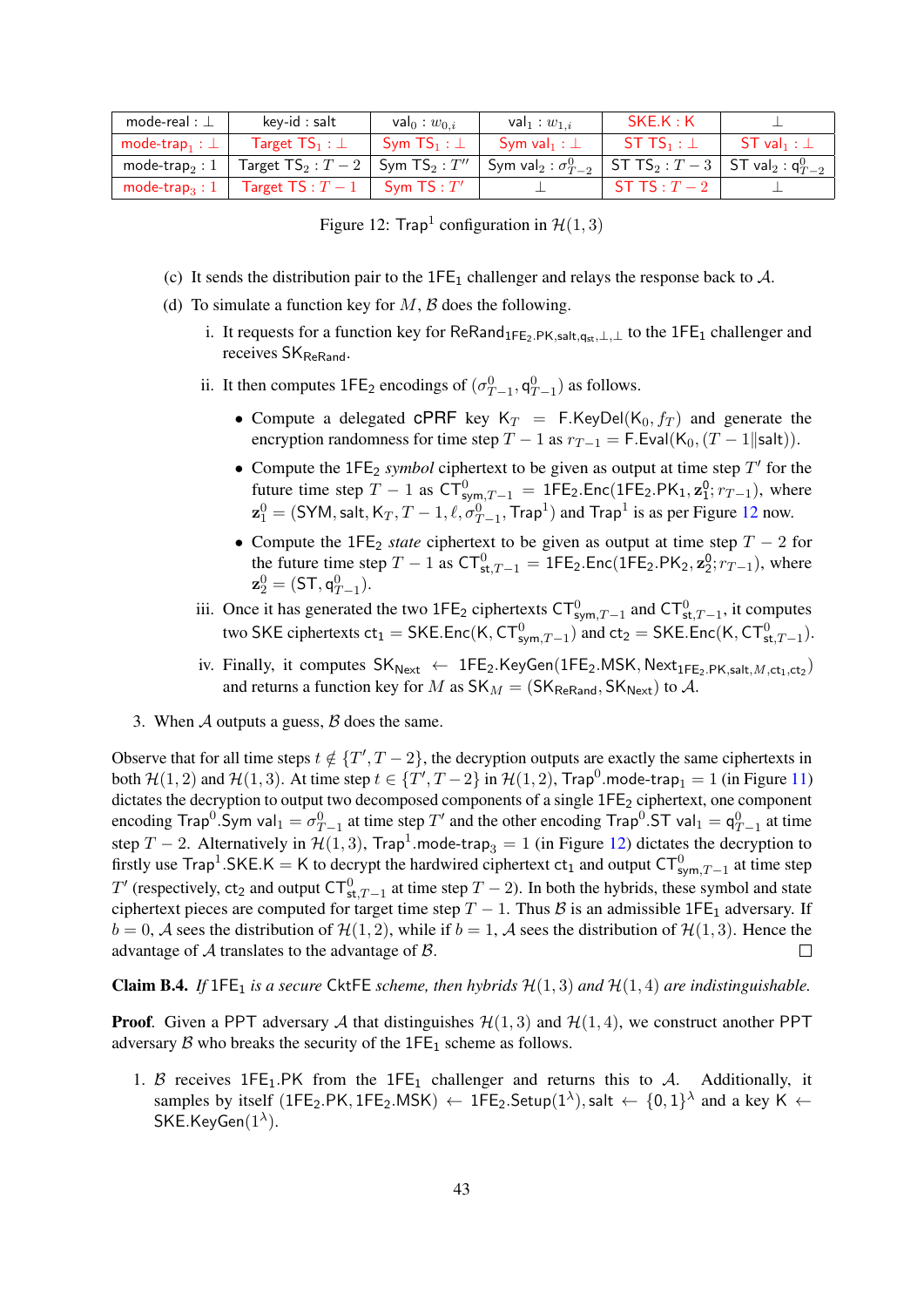- 2. When A outputs a pair of challenge distributions  $(\mathcal{D}_0^{\ell}, \mathcal{D}_1^{\ell})$  with support  $\Sigma^{\ell}$  for any arbitrary  $\ell = \text{poly}(\lambda)$  and a function query M obeying the admissibility criteria that  $\forall b \in \{0, 1\}, \mathbf{w}_b \leftarrow \mathcal{D}_b^{\ell}$ , runtime $(M, w_0) =$  runtime $(M, w_1)$  and  $M(w_0) \stackrel{c}{\approx} M(w_1)$ ,  $\mathcal B$  does the following.
	- (a) To simulate the challenge ciphertext, it first samples a pair of challenge messages ( $\mathbf{w}_0$ ,  $\mathbf{w}_1$ )  $\leftarrow$  $(\mathcal{D}_0^{\ell}, \mathcal{D}_1^{\ell})$  such that  $\{w_b\}_{b \in \{0,1\}} = \{(w_{b,1}, \ldots, w_{b,\ell})\}_{b \in \{0,1\}}$ . It also samples a root CPRF key  $\mathsf{K}_0 \leftarrow \mathsf{F}.\mathsf{Setup}(1^{\lambda}).$
	- (b) B executes the oblivious TM M on  $w_0$  to learn the (symbol, state) pairs  $(\sigma_{T-1}^0, q_{T-1}^0)$ and  $(\sigma_{T-2}^0, \mathsf{q}_{T-2}^0)$  at time steps  $T-1$  and  $T-2$  respectively. It also records the time steps  $(T', T - 2)$  and  $(T'', T - 3)$  when the individual components of these two (symbol, state) pairs are generated. It then computes a root key punctured at point  $(T - 1||\text{salt})$ as  $K_0^{T-1}$  = F.Constrain( $K_0$ ,  $(T-1||\text{salt})$ ) and then prepares a new pair of challenge distributions  $(\widehat{\mathcal{D}}_0^{\ell}, \widehat{\mathcal{D}}_1^{\ell})$  for the 1FE<sub>1</sub> challenger as follows.
		- i. For  $b = 0$ ,  $\widehat{\mathcal{D}}_0^{\ell} = {\mathbf{x}_0 = (x_{0,1}, \dots, x_{0,\ell})}$ , where  $\forall i \in [\ell]$   $x_{0,i} = (\mathsf{K}_0, i, \ell, w_{0,i}, \mathsf{Trap}^1)$ with the fields of Trap<sup>1</sup> being same as that of in Trap<sup>1</sup> in  $\mathcal{H}(1,3)$  as per Figure [12.](#page-42-0)
		- ii. For  $b = 1$ ,  $\widehat{\mathcal{D}}_1^{\ell} = {\mathbf{x}_1 = (x_{1,1}, \dots, x_{1,\ell})}$ , where  $\forall i \in [\ell]$   $x_{1,i} = (\mathcal{K}_0^{T-1}, i, \ell, w_{0,i}, \mathsf{Trap}^1)$ , with  $\text{Trap}^1$  as per Figure [12.](#page-42-0)
	- (c) It sends the distribution pair to the  $1FE_1$  challenger and relays the response back to A.
	- (d) To simulate a function key for  $M$ ,  $\beta$  does the following.
		- i. It requests for a function key for ReRand<sub>1FE2</sub>.PK,salt,qst,⊥,⊥ to the 1FE<sub>1</sub> challenger and receives SK<sub>ReRand</sub>.
		- ii. It then computes  $1FE_2$  encodings of  $(\sigma_{T-1}^0, \mathsf{q}_{T-1}^0)$ , as follows.
			- Compute a punctured, delegated key  $K_T^{T-1} = F.KeyDel(K_0^{T-1}, f_T)$  and generate the encryption randomness for time step  $T - 1$  as  $r_{T-1} = F$ . Eval $(K_0, (T - 1 \parallel salt))$ .
			- Compute the  $1FE_2$  *symbol* ciphertext to be given as output at time step  $T'$  for the future time step  $T - 1$  as  $CT_{sym,T-1}^0 = 1FE_2$ . Enc(1FE<sub>2</sub>.PK<sub>1</sub>,  $z_1^0$ ;  $r_{T-1}$ ), where  $\mathbf{z}^0_1 = (\mathsf{SYM}, \mathsf{salt}, \mathsf{K}_T^{T-1})$  $T_T^{T-1}, T-1, \ell, \sigma_{T-1}^0$ , Trap<sup>1</sup>) and Trap<sup>1</sup> is as per Figure [12.](#page-42-0)
			- Compute the 1FE<sub>2</sub> *state* ciphertext to be given as output at time step  $T 2$  for future time step  $T - 1$  as  $CT_{st,T-1}^0 = 1FE_2$ . Enc(1FE<sub>2</sub>.PK<sub>2</sub>,  $z_2^0$ ;  $r_{T-1}$ ), where  $z_2^0 =$  $(ST, q_{T-1}^0).$
		- iii. Once it has generated the two 1FE<sub>2</sub> ciphertexts  $CT_{sym,T-1}^0$  and  $CT_{st,T-1}^0$ , it computes two SKE ciphertexts  $ct_1 = \mathsf{SKE}$ . Enc $(\mathsf{K}, \mathsf{CT}^0_{\mathsf{sym},T-1})$  and  $ct_2 = \mathsf{SKE}$ . Enc $(\mathsf{K}, \mathsf{CT}^0_{\mathsf{st},T-1})$ .
		- iv. Finally, it computes  $SK_{Next} \leftarrow$  1FE<sub>2</sub>.KeyGen(1FE<sub>2</sub>.MSK, Next<sub>1FE<sub>2</sub>.PK,salt, M,ct<sub>1</sub>,ct<sub>2</sub>)</sub> and returns a function key for M as  $SK_M = (SK_{\text{ReRand}}, SK_{\text{Next}})$  to A.
- 3. When  $\mathcal A$  outputs a guess,  $\mathcal B$  does the same.

Note that the only difference in  $H(1,3)$  and  $H(1,4)$  is the replacement of the root CPRF key K<sub>0</sub> with a punctured root key  $K_0^{T-1}$  at point  $(T-1||\text{salt})$  in time step  $T-1$  in the 1FE<sub>1</sub> ciphertext. Moreover, in both the hybrids, the field  $\text{Trap}^1$  mode-trap $_3 = 1$  dictates the output at time step  $t \in \{T', T - 2\}$  to be a ciphertext component for time step  $T - 1$  as argued in Claim [B.3.](#page-41-0) Thus, the cPRF key is only required to compute randomness at points  $\neq (T - 1 \mid \text{salt})$  for which the punctured root key suffices. Further, it evaluates to the same value as the normal key on all such points in both the hybrids. As a consequence, the decryption values are exactly the same for all the time steps proving the admissibility of  $\beta$ . Thus if  $b = 0$ , A sees the distribution of  $\mathcal{H}(1, 3)$ , while if  $b = 1$ , A sees the distribution of  $\mathcal{H}(1, 4)$ . Hence the advantage of  $A$  translates to the advantage of  $B$ .  $\Box$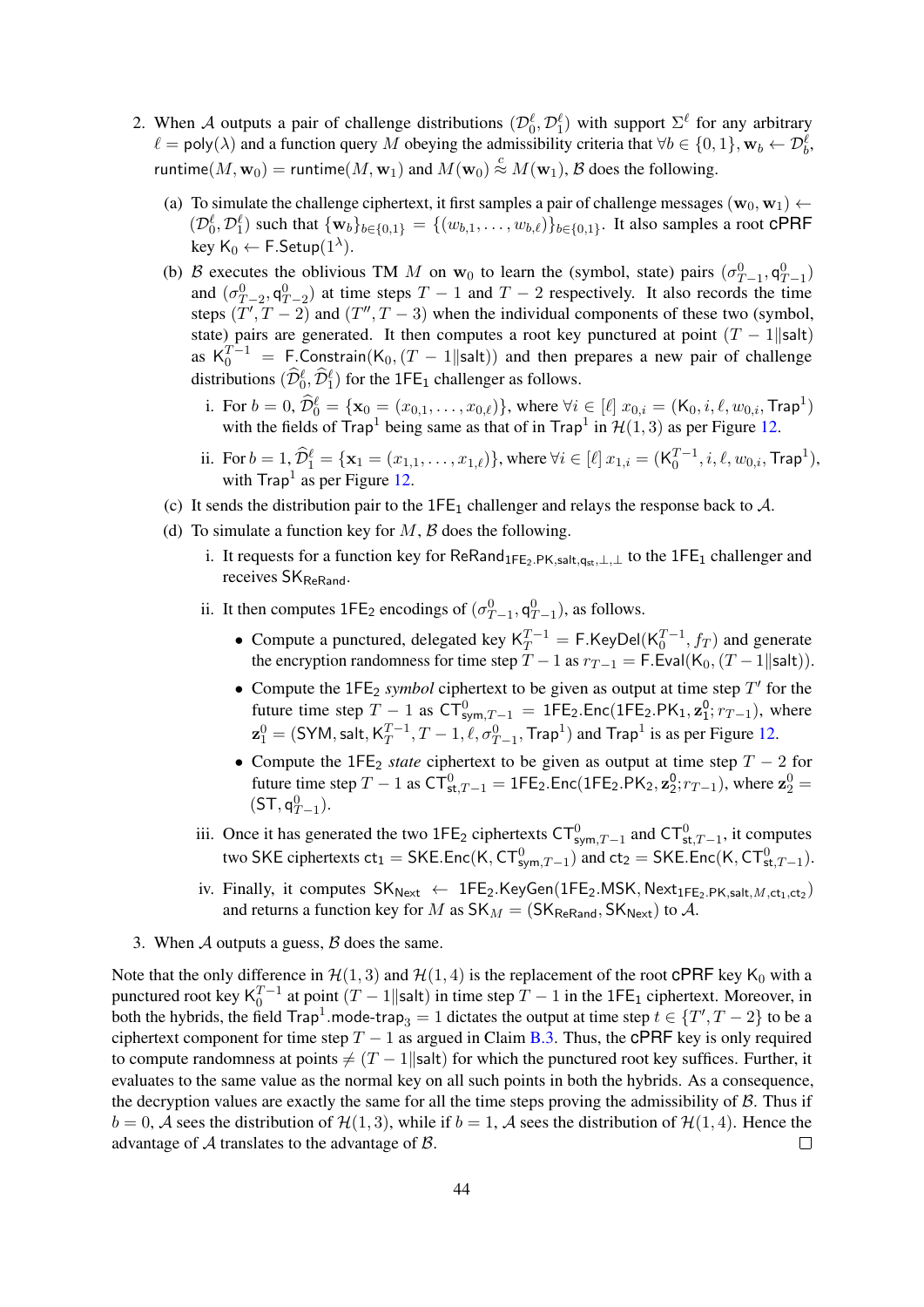<span id="page-44-0"></span>**Claim B.5.** If F is a secure punctured, delegatable **cPRF** scheme, then hybrids  $\mathcal{H}(1,4)$  and  $\mathcal{H}(1,5)$  are *indistinguishable.*

**Proof.** Given a PPT adversary A that distinguishes  $\mathcal{H}(1, 4)$  and  $\mathcal{H}(1, 5)$ , we construct another PPT adversary  $\beta$  who breaks the security of the punctured, delegatable cPRF scheme F as follows.

- 1. B samples  $(1FE_1.PK, 1FE_1.MSK) \leftarrow 1FE_1.Setup(1^{\lambda}), (1FE_2.PK, 1FE_2.MSK) \leftarrow 1FE_2.Setup(1^{\lambda}),$ salt  $\leftarrow \{0,1\}^{\lambda}$  and K  $\leftarrow$  SKE.KeyGen $(1^{\lambda})$ . It sends PK  $=$  1FE $_1$ .PK to  $\mathcal{A}$ .
- 2. When A outputs a pair of challenge distributions  $(\mathcal{D}_0^{\ell}, \mathcal{D}_1^{\ell})$  with support  $\Sigma^{\ell}$  for any arbitrary  $\ell = \text{poly}(\lambda)$  and a function query M obeying the admissibility criteria that  $\forall b \in \{0, 1\}, \mathbf{w}_b \leftarrow \mathcal{D}_b^{\ell}$ , runtime $(M, w_0)$  = runtime $(M, w_1)$  and  $M(w_0) \stackrel{c}{\approx} M(w_1)$ ,  $\beta$  does the following.
	- (a) To simulate the challenge ciphertext, it first samples a pair of challenge messages  $(\mathbf{w}_0, \mathbf{w}_1) \leftarrow$  $(\mathcal{D}_0^{\ell}, \mathcal{D}_1^{\ell})$  such that  $\{w_b\}_{b \in \{0,1\}} = \{(w_{b,1}, \ldots, w_{b,\ell})\}_{b \in \{0,1\}}$ . It receives  $\mathsf{K}_0^{T-1}$  on querying for a punctured key at the point  $(T - 1||\text{salt})$  to the CPRF challenger for F.
	- (b) B executes the oblivious TM M on  $w_0$  to learn the (symbol, state) pairs  $(\sigma_{T-1}^0, q_{T-1}^0)$ and  $(\sigma_{T-2}^0, \mathsf{q}_{T-2}^0)$  at time steps  $T-1$  and  $T-2$  respectively. It also records the time steps  $(T', T - 2)$  and  $(T'', T - 3)$  when the individual components of these two (symbol, state) pairs are generated. It then simulates the encryption oracle by computing  $CT_i$  = 1FE<sub>1</sub>.Enc(1FE<sub>1</sub>.PK,  $x_{1,i}$ ), where  $\forall i \in [\ell], x_{1,i} = (K_0^{T-1}, i, \ell, w_{0,i}, \text{Trap}^1)$  and Trap<sup>1</sup> is as per Figure [12.](#page-42-0) It returns the ciphertext  $CT = {CT<sub>i</sub>}<sub>i \in [\ell]}</sub>$  to A.
	- (c) To simulate a function key for  $M$ ,  $\beta$  does the following.
		- i. It first computes  $SK_{ReRand} \leftarrow$  1FE<sub>1</sub>.KeyGen(1FE<sub>1</sub>.MSK, ReRand<sub>1FE2.PK,salt,q<sub>st</sub>, ⊥, ⊥).</sub>
		- ii. It then computes  $1FE_2$  encodings of  $(\sigma_{T-1}^0, \mathsf{q}_{T-1}^0)$ , as follows.
			- Compute a delegated key from the punctured root key as  $K_T^{T-1} = F$ . KeyDel $(K_0^{T-1}, f_T)$ .
			- Query the cPRF challenger at point  $(T-1|\text{salt})$  to receive an encryption randomness  $R_E$  for time step  $T-1$ .
			- Compute the  $1FE_2$  *symbol* ciphertext to be given as output at time step  $T'$  for the future time step  $T - 1$  as  $CT_{sym,T-1}^0 = 1FE_2$ . Enc(1FE<sub>2</sub>.PK<sub>1</sub>,  $\mathbf{z}_1^0$ ;  $R_E$ ), where  $\mathbf{z}^0_1 = (\mathsf{SYM}, \mathsf{salt}, \mathsf{K}_T^{T-1})$  $T_T^{T-1}, T-1, \ell, \sigma_{T-1}^0$ , Trap<sup>1</sup>) and Trap<sup>1</sup> is as per Figure [12.](#page-42-0)
			- Compute the 1FE<sub>2</sub> *state* ciphertext to be given as output at time step  $T 2$  for the future time step  $T - 1$  as  $CT_{st,T-1}^0 = 1FE_2$ . Enc(1FE<sub>2</sub>.PK<sub>2</sub>,  $\mathbf{z}_2^0$ ;  $R_E$ ), where  $\mathbf{z}_2^0 = (\mathsf{ST},\mathsf{q}_{T-1}^0).$
		- iii. Once it has generated the two 1FE<sub>2</sub> ciphertexts  $CT_{sym,T-1}^0$  and  $CT_{st,T-1}^0$ , it computes two SKE ciphertexts  $ct_1 = \mathsf{SKE}$ . Enc $(\mathsf{K}, \mathsf{CT}^0_{\mathsf{sym},T-1})$  and  $ct_2 = \mathsf{SKE}$ . Enc $(\mathsf{K}, \mathsf{CT}^0_{\mathsf{st},T-1})$ .
		- iv. Finally, it computes  $\mathsf{SK}_{\mathsf{Next}} \leftarrow \mathsf{1FE}_2.\mathsf{KeyGen}(\mathsf{1FE}_2.\mathsf{MSK},\mathsf{Next}_{\mathsf{1FE}_2.\mathsf{PK},\mathsf{salt},M,\mathsf{ct}_1,\mathsf{ct}_2})$ and returns a function key for M as  $SK_M = (SK_{\text{ReRand}}, SK_{\text{Next}})$  to A.
- 3. When  $A$  outputs a guess,  $B$  does the same.

Note that when  $R_E$  is computed using  $K_0$  as a pseudorandom value, A's view is identical to that of  $\mathcal{H}(1, 4)$ , and when  $R_E$  is sampled uniformly at random,  $\mathcal{A}$ 's view is identical to that of  $\mathcal{H}(1, 5)$ . Hence the advantage of A in distinguishing  $H(1, 4)$  and  $H(1, 5)$  translates to the advantage of B in breaking the security of the punctured, delegatable cPRF F.  $\Box$ 

**Claim B.6.** *If*  $1FE_2$  *is a secure* CktFE *scheme, then hybrids*  $H(1,5)$  *and*  $H(1,6)$  *are indistinguishable.*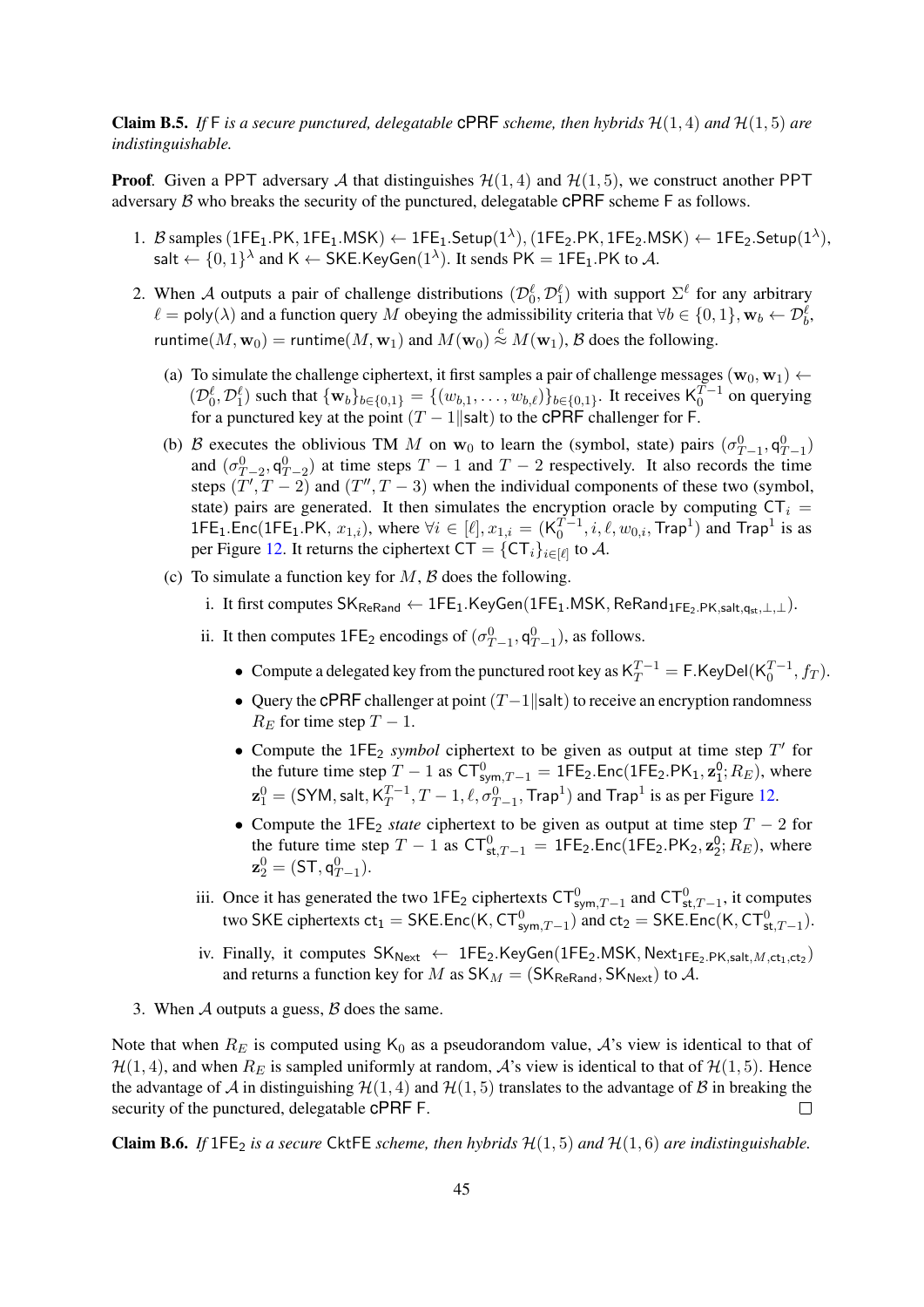**Proof.** Given a PPT adversary A that distinguishes  $\mathcal{H}(1, 5)$  and  $\mathcal{H}(1, 6)$ , we construct another PPT adversary  $\beta$  who breaks the security of the 1FE<sub>2</sub> scheme as follows.

- 1. B samples  $(\text{1FE}_1.\text{PK},\text{1FE}_1.\text{MSK}) \leftarrow \text{1FE}_1.\text{Setup}(1^\lambda),$  salt  $\leftarrow \{0,1\}^\lambda$  and  $\mathsf{K} \leftarrow \mathsf{SKE}.\mathsf{KeyGen}(1^\lambda)$ and gets 1FE<sub>2</sub>.PK from the 1FE<sub>2</sub> challenger. It sends PK = 1FE<sub>1</sub>.PK to A.
- 2. When A outputs a pair of challenge distributions  $(\mathcal{D}_0^{\ell}, \mathcal{D}_1^{\ell})$  with support  $\Sigma^{\ell}$  for any arbitrary  $\ell = \text{poly}(\lambda)$  and a function query M obeying the admissibility criteria that  $\forall b \in \{0, 1\}, \mathbf{w}_b \leftarrow \mathcal{D}_b^{\ell}$ , runtime $(M, w_0)$  = runtime $(M, w_1)$  and  $M(w_0) \stackrel{c}{\approx} M(w_1)$ ,  $\mathcal B$  does the following.
	- (a) To simulate the challenge ciphertext, it first samples a pair of challenge messages ( $\mathbf{w}_0$ ,  $\mathbf{w}_1$ )  $\leftarrow$  $(\mathcal{D}_0^{\ell}, \mathcal{D}_1^{\ell})$  such that  $\{w_b\}_{b \in \{0,1\}} = \{(w_{b,1}, \ldots, w_{b,\ell})\}_{b \in \{0,1\}}$ . It also samples a root CPRF key K $_0 \leftarrow$  F.Setup $(1^{\lambda})$ .
	- (b) B executes the oblivious TM M on *both*  $w_0$  and  $w_1$  to learn the two (symbol, state) pairs  $(\sigma_{T-1}^0, \mathsf{q}_{T-1}^0)$  and  $(\sigma_{T-1}^1, \mathsf{q}_{T-1}^1)$  respectively at time step  $T-1$ . Additionally, B also learns the (symbol, state) pair  $(\sigma_{T-2}^0, \mathsf{q}_{T-2}^0)$  that is generated at time step  $T-2$  when M is executed on  $w_0$ . Further, it records the time steps  $(T', T - 2)$  and  $(T'', T - 3)$  when the individual components of these (symbol, state) pairs for  $w_0$  and  $w_1$  are generated and then computes a root key punctured at point  $(T-1||\text{salt})$  as  $K_0^{T-1} = F$ . Constrain $(K_0, (T-1||\text{salt}))$ . It then simulates the encryption oracle by computing  $CT_i = 1FE_1.Enc(1FE_1.PK, x_{1,i})$ , where  $\forall i \in [\ell], x_{1,i} = (K_0^{T-1}, i, \ell, w_{0,i}, \text{Trap}^1)$  and  $\text{Trap}^1$  is as per Figure [12.](#page-42-0) It returns the ciphertext CT =  $\{{\sf CT}_i\}_{i\in[\ell]}$  to  ${\cal A}.$
	- (c) To simulate a function key for  $M$ ,  $\beta$  does the following.
		- i. It first computes  $SK_{\text{ReRand}} \leftarrow 1FE_1.KeyGen(1FE_1.MSK, \text{ReRand}_{\text{1FE}_2, PK, salt,gt, \perp}).$
		- ii. In order to construct a function key for Next,  $\beta$  needs to hardwire two SKE ciphertexts which it computes with the help of  $1FE<sub>2</sub>$  challenger as follows.
			- Delegate the punctured root key to compute  $K_T^{T-1} = F.KeyDel(K_0^{T-1}, f_T)$ .
			- Create a 1FE<sub>2</sub> challenge message pair as  $((\mathbf{z}_1^0, \mathbf{z}_2^0), (\mathbf{z}_1^1, \mathbf{z}_2^1))$  such that  $\forall b \in \{0, 1\}$ ,  $\mathbf{z}_1^{b} = (\mathsf{SYM}, \mathsf{salt}, \mathsf{K}_T^{T-1})$  $T^{-1}_T, T-1, \ell, \sigma^b_{T-1}, {\mathsf{Trap}}^1)$  and  $\mathbf{z}^b_2 = ({\mathsf{ST}}, \mathsf{q}^b_{T-1}).$
			- It sends the challenge message pair  $((\mathbf{z}_1^0, \mathbf{z}_2^0), (\mathbf{z}_1^1, \mathbf{z}_2^1))$  to the 1FE<sub>2</sub> challenger and gets back ( $CT_{\text{sym}.T-1}$ ,  $CT_{\text{st}.T-1}$ ).
			- It then computes the two SKE ciphertexts  $ct_1 = SKE.Enc(K, CT_{sym,T-1})$  and  $ct_2 = SKE.Enc(K, CT<sub>st.T-1</sub>).$
		- iii. B receives  $SK_{Next}$  for requesting a function key for  $Next_{1FE_2.PK, salt,M,ct_1,ct_2}$  to the  $1FE_2$ challenger and returns a function key for M as  $SK_M = (SK_{ReRand}, SK_{Next})$  to A.
- 3. When  $\mathcal A$  outputs a guess,  $\mathcal B$  does the same.

Note that the function key queried by B to the 1FE<sub>2</sub> challenger is for a function Next that outputs  $1FE_2$ ciphertexts that are indistinguishable by the security of  $1FE_2$  itself. Therefore,  $\beta$  is an admissible  $1FE_2$ adversary. Further, when the ciphertext for time step  $T - 1$  is computed as a 1FE<sub>2</sub> encryption of a (symbol, state) pair corresponding to bit  $b = 0$ , A's view is identical to that of  $\mathcal{H}(1, 5)$ , and when the ciphertext for time step  $T - 1$  is computed as a 1FE<sub>2</sub> encryption of a (symbol, state) pair corresponding to bit  $b = 1$ , A's view is identical to that of  $\mathcal{H}(1, 6)$ . Thus, the advantage of A in distinguishing  $\mathcal{H}(1, 5)$ and  $H(1, 6)$  translates to the advantage of  $\beta$  in breaking the 1FE<sub>2</sub> scheme.  $\Box$ 

<span id="page-45-0"></span>**Claim B.7.** If F is a secure punctured, delegatable **cPRF** scheme, then hybrids  $\mathcal{H}(1,6)$  and  $\mathcal{H}(1,7)$  are *indistinguishable.*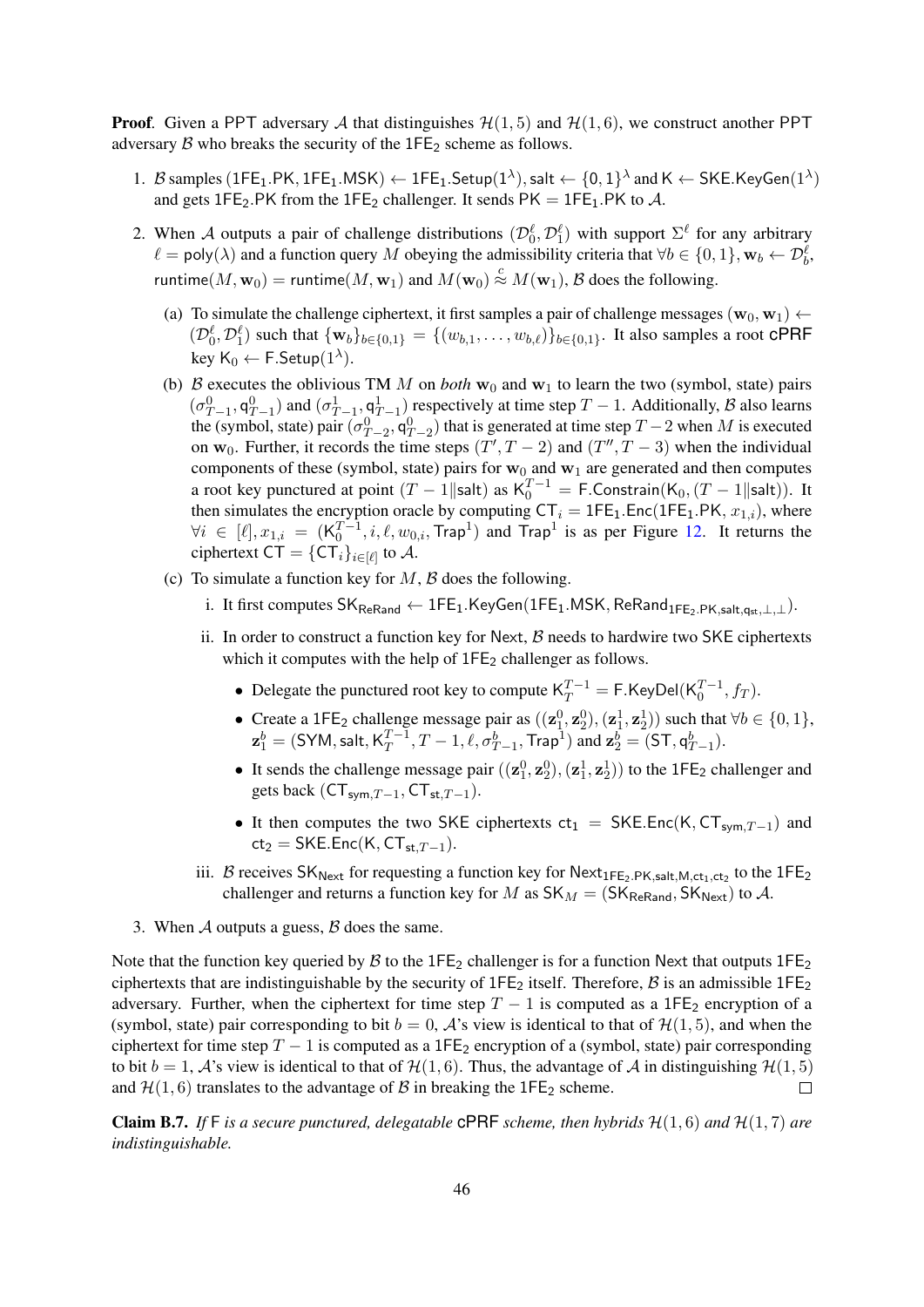**Proof.** The proof is almost identical to Claim [B.5](#page-44-0) where the reduction plays as an adversary against the cPRF challenger and simulates the TMFE adversary  $A$ . The only major exceptions now are that  $B$  runs M on both the challenge messages  $w_0$  and  $w_1$  to know the (symbol, state) pairs for both of them at the required time steps for constructing the data structure Trap and that the 1FE<sub>2</sub> ciphertext for the symbol and state corresponds to bit  $b = 1$ . Hence, we omit the details.  $\Box$ 

<span id="page-46-1"></span>**Claim B.8.** *If*  $1FE_1$  *is a secure* CktFE *scheme, then hybrids*  $H(1,7)$  *and*  $H(1,8)$  *are indistinguishable.* 

**Proof.** The proof is almost identical to Claim [B.4](#page-42-1) where the reduction plays as an adversary against the 1FE<sub>1</sub> challenger and simulates the TMFE adversary A. The only major exceptions now are that  $\beta$  runs M on both the challenge messages  $w_0$  and  $w_1$  to know the (symbol, state) pairs for both of them at the required time steps for constructing the data structure  $Trap$  and that the  $1FE<sub>2</sub>$  ciphertext for the symbol and state corresponds to bit  $b = 1$ . Hence, we omit the details.  $\Box$ 

Claim B.9. If  $1FE_1$  *is a secure* CktFE *scheme, then hybrids*  $H(1, 8)$  *and*  $H(2, 1)$  *are indistinguishable.* 

**Proof.** Given a PPT adversary A that distinguishes  $\mathcal{H}(1, 8)$  and  $\mathcal{H}(2, 1)$ , we construct another PPT adversary  $\beta$  who breaks the security of the 1FE<sub>1</sub> scheme as follows.

- 1. B receives  $1FE_1.PK$  from the  $1FE_1$  challenger and returns this to A. Additionally, it samples by itself (1FE<sub>2</sub>.PK, 1FE<sub>2</sub>.MSK)  $\leftarrow$  1FE<sub>2</sub>.Setup(1<sup> $\lambda$ </sup>), salt  $\leftarrow$  {0,1}<sup> $\lambda$ </sup> and two random strings  $ct_1, ct_2 \leftarrow C^{SKE}$ , where  $C^{SKE}$  denotes the ciphertext space of the SKE scheme.
- 2. When A outputs a pair of challenge distributions  $(\mathcal{D}_0^{\ell}, \mathcal{D}_1^{\ell})$  with support  $\Sigma^{\ell}$  for any arbitrary  $\ell = \text{poly}(\lambda)$  and a function query M obeying the admissibility criteria that  $\forall b \in \{0, 1\}, \mathbf{w}_b \leftarrow \mathcal{D}_b^{\ell}$ , runtime $(M, w_0) =$  runtime $(M, w_1)$  and  $M(w_0) \stackrel{c}{\approx} M(w_1)$ ,  $\mathcal B$  does the following.
	- (a) To simulate the challenge ciphertext, it first samples a pair of challenge messages ( $\mathbf{w}_0, \mathbf{w}_1$ )  $\leftarrow$  $(\mathcal{D}_0^{\ell}, \mathcal{D}_1^{\ell})$  such that  $\{w_b\}_{b \in \{0,1\}} = \{(w_{b,1}, \ldots, w_{b,\ell})\}_{b \in \{0,1\}}$ . It also samples a root CPRF key  $\mathsf{K}_0 \leftarrow \mathsf{F}.\mathsf{Setup}(1^{\lambda}).$
	- (b) B executes the oblivious TM M on *both*  $w_0$  and  $w_1$  to learn the two (symbol, state) pairs  $(\sigma_{T-2}^0, \mathsf{q}_{T-2}^0)$  and  $(\sigma_{T-1}^1, \mathsf{q}_{T-1}^1)$  at time steps  $T-2$  and  $T-1$  respectively. Further, it records the time steps  $(T'', T - 3)$  and  $(T', T - 2)$  when the individual components of these (symbol, state) pairs for  $w_0$  and  $w_1$  respectively are generated and then prepares a new pair of challenge distributions  $(\widehat{\mathcal{D}}_0^{\ell}, \widehat{\mathcal{D}}_1^{\ell})$  for the 1FE<sub>1</sub> challenger as follows.
		- i. For  $b = 0$ ,  $\widehat{\mathcal{D}}_0^{\ell} = {\mathbf{x}_0 = (x_{0,1}, \dots, x_{0,\ell})}$ , where  $\forall i \in [\ell]$   $x_{0,i} = (K_0, i, \ell, w_{0,i}, \text{Trap}^0)$ with  $\text{Trap}^0$  being same as  $\text{Trap}^1$  from Figure [12.](#page-42-0)
		- ii. For  $b = 1$ ,  $\widehat{\mathcal{D}}_1^{\ell} = {\mathbf{x}_1 = (x_{1,1}, \ldots, x_{1,\ell})}$ , where  $\forall i \in [\ell]$   $x_{1,i} = (\mathsf{K}_0, i, \ell, w_{0,i}, \mathsf{Trap}^1)$ , with the new fields in  $\text{Trap}^1$  as shown in Figure [13.](#page-46-0)

| mode-real : $\perp$              | key-id : salt                                                                                                                                                                                       | val <sub>0</sub> : $w_{0,i}$ | val <sub>1</sub> : $w_{1,i}$ | $SKE.K : \bot$ |  |
|----------------------------------|-----------------------------------------------------------------------------------------------------------------------------------------------------------------------------------------------------|------------------------------|------------------------------|----------------|--|
|                                  | mode-trap <sub>1</sub> : 1   Target TS <sub>1</sub> : $T-1$   Sym TS <sub>1</sub> : $T'$   Sym val <sub>1</sub> : $\sigma_{T-1}^1$   ST TS <sub>1</sub> : $T-2$   ST val <sub>1</sub> : $q_{T-1}^1$ |                              |                              |                |  |
|                                  | mode-trap <sub>2</sub> : 1   Target $TS_2: T-2$   Sym $TS_2: T''$   Sym val <sub>2</sub> : $\sigma_{T-2}^0$   ST $TS_2: T-3$   ST val <sub>2</sub> : $q_{T-2}^0$                                    |                              |                              |                |  |
| mode-trap <sub>3</sub> : $\perp$ | Target $TS : \bot$                                                                                                                                                                                  | Sym TS : $\perp$             |                              | STTS:1         |  |

<span id="page-46-0"></span>Figure 13: Trap<sup>1</sup> configuration in  $H(2, 1)$ 

(c) It sends the distribution pair to the  $1FE<sub>1</sub>$  challenger and relays the response back to A.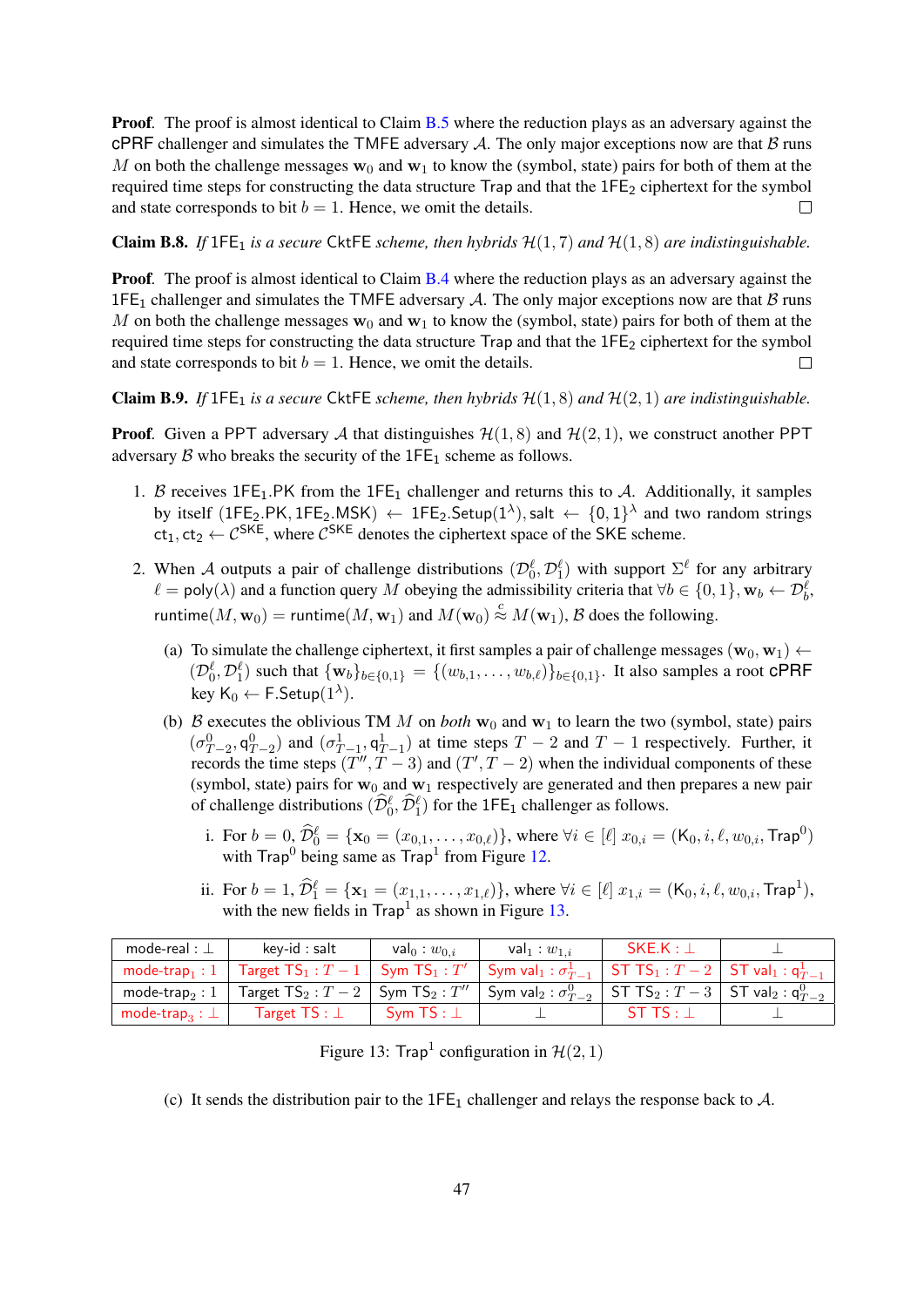- (d) To simulate a function key for M, B first requests for a function key to the  $1FE_1$  challenger for the function ReRand<sub>1FE2.PK,salt,q<sub>st</sub>,⊥,⊥ and receives SK<sub>ReRand</sub>. B computes by itself</sub>  $\mathsf{SK}_{\mathsf{Next}} \leftarrow \mathsf{1FE}_2.\mathsf{KeyGen}(\mathsf{1FE}_2.\mathsf{MSK},\mathsf{Next}_{\mathsf{1FE}_2.\mathsf{PK},\mathsf{salt},M,\mathsf{ct}_1,\mathsf{ct}_2)$  and returns a function key for M as  $SK_M = (SK_{\text{ReRand}}, SK_{\text{Next}})$  to A.
- 3. When  $A$  outputs a guess,  $B$  does the same.

Note that for all time steps  $t \notin \{T', T-2\}$ , the decryption outputs are exactly the same ciphertexts in both the  $H(1, 8)$  and  $H(2, 1)$ . At a time step  $t \in \{T', T-2\}$  in  $H(2, 1)$ , the decryption *mimics* the decryption of  $\mathcal{H}(1,8)$  dictated by  $(\textsf{Trap}^1.\textsf{mode-trap}_1=1 \land \textsf{Trap}^1.\textsf{mode-trap}_3=\bot).$  More specifically, in  $\mathcal{H}(1,8)$ the symbol and state ciphertexts corresponding to time step  $T - 1$  is first computed by decrypting the SKE ciphertext components hardwired in Next and outputting them at time steps  $T'$  and  $T - 2$ respectively. Alternatively, in  $\mathcal{H}(2,1)$ ,  $(\textsf{Trap}^1.\textsf{mode-trap}_1 = 1 \land \textsf{Trap}^1.\textsf{mode-trap}_3 = \bot)$  dictates that these ciphertext components are computed with the same randomness at exactly the same time steps  $T'$ and T – 2 respectively. Thus B is an admissible adversary against the 1FE<sub>1</sub> challenger since the outputs for the two challenge message sets are exactly the same. If  $b = 0$ , A sees the distribution of  $\mathcal{H}(1, 8)$ , while if  $b = 1$ , A sees the distribution of  $\mathcal{H}(2, 1)$ . Thus the advantage of A translates to the advantage of  $\mathcal{B}$ .  $\Box$ 

**Claim B.10.** If SKE is a secure symmetric-key encryption scheme, then hybrids  $H(2,1)$  and  $H(2,2)$  are *indistinguishable.*

**Proof.** Given a PPT adversary A that distinguishes  $\mathcal{H}(2, 1)$  and  $\mathcal{H}(2, 2)$ , we construct another PPT adversary  $\beta$  who breaks the security of the SKE scheme as follows.

- 1. B samples  $(1FE_1.PK, 1FE_1.MSK) \leftarrow 1FE_1.Setup(1^{\lambda}), (1FE_2.PK, 1FE_2.MSK) \leftarrow 1FE_2.Setup(1^{\lambda})$ and salt  $\leftarrow \{0,1\}^{\lambda}$ . It sends PK = 1FE<sub>1</sub>.PK to A.
- 2. When A outputs a pair of challenge distributions  $(\mathcal{D}_0^{\ell}, \mathcal{D}_1^{\ell})$  with support  $\Sigma^{\ell}$  for any arbitrary  $\ell = \text{poly}(\lambda)$  and a function query M obeying the admissibility criteria that  $\forall b \in \{0, 1\}, \mathbf{w}_b \leftarrow \mathcal{D}_b^{\ell}$ , runtime $(M, w_0)$  = runtime $(M, w_1)$  and  $M(w_0) \stackrel{c}{\approx} M(w_1)$ ,  $\beta$  does the following.
	- (a) To simulate the challenge ciphertext, it first samples a pair of challenge messages ( $\mathbf{w}_0, \mathbf{w}_1$ )  $\leftarrow$  $(\mathcal{D}_0^{\ell}, \mathcal{D}_1^{\ell})$  such that  $\{w_b\}_{b \in \{0,1\}} = \{(w_{b,1}, \ldots, w_{b,\ell})\}_{b \in \{0,1\}}$ . It also samples a root CPRF key  $\mathsf{K}_0 \leftarrow \mathsf{F}.\mathsf{Setup}(1^{\lambda}).$
	- (b) B executes the oblivious TM M on *both*  $w_0$  and  $w_1$  to learn the (symbol, state) pairs  $(\sigma_{T-2}^0, \mathsf{q}_{T-2}^0)$  and  $(\sigma_{T-1}^1, \mathsf{q}_{T-1}^1)$  at time steps  $T-2$  and  $T-1$  respectively. It also records the time steps  $(T'', T - 3)$  and  $(T', T - 2)$  when the individual components of these two (symbol, state) pairs are generated. It then simulates the encryption oracle by computing  $CT_i = 1FE_1.Enc(1FE_1.PK, x_{1,i}),$  where  $\forall i \in [\ell], x_{1,i} = (K_0, i, \ell, w_{0,i}, \text{Trap}^1)$  and  $\text{Trap}^1$  is as per Figure [13.](#page-46-0) It returns the ciphertext  $CT = {CT<sub>i</sub>}<sub>i \in [\ell]}</sub>$  to A.
	- (c) To simulate a function key for  $M$ ,  $\beta$  does the following.
		- i. It first computes  $SK_{\text{ReRand}} \leftarrow \text{1FE}_1.KeyGen(\text{1FE}_1.MSK, \text{ReRand}_{\text{1FE}_2,PK, \text{salt},\text{det},\perp,\perp}).$
		- ii. It then computes  $1FE_2$  encodings of  $(\sigma_{T-2}^0, q_{T-2}^0)$  as follows.
			- Compute a delegated cPRF key K<sub>T-1</sub> = F.KeyDel(K<sub>0</sub>,  $f_{T-1}$ ) and generate the encryption randomness for time step  $T - 2$  as  $r_{T-2} = F$ . Eval(K<sub>0</sub>,  $(T - 2||\text{salt})$ ).
			- Compute the  $1FE_2$  *symbol* ciphertext to be given as output at time step  $T''$  for the future time step  $T - 2$  as  $CT_{sym,T-2}^0 = 1FE_2$ . Enc(1FE<sub>2</sub>.PK<sub>1</sub>,  $z_1^0$ ;  $r_{T-2}$ ), where  $\mathbf{z}_1^0 = (\textsf{SYM}, \textsf{salt}, \textsf{K}_{T-1}, T-2, \ell, \sigma_{T-2}^0, \textsf{Trap}^1)$  and  $\textsf{Trap}^1$  is as per Figure [13.](#page-46-0)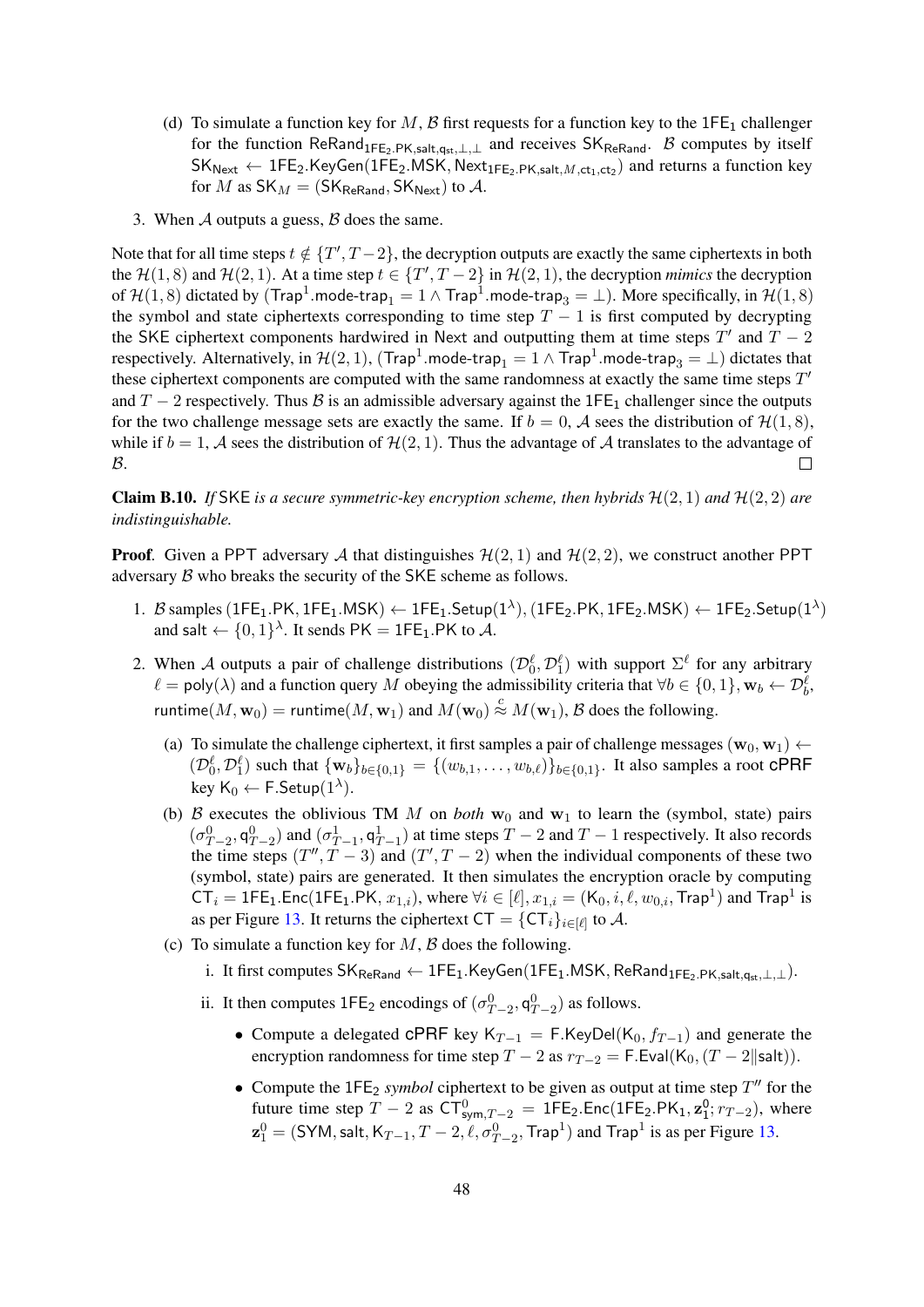- Compute the 1FE<sup>2</sup> *state* ciphertext to be given as output at time step T − 3 for the future time step  $T - 2$  as  $CT_{st,T-2}^0 = 1FE_2$ . Enc(1FE<sub>2</sub>.PK<sub>2</sub>,  $\mathbf{z}_2^0$ ;  $r_{T-2}$ ), where  $z_2^0 = (\mathsf{ST},\mathsf{q}_{T-2}^0).$
- iii. It sends the 1FE<sub>2</sub> ciphertexts  $CT_{sym,T-2}^0$ ,  $CT_{st,T-2}^0$  to the challenger of the SKE scheme and gets back  $ct_1$ ,  $ct_2$ .
- iv. B then computes  $SK_{Next} \leftarrow$  1FE<sub>2</sub>.KeyGen(1FE<sub>2</sub>.MSK, Next<sub>1FE<sub>2</sub>.PK,salt, M,ct<sub>1</sub>,ct<sub>2</sub>) and</sub> returns a function key for M as  $SK_M = (SK_{\text{ReRand}}, SK_{\text{Next}})$  to A.
- 3. When  $A$  outputs a guess,  $B$  does the same.

Note that the only difference between the two hybrids is that the SKE ciphertexts hardwired in the function key are random strings in  $H(2, 1)$  and are valid SKE encryptions of  $(CT^0_{sym,T-2}, CT^0_{st,T-2})$ encoding the (symbol, state) pair for time step  $T - 2$  in  $\mathcal{H}(2, 2)$ . Hence the advantage of an adversary who distinguishes between the two hybrids translates to an advantage of an adversary against the SKE scheme.  $\Box$ 

<span id="page-48-1"></span>**Claim B.11.** *If*  $1 \in E_1$  *is a secure* CktFE *scheme, then hybrids*  $\mathcal{H}(2, 2)$  *and*  $\mathcal{H}(2, 3)$  *are indistinguishable.* 

**Proof.** Given a PPT adversary A that distinguishes  $\mathcal{H}(2, 2)$  and  $\mathcal{H}(2, 3)$ , we construct another PPT adversary  $\beta$  who breaks the security of the 1FE<sub>1</sub> scheme as follows.

- 1. B receives  $1FE_1.PK$  from the  $1FE_1$  challenger and returns this to A. Additionally, it samples by  ${\rm itself}~({\rm 1FE_2.PK, 1FE_2.MSK}) \leftarrow {\rm 1FE_2.Setup}(1^\lambda),{\sf salt} \leftarrow \{0,1\}^\lambda, {\sf K} \leftarrow {\sf SKE.KeyGen}(1^\lambda).$
- 2. When A outputs a pair of challenge distributions  $(\mathcal{D}_0^{\ell}, \mathcal{D}_1^{\ell})$  with support  $\Sigma^{\ell}$  for any arbitrary  $\ell = \text{poly}(\lambda)$  and a function query M obeying the admissibility criteria that  $\forall b \in \{0, 1\}, \mathbf{w}_b \leftarrow \mathcal{D}_b^{\ell}$ , runtime $(M, w_0)$  = runtime $(M, w_1)$  and  $M(w_0) \stackrel{c}{\approx} M(w_1)$ ,  $\mathcal B$  does the following.
	- (a) To simulate the challenge ciphertext, it first samples a pair of challenge messages ( $\mathbf{w}_0$ ,  $\mathbf{w}_1$ )  $\leftarrow$  $(\mathcal{D}_0^{\ell}, \mathcal{D}_1^{\ell})$  such that  $\{w_b\}_{b \in \{0,1\}} = \{(w_{b,1}, \ldots, w_{b,\ell})\}_{b \in \{0,1\}}$ . It also samples a root CPRF key K $_0 \leftarrow$  F.Setup $(1^{\lambda})$ .
	- (b) B executes the oblivious TM M on *both*  $w_0$  and  $w_1$  to learn the two (symbol, state) pairs  $(\sigma_{T-2}^0, \mathsf{q}_{T-2}^0)$  and  $(\sigma_{T-1}^1, \mathsf{q}_{T-1}^1)$  at time steps  $T-2$  and  $T-1$  respectively. Further, it records the time steps  $(T'', T - 3)$  and  $(T', T - 2)$  when the individual components of these (symbol, state) pairs for  $w_0$  and  $w_1$  respectively are generated and then prepares a new pair of challenge distributions  $(\widehat{\mathcal{D}}_0^{\ell}, \widehat{\mathcal{D}}_1^{\ell})$  for the 1FE<sub>1</sub> challenger as follows.
		- i. For  $b = 0$ ,  $\widehat{\mathcal{D}}_0^{\ell} = {\mathbf{x}_0 = (x_{0,1}, \dots, x_{0,\ell})}$ , where  $\forall i \in [\ell]$   $x_{0,i} = (K_0, i, \ell, w_{0,i}, \text{Trap}^0)$ with  $\text{Trap}^0$  being same as  $\text{Trap}^1$  from Figure [13.](#page-46-0)
		- ii. For  $b = 1$ ,  $\widehat{\mathcal{D}}_1^{\ell} = {\mathbf{x}_1 = (x_{1,1}, \ldots, x_{1,\ell})}$ , where  $\forall i \in [\ell]$   $x_{1,i} = (\mathsf{K}_0, i, \ell, w_{0,i}, \mathsf{Trap}^1)$ , with the new fields in  $\text{Trap}^1$  as shown in Figure [14.](#page-48-0)

| mode-real : $\perp$        | key-id : salt                         | val <sub>0</sub> : $w_{0,i}$ | val <sub>1</sub> : $w_{1,i}$                  | SKE.K:K                                                        |                       |
|----------------------------|---------------------------------------|------------------------------|-----------------------------------------------|----------------------------------------------------------------|-----------------------|
| mode-trap, : $1$           | Target $TS_1 : T - 1$ Sym $TS_1 : T'$ |                              | $\frac{1}{1}$ Sym val $_1$ : $\sigma_{T-1}^1$ | ST TS <sub>1</sub> : $T-2$   ST val <sub>1</sub> : $q_{T-1}^1$ |                       |
| mode-trap $_2: \perp$      | Target $\mathsf{TS}_2 : \bot$         | Sym TS $_2$ : $\perp$        | Sym val $_2: \bot$                            | ST TS <sub>2</sub> : $\perp$                                   | ST val $_2$ : $\perp$ |
| mode-trap <sub>3</sub> : 1 | Target $TS: T-2$ Sym TS: $T''$        |                              |                                               | ST TS : $T-3$                                                  |                       |

<span id="page-48-0"></span>Figure 14: Trap<sup>1</sup> configuration in  $\mathcal{H}(2,3)$ 

(c) It sends the distribution pair to the  $1FE<sub>1</sub>$  challenger and relays the response back to  $A$ .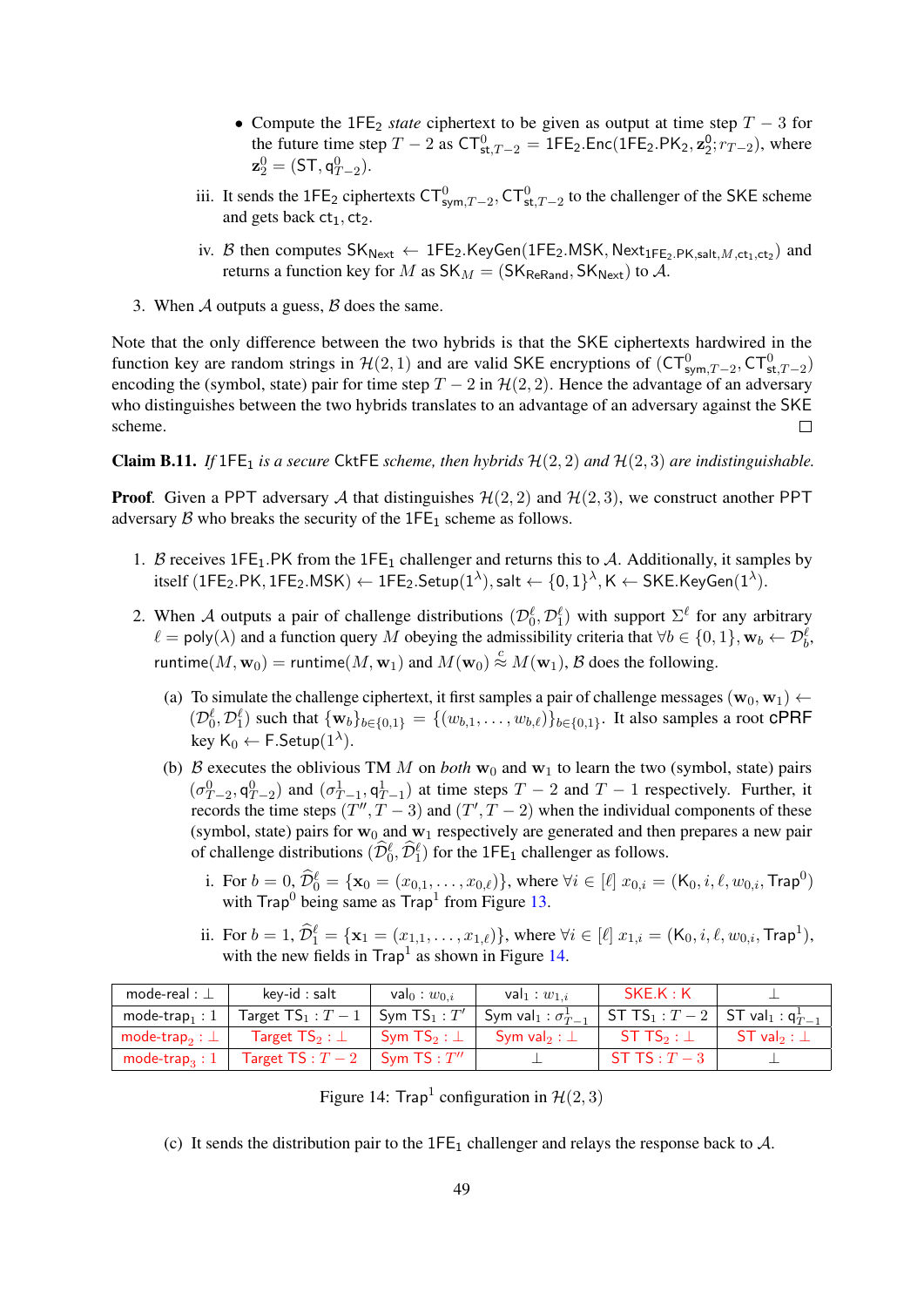- (d) To simulate a function key for  $M$ ,  $\beta$  does the following.
	- i. It requests for a function key for ReRand<sub>1FE2.PK,salt,qst</sub>,⊥,⊥ to the 1FE<sub>1</sub> challenger and receives SK<sub>ReRand</sub>.
	- ii. It then computes  $1FE_2$  encodings of  $(\sigma_{T-2}^0, \mathsf{q}_{T-2}^0)$ , as follows.
		- Compute a delegated cPRF key K<sub>T-1</sub> = F.KeyDel(K<sub>0</sub>,  $f_{T-1}$ ) and generate the encryption randomness for time step  $T - 2$  as  $r_{T-2} = F$ . Eval(K<sub>0</sub>,  $(T - 2||\text{salt})$ ).
		- Compute the  $1FE_2$  *symbol* ciphertext to be given as output at time step  $T''$  for the future time step  $T - 2$  as  $CT_{sym,T-2}^0 = 1FE_2$ . Enc(1FE<sub>2</sub>.PK<sub>1</sub>,  $z_1^0$ ;  $r_{T-2}$ ), where  $\mathbf{z}_1^0 = (\textsf{SYM}, \textsf{salt}, \textsf{K}_{T-1}, T-2, \ell, \sigma_{T-2}^0, \textsf{Trap}^1)$  and  $\textsf{Trap}^1$  is as per Figure [14.](#page-48-0)
		- Compute the  $1FE_2$  *state* ciphertext to be given as output at time step  $T 3$  for future time step  $T - 2$  as  $CT_{st,T-2}^0 = 1FE_2$ . Enc(1FE<sub>2</sub>.PK<sub>2</sub>,  $z_2^0$ ;  $r_{T-2}$ ), where  $z_2^0 =$  $(ST, q_{T-2}^0).$
	- iii. Once it has generated the two 1FE<sub>2</sub> ciphertexts  $CT_{sym,T-2}^0$  and  $CT_{st,T-2}^0$ , it computes two SKE ciphertexts  $ct_1 = \mathsf{SKE}$ . Enc $(\mathsf{K}, \mathsf{CT}^0_{\mathsf{sym},T-2})$  and  $ct_2 = \mathsf{SKE}$ . Enc $(\mathsf{K}, \mathsf{CT}^0_{\mathsf{st},T-2})$ .
	- iv. Finally, it computes  $SK_{Next} \leftarrow$  1FE<sub>2</sub>.KeyGen(1FE<sub>2</sub>.MSK, Next<sub>1FE<sub>2</sub>.PK,salt, M,ct<sub>1</sub>,ct<sub>2</sub>)</sub> and returns a function key for M as  $SK_M = (SK_{\text{ReRand}}, SK_{\text{Next}})$  to A.
- 3. When  $A$  outputs a guess,  $B$  does the same.

Observe that for all time steps  $t \notin \{T'', T - 3\}$ , the decryption outputs are exactly the same ciphertexts in both the  $\mathcal{H}(2,2)$  and  $\mathcal{H}(2,3)$ . At time step  $t \in \{T'', T-3\}$  in  $\mathcal{H}(2,2)$ , (Trap<sup>0</sup>.mode-trap<sub>2</sub> =  $1 \wedge \textsf{Trap}^0$  mode-trap $_3 = \bot$ ) (in Figure [13\)](#page-46-0) dictates the decryption to output two decomposed components of a single 1FE<sub>2</sub> ciphertext, one component encoding Trap<sup>0</sup>. Sym val<sub>2</sub> =  $\sigma_{T-2}^0$  at time step T'' and the other encoding  $\text{Trap}^0.\text{ST}$  val $_2 = \textsf{q}_{T-2}^0$  at time step  $T-3$ . Alternatively in  $\mathcal{H}(2,3)$ ,  $(\text{Trap}^0.\textsf{mode-trap}_2 =$  $\perp\wedge$  Trap<sup>1</sup>.mode-trap<sub>3</sub> = 1) (in Figure [14\)](#page-48-0) dictates the decryption to firstly use Trap<sup>1</sup>.SKE.K = K to decrypt the hardwired ciphertext  $ct_1$  and output  $CT_{sym,T-2}^0$  at time step  $T''$  (respectively,  $ct_2$  and output  $CT_{st,T-2}^0$  at time step  $T-3$ ). In both the hybrids these symbol and state ciphertext pieces are computed for target time step T − 2. Thus B is an admissible 1FE<sub>1</sub> adversary. If  $b = 0$ , A sees the distribution of  $\mathcal{H}(2, 2)$ , while if  $b = 1$ , A sees the distribution of  $\mathcal{H}(2, 3)$ . Hence the advantage of A translates to the advantage of B.  $\Box$ 

Claim B.12. *If*  $1FE_1$  *is a secure* CktFE *scheme, then hybrids*  $H(2,3)$  *and*  $H(2,4)$  *are indistinguishable.* 

**Proof.** Given a PPT adversary A that distinguishes  $\mathcal{H}(2,3)$  and  $\mathcal{H}(2,4)$ , we construct another PPT adversary  $\beta$  who breaks the security of the 1FE<sub>1</sub> scheme as follows.

- 1. B receives  $1FE_1.PK$  from the  $1FE_1$  challenger and returns this to A. Additionally, it samples by itself (1FE<sub>2</sub>.PK, 1FE<sub>2</sub>.MSK)  $\leftarrow$  1FE<sub>2</sub>.Setup(1<sup> $\lambda$ </sup>), salt  $\leftarrow \{0,1\}^{\lambda}$  and a key K  $\leftarrow$  $\mathsf{SKE}$ .Key $\mathsf{Gen}(1^\lambda).$
- 2. When A outputs a pair of challenge distributions  $(\mathcal{D}_0^{\ell}, \mathcal{D}_1^{\ell})$  with support  $\Sigma^{\ell}$  for any arbitrary  $\ell = \text{poly}(\lambda)$  and a function query M obeying the admissibility criteria that  $\forall b \in \{0, 1\}, \mathbf{w}_b \leftarrow \mathcal{D}_b^{\ell}$ , runtime $(M, w_0)$  = runtime $(M, w_1)$  and  $M(w_0) \stackrel{c}{\approx} M(w_1)$ ,  $\mathcal B$  does the following.
	- (a) To simulate the challenge ciphertext, it first samples a pair of challenge messages ( $\mathbf{w}_0$ ,  $\mathbf{w}_1$ )  $\leftarrow$  $(\mathcal{D}_0^{\ell}, \mathcal{D}_1^{\ell})$  such that  $\{w_b\}_{b \in \{0,1\}} = \{(w_{b,1}, \ldots, w_{b,\ell})\}_{b \in \{0,1\}}$ . It also samples a root CPRF key K $_0 \leftarrow$  F.Setup $(1^{\lambda})$ .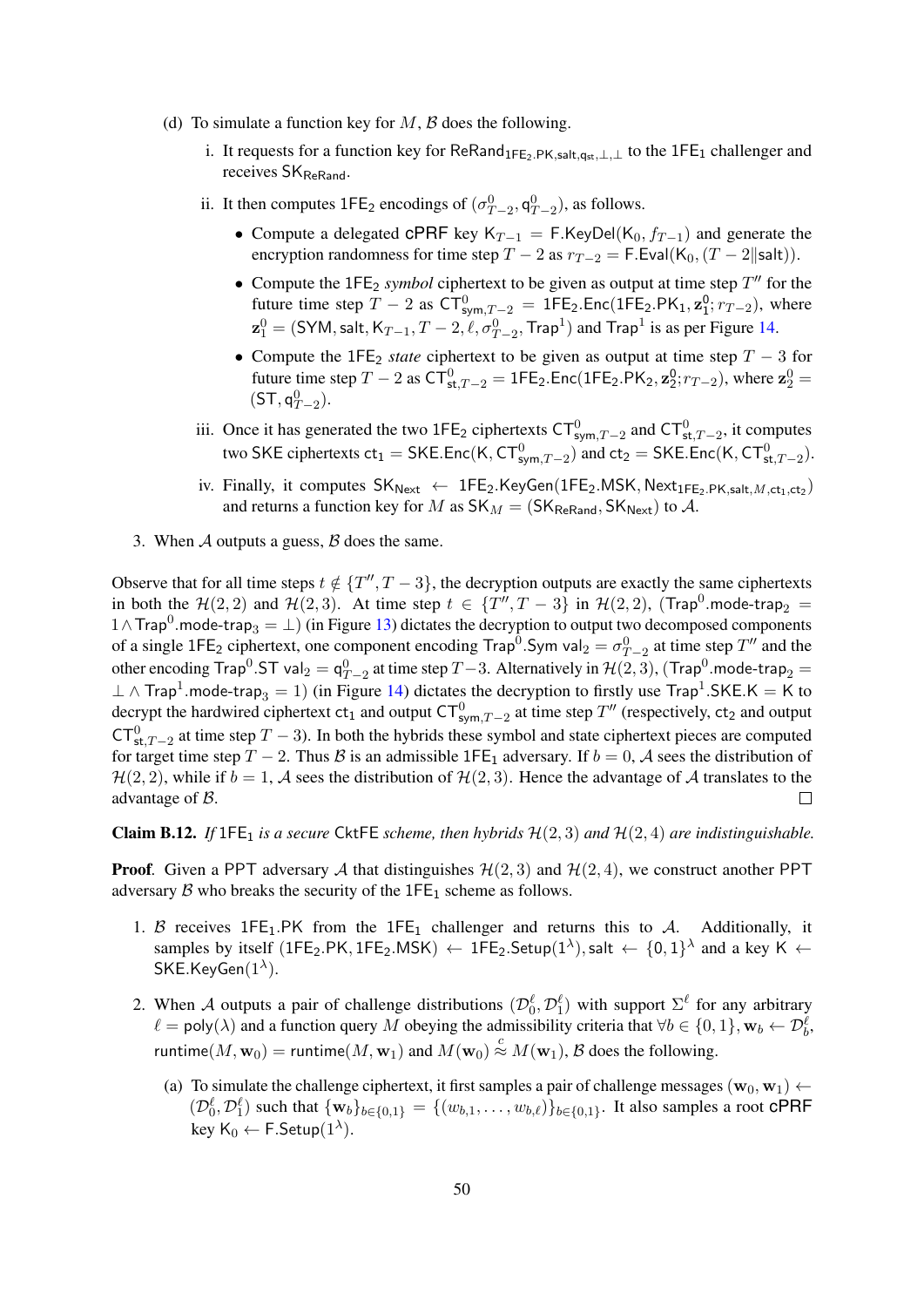- (b) B executes the oblivious TM M on *both*  $w_0$  and  $w_1$  to learn the two (symbol, state) pairs  $(\sigma_{T-2}^0, \mathsf{q}_{T-2}^0)$  and  $(\sigma_{T-1}^1, \mathsf{q}_{T-1}^1)$  at time steps  $T-2$  and  $T-1$  respectively. Further, it records the time steps  $(T'', T - 3)$  and  $(T', T - 2)$  when the individual components of these (symbol, state) pairs for  $w_0$  and  $w_1$  respectively are generated. It then computes a root key punctured at point  $(T-2|\text{salt})$  as  $K_0^{T-2} = F$ . Constrain $(K_0, (T-2|\text{salt}))$  and prepares a new pair of challenge distributions  $(\widehat{\mathcal{D}}_0^{\ell}, \widehat{\mathcal{D}}_1^{\ell})$  for the 1FE<sub>1</sub> challenger as follows.
	- i. For  $b = 0$ ,  $\widehat{\mathcal{D}}_0^{\ell} = {\mathbf{x}_0 = (x_{0,1}, \dots, x_{0,\ell})}$ , where  $\forall i \in [\ell]$   $x_{0,i} = (\mathsf{K}_0, i, \ell, w_{0,i}, \mathsf{Trap}^1)$ with  $\text{Trap}^1$  as per Figure [14.](#page-48-0)
	- ii. For  $b = 1$ ,  $\widehat{\mathcal{D}}_1^{\ell} = {\mathbf{x}_1 = (x_{1,1}, \dots, x_{1,\ell})}$ , where  $\forall i \in [\ell]$   $x_{1,i} = (\mathsf{K}_0^{T-2}, i, \ell, w_{0,i}, \mathsf{Trap}^1)$ , with  $\text{Trap}^1$  as per Figure [14.](#page-48-0)
- (c) It sends the distribution pair to the  $1FE_1$  challenger and relays the response back to  $A$ .
- (d) To simulate a function key for  $M$ ,  $\beta$  does the following.
	- i. It requests for a function key for ReRand<sub>1FE2</sub>.PK,salt,q<sub>st</sub>,⊥,⊥ to the 1FE<sub>1</sub> challenger and receives SK<sub>ReRand</sub>.
	- ii. It then computes  $1FE_2$  encodings of  $(\sigma_{T-2}^0, \mathsf{q}_{T-2}^0)$ , as follows.
		- Compute a punctured, delegated key  $K_{T-1}^{T-2} = F.KeyDel(K_0^{T-2}, f_{T-1})$  and generate the encryption randomness for time step  $T - 2$  as  $r_{T-2} =$  F.Eval(K<sub>0</sub>, (T – 2||salt)).
		- Compute the  $1FE_2$  *symbol* ciphertext to be given as output at time step  $T''$  for the future time step  $T - 2$  as  $CT_{sym,T-2}^0 = 1FE_2$ . Enc(1FE<sub>2</sub>.PK<sub>1</sub>,  $z_1^0$ ;  $r_{T-2}$ ), where  $\mathbf{z}^0_1 = (\mathsf{SYM}, \mathsf{salt}, \mathsf{K}_{T-1}^{T-2})$  $_{T-1}^{T-2}$ ,  $T-2$ ,  $\ell$ ,  $\sigma_{T-2}^0$ , Trap<sup>1</sup>) and Trap<sup>1</sup> is as per Figure [14.](#page-48-0)
		- Compute the 1FE<sup>2</sup> *state* ciphertext to be given as output at time step T − 3 for future time step  $T - 2$  as  $CT_{st,T-2}^0 = 1FE_2$ . Enc(1FE<sub>2</sub>.PK<sub>2</sub>,  $z_2^0$ ;  $r_{T-2}$ ), where  $z_2^0 =$  $(ST, q_{T-2}^0).$
	- iii. Once it has generated the two 1FE<sub>2</sub> ciphertexts  $CT_{sym,T-2}^0$  and  $CT_{st,T-2}^0$ , it computes two SKE ciphertexts  $ct_1 = \mathsf{SKE}$ . Enc $(\mathsf{K}, \mathsf{CT}^0_{\mathsf{sym},T-2})$  and  $ct_2 = \mathsf{SKE}$ . Enc $(\mathsf{K}, \mathsf{CT}^0_{\mathsf{st},T-2})$ .
	- iv. Finally, it computes  $SK_{Next} \leftarrow$  1FE<sub>2</sub>.KeyGen(1FE<sub>2</sub>.MSK, Next<sub>1FE<sub>2</sub>.PK,salt, M,ct<sub>1</sub>,ct<sub>2</sub>)</sub> and returns a function key for M as  $SK_M = (SK_{\text{ReRand}}, SK_{\text{Next}})$  to A.
- 3. When  $\mathcal A$  outputs a guess,  $\mathcal B$  does the same.

Note that the only difference in  $\mathcal{H}(2,3)$  and  $\mathcal{H}(2,4)$  is the replacement of the root CPRF key K<sub>0</sub> with a punctured root key  $K_0^{T-2}$  at point  $(T-2||\text{salt})$  in time step  $T-2$  in the 1FE<sub>1</sub> ciphertext. Moreover, in both the hybrids, the field  $\text{Trap}^1$  mode-trap $_3 = 1$  dictates the output at time step  $t \in \{T'', T - 3\}$  to be a ciphertext component for time step  $T - 2$  as argued in Claim [B.11.](#page-48-1) Thus, the cPRF key is only required to compute randomness at points  $\neq (T - 2||\text{salt})$  for which the punctured root key suffices. Further, it evaluates to the same value as the normal key on all such points in both the hybrids. As a consequence, the decryption values are exactly the same for all the time steps proving the admissibility of  $\beta$ . Thus if  $b = 0$ , A sees the distribution of  $\mathcal{H}(2, 3)$ , while if  $b = 1$ , A sees the distribution of  $\mathcal{H}(2, 4)$ . Hence the advantage of A translates to the advantage of B.  $\Box$ 

**Claim B.13.** If F is a secure punctured, delegatable **cPRF** scheme, then hybrids  $H(2, 4)$  and  $H(2, 5)$ *are indistinguishable.*

**Proof.** The proof is almost identical to Claim [B.5](#page-44-0) where the reduction plays as an adversary against the cPRF challenger and simulates the TMFE adversary A with the following major exceptions.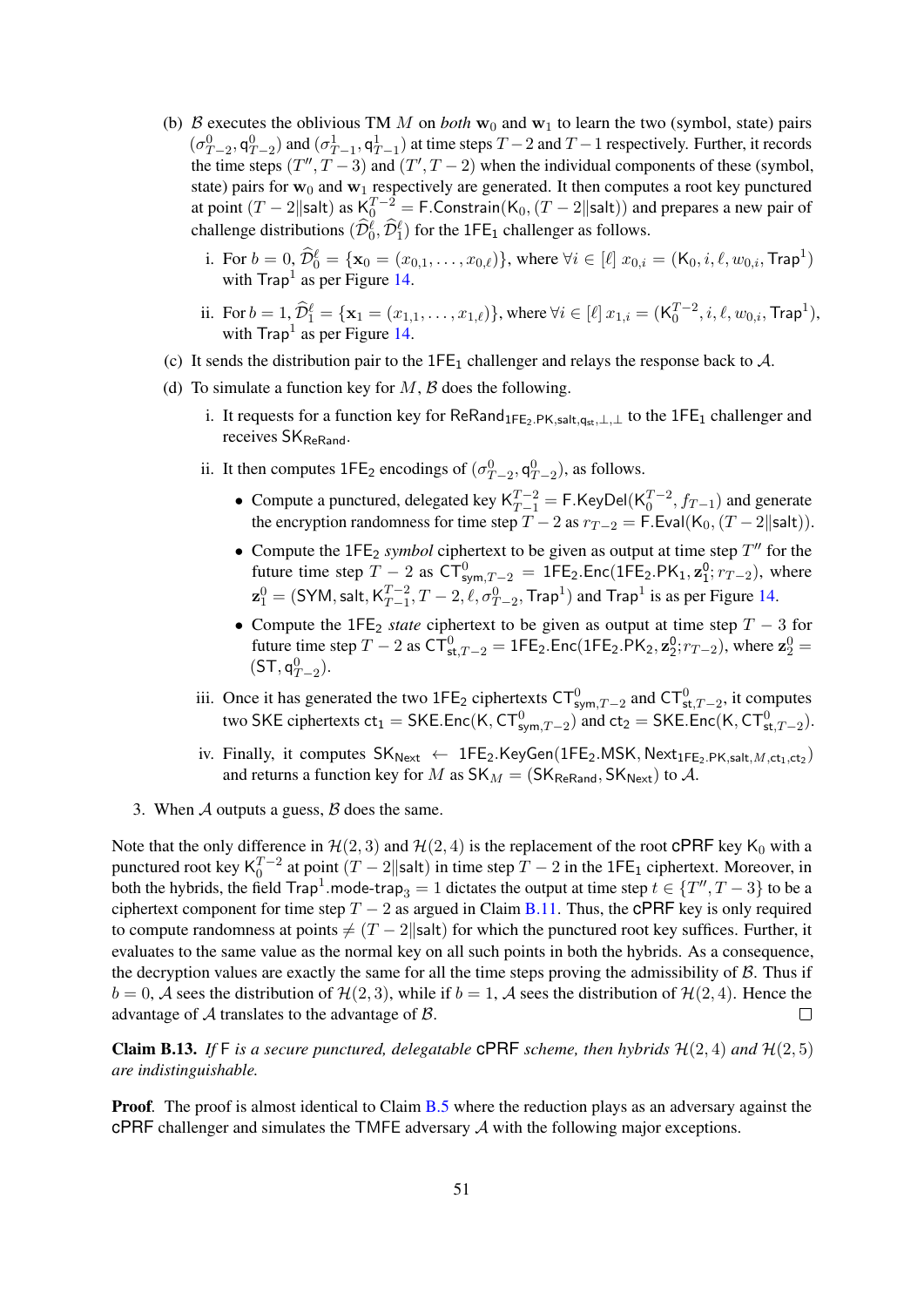- 1. B runs M on both the sampled messages  $w_0$  and  $w_1$  to know the (symbol, state) pairs at the time steps T − 2 and T − 1 respectively for constructing the data structure Trap as in  $\mathcal{H}(2, 4)$ . The challenge ciphertext encodes  $K_0^{T-2}$ , i.e., a root key punctured at point  $(T-2||\mathsf{salt})$ .
- 2. The cPRF challenger is queried at the point  $(T 2||\text{salt})$  to receive an encryption randomness for time step  $T - 2$ . This is used in computing the 1FE<sub>2</sub> ciphertext encoding the (symbol, state) pair generated at time steps  $(T'', T - 3)$  for time step  $T - 2$  when M is run on  $w_0$ .

The other details follow as before and hence we omit them.

 $\Box$ 

**Claim B.14.** *If*  $1FE_2$  *is a secure* CktFE *scheme, then hybrids*  $H(2, 5)$  *and*  $H(2, 6)$  *are indistinguishable.* 

**Proof.** Given a PPT adversary A that distinguishes  $\mathcal{H}(2, 5)$  and  $\mathcal{H}(2, 6)$ , we construct another PPT adversary  $\beta$  who breaks the security of the 1FE<sub>2</sub> scheme as follows.

- 1. B samples (1FE<sub>1</sub>.PK, 1FE<sub>1</sub>.MSK)  $\leftarrow$  1FE<sub>1</sub>.Setup(1<sup> $\lambda$ </sup>), salt  $\leftarrow$  {0, 1}<sup> $\lambda$ </sup> and K  $\leftarrow$  SKE.KeyGen(1<sup> $\lambda$ </sup>) and gets 1FE<sub>2</sub>.PK from the 1FE<sub>2</sub> challenger. It sends PK = 1FE<sub>1</sub>.PK to A.
- 2. When A outputs a pair of challenge distributions  $(\mathcal{D}_0^{\ell}, \mathcal{D}_1^{\ell})$  with support  $\Sigma^{\ell}$  for any arbitrary  $\ell = \text{poly}(\lambda)$  and a function query M obeying the admissibility criteria that  $\forall b \in \{0, 1\}, \mathbf{w}_b \leftarrow \mathcal{D}_b^{\ell}$ , runtime $(M, w_0)$  = runtime $(M, w_1)$  and  $M(w_0) \stackrel{c}{\approx} M(w_1)$ ,  $\mathcal B$  does the following.
	- (a) To simulate the challenge ciphertext, it first samples a pair of challenge messages  $(\mathbf{w}_0, \mathbf{w}_1) \leftarrow$  $(\mathcal{D}_0^{\ell}, \mathcal{D}_1^{\ell})$  such that  $\{w_b\}_{b \in \{0,1\}} = \{(w_{b,1}, \ldots, w_{b,\ell})\}_{b \in \{0,1\}}$ . It also samples a root CPRF key  $\mathsf{K}_0 \leftarrow \mathsf{F}.\mathsf{Setup}(1^{\lambda}).$
	- (b) B executes the oblivious TM M on *both*  $w_0$  and  $w_1$  to learn the two (symbol, state) pairs  $(\sigma_{T-2}^0, \mathsf{q}_{T-2}^0)$  and  $(\sigma_{T-2}^1, \mathsf{q}_{T-2}^1)$  respectively at time step  $T-2$ . Additionally,  $\beta$  also learns the (symbol, state) pair  $(\sigma_{T-1}^1, q_{T-1}^1)$  that is generated at time step  $T-1$  when M is executed on  $w_1$ . Further, it records the time steps  $(T'', T - 3)$  and  $(T', T - 2)$  when the individual components of these (symbol, state) pairs for  $w_0$  and  $w_1$  are generated and then computes a root key punctured at point  $(T - 2||\text{salt})$  as  $K_0^{T-2} = F$ . Constrain $(K_0, (T - 2||\text{salt}))$ . It then simulates the encryption oracle by computing  $CT_i = 1FE_1.Enc(1FE_1.PK, x_{1,i})$ , where  $\forall i \in [\ell], x_{1,i} = (\mathsf{K}_0^{T-2}, i, \ell, w_{0,i}, \mathsf{Trap}^1)$  and  $\mathsf{Trap}^1$  is as per Figure [14.](#page-48-0) It returns the ciphertext CT =  $\{{\sf CT}_i\}_{i\in[\ell]}$  to  ${\cal A}.$
	- (c) To simulate a function key for  $M$ ,  $\beta$  does the following.
		- i. It first computes  $SK_{ReRand} \leftarrow 1FE_1.KeyGen(1FE_1.MSK, ReRand_{1FE_2.PK, salt,qst,L,L}).$
		- ii. In order to construct a function key for Next,  $\beta$  needs to hardwire two SKE ciphertexts which it computes with the help of  $1FE<sub>2</sub>$  challenger as follows.
			- Delegate the punctured root key to compute  $K_{T-1}^{T-2} = F.KeyDel(K_0^{T-2}, f_{T-1}).$
			- Create a 1FE<sub>2</sub> challenge message pair as  $((\mathbf{z}_1^0, \mathbf{z}_2^0), (\mathbf{z}_1^1, \mathbf{z}_2^1))$  such that  $\forall b \in \{0, 1\}$ ,  $\mathbf{z}_1^{b} = (\mathsf{SYM}, \mathsf{salt}, \mathsf{K}_{T-1}^{T-2})$  $_{T-1}^{T-2},$   $T-2,$   $\ell,$   $\sigma_{T-2}^b,$   $\textsf{Trap}^1)$  and  $\mathbf{z}_2^b = (\mathsf{ST}, \mathsf{q}_{T-2}^b),$  where  $\textsf{Trap}^1$ is as per Figure [14.](#page-48-0)
			- It sends the challenge message pair  $((\mathbf{z}_1^0, \mathbf{z}_2^0), (\mathbf{z}_1^1, \mathbf{z}_2^1))$  to the 1FE<sub>2</sub> challenger and gets back  $(CT_{sym,T-2}, CT_{st,T-2}).$
			- It then computes the two SKE ciphertexts  $ct_1 = SKE.Enc(K, CT_{sym,T-2})$  and  $ct_2 = SKE.Enc(K, CT<sub>st,T-2</sub>).$
		- iii. B receives  $SK_{Next}$  for requesting a function key for  $Next_{1FE_2.PK, salt,M,ct_1,ct_2}$  to the  $1FE_2$ challenger and returns a function key for M as  $SK_M = (SK_{ReRand}, SK_{Next})$  to A.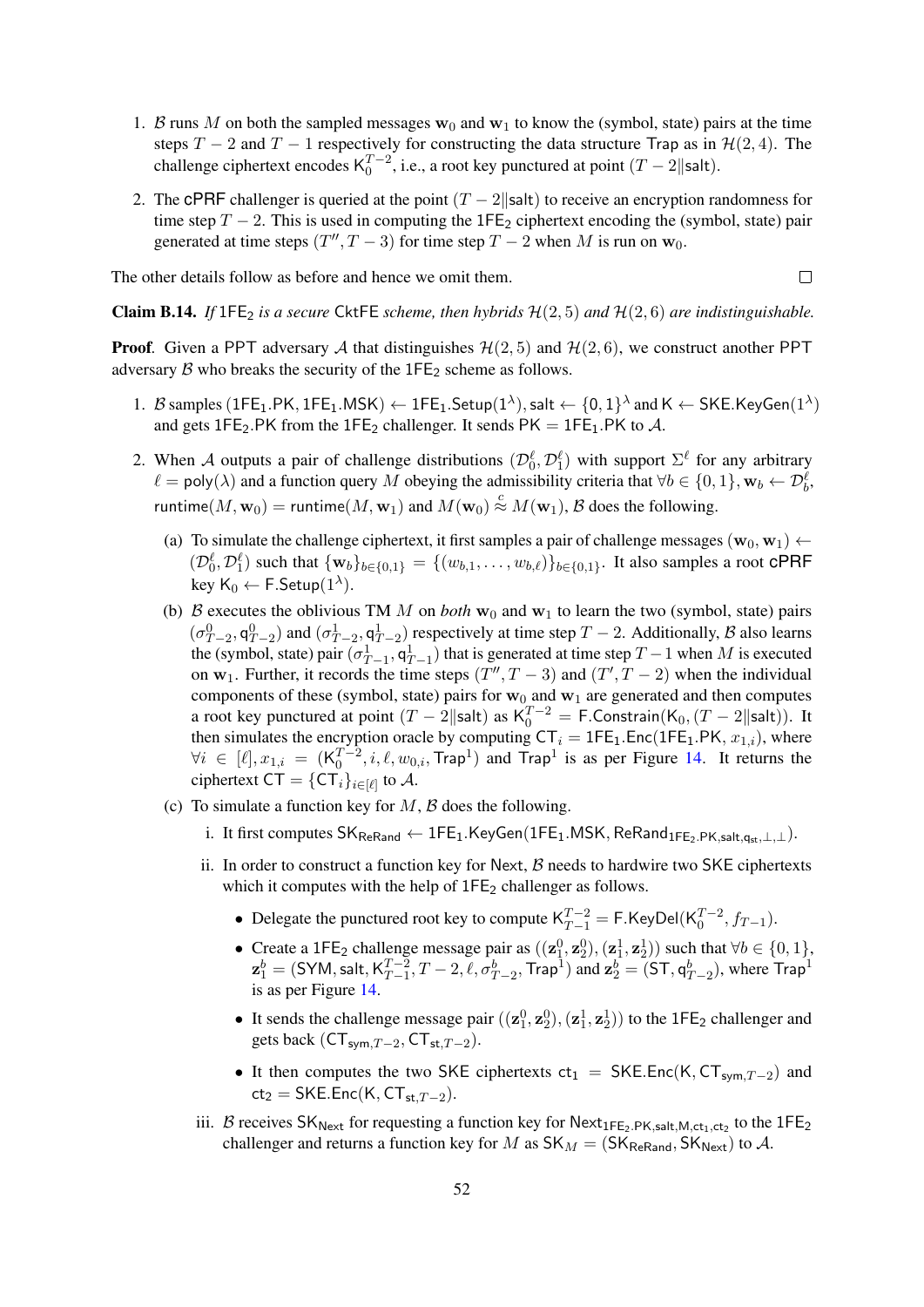3. When  $A$  outputs a guess,  $B$  does the same.

Note that the function key queried by  $\beta$  to the 1FE<sub>2</sub> challenger is for a function Next that outputs 1FE<sub>2</sub> ciphertexts that are indistinguishable by the security of  $1FE_2$  itself. Therefore,  $\beta$  is an admissible  $1FE_2$ adversary. Further, when the ciphertext for time step  $T - 2$  is computed as a 1FE<sub>2</sub> encryption of a (symbol, state) pair corresponding to bit  $b = 0$ , A's view is identical to that of  $\mathcal{H}(2, 5)$ , and when the ciphertext for time step  $T - 2$  is computed as a 1FE<sub>2</sub> encryption of a (symbol, state) pair corresponding to bit  $b = 1$ , A's view is identical to that of  $\mathcal{H}(2, 6)$ . Thus, the advantage of A in distinguishing  $\mathcal{H}(2, 5)$ and  $H(2, 6)$  translates to the advantage of B in breaking the 1FE<sub>2</sub> scheme.  $\Box$ 

**Claim B.15.** If F is a secure punctured, delegatable **CPRF** scheme, then hybrids  $H(2, 6)$  and  $H(2, 7)$ *are indistinguishable.*

**Proof.** The proof is similar to Claim **[B.7](#page-45-0)** and hence we omit the details.

**Claim B.16.** *If*  $1FE_1$  *is a secure* CktFE *scheme, then hybrids*  $H(2, 7)$  *and*  $H(2, 8)$  *are indistinguishable.* 

**Proof.** The proof is similar to Claim **[B.8](#page-46-1)** and hence we omit the details.

Claim B.17. *If*  $1FE_1$  *is a secure* CktFE *scheme, then hybrids*  $H(2, 8)$  *and*  $H(3, 1)$  *are indistinguishable.* 

**Proof.** Given a PPT adversary A that distinguishes  $\mathcal{H}(2, 8)$  and  $\mathcal{H}(3, 1)$ , we construct another PPT adversary  $\beta$  who breaks the security of the 1FE<sub>1</sub> scheme as follows.

- 1. B receives 1FE<sub>1</sub>.PK from the 1FE<sub>1</sub> challenger and returns this to A. Additionally, it samples by itself (1FE<sub>2</sub>.PK, 1FE<sub>2</sub>.MSK)  $\leftarrow$  1FE<sub>2</sub>.Setup(1<sup> $\lambda$ </sup>), salt  $\leftarrow$  {0,1}<sup> $\lambda$ </sup> and two random strings  $ct_1, ct_2 \leftarrow C^{SKE}$ , where  $C^{SKE}$  denotes the ciphertext space of the SKE scheme.
- 2. When A outputs a pair of challenge distributions  $(\mathcal{D}_0^{\ell}, \mathcal{D}_1^{\ell})$  with support  $\Sigma^{\ell}$  for any arbitrary  $\ell = \text{poly}(\lambda)$  and a function query M obeying the admissibility criteria that  $\forall b \in \{0, 1\}, \mathbf{w}_b \leftarrow \mathcal{D}_b^{\ell}$ , runtime $(M, w_0)$  = runtime $(M, w_1)$  and  $M(w_0) \stackrel{c}{\approx} M(w_1)$ ,  $\mathcal B$  does the following.
	- (a) To simulate the challenge ciphertext, it first samples a pair of challenge messages ( $\mathbf{w}_0, \mathbf{w}_1$ )  $\leftarrow$  $(\mathcal{D}_0^{\ell}, \mathcal{D}_1^{\ell})$  such that  $\{w_b\}_{b \in \{0,1\}} = \{(w_{b,1}, \ldots, w_{b,\ell})\}_{b \in \{0,1\}}$ . It also samples a root CPRF key  $\mathsf{K}_0 \leftarrow \mathsf{F}.\mathsf{Setup}(1^{\lambda}).$
	- (b) B executes the oblivious TM M on *both*  $w_0$  and  $w_1$  to learn the two (symbol, state) pairs  $(\sigma_{T-3}^0, \mathsf{q}_{T-3}^0)$  and  $(\sigma_{T-2}^1, \mathsf{q}_{T-2}^1)$  at time steps  $T-3$  and  $T-2$  respectively. Further, it records the time steps  $(T'''$ ,  $T-4$ ) and  $(T''$ ,  $T-3)$  when the individual components of these (symbol, state) pairs for  $w_0$  and  $w_1$  respectively are generated and then prepares a new pair of challenge distributions  $(\widehat{\mathcal{D}}_0^{\ell}, \widehat{\mathcal{D}}_1^{\ell})$  for the 1FE<sub>1</sub> challenger as follows.
		- i. For  $b = 0$ ,  $\widehat{\mathcal{D}}_0^{\ell} = {\mathbf{x}_0 = (x_{0,1}, \dots, x_{0,\ell})}$ , where  $\forall i \in [\ell]$   $x_{0,i} = (K_0, i, \ell, w_{0,i}, \text{Trap}^0)$ with  $\text{Trap}^0$  being same as  $\text{Trap}^1$  from Figure [14.](#page-48-0)
		- ii. For  $b = 1$ ,  $\widehat{\mathcal{D}}_1^{\ell} = {\mathbf{x}_1 = (x_{1,1}, \ldots, x_{1,\ell})}$ , where  $\forall i \in [\ell]$   $x_{1,i} = (\mathsf{K}_0, i, \ell, w_{0,i}, \mathsf{Trap}^1)$ , with the new fields in  $\text{Trap}^1$  as shown in Figure [15.](#page-52-0)

| mode-real : $\perp$              | key-id : salt                                                                             | val <sub>0</sub> : $w_{0,i}$ | val <sub>1</sub> : $w_{1,i}$                                        | $SKE.K : \bot$ |  |
|----------------------------------|-------------------------------------------------------------------------------------------|------------------------------|---------------------------------------------------------------------|----------------|--|
|                                  | mode-trap <sub>1</sub> : 1   Target TS <sub>1</sub> : $T-2$   Sym TS <sub>1</sub> : $T''$ |                              | Sym val $_1: \sigma_{T-2}^1$ ST TS $_1: T-3$ ST val $_1: q_{T-2}^1$ |                |  |
|                                  | mode-trap <sub>2</sub> : 1   Target $TS_2: T-3$   Sym $TS_2: T'''$                        |                              | Sym val $_2: \sigma_{T-3}^0$ ST TS $_2: T-4$ ST val $_2: q_{T-3}^0$ |                |  |
| mode-trap <sub>3</sub> : $\perp$ | Target $TS : \bot$                                                                        | Svm $TS : \bot$              |                                                                     | $STTS: \bot$   |  |

<span id="page-52-0"></span>Figure 15: Trap<sup>1</sup> configuration in  $H(3, 1)$ 

 $\Box$ 

 $\Box$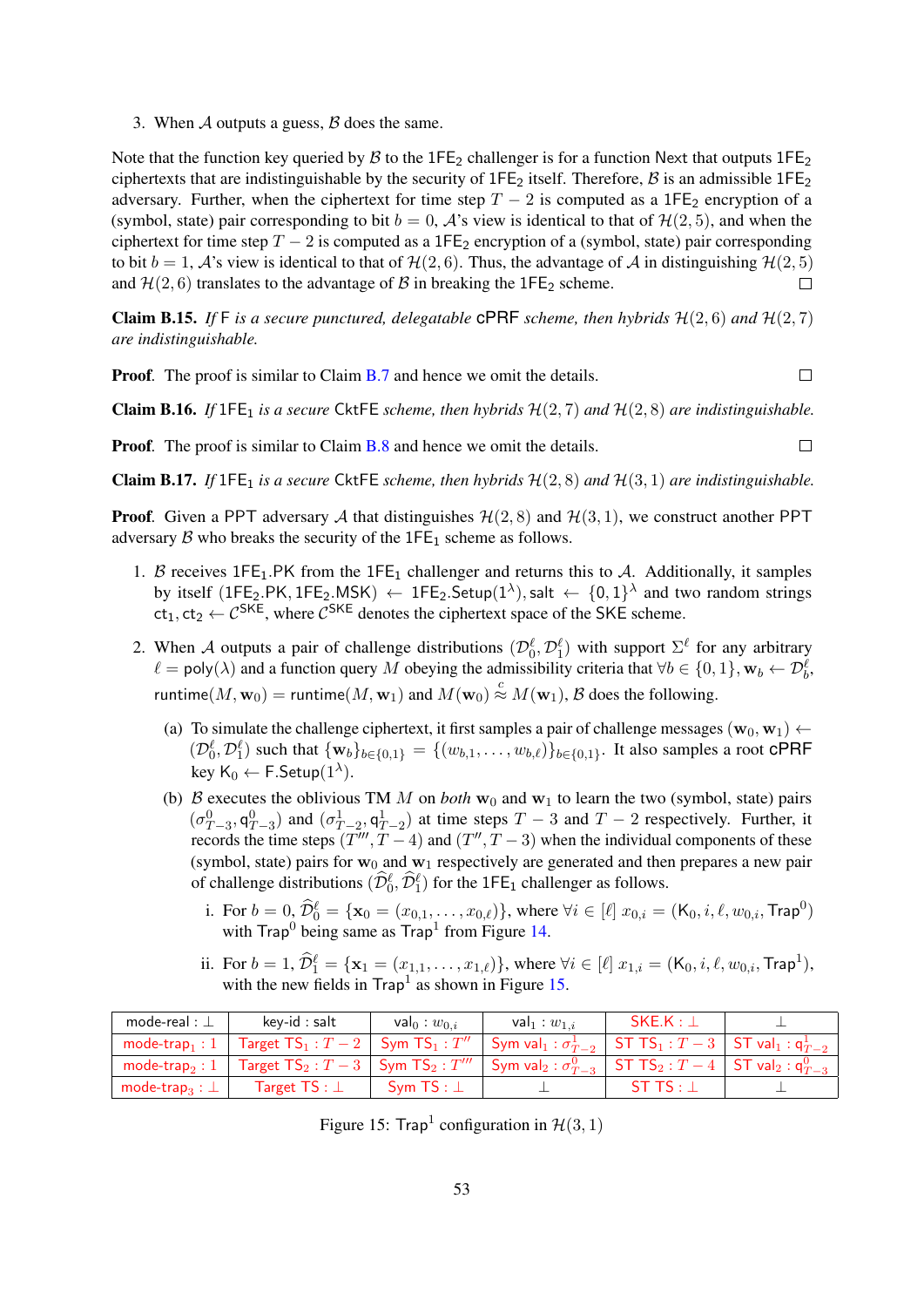- (c) It sends the distribution pair to the  $1FE<sub>1</sub>$  challenger and relays the response back to  $A$ .
- (d) To simulate a function key for M, B first requests for a function key to the  $1FE_1$  challenger for the function ReRand<sub>1FE2.PK,salt,q<sub>st</sub>,⊥,⊥ and receives SK<sub>ReRand</sub>. B computes by itself</sub>  $\mathsf{SK}_{\mathsf{Next}} \leftarrow \mathsf{1FE}_2.\mathsf{KeyGen}(\mathsf{1FE}_2.\mathsf{MSK},\mathsf{Next}_{\mathsf{1FE}_2.\mathsf{PK},\mathsf{salt},M,\mathsf{ct}_1,\mathsf{ct}_2})$  and returns a function key for M as  $SK_M = (SK_{\text{ReRand}}, SK_{\text{Next}})$  to A.

Note that the (symbol, state) pair for time step  $T - 2$  has already been switched to correspond to  $b = 1$ from the prior hybrid. Thus, maintaining the trapdoor information for time step  $T - 1$  is now redundant and follows by normal decryption from time step  $T - 2$ . The (symbol, state) pair for time step  $T - 3$ now corresponds to bit  $b = 0$  and therefore the decryption chain inconsistency arises at time step  $T - 2$ now. Hence, intuitively we "slide" the trapdoor by replacing a new trapdoor data structure in  $\mathcal{H}(3, 1)$  in a way that still maintains functional equivalence with  $H(2, 8)$  at all the time steps but contains hardwired information about the time steps  $T - 3$  and  $T - 2$  now. We show the admissibility of the reduction B as follows.

Observe that for all time steps  $t \notin \{T'', T-3, T''', T-4\}$ , the decryption outputs are exactly the same sequence of ciphertexts in both the hybrids which are output by the normal decryption. At a time step  $t \in \{T'', T-3, T''', T-4\}$  in  $\mathcal{H}(3,1)$ , the decryption is dictated by Trap<sup>1</sup>.mode-trap<sub>1</sub> = Trap<sup>1</sup>.mode-trap<sub>2</sub> = 1. In particular, the ciphertext components for time step  $T - 2$  corresponding to  $b = 1$  is output at time steps  $T''$  and  $T - 3$  and is triggered by Trap<sup>0</sup>. mode-trap<sub>3</sub> = 1 in  $\mathcal{H}(2,8)$  and Trap<sup>1</sup>.mode-trap<sub>1</sub> = 1 in  $H(3, 1)$ . On the other hand, the ciphertext components for time step  $T - 3$ corresponding to  $b = 0$  is output at time steps  $T'''$  and  $T - 4$  and is triggered by the normal decryption in  $H(2, 8)$  and by Trap<sup>0</sup>.mode-trap<sub>2</sub> = 1 in  $H(3, 1)$ . The ciphertext components for time step  $T - 1$ corresponding to  $b = 1$  is output at time steps  $T'$  and  $T - 2$  and is triggered by  $\text{Trap}^0$ .mode-trap $_1 = 1$ in  $H(2, 8)$  and by the normal decryption (as a consequence of already having the outputs at time step  $T-2$  switched to  $b=1$ ) in  $\mathcal{H}(3, 1)$ . Further, note that all these ciphertext components are exactly the same for both the hybrids.

Therefore,  $\beta$  is an admissible adversary against the 1FE<sub>1</sub> challenger since the outputs for the two challenge message sets are exactly the same. Hence A sees the distribution of  $\mathcal{H}(2, 8)$ , if  $b = 0$ , and that of  $\mathcal{H}(3, 1)$ , if  $b = 1$ . Thus the advantage of A translates to the advantage of B.  $\Box$ 

Note that  $\mathcal{H}(3, i)$  is analogous to  $\mathcal{H}(2, i)$ ,  $\forall i \in [8]$ . Now consider any pair of challenge message vectors  $\{w_b\}_{b \in \{0,1\}} = \{(w_{b,1}, \ldots, w_{b,\ell})\}_{b \in \{0,1\}}$  of arbitrary length  $\ell$  with any TM M taking T time steps to halt on either inputs. In general, we have that  $\mathcal{H}(t, i)$  is analogous to  $\mathcal{H}(t - 1, i)$ , for all  $t \in [3, T - (\ell + 1)], i \in [8]$ . Observe further that for any given  $k \in [3, T - (\ell + 1)]$ , we have the following computational indistinguishability chain via the intermediate hybrids.

$$
\mathcal{H}(k-1,1) \stackrel{c}{\approx} \mathcal{H}(k-1,2) \stackrel{c}{\approx} \cdots \stackrel{c}{\approx} \mathcal{H}(k-1,8) \stackrel{c}{\approx} \mathcal{H}(k,1) \stackrel{c}{\approx} \mathcal{H}(k,2) \stackrel{c}{\approx} \cdots \stackrel{c}{\approx} \mathcal{H}(k,8)
$$

We can easily extend this computational indistinguishability chain further to have the following.

$$
\mathcal{H}(0) \stackrel{c}{\approx} \mathcal{H}(1,1) \stackrel{c}{\approx} \mathcal{H}(1,8) \stackrel{c}{\approx} \mathcal{H}(2,1) \stackrel{c}{\approx} \mathcal{H}(2,8) \stackrel{c}{\approx} \cdots \stackrel{c}{\approx} \mathcal{H}(T-(\ell+1),1) \stackrel{c}{\approx} \mathcal{H}(T-(\ell+1),8)
$$

Note that in  $\mathcal{H}(T - (\ell + 1), 8)$ , the (symbol, state) pair corresponding to the output at time step  $\ell + 1$ has already been switched to  $b = 1$ . Proceeding one step backward in the execution chain we reach time step  $\ell$  where the 1FE<sub>2</sub> ciphertext components are computed partially by each of  $SK_{\text{ReRand}}$  and  $SK_{\text{Next}}$ . More specifically, at any time step  $j \in [2, \ell]$  the 1FE<sub>2</sub> ciphertext component encoding the "symbol"  $w_j$  is output by ReRand. Accordingly, the  $1FE_2$  ciphertext component encoding the "state"  $q_i$  for the same time step j is output by Next only when it gets  $(w_{j-1}, q_{j-1})$  as input, i.e., the symbol and state at time step  $j - 1$ , each of which is encrypted with the exact same randomness. Hence, to proceed with the security proof at any time step  $j \in [2, \ell]$ , while switching from  $b = 0$  to  $b = 1$  the reduction B simulating 1FE<sub>1</sub> itself will now hardwire the SKE ciphertext encoding 1FE<sub>2</sub>.CT( $w_{b,j}$ ) into ReRand and the SKE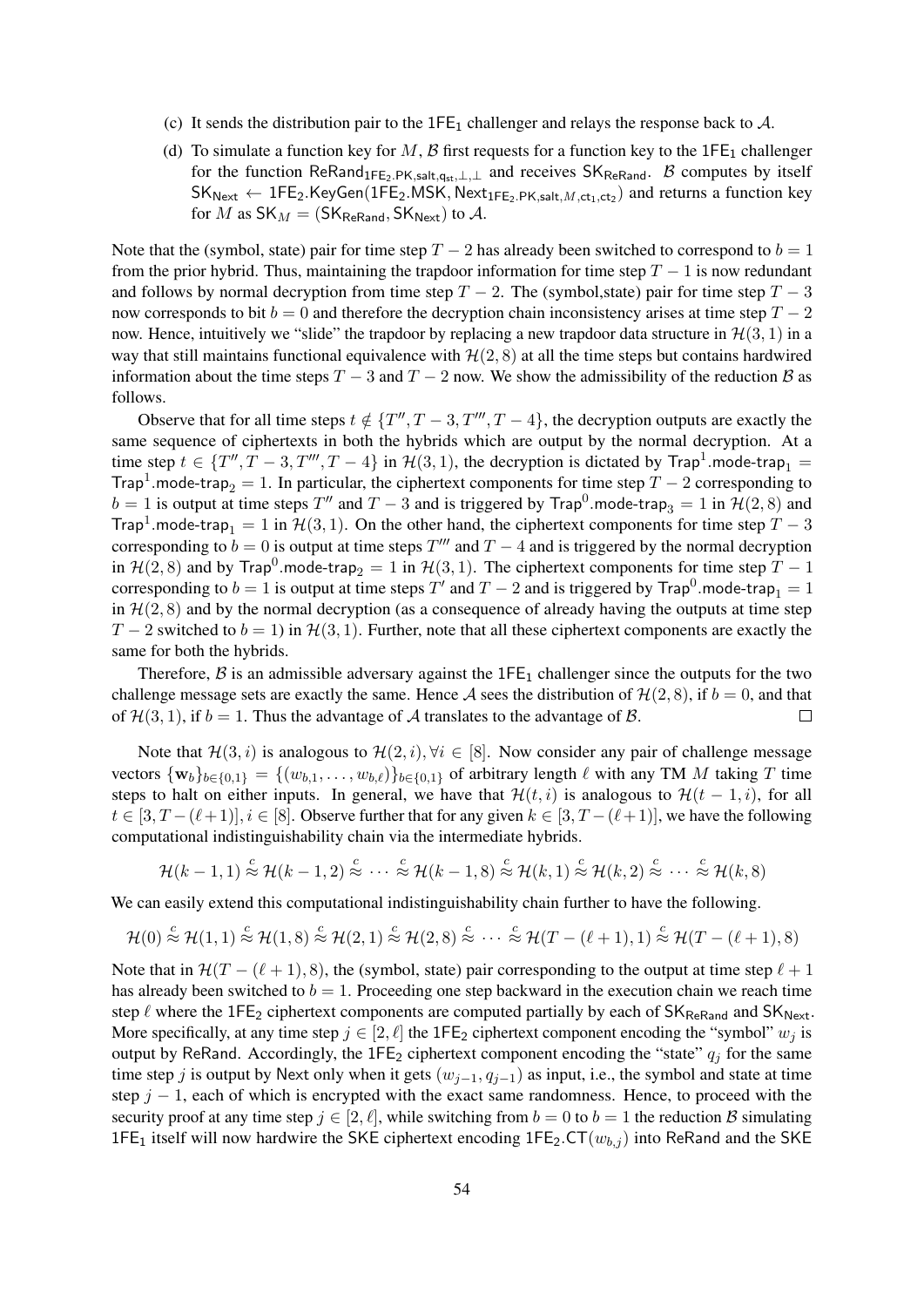ciphertext encoding  $1FE_2$ .CT( $q_j^b$ ) into Next after receiving them from the  $1FE_2$  challenger. At time step  $j = 1$ , B hardwires the SKE ciphertext encoding both 1FE<sub>2</sub>.CT( $w_{b,1}$ ) and 1FE<sub>2</sub>.CT( $q_{st}$ ) into ReRand function only. This is since ReRand outputs the (symbol, state) ciphertext pair at the first time step as per functionality. Indistinguishability between these hybrids is as before.

Similar to the transition from  $\mathcal{H}(2, 8)$  to  $\mathcal{H}(3, 1)$ , at time step  $j = \ell+1$  we slide the trapdoor to switch the ciphertext in slot 1 for time step  $\ell+1$  (corresponding to  $b = 1$ ) and slot 2 for time step  $\ell$  (corresponding to  $b\,=\,0$ ). We also set  $\mathsf{Trap}^1.\mathsf{mode}\text{-}\mathsf{trap}_3\,=\,\bot, \mathsf{Trap}^1.\mathsf{mode}\text{-}\mathsf{trap}_1\,=\,\mathsf{Trap}^1.\mathsf{mode}\text{-}\mathsf{trap}_2\,=\,1.$  The decryption values being exactly the same in  $\mathcal{H}(T - (\ell + 1), 8)$  and  $\mathcal{H}(T - \ell, 1)$ , security follows from  $1FE<sub>1</sub>$ .

However, once we reach time step  $\ell$  at  $\mathcal{H}(T - \ell, s)$  when the bit b (for time step  $\ell$ ) has already been switched from 0 to 1 and we are about to slide the trapdoor to go to the next hybrid, we must add an additional hybrid  $\mathcal{H}(T - j, 9)$  for all  $j \in [1, \ell]$ , as discussed in Section [3.3,](#page-20-0) namely:

 $H(T - j, 9)$ : In this hybrid, we modify the 1FE<sub>1</sub> challenge ciphertext in position j as follows: the encoded message is changed corresponding to  $b = 1$  and flag mode-real  $= 1$ . The other flags mode-trap<sub>1</sub> = mode-trap<sub>2</sub> = mode-trap<sub>3</sub> =  $\perp$ .

Consider  $j = \ell$ . Note that all ciphertexts previous to time step  $\ell$  remain unchanged, and output their corresponding symbol ciphertexts correctly. The Next circuit outputs the state ciphertext for time step  $\ell$ corresponding to bit  $b = 1$ . The only difference between this hybrid and the previous one is that here we use the real mode to output the symbol ciphertext for  $b = 1$  whereas previously we used the trapdoor mode to output the same symbol CT. Hence, decryption values in both hybrids are exactly the same, and indistinguishability follows from security of 1FE<sub>1</sub>.

As before from  $\mathcal{H}(1, 8)$  to  $\mathcal{H}(2, 5)$  and  $\mathcal{H}(2, 6)$  to  $\mathcal{H}(3, 1)$ , we get two similar sequence of hybrids from  $\mathcal{H}(T - (\ell + 1), 8)$  to  $\mathcal{H}(T - \ell, 5)$  and from  $\mathcal{H}(T - \ell, 6)$  to  $\mathcal{H}(T - \ell, 8)$ . Additionally we now go from  $\mathcal{H}(T - \ell, 8)$  to  $\mathcal{H}(T - (\ell - 1), 1)$  via the intermediate extra hybrid  $\mathcal{H}(T - \ell, 9)$  as follows.

$$
\mathcal{H}(T - (\ell+1), 8) \stackrel{\text{IFE}_1}{\approx} \mathcal{H}(T - \ell, 1) \stackrel{\text{SKE}}{\approx} \mathcal{H}(T - \ell, 2) \stackrel{\text{IFE}_1}{\approx} \mathcal{H}(T - \ell, 3) \stackrel{\text{IFE}_1}{\approx} \mathcal{H}(T - \ell, 4) \stackrel{\text{CPRF}}{\approx} \mathcal{H}(T - \ell, 5)
$$
\n
$$
\mathcal{H}(T - \ell, 6) \stackrel{\text{CPRF}}{\approx} \mathcal{H}(T - \ell, 7) \stackrel{\text{IFE}_1}{\approx} \mathcal{H}(T - \ell, 8) \quad \text{and} \quad \underbrace{\mathcal{H}(T - \ell, 8) \stackrel{\text{IFE}_1}{\approx} \mathcal{H}(T - \ell, 9) \stackrel{\text{IFE}_1}{\approx} \mathcal{H}(T - (\ell-1), 1)}_{\text{FKE}_1}
$$

In the following claims, we show a formal reduction between  $\mathcal{H}(T - \ell, 5)$  and  $\mathcal{H}(T - \ell, 6)$  and sketch a high level proof of computational indistinguishability for that of between  $\mathcal{H}(T - \ell, 8)$  and  $\mathcal{H}(T - \ell, 9)$ thereby connecting the above computational indistinguishability chains into one when the symbol and state at time step  $\ell$  gets switched from  $b = 0$  to  $b = 1$  finally.

**Claim B.18.** If 1FE<sub>2</sub> is a secure CktFE scheme, then hybrids  $\mathcal{H}(T - \ell, 5)$  and  $\mathcal{H}(T - \ell, 6)$  are *indistinguishable.*

**Proof.** Given a PPT adversary A that distinguishes  $\mathcal{H}(T - \ell, 5)$  and  $\mathcal{H}(T - \ell, 6)$ , we construct another PPT adversary  $\beta$  who breaks the security of the 1FE<sub>2</sub> scheme as follows.

- 1. B samples  $(\text{1FE}_1.\text{PK},\text{1FE}_1.\text{MSK}) \leftarrow \text{1FE}_1.\text{Setup}(1^\lambda),$  salt  $\leftarrow \{0,1\}^\lambda$  and  $\mathsf{K} \leftarrow \mathsf{SKE}.\mathsf{KeyGen}(1^\lambda)$ and gets 1FE<sub>2</sub>.PK from the 1FE<sub>2</sub> challenger. It sends PK = 1FE<sub>1</sub>.PK to A.
- 2. When A outputs a pair of challenge distributions  $(\mathcal{D}_0^{\ell}, \mathcal{D}_1^{\ell})$  with support  $\Sigma^{\ell}$  for any arbitrary  $\ell = \text{poly}(\lambda)$  and a function query M which obeys the admissibility criteria, B does the following.
	- (a) To simulate the challenge ciphertext, it first samples a pair of challenge messages ( $\mathbf{w}_0$ ,  $\mathbf{w}_1$ )  $\leftarrow$  $(\mathcal{D}_0^{\ell}, \mathcal{D}_1^{\ell})$  such that  $\{w_b\}_{b \in \{0,1\}} = \{(w_{b,1}, \ldots, w_{b,\ell})\}_{b \in \{0,1\}}$ . It also samples a root CPRF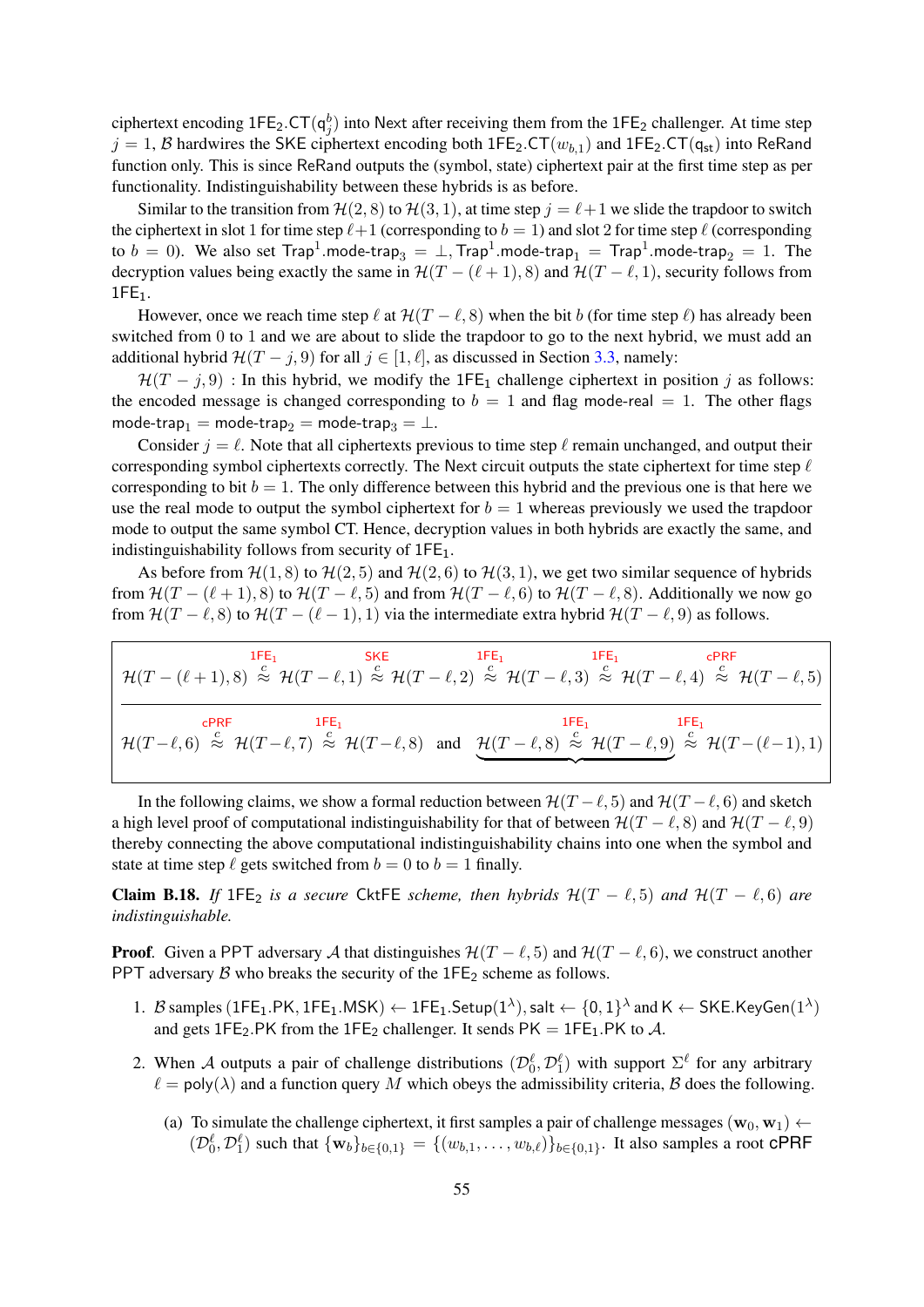key  $\mathsf{K}_0 \leftarrow \mathsf{F}.\mathsf{Setup}(1^{\lambda}).$ 

(b) B learns the two (symbol, state) pairs at time step  $\ell$  when the oblivious TM M is run on *both*  $w_0$  and  $w_1$ . Denote these pairs as  $(\sigma_\ell^0, q_\ell^0)$  and  $(\sigma_\ell^1, q_\ell^1)$ , where  $\sigma_\ell^b = w_{b,\ell}$  now. B also learns the (symbol, state) pair at time step  $\ell + 1$  when M is run on  $w_1$  and denote this pair as  $(\sigma_{\ell+1}^1, \mathsf{q}_{\ell+1}^1)$ . Further, it also records the time steps  $(\ell, \ell-1)$  and  $(\ell', \ell), \ell' \leq \ell$  when the individual components of the (symbol, state) pairs  $(\sigma_{\ell}^b, q_{\ell}^b), \forall b \in \{0, 1\}$  and  $(\sigma_{\ell+1}^1, q_{\ell+1}^1)$ respectively are generated and then computes a root key punctured at point  $(\ell || \text{salt})$  as  $K_0^{\ell} = F$ . Constrain(K<sub>0</sub>, ( $\ell$ ||salt)). It then simulates the encryption oracle by computing  $C\overline{T}_i = 1FE_1.Enc(1FE_1.PK, x_{1,i}),$  where  $\forall i \in [\ell], x_{1,i} = (K_0^{\ell}, i, \ell, w_{0,i}, \text{Trap}^1)$  and  $\text{Trap}^1$  is as per  $\mathcal{H}(T - \ell, 3)$  shown in Figure [16.](#page-55-0) It returns the ciphertext  $CT = \{CT_i\}_{i \in [\ell]}$  to A.

| mode-real : $\perp$          | $key-id : salt$                       | val $_0:w_{0,i}$      | val $_1:w_{1,i}$                                    | SKE.K : K                    |                           |
|------------------------------|---------------------------------------|-----------------------|-----------------------------------------------------|------------------------------|---------------------------|
| mode-trap <sub>1</sub> : $1$ | Target $\mathsf{TS}_1:\ell+1 \, \mid$ |                       | Sym $TS_1: \ell' \mid Sym val_1: \sigma_{\ell+1}^1$ | ST TS <sub>1</sub> : $\ell$  | ST val $_1: q^1_{\ell+1}$ |
| mode-trap. : $\perp$         | Target $\mathsf{TS}_2 : \bot$         | Sym TS $_2$ : $\perp$ | Sym val <sub>2</sub> : $\perp$                      | ST TS <sub>2</sub> : $\perp$ | ST val $_2$ : $\perp$     |
| mode-trap <sub>3</sub> : $1$ | Target TS : $\ell$                    | Sym TS : $\ell$       |                                                     | ST TS : $\ell$ – 1           |                           |

<span id="page-55-0"></span>Figure 16: Trap<sup>1</sup> configuration in  $\mathcal{H}(T - \ell, 3)$ 

- (c) To simulate a function key for  $M$ ,  $\beta$  does the following.
	- i. In order to construct a function key for ReRand and Next,  $\beta$  now needs to hardwire an SKE ciphertext in each of the functions which it computes with the help of  $1FE<sub>2</sub>$ challenger as follows.
		- Delegate the punctured root key to compute  $K_{\ell+1}^{\ell} = F.KeyDel(K_0^{\ell}, f_{\ell+1}).$
		- Create a 1FE<sub>2</sub> challenge message pair as  $((\mathbf{z}_1^0, \mathbf{z}_2^0), (\mathbf{z}_1^1, \mathbf{z}_2^1))$  such that  $\forall b \in \{0, 1\}$ ,  $\mathbf{z}_1^b = (\mathsf{SYM}, \mathsf{salt}, \mathsf{K}^{\ell}_{\ell+1}, \ell, \ell, \sigma_{\ell}^b, \mathsf{Trap}^1)$  and  $\mathbf{z}_2^b = (\mathsf{ST}, \mathsf{q}_{\ell}^b).$
		- It sends the challenge message pair  $((\mathbf{z}_1^0, \mathbf{z}_2^0), (\mathbf{z}_1^1, \mathbf{z}_2^1))$  to the 1FE<sub>2</sub> challenger and gets back  $(CT_{sym,\ell}, CT_{st,\ell}).$
		- It then computes the two SKE ciphertexts  $ct_1 = SKE.Enc(K, CT_{sym,\ell})$  and  $ct_2$  =  $SKE.Enc(K, CT<sub>st</sub>).$
	- ii. B now computes by itself  $SK_{ReRand} \leftarrow 1FE_1.KeyGen(1FE_1.MSK, ReRand_{1FE_2.PK,salt,q<sub>st,ct1</sub>,\perp}).$
	- iii. B receives  $SK_{Next}$  for requesting a function key for  $Next_{1FE_2.PK, salt,M,\perp,ct_2}$  to the  $1FE_2$ challenger and returns a function key for M as  $SK_M = (SK_{ReRand}, SK_{Next})$  to A.
- 3. When  $\mathcal A$  outputs a guess,  $\mathcal B$  does the same.

Note that the function key queried by  $\beta$  to the 1FE<sub>2</sub> challenger is for a function Next that outputs 1FE<sub>2</sub> ciphertexts that are indistinguishable by the security of  $1FE_2$  itself. Therefore, B is an admissible  $1FE_2$ adversary. Further, when the ciphertext for time step  $\ell$  is computed as a 1FE<sub>2</sub> encryption of a (symbol, state) pair corresponding to bit  $b = 0$ , A's view is identical to that of  $\mathcal{H}(T - \ell, 5)$ , and when the ciphertext for time step  $\ell$  is computed as a 1FE<sub>2</sub> encryption of a (symbol, state) pair corresponding to bit  $b = 1$ , A's view is identical to that of  $\mathcal{H}(T - \ell, 6)$ . Hence the advantage of A in distinguishing  $\mathcal{H}(T - \ell, 5)$  and  $\mathcal{H}(T - \ell, 6)$  translates to the advantage of B in breaking the 1FE<sub>2</sub> scheme.  $\Box$ 

**Claim B.19.** *If* 1FE<sub>1</sub> *is a secure* CktFE *scheme, then hybrids*  $\mathcal{H}(T - \ell, 8)$  *and*  $\mathcal{H}(T - \ell, 9)$  *are indistinguishable.*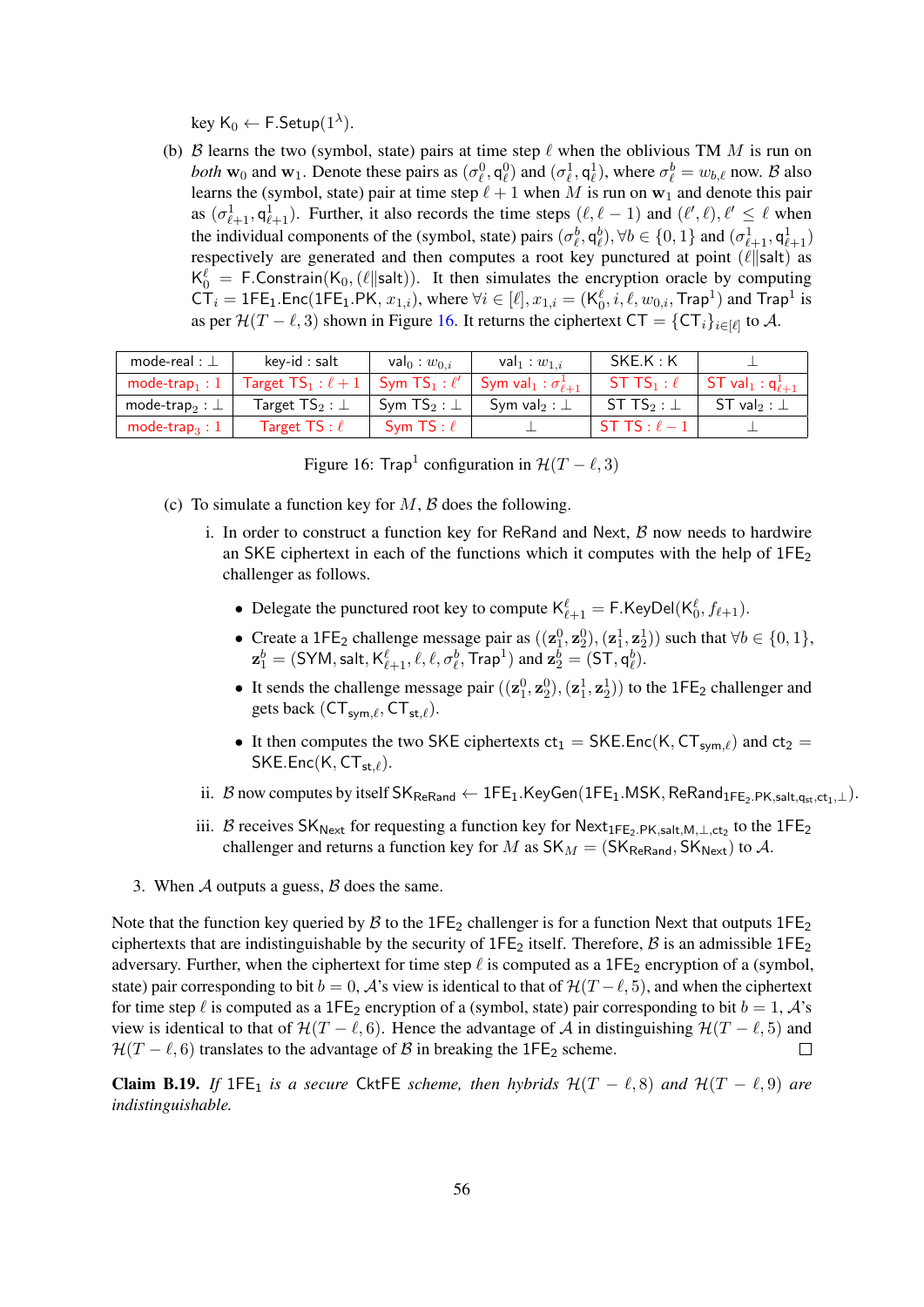**Proof.** We describe the proof at a high level and omit the details. Note that all ciphertexts previous to time step  $\ell$  remain unchanged, and output their corresponding symbol ciphertexts correctly. The Next circuit outputs the state ciphertext for time step  $\ell$  corresponding to bit  $b = 1$ . The only difference between this hybrid and the previous one is that here we use the real mode to output the symbol ciphertext for  $b = 1$  whereas previously we used the trapdoor mode to output the same symbol ciphertext. Hence, decryption values in both hybrids are exactly the same. When the  $1FE_1$  ciphertext for time step  $\ell$  is computed corresponding to  $b = 0$ , A's view is identical to that of  $\mathcal{H}(T - \ell, 8)$ , and when the 1FE<sub>1</sub> ciphertext for time step  $\ell$  is computed corresponding to  $b = 1$ , A's view is identical to that of  $\mathcal{H}(T - \ell, 9)$ . Hence the advantage of A in distinguishing  $\mathcal{H}(T - \ell, 8)$  and  $\mathcal{H}(T - \ell, 9)$  translates to the advantage of  $\beta$  in breaking the 1FE<sub>1</sub> scheme.  $\Box$ 

Denoting  $\tau = (T - j)$  for any  $j \in [\ell]$ , we get a sequence of hybrids shown below, where we define  $\mathcal{H}(T, 1) \stackrel{\triangle}{=} \mathcal{H}(T)$  and have the final Claim [B.20](#page-56-2) which completes the proof of Theorem [3.1.](#page-20-2)

$$
\mathcal{H}(\tau,8) \stackrel{\text{1FE}_1}{\approx} \mathcal{H}(\tau,9) \stackrel{\text{1FE}_1}{\approx} \mathcal{H}(\tau+1,1) \stackrel{\text{2F}_1}{\approx} \cdots \stackrel{\text{2F}_n}{\approx} \mathcal{H}(\tau+1,5) \stackrel{\text{2F}_2}{\approx} \mathcal{H}(\tau+1,6) \stackrel{\text{2F}_n}{\approx} \cdots \stackrel{\text{2F}_n}{\approx} \mathcal{H}(\tau+1,6) \stackrel{\text{1FE}_1}{\approx} \cdots \stackrel{\text{2F}_n}{\approx} \mathcal{H}(\tau+1,8) \stackrel{\text{2F}_n}{\approx} \mathcal{H}(\tau+1,9) \stackrel{\text{2F}_n}{\approx} \mathcal{H}(\tau+2,1)
$$

<span id="page-56-2"></span>Claim B.20. *If*  $1FE_1$  *is a secure* CktFE *scheme, then hybrids*  $H(T-1, 9)$  *and*  $H(T)$  *are indistinguishable.* 

**Proof.** Note that  $\text{Trap}^1$  mode-real  $= 1$  for ciphertexts in both worlds. The only difference between both these hybrids is that in the former Trap contains other information whereas in the latter all other fields disabled with  $\perp$ . However, since Trap<sup>1</sup>.mode-real = 1, these fields anyway play no role in decryption, so the decryption values stay the same.

Selective Security. The above proof shows security as per the weak selective definition, in which the adversary submits the challenge messages and keys at the same time. This can be easily strengthened to selective security in which the key requests can be made after seeing the challenge ciphertext. Since the full selective game requires an additional trapdoor structure, we did not show it here for ease of exposition, as the current proof is already quite complex. Note that currently, the proof is restricted to weak selective because in order to program the symbol and state messages for some time step in the Trap data structure, the machine which produces these symbol, state pairs must be specified. This dependency may be easily overcome by instead having an additional trapdoor data structure in the key, which contains the above information. Thus, the challenge ciphertext can be programmed without knowledge of the keys, and selective security can be achieved. We defer details to the full version of the paper.  $\Box$ 

 $\Box$ 

# <span id="page-56-1"></span>C Missing Details in Proof of Theorem [4.1](#page-32-1)

The modified trapdoor data structure is shown in Figure [17.](#page-56-0) There is an additional field that records the global salt value.

| mode-real              | kev-id                  | global-salt         | $val_0$              | Val <sub>1</sub>           | SKE.K                 |
|------------------------|-------------------------|---------------------|----------------------|----------------------------|-----------------------|
| $mode-trap_1$          | $\sf Target$ $\sf TS_1$ | Sym TS <sub>1</sub> | $Sym val_1$          | $\mid$ ST TS $_1$          | $ST$ val              |
| mode-trap $_2$         | Target $\mathsf{TS}_2$  | Sym $TS2$           | Sym val <sub>2</sub> | $\vert$ ST TS <sub>2</sub> | $ST$ val <sub>2</sub> |
| mode-trap <sub>3</sub> | Target TS               | Sym TS              |                      | ST TS                      |                       |

<span id="page-56-0"></span>Figure 17: Data Structure Trap used for Proof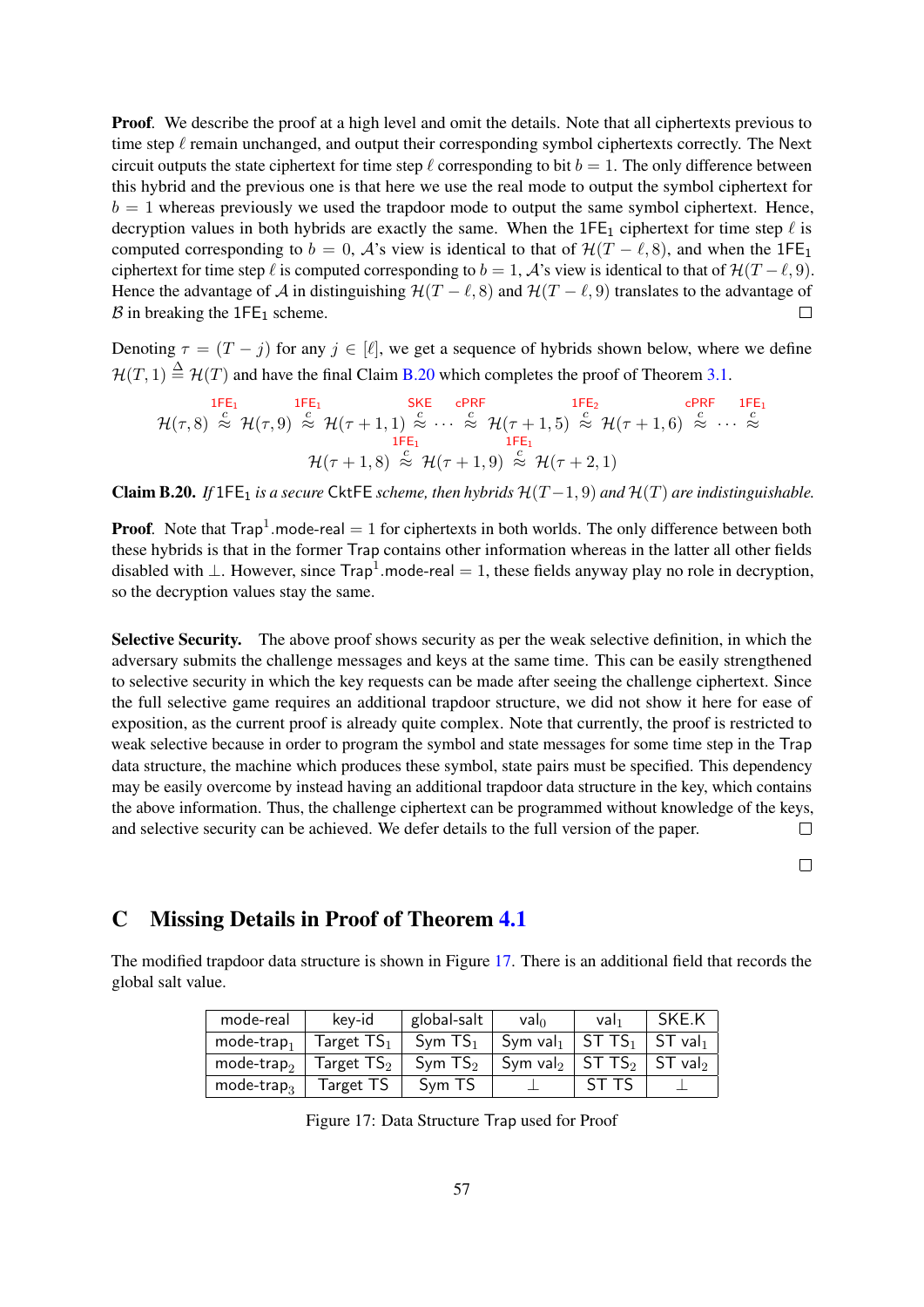The Hybrids. We consider the case where the adversary makes a single key query but makes Q ciphertext queries in each co-ordinate. We assume a lexicographic ordering over the  $Q^k$  global salt values, and denote by gsalt<sub>j</sub> the  $j<sup>th</sup>$  member of this sequence.

 $\mathcal{H}(0)$ : This is the real world, when mode-real = 1 and mode-trap<sub>1</sub> = mode-trap<sub>2</sub> = mode-trap<sub>3</sub> = ⊥ for all ciphertexts.

For  $j \in [Q^k]$ , do:

 $\mathcal{H}(i, 1, 1)$ : In this world, all ciphertexts (constructed by the encryptor as well as function keys) have mode-real =  $\perp$ , mode-trap<sub>1</sub> = 1, mode-trap<sub>2</sub> = 1, mode-trap<sub>3</sub> =  $\perp$ . We program the last link in the decryption chain corresponding to gsalt<sub>j</sub> for switching bit b by setting:

$$
\mathsf{Target}\ \mathsf{TS}_1=T-1, \mathsf{Target}\ \mathsf{TS}_2=T-2
$$

The fields Sym  $TS_1$  and ST  $TS_1$  contain the time steps when the symbol and state ciphertext pieces are generated for time step  $T - 1$ , and the fields Sym val<sub>1</sub> and ST val<sub>1</sub> contain the symbol and state values which must be encrypted by the function key in the above time steps when mode-trap<sub>1</sub> is set.

Indistinguishability follows from security of kFE, since the decryption values in both hybrids are exactly the same.

 $\mathcal{H}(j, 1, 2)$ : Hardwire the Next key with an SKE encryption of symbol and state ciphertexts output at step  $T-1$  corresponding to execution thread gsalt<sub>j</sub> for  $b=0$ . Use the same ciphertexts would be generated in the previous hybrid.

Indistinguishability follows from security of SKE, since the only difference is the value of the message encrypted using SKE which is embedded in the key.

 $\mathcal{H}(j, 1, 3)$ : Set mode-trap<sub>1</sub> =  $\perp$ , mode-trap<sub>2</sub> = 1, mode-trap<sub>3</sub> = 1 and Target TS = T – 1. In this hybrid the hardwired value in the key is used to be output as step  $T - 1$  ciphertext corresponding to execution thread gsalt<sub>j</sub>.

Indistinguishability follows from security of kFE, since the decryption values in both hybrids are exactly the same.

 $\mathcal{H}(j, 1, 4)$ : Change normal root key K<sub>0</sub> to punctured root key K<sub>0</sub><sup>T-1</sup> which punctures all delegated keys at point  $(T-1 \|\text{key-id}\| \text{gsalt}_j)$ .

Indistinguishability follows from security of kFE.

 $\mathcal{H}(i, 1, 5)$ : Switch the randomness in the 1FE ciphertexts which are hardwired in the key to true randomness.

Indistinguishability follows from security of punctured cPRF for the aforementioned function family, since the remainder of the distribution only uses the punctured key.

 $\mathcal{H}(j, 1, 6)$ : Switch the value encoded in the 1FE ciphertexts which are hardwired in the key to correspond to  $b = 1$ .

Indistinguishability follows from security of 1FE.

 $\mathcal{H}(i, 1, 7)$ : Switch randomness back to PRF randomness in the ciphertext hardwired in key, using the punctured key for all but the hardwired ciphertext.

Indistinguishability follows from security of cPRF as discussed above.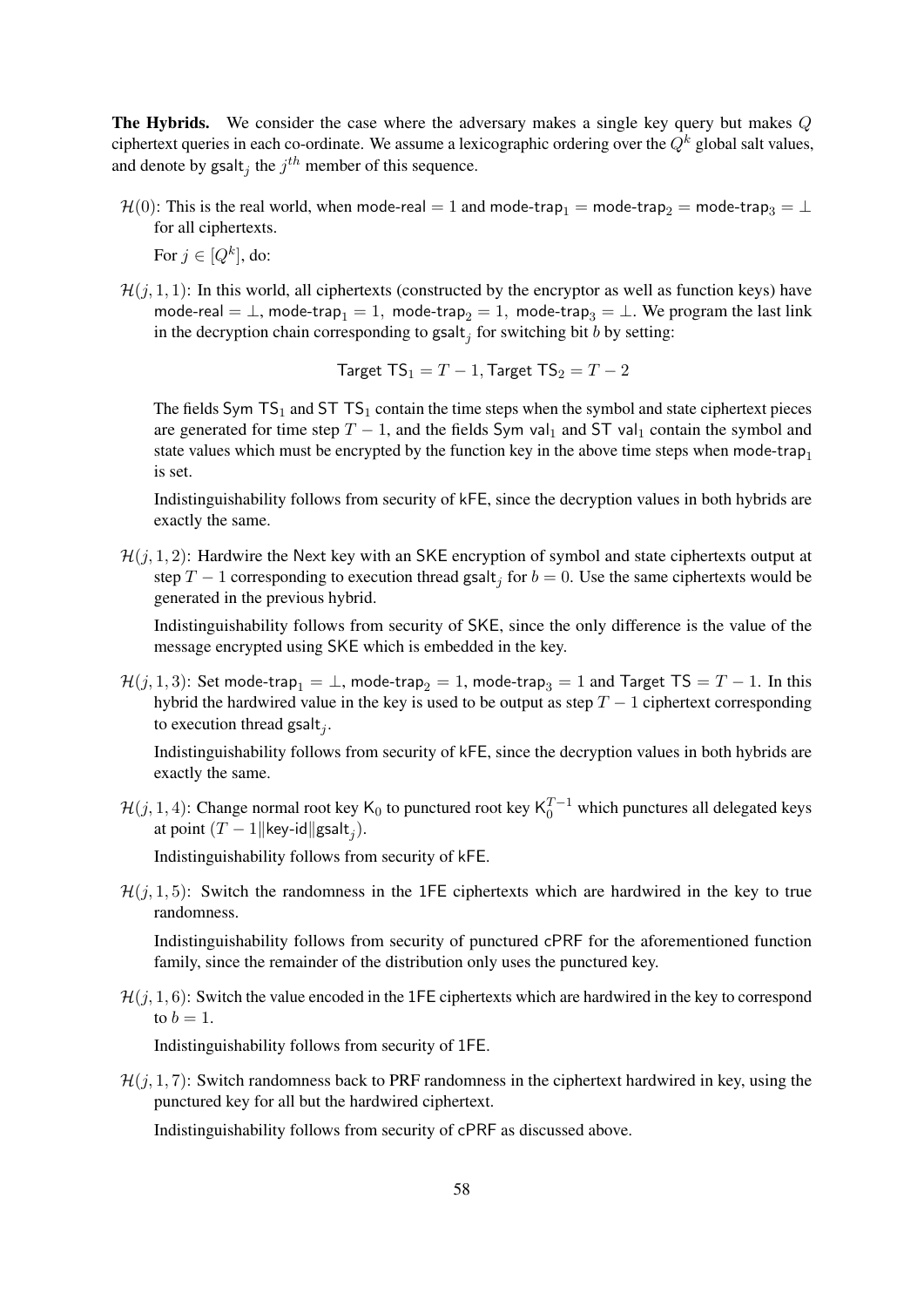- $\mathcal{H}(j, 1, 8)$ : Switch the punctured root key to the normal root key. Indistinguishability follows from security of kFE as discussed above.
- $\mathcal{H}(j, 2, 1)$ : Switch ciphertext in slot 1 for target  $T 1$  to be for  $b = 1$ . Slot 2 remains  $b = 0$ . Set mode-trap<sub>3</sub> =  $\perp$  and mode-trap<sub>1</sub> = mode-trap<sub>2</sub> = 1.

Indistinguishability follows from security of kFE, since the decryption values in both hybrids are exactly the same.

 $\mathcal{H}(j, 2, 2)$ : Hardwire key with SKE encryption of 1FE ciphertext for time step  $T - 2$  and bit  $b = 0$ (same as hybrid  $(1, 2)$  but for  $T - 2$ ).

Indistinguishability follows from security of SKE as above.

 $\mathcal{H}(j, 2, 3)$ : Set mode-trap<sub>1</sub> = 1 with target  $T - 1$ , mode-trap<sub>2</sub> =  $\perp$ , and mode-trap<sub>3</sub> = 1 with target  $T-2$ .

Indistinguishability follows from security of kFE, since the decryption values in both hybrids are exactly the same.

- $\mathcal{H}(i, 2, 4)$ : Switch normal root key to punctured key at position  $T 2$ . Indistinguishability follows from security of kFE as discussed above.
- $\mathcal{H}(i, 2, 5)$ : Switch randomness to true in the ciphertext hardwired in key. Indistinguishability follows from security of cPRF as discussed above.
- $\mathcal{H}(j, 2, 6)$ : Switch hardwired 1FE ciphertext for step  $T 2$  to correspond to bit  $b = 1$ . Indistinguishability follows from security of 1FE.
- $\mathcal{H}(j, 2, 7)$ : Switch randomness back to use the PRF in the ciphertext hardwired in key. Indistinguishability follows from security of cPRF as discussed above.
- $\mathcal{H}(j, 2, 8)$ : Switch punctured root key to normal root key. Indistinguishability follows from security of kFE as discussed above.
- $\mathcal{H}(j, 3, 1)$ : Intuitively, we slide the trapdoor left by one step, i.e. change target time-steps to  $T 2$  and  $T-3$  in the ciphertext. Now slot 1 for  $T-2$  corresponds to  $b = 1$  and slot 2 for  $T-3$  to  $b = 0$ . Set mode-real = mode-trap<sub>3</sub> =  $\perp$  and mode-trap<sub>1</sub> = mode-trap<sub>2</sub> = 1.

Indistinguishability follows from security of kFE, since the decryption values in both hybrids are exactly the same. Note that now slot  $T - 1$  is redundant, since  $T - 2$  ciphertext is already switched to  $b = 1$ .

Hybrid  $\mathcal{H}(j, 3, i)$  will be analogous to  $\mathcal{H}(j, 2, i)$  for  $i \in [8]$ .

As we proceed left in the execution chain one step at a time, we reach step  $\ell$  where  $\ell = |w|$ , i.e. time steps for which kFE ciphertexts are provided by the encryptor. At this point we will hardwire the Agg key instead for the symbol ciphertexts and the Next key for the state ciphertexts with the exception at time step 1 when we will hardwire both the symbol ciphertext and the start state ciphertext in Agg key itself.

After going through all the global salt values and all the key values, we replace the challenge ciphertext to have mode-real  $= 1$  and message corresponding to  $b = 1$ , one step at a time. This is analogous to the case of single input TMFE, except that we must additionally track global salt values.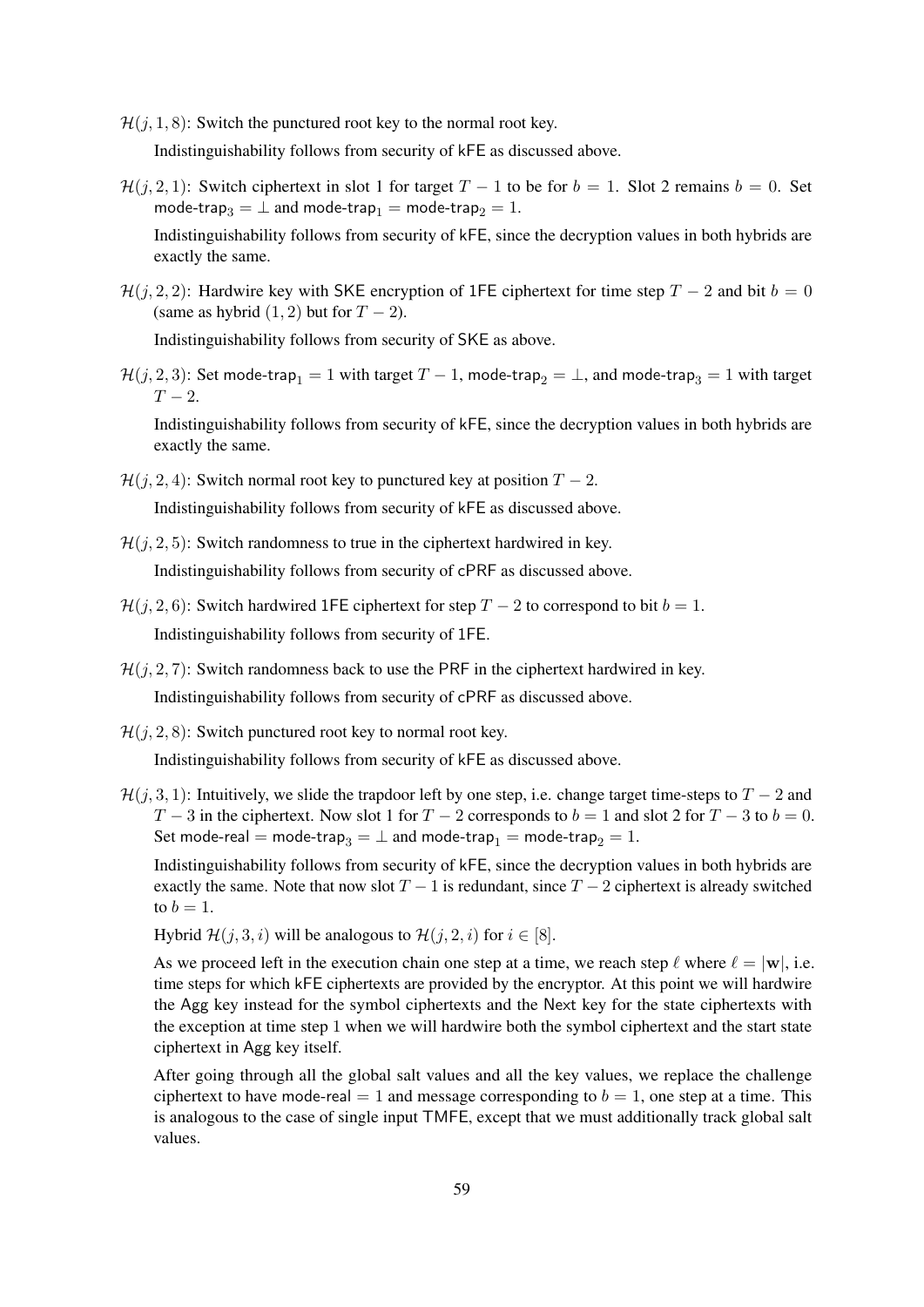$\mathcal{H}(T)$ : In this hybrid all ciphertexts have mode-real = 1, all other trapdoor information is set to  $\perp$  and  $b = 1$  is used. This is the real world with  $b = 1$ .

Indistinguishability from  $\mathcal{H}(j + 1, 1, 1)$  follows from security of kFE since the decryption values in both hybrids are exactly the same.

### <span id="page-59-0"></span>D Constrained PRF for our Function Family

Our proof makes use of a set of delegatable constrained pseudorandom functions (cPRF). We require T delegatable cPRFs, denoted by  $F_i$  for  $i \in [T]$ , where each cPRF in turn supports T delegations. The sequence of delegated keys for  $F_i$  are denoted by  $\{K_{i,t}\}_{i,t\in[T]}$ , corresponding to functions  $f_{i,t}$ , such that the satisfying set of  $f_{i,t+1}$  is strictly contained within the satisfying set of  $f_{i,t}$ , for all  $i, t \in [T]$ .

In more detail, for any polynomial poly $(\lambda)$ , define  $f_{i,t} : \{0,1\}^{\lambda + \text{poly}(\lambda)} \to \{0,1\}$  as follows.

$$
f_{i,t}(x||z) = 1 \quad if \quad x \ge t \land (x||z) \ne i
$$

$$
= 0 \quad otherwise
$$

Thus, the root key (and hence all delegated keys) of  $F_i$  are punctured at the point i.

Overview. We provide a construction for a cPRF F which supports puncturing and delegation as required; the T cPRFs  $F_i$  for  $i \in [T]$  may each be constructed similarly. To begin, note that we require the root key of  $F$  to be punctured at a point  $i^*$  (say). The cPRF construction for punctured PRF [\[BW13,](#page-36-11) [KPTZ13,](#page-37-10) [BGI14\]](#page-35-13) (which is in turn inherited from the standard PRG based GGM [\[GGM86\]](#page-37-11)) immediately satisfies this constraint, so we are left with the question of delegation.

Recall that we are required to delegate  $T$  times, where  $T$  is the (polynomial) runtime of the Turing machine on the encrypted input (please see Section [3\)](#page-15-0), and the  $j<sup>th</sup>$  delegated key must support evaluation of points  $\{(k||z): z \in \{0,1\}^{\lambda}\}\$  for  $k \geq j$ , *except* when  $(k||z) = i^*$ . This may be viewed as the  $j^{th}$  key being punctured on points  $[1, j - 1] \cup i^*$ . We show that the GGM based construction for puncturing a single point can be extended to puncturing an interval (plus an extra point). Intuitively, puncturing an interval corresponds to puncturing at most  $\lambda$  internal nodes in the GGM tree. In more detail, we show that regardless of the value of j, it suffices to puncture at most  $\lambda$  points in the GGM tree to achieve puncturing of the entire interval  $[1, j - 1]$ .

Construction. Formally, the cPRF F is defined as follows. Our constrain algorithm takes as input the set of points on which to puncture the PRF, as opposed to the satisfying set. We compute the GGM tree as in Figure [18](#page-60-0) and number the leaves from 1 to  $2^{(\lambda + \text{poly}(\lambda))}$ .

- Setup(1<sup> $\lambda$ </sup>): Sample a standard length doubling PRG G with seed s<sub>0</sub>. Output pk = G and K<sub>0</sub> = s<sub>0</sub>. As usual, we will denote by  $G_0$  the first half of the PRG output and by  $G_1$  the second half.
- Constrain(K<sub>0</sub>, [1, j 1]  $\cup i^*$ ): Upon input the root key K<sub>0</sub> and the set of points to be punctured, do the following:
	- 1. Compute puncturing set  $P$ : Initialize  $P$  to contain the point  $i^*$ . Compute the path from the root node to node corresponding to point  $j - 1$ . For any right edge  $(a, b)$  along the path, mark the left child of a grey. Mark the final node  $j - 1$  grey. At this point we have a set of grey nodes which must be punctured. Minimize this set by checking whether both children of a node are grey, in which case, also mark the parent grey. Finally, add the grey nodes which do not have grey parents to a set P.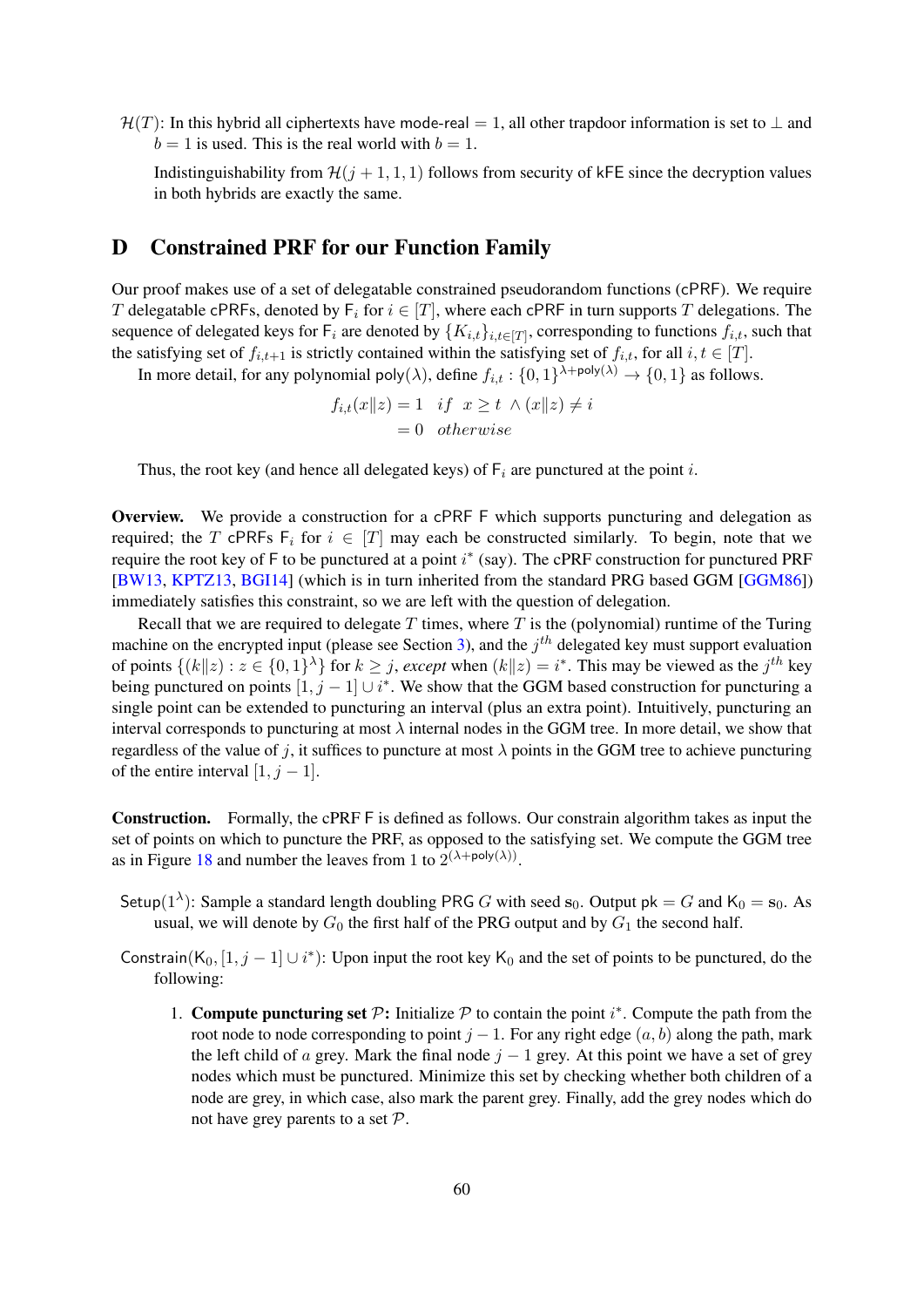

<span id="page-60-0"></span>Figure 18: To puncture  $i^* = 010$  draw path from root to  $i^*$  and reveal nodes that are siblings along the path. To puncture interval  $[1, 2] \cup \{i^*\} = \{000, 001\} \cup \{010\}$ , compute the set Grey =  $\{000, 001, 00\}$  and the punctured set  $\mathcal{P} = \{00, 010\}$ . Further compute the initial revealed set  $\mathcal{R}_0 = \{(1, 01), (1, 00, 011)\}$ and replace 00 and 01 by 011 to get the final revealed set  $\mathcal{R}_f = \{1, 011\}.$ 

- 2. Computing revealed set  $\mathcal{R}$ : For every node in the set  $\mathcal{P}$ , compute the punctured key (as in GGM) as follows. For every node  $k \in \mathcal{P}$ , compute the path from the root to k, and add the siblings of all nodes along the path to the set  $\mathcal{R}$  <sup>[14](#page-60-1)</sup>. Trim this set so as to remove conflicts caused by overlapping paths as follows: if any punctured node b in  $\mathcal P$  is a descendent of some node a in R, remove a from R, compute the path from a to b and add all the siblings of the nodes on this path to  $R$ . Repeat until there are no more changes to  $R$ .
- 3. Output  $K_i = \mathcal{R}$ .
- KeyDel(K<sub>j</sub>,  $f_{i+1}$ ): Given the punctured key for set [1, j], compute the punctured key for [1, j + 1] as follows. Note that it suffices to delegate from j to  $j + 1$  to imply delegation from j to any j' for  $j' > j$ .
	- 1. Consider the case when j is a left child and  $j + 1$  is a right child of the same parent. In this case, the set  $K_j$  contains the node corresponding to  $j + 1$ . Delete this node and return the resultant set as  $K_{i+1}$ .
	- 2. Consider the case when j is a right child and  $j + 1$  is a left child of the neighbouring parent. In this case  $K_j$  contains the parent of node  $j + 1$ . Use the parent to evaluate the value corresponding to node  $j + 2$ , remove the parent and add the value corresponding to node  $j + 2$ .
- Eval(K<sub>j</sub>, y): Evaluate the GGM tree on input y as  $G_{y_1} \circ \dots \circ G_{y_n}(\mathbf{s}_0)$  and output it. Note that K<sub>j</sub> contains enough information to compute the path from root to y as long as y is supported by  $K_i$ .

Correctness. We argue correctness of the Constrain algorithm first. To begin, we claim that to puncture the interval  $[1, j - 1]$ , it suffices to compute the path from the root node to  $j - 1$ , and puncture the left siblings of any right edges along the path, i.e. if  $(a, b)$  is a right edge along the path, we puncture the left child of a. Since a descendent of the left child of a must necessarily have value  $\langle j - 1$ , it is necessary to puncture these nodes. Moreover it is sufficient, along with  $j - 1$  to puncture these nodes, because i)

<span id="page-60-1"></span> $14$ Note that this is exactly the constrained key provided for a single punctured point in the GGM based construction.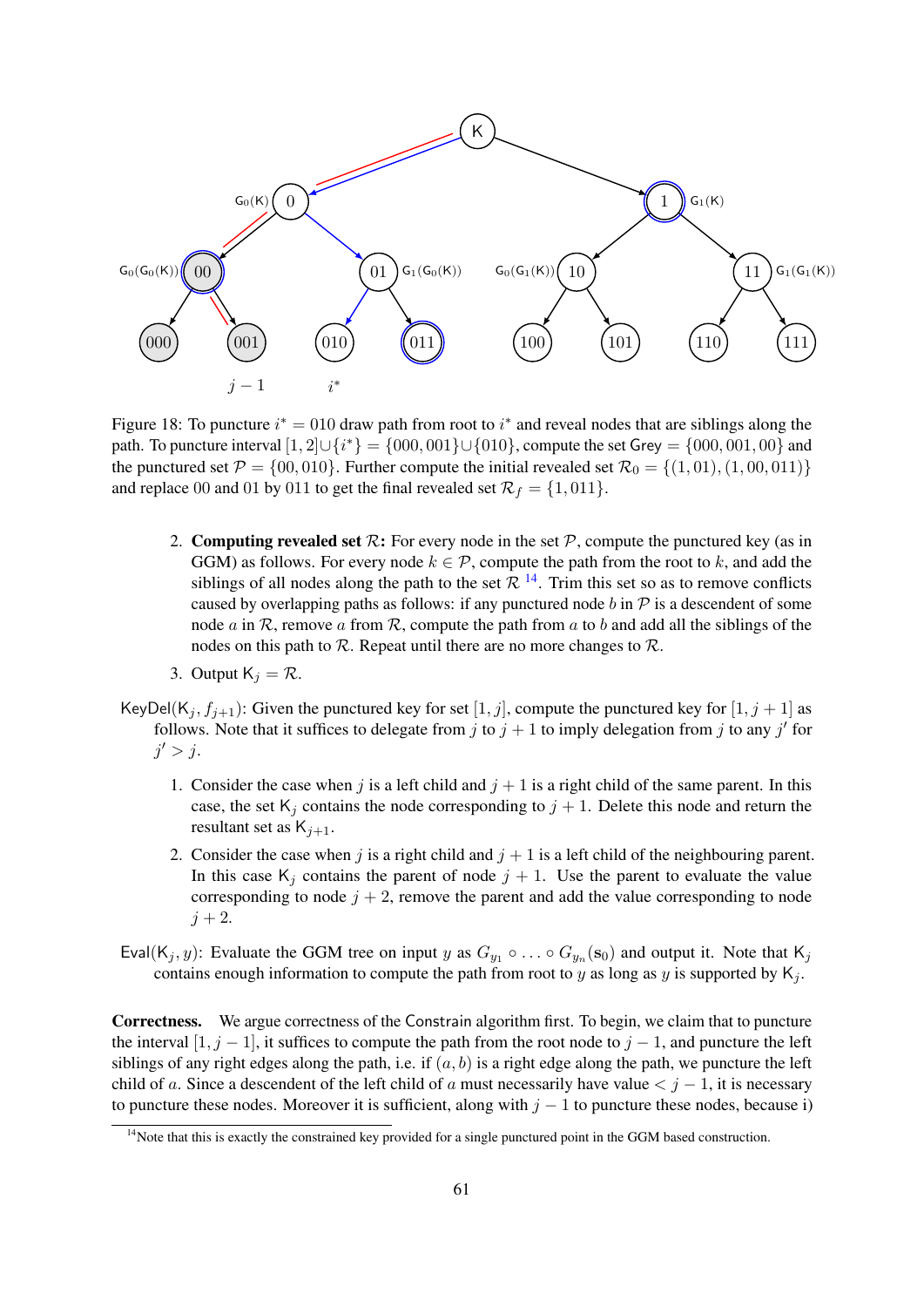any node of value  $\lt j - 1$  must have an ancestor, say  $a_{j-1}$  which lies along the path P from root to  $j-1$  ii) If  $(a_{j-1}, b_{j-1}) \in P$  for some  $b_{j-1}$ , then  $(a_{j-1}, b_{j-1})$  is a right edge. Since Constrain algorithm populates  $\mathcal P$  with this set of points and then minimizes this set, we have that  $\mathcal P$  represents the punctured points in the tree. Next, we argue that the nodes returned via the set  $R$  is correct: to see this, note that  $R$ is initially populated with all the constrained keys for each punctured point in  $P$ , and this set is trimmed to remove conflicts caused by overlapping paths. Thus, the resultant nodes returned in the set  $R$  capture the intersection of points whose evaluation is admitted by each punctured key.

Finally, note that the Constrain algorithm runs in polynomial time: this is because we may use binary search to compute the path from the root to any node in the graph, and all operations deal with listing the siblings along these paths which take  $O(poly(\lambda))$ . Moreover, we note that there is at most one punctured point at every level for any interval  $[1, j - 1]$ , which implies that the total runtime of Constrain is  $O((\text{poly}(\lambda))^2)$ .

Correctness of Eval is immediate, since evaluation is exactly the same as GGM evaluation. Correctness of KeyDel is also straightforward, since we only delegate one step at a time, hence it suffices to simply puncture one additional node corresponding to a point  $j + 1$ , which is either the right child of the same parent as  $j$ , or the left child of the neighbouring parent. Puncturing a single node is immediate in either of these cases, as described in KeyDel above.

Security. We argue that given a punctured key, an adversary cannot distinguish a pseudorandom value from a random value on any input y that is not supported by the punctured key. Since by construction of the constrained key, the adversary does not possess any node along the path from the root to the node corresponding to  $\gamma$ , we have that the node corresponding to  $\gamma$  is pseudorandom by the standard hybrid argument for GGM security.

# <span id="page-61-0"></span>E Constructing DI Secure Functional Encryption

Let 1FE be a single input functional encryption scheme which satisfies standard indistinguishability based security. We will construct a single input functional encryption scheme DiFE satisfying distributional indistinguishability as shown below. Our proof follows the strategy of embedding a hidden thread in the functionality which is only active during simulation  $\left[CIJ+13, ABSV15\right]$  $\left[CIJ+13, ABSV15\right]$  $\left[CIJ+13, ABSV15\right]$ . We note that the scheme presented below is public key, but directly lends itself to a private key version by instead relying on private key 1FE.

DiFE.Setup( $1^{\lambda}, 1^{n}$ ): Upon input the security parameter and length of input message, do the following:

1. Invoke (PK, MSK)  $\leftarrow$  1FE.Setup( $1^{\lambda}, 1^{n+\lambda+1}$ ) and output (PK, MSK).

DiFE.Enc(PK, x): Upon input the public key PK and a vector  $x \in \mathcal{X}^n$ , do the following:

1. Output  $CT_x = 1FE$ . Enc $(PK, (x, 0, 0))$ .

DiFE.KeyGen(MSK,  $f$ ): Upon input the master secret key MSK and a circuit  $f$ , do the following:

- 1. Choose CT randomly from the space of Sym ciphertexts.
- 2. Output  $SK_f = 1FE.KeyGen(MSK, f')$  where  $f'$  is as defined in Figure [19.](#page-62-0)
- DiFE.Dec(PK,  $CT_x$ , SK<sub>f</sub>): Upon input the public key PK, a ciphertext  $CT_x$  and a function key SK<sub>f</sub>, compute 1FE.Dec(PK,  $CT_x$ , SK<sub>f</sub>) and output it.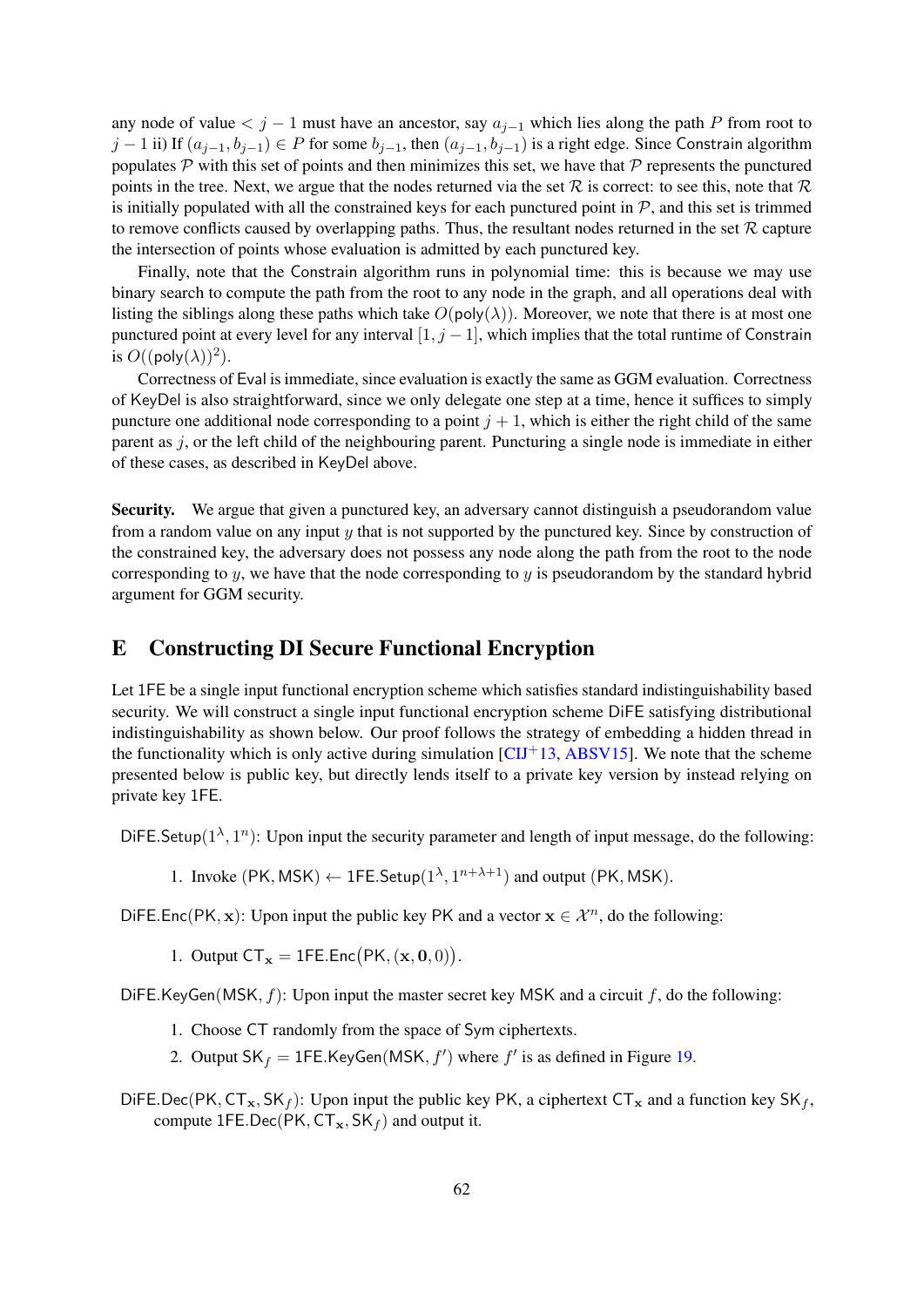# **Functionality**  $f'_{f, \text{CT}}(\mathbf{x}, \text{Sym.K}, \text{mode})$

If mode = 0, output  $y = f(x)$  else output  $y = Sym \cdot Dec(K, CT)$ .

<span id="page-62-0"></span>Figure 19: Functionality  $f'_{f,\text{CT}}$ 

**Correctness.** We have by correctness of 1FE that decryption recovers  $f(x)$  as desired.

#### Proof of Security.

Next, we argue that the DiFE scheme constructed above is secure.

Theorem E.1. *Assume that* 1FE *is an* FE *scheme that satisfies standard indistinguishability based security and that* Sym *is a secure symmetric key encryption scheme. Then, the* DiFE *scheme constructed above satisfies distributional indistinguishability based security.*

**Proof.** The proof proceeds via a sequence of hybrids where the first hybrid corresponds to an encryption of vector  $x_0$  chosen from distribution  $D_0$  and the last hybrid corresponds to an encryption of vector  $x_1$ chosen from distribution  $D_1$ .

Hybrid 0: This is the real world with  $x_0 \leftarrow D_0$ .

- Hybrid 1: In this world, we hardwire the output of the function  $y = f(\mathbf{x}_0)$ , where  $\mathbf{x}_0 \leftarrow D_0$  into the function key using symmetric key encryption. That is, let  $CT = Sym.Enc(Sym.K, y)$ .
- Hybrid 2: In this world, change the message in the ciphertext, i.e. message encoded is  $(\perp, Sym. K,$  mode  $=$ 1).

Hybrid 3: In this world, we change the value of y to  $y = f(\mathbf{x}_1)$ .

Hybrid 4: In this world, we change the message encrypted to  $(\mathbf{x}_1, \mathbf{0}, \text{mode} = 0)$  where  $\mathbf{x}_1 \leftarrow D_1$ .

Hybrid 5: In this world, we change the value of CT hardwired in the key back to random.

Next, we argue that consecutive hybrids are indistinguishable.

<span id="page-62-1"></span>Lemma E.2. *Hybrids* 0 *and* 1 *are indistinguishable assuming the security of* Sym*.*

**Proof.** The only thing that changes between Hybrid 0 and 1 is the choice of CT, so that in the former it is chosen randomly and in the latter case it is an honest encryption of the scheme Sym. Given an adversary  $A$  who distinguishes between Hybrid 0 and Hybrid 1, we construct an adversary  $B$  who breaks the semantic security of Sym.

 $B$  generates the public key honestly and returns it to  $A$ . When  $A$  outputs two challenge distributions  $D_0, D_1, B$  samples  $x_0 \leftarrow D_0$ . It honestly computes ciphertexts for  $(x_0, 0, \text{mode} = 0)$  and returns these to A. When A requests a function key f, B computes the value  $y = f(\mathbf{x}_0)$ , and sends y to the Sym challenger. The Sym challenger responds with  $CT$  which is either an honest encryption of  $y$  or an element chosen randomly from the ciphertext space.  $\beta$  uses CT in constructing the function key and returns this to A. Now, if CT is random, A sees the view of Hybrid 0 and if it is an encryption of y, it sees the view of Hybrid 1.  $\Box$ 

Lemma E.3. *Hybrids* 1 *and* 2 *are indistinguishable assuming the security of* 1FE*.*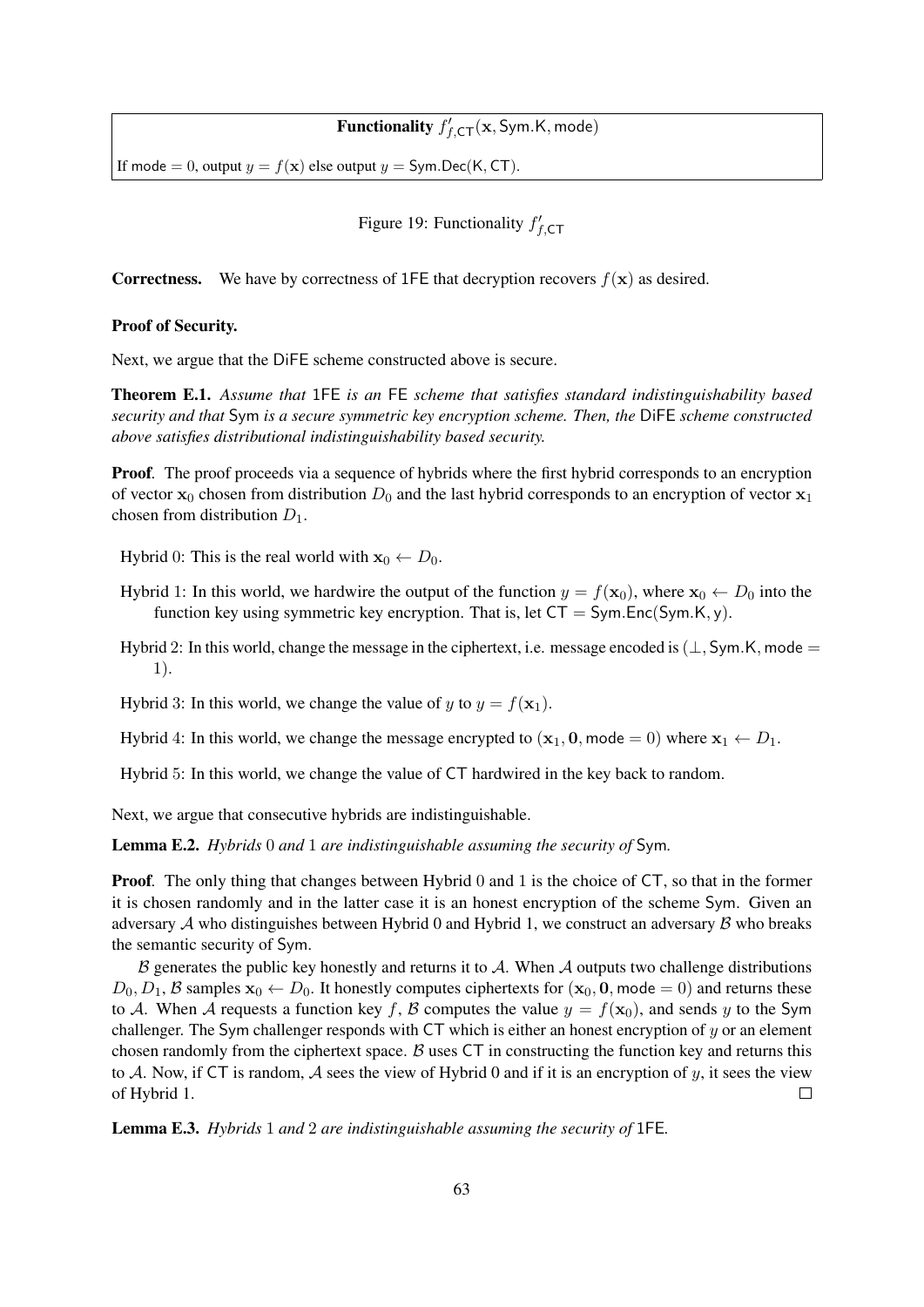**Proof.** The only difference between Hybrids 1 and 2 is that in the former the encrypted message is  $(x_0, 0, \text{mode} = 0)$  and in the latter it is  $(\perp, \text{Sym.K}, \text{mode} = 1)$ . Assume there is an adversary A who distinguishes between Hybrid 1 and Hybrid 2, we construct an adversary  $\beta$  who can break the security of 1FE.

 $B$  does the following:

- 1. It obtains the public key from the 1FE challenger and returns this to A.
- 2. When A outputs two distribution pairs  $(D_0, D_1)$ , it samples  $x_0 \leftarrow D_0$ , Sym.K and returns challenges  $(x_0, 0, \text{mode} = 0)$  and  $(\perp, \text{Sym.K}, \text{mode} = 1)$  to the 1FE challenger. It obtains an encryption of one of them chosen at random and returns this to A.
- 3. When A outputs a function f, B constructs the function  $f'$  as described in Figure [19](#page-62-0) and sends this to the 1FE challenger. Here, CT is computed as  $SymEnc(Sym.K, y)$  where  $y = f(x_0)$ . It returns the obtained key to A.
- 4. When A outputs a guess bit, it outputs the same.

When the 1FE challenger returns an encryption of  $(x_0, 0, \text{mode} = 0)$ , A sees the view of Hybrid 1, and when it returns an encryption of  $(\perp, Sym.K, mode = 1)$ , it sees the view of Hybrid 2. Note that in either case the decrypted value is the same. Thus, the advantage of  $A$  translates to the advantage of  $B$ .  $\Box$ 

**Lemma E.4.** *Hybrids* 2 *and* 3 *are indistinguishable since*  $f(\mathbf{x}_0) \approx f(\mathbf{x}_1)$ *.* 

**Proof.** The only thing that differs in these 2 hybrids is the value of y. Given an adversary  $A$  who distinguishes between hybrids 2 and 3, we construct an adversary B who distinguishes between  $f(\mathbf{x}_0)$ and  $f(\mathbf{x}_1)$ . B does the following:

- 1. It samples the public key honestly and gives it to  $A$ .
- 2. When A outputs challenge distributions  $D_0$  and  $D_1$ , it computes the ciphertext for ( $\perp$ , Sym.K, mode = 1) honestly and returns this.
- 3. When A outputs a key request for function f, B outputs  $(D_0, D_1, f)$  to the distribution challenger. B receives  $y_0 = f(\mathbf{x}_0)$  or  $y_1 = f(\mathbf{x}_1)$ , where  $\mathbf{x}_b \leftarrow D_b$  for  $b \in \{0, 1\}$ . It uses this to construct the circuit  $f'$ . It then computes the key for  $f'$  honestly and returns this to A.
- 4. When  $A$  outputs a guess,  $B$  outputs the same.

If B receives  $y_0$ , A sees the distribution of Hybrid 2, else it sees the distribution of Hybrid 3. The advantage of A therefore translates to an advantage of B.  $\Box$ 

Lemma E.5. *Hybrids* 3 *and* 4 *are indistinguishable assuming the security of* 1FE*.*

**Proof.** The only difference between Hybrids 3 and 4 is that in the former, the message encoded in the ciphertext is  $(\perp, \text{Sym.K}, \text{mode} = 1)$  and in the latter the message encrypted is  $(\mathbf{x}_1, \mathbf{0}, \text{mode} = 0)$ . Note that in both cases, we have the same output of decryption hence the two ciphertexts are indistinguishable by security of 1FE.  $\Box$ 

Lemma E.6. *Hybrids* 4 *and* 5 *are indistinguishable assuming the security of* Sym*.*

Proof. The proof is similar to Lemma [E.2.](#page-62-1)

 $\Box$ 

 $\Box$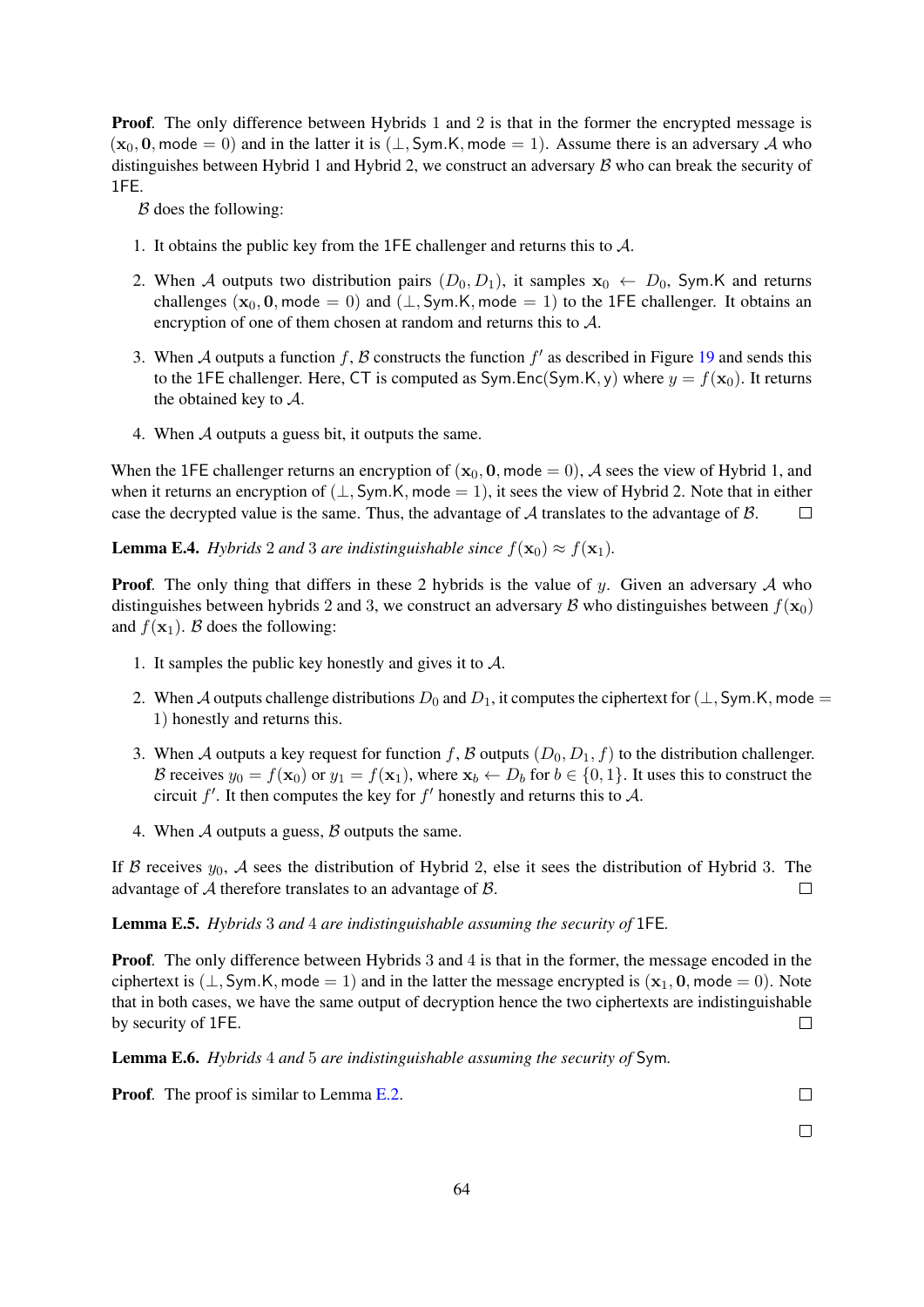# <span id="page-64-0"></span>F Constructing Decomposable Functional Encryption for Circuits

Given any single-input circuit FE scheme 1FE satisfying standard indistinguishability based security, a *projective* garbled circuit scheme GC = (GCirc, Glnp, GEval) with indistinguishability based security [\[JSW17\]](#page-37-13) supporting a circuit class  $C = \{C_{\lambda}\}_{{\lambda \in \mathbb{N}}}$  with *n*-bit inputs, a simple PRF F = (F.Setup, F.Eval) and a symmetric encryption scheme SYM, we can construct a single-input decomposable FE scheme DFE supporting the circuit class  $C$ . We note that projective garbled circuit schemes satisfying indistinguishability based security are implied from one-way functions [\[JSW17\]](#page-37-13). The intuition behind the construction is as follows.

Intuition: The public key and master secret key for DFE would be the same as that of 1FE. Given an *n*-bit message  $\mathbf{x} = (x_1, \dots, x_n)$ , the DFE encryption algorithm samples a PRF key K and generates *n* 1FE ciphertexts encoding  $(K, i, x_i)$ . DFE key generation takes the master secret key and a circuit C as input and generates a secret key for a circuit  $\hat{C}_{C,}$ salt. The circuit  $\hat{C}_{C,}$ salt takes a 1FE message (K, i,  $x_i$ ) as input and generates a garbled circuit  $\tilde{C}$  corresponding to C and a garbled input label for the  $i^{\text{th}}$  bit  $x_i$ using randomness PRF(K, salt). This relies on the projective property of GC [\[JSW17\]](#page-37-13), i.e., each bit of the garbled input  $\tilde{x}$  only depends on one bit of the actual input x. For decryption, DFE runs the 1FE decryption on all the n 1FE ciphertexts to obtain the garbled circuit C and the garbled input  $\tilde{\mathbf{x}}$  and then evaluates the garbled circuit to get the output  $C(\mathbf{x})$ .

For proving security, we additionally need to rely on a symmetric key scheme following standard techniques employing trapdoor modes from  $\left[ \text{CII}^+ \right]$  at  $\left[ \text{ABSV15} \right]$ . The details follow as shown below.

DFE. Setup( $1^{\lambda}, 1^{n}$ ): On input the security parameter  $\lambda$  and input message size n, do the following:

- 1. Generate (1FE.PK, 1FE.MSK)  $\leftarrow$  1FE.Setup( $1^{\lambda}$ ,  $1^{2\lambda + \log n + 2}$ ).
- 2. Output  $(PK, MSK) = (1FE.PK, 1FE.MSK)$ .

DFE.Enc(PK, x): On input the public key PK and a message  $x = (x_1, \ldots, x_n)$  of length  $n = |x|$ , do the following:

- 1. Sample a PRF key  $K \leftarrow F$ . Setup $(1^{\lambda})$  and set a flag mode = 0.
- 2. Compute  $\mathsf{CT}_{x_i} = \mathsf{1FE}.\mathsf{Enc}(\mathsf{PK},(\mathsf{K},\mathbf{0},i,x_i,\mathsf{mode})), \forall i\in[n]$  and output  $\mathsf{CT}_{\mathbf{x}} = \{\mathsf{CT}_{x_i}\}_{i\in[n]}.$

DFE.KeyGen(MSK, C): On input the master secret key MSK and a circuit  $C \in C_{\lambda}$ , do the following:

- 1. Sample a random salt  $\leftarrow \{0,1\}^{\lambda}$ ,  $CT_i \leftarrow \{0,1\}^{\ell(\lambda)}$ ,  $\forall i \in [0,n]$ .
- 2. Output SK  $_{\widehat{C}} = 1$  FE.KeyGen(MSK,  $C_{C,}$ salt,{CT<sub>i</sub>}<sub>i∈[n]</sub>,CT<sub>0</sub>), where  $C_{C,}$ salt,{SYM.CT<sub>i</sub>}<sub>i∈[n]</sub>,SYM.CT<sub> $_{\widehat{C}}$ </sub> is a circuit described in Figure [20.](#page-65-0)
- DFE.Dec(SK<sub>Ĉ</sub>, CT<sub>x</sub>): On input a function key SK<sub>Ĉ</sub> and a decomposed ciphertext CT<sub>x</sub> = {CT<sub>xi</sub>}<sub>i∈[n]</sub>, do the following:
	- 1. For  $i = 1$ , invoke 1FE.Dec(SK $_{\widehat{C}}$ , CT<sub>x1</sub>) to obtain a pair  $(\ell_{1,x_1}, C)$ .
	- 2. For all  $i \in [2, n]$ , invoke 1FE.Dec(SK<sub> $\hat{C}$ </sub>, CT<sub>xi</sub>) to obtain  $(\ell_{i,x_i}, \perp)$ .
	- 3. Note that  $\widetilde{\mathbf{x}} = \{\ell_{i,x_i}\}_{i \in [n]}$  represents the labels corresponding to the garbled input underlying  $CT_x$  generated as outputs of  $\widehat{C}$ , while  $\widetilde{C}$  represents the garbled circuit for C.
	- 4. Run GEval $(\widetilde{C}, \widetilde{\mathbf{x}})$  to get y.

**Correctness.** We have by correctness of 1FE.Dec that it outputs the garbled input  $\tilde{x}$  and the garbled circuit C correctly. The correctness of GEval implies that decryption recovers  $C(\mathbf{x})$  as desired.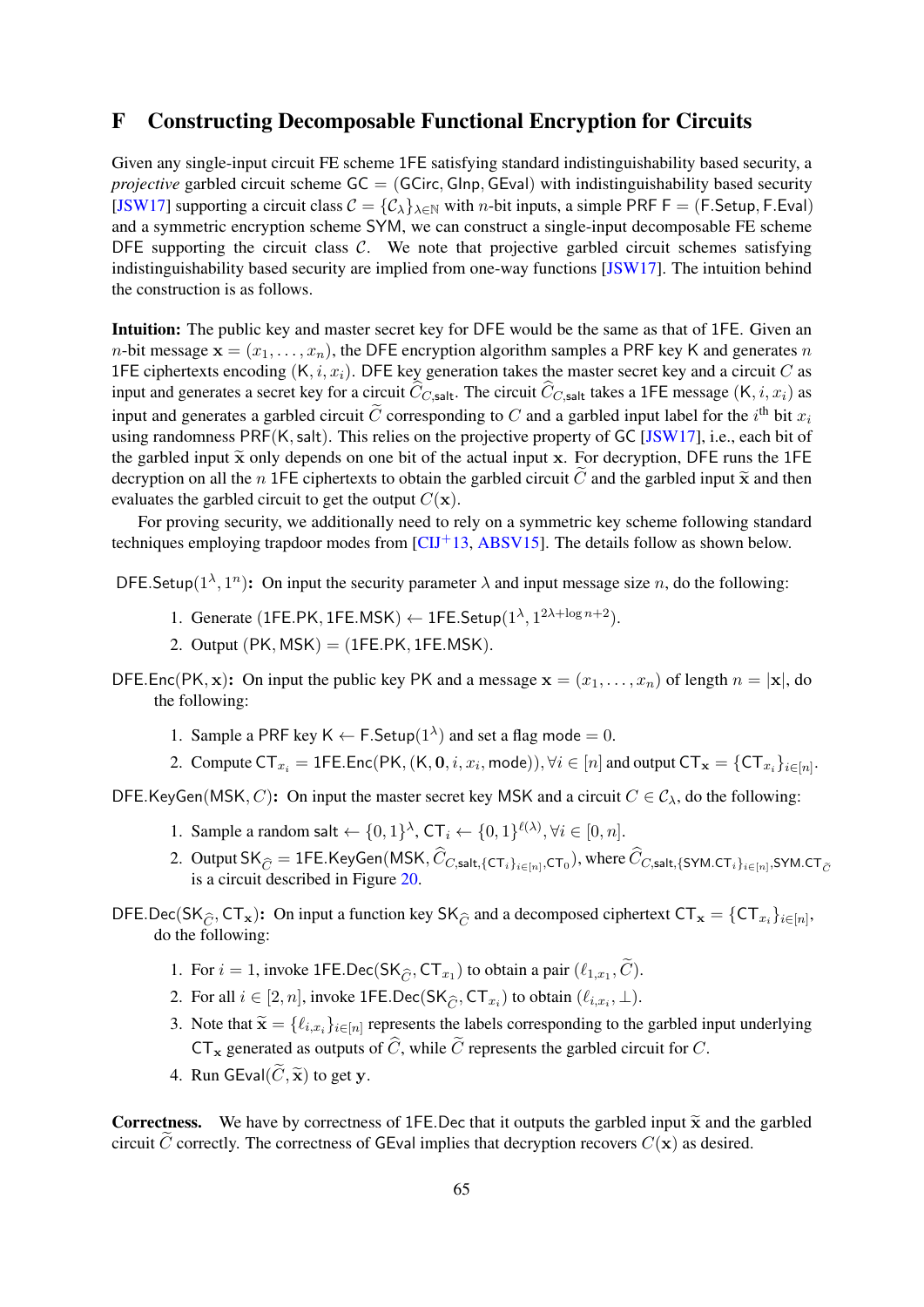${\bf Functionality}$   $C_{C,{\sf salt},\{ \sf SYM.CT}_i \}_{i \in [n]},$ SYM. ${\sf CT}_{\tilde{C}}( {\sf K}, {\sf SYM. K}, i, x_i, {\sf mode})$ (a) Initialize the vector out =  $(c_1, c_2)$ , where  $c_j = \perp, \forall j \in [2]$ . (b) If mode  $= 1$ , do the following: i. Let out. $c_1 = SYM.Dec(SYM.K, SYM.CT_i)$ . ii. If  $i = 1$ , let out. $c_2 = SYM.Dec(SYM.K, SYM.CT<sub>\tilde{c}</sub>).$ (c) If mode  $= 0$ , do the following: i. Compute randomness  $r = F.Eval(K, salt)$ . ii. Use randomness r to generate the garbled circuit for C as  $(\tilde{C}, \text{sk}) = \text{GCirc}(1^{\lambda}, C; r)$  as well as to generate the label corresponding to the *i*<sup>th</sup> input wire as  $\ell_{i,x_i} = \textsf{GInp}(\textsf{sk},(x_i,i); r)$ . iii. Let out. $c_1 = \ell_{i,x_i}$ . If  $i = 1$ , let out. $c_2 = C$ .

(d) Output : out.

<span id="page-65-0"></span>Figure 20: Functionality  $C_{C, \textsf{salt}, \{\textsf{SYM}.\textsf{CT}_i\}_{i \in [n]}, \textsf{SYM}.\textsf{CT}_{\widetilde{C}} }$ 

#### Proof of Security.

Next, we argue that the DFE scheme constructed above is secure.

Theorem F.1. *Assume that* 1FE *is an* FE *scheme satisfying standard indistinguishability based security,* GC *is a projective garbling scheme for circuits satisfying indistinguishability based security,* Sym *is a secure symmetric key encryption scheme and* F *is a secure* PRF*. Then, the* DFE *scheme constructed above is a single-input, decomposable* FE *scheme satisfying standard indistinguishability based security.*

**Proof.** The proof proceeds via a sequence of hybrids where the first hybrid corresponds to an encryption of message  $\mathbf{x}_0 \in \{0,1\}^n$  and the last hybrid corresponds to an encryption of message  $\mathbf{x}_1 \in \{0,1\}^n$ .

Hybrid 1: This is the real world with message  $\mathbf{x}_0 = (x_1^0, \dots, x_n^0) \in \{0, 1\}^n$ .

- Hybrid 2: In this world, we hardwire  $\widehat{C}$  with its output, namely the garbled circuit ( $\widetilde{C}$ , sk) and input labels  $\{\ell_{i,x_i^0}\}_{i \in [n]}$ , using symmetric key encryption.
- Hybrid 3: In this world, we change the message in each of the *n* 1FE ciphertexts from  $(K, 0, i, x_i^0, 0)$  to  $(\perp, \text{Sym.K}, i, \perp, 1)$ , i.e., the message encoded in CT<sub>x<sub>i</sub></sub> is  $(\perp, \text{Sym.K}, i, \perp, \text{mode} = 1)$ ,  $\forall i \in [n]$ .
- Hybrid 4: In this world, we use true randomness to generate the garbled circuit and garbled inputs instead of using randomness generated by PRF. Everything else remains the same as that of the previous hybrid. Note that the garbled input labels  $\{\ell_{i,x_i^0}\}_{i\in[n]}$  encoded by  $\{\textsf{SYM}.\textsf{CT}_i\}_{i\in[n]}$ correspond to the input message bits of  $x_0 = (x_1^0, \dots, x_n^0)$  from the previous hybrids.
- Hybrid 5: In this world, we change the garbled input labels to  $\{\ell_{i,x_i^1}\}_{i\in[n]}$  corresponding to the input message bits of  $x_1 = (x_1^1, \dots, x_n^1)$  encoded by  $\{SYM.CT_i\}_{i \in [n]}$  and hardwired in the key for  $\widehat{C}$ .
- Hybrid 6: In this world, we change the true randomness back to randomness generated by the PRF for computing the garbled circuit and garbled inputs. Everything else remains the same as that of the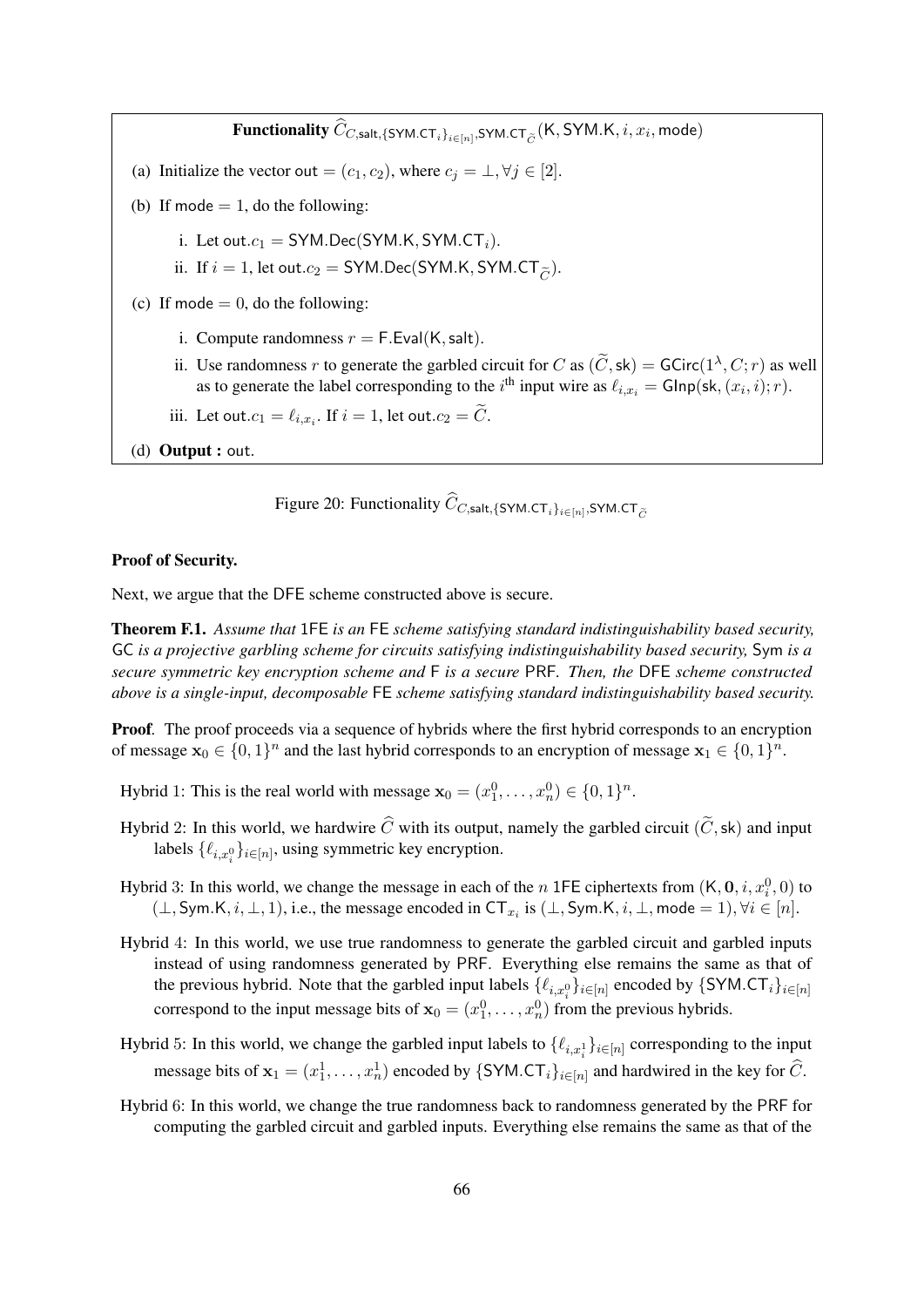previous hybrid. Note that the garbled input labels  $\{\ell_{i,x_i^1}\}_{i\in[n]}$  encoded by  $\{\textsf{SYM}.\textsf{CT}_i\}_{i\in[n]}$  now correspond to the input message bits of  $x_1 = (x_1^1, \dots, x_n^1)$  from the previous hybrid.

- Hybrid 7: In this world, we change the message in each of the n 1FE ciphertexts from  $(\perp, \text{Sym.K}, i, \perp, 1)$ to  $(K, 0, i, x_i^1, 0)$ , i.e., the message encoded in  $CT_{x_i}$  now is  $(K, 0, i, x_i^1, 0)$ ,  $\forall i \in [n]$ .
- Hybrid 8: In this world, we change the hardwired values in  $\hat{C}$  corresponding to the {SYM.CT<sub>i</sub>}<sub>i∈[n]</sub> and SYM.CT $\tilde{C}$  slots back to random strings from the ciphertext space of SYM. Note that this corresponds to the real world with message  $\mathbf{x}_1 = (x_1^1, \dots, x_n^1) \in \{0, 1\}^n$ .

Next, we argue that consecutive hybrids are indistinguishable.

<span id="page-66-1"></span>Lemma F.2. *Hybrids* 1 *and* 2 *are indistinguishable assuming the security of* SYM*.*

**Proof.** The only thing that changes between Hybrid 1 and 2 are the choices of  $\{SYM, CT_i\}_{i \in [0,n]}$ , so that in the former it is chosen randomly and in the latter case it is an honest encryption of the scheme SYM. Given an adversary  $A$  which distinguishes between Hybrid 1 and Hybrid 2, we construct an adversary  $B$ which breaks the semantic security of  $SYM$ .  $\beta$  does the following:

- 1. B generates (PK, MSK) = (1FE.PK, 1FE.MSK)  $\leftarrow$  1FE.Setup( $1^{\lambda}$ ,  $1^{2\lambda + \log n + 2}$ ) honestly and returns PK to A.
- 2. When A outputs a pair of challenge messages  $(x_0, x_1)$ ,  $\beta$  samples a PRF key K  $\leftarrow$  F.Setup $(1^{\lambda})$ and honestly computes  $CT_{x_i} = 1FE.Enc(PK, (K, 0, i, x_i^0, mode = 0)), \forall i \in [n]$  and returns  $CT_{\mathbf{x}} = \{CT_{x_i}\}_{i \in [n]}$  to A.
- 3. When A requests a function key for C, B samples salt  $\leftarrow \{0,1\}^{\lambda}$  and computes  $r =$ F.Eval(K, salt). It then generates the garbled circuit  $(\widetilde{C}, \text{sk}) = \text{GCirc}(1^\lambda, C; r)$  and the input labels  $\{\ell_{i,x_i^0} = \text{Glnp}(\textsf{sk}, (i, x_i); r)\}_{i \in [n]}$  honestly. B then sends  $(\{\ell_{i,x_i^0}\}_{i \in [n]}, C)$  to the SYM challenger. The SYM challenger responds with  $({\{SYM, CT_i\}}_{i \in [n]}, \text{SYM,CT}_{\tilde{C}})$  upon which  $\beta$ constructs the circuit  $C_{C, \text{salt}, \{\text{SYM}, \text{CT}_i\}_{i \in [n]}, \text{SYM}, \text{CT}_{\tilde{C}} }$  and further generates a secret key  $\text{SK}_{\hat{C}} =$  $\mathsf{1FE}$ .KeyGen $\big(\mathsf{MSK}, \hat{C}_{C, \mathsf{salt}, \{\mathsf{SYM}.\mathsf{CT}_i\}_{i\in[n]},\mathsf{SYM}.\mathsf{CT}_{\widetilde{C}}}\big)$  honestly.  $\mathcal B$  sends  $\mathsf{SK}_{\widehat{C}}$  to  $\mathcal A.$
- 4. When A outputs a guess bit, it outputs the same.

Now, A sees the view of Hybrid 1 if  $({\{SYM.CT_i\}}_{i\in[n]}, \text{SYM.CT}_{\tilde{C}})$  is random and A sees the view of Hybrid 2 if  $(\{\textsf{SYM}.\textsf{CT}_i\}_{i\in[n]}, \textsf{SYM}.\textsf{CT}_{\widetilde{C}})$  is an encryption of  $(\{\ell_{i,x_i^0}\}_{i\in[n]}, \widetilde{C})$ .  $\Box$ 

<span id="page-66-0"></span>Lemma F.3. *Hybrids* 2 *and* 3 *are indistinguishable assuming the security of* 1FE*.*

**Proof.** The only difference between Hybrids 2 and 3 is that in the former the encrypted messages are  $\{ (K, 0, i, x_i^0, \text{mode} = 0) \}_{i \in [n]}$  and in the latter as  $\{ (\perp, \text{SYM.K}, i, \perp, \text{mode} = 1) \}_{i \in [n]}$ . Assuming there is an adversary  $A$  which distinguishes between Hybrid 2 and Hybrid 3, we construct an adversary  $B$ which breaks the security of 1FE.

 $B$  does the following:

- 1. It obtains the public key PK from the 1FE challenger and returns this to A.
- 2. When A outputs a pair of challenge messages  $(x_0, x_1)$ , it samples  $\mathsf{K} \leftarrow \mathsf{F}.\mathsf{Setup}(1^{\lambda})$ , a symmetric encryption key SYM.K and then returns n 1FE challenge message pairs  $\{(\mathsf{K}, \mathbf{0}, i, x_i^0, \text{mode} = 0)$ , ( $\perp$ , SYM.K,  $i$ ,  $\perp$ , mode = 1) $\}_{i \in [n]}$  w.l.o.g. to the 1FE challenger. It obtains  $CT_{\mathbf{x}} = \{CT_{x_i}\}_{i \in [n]}$ and returns this to A.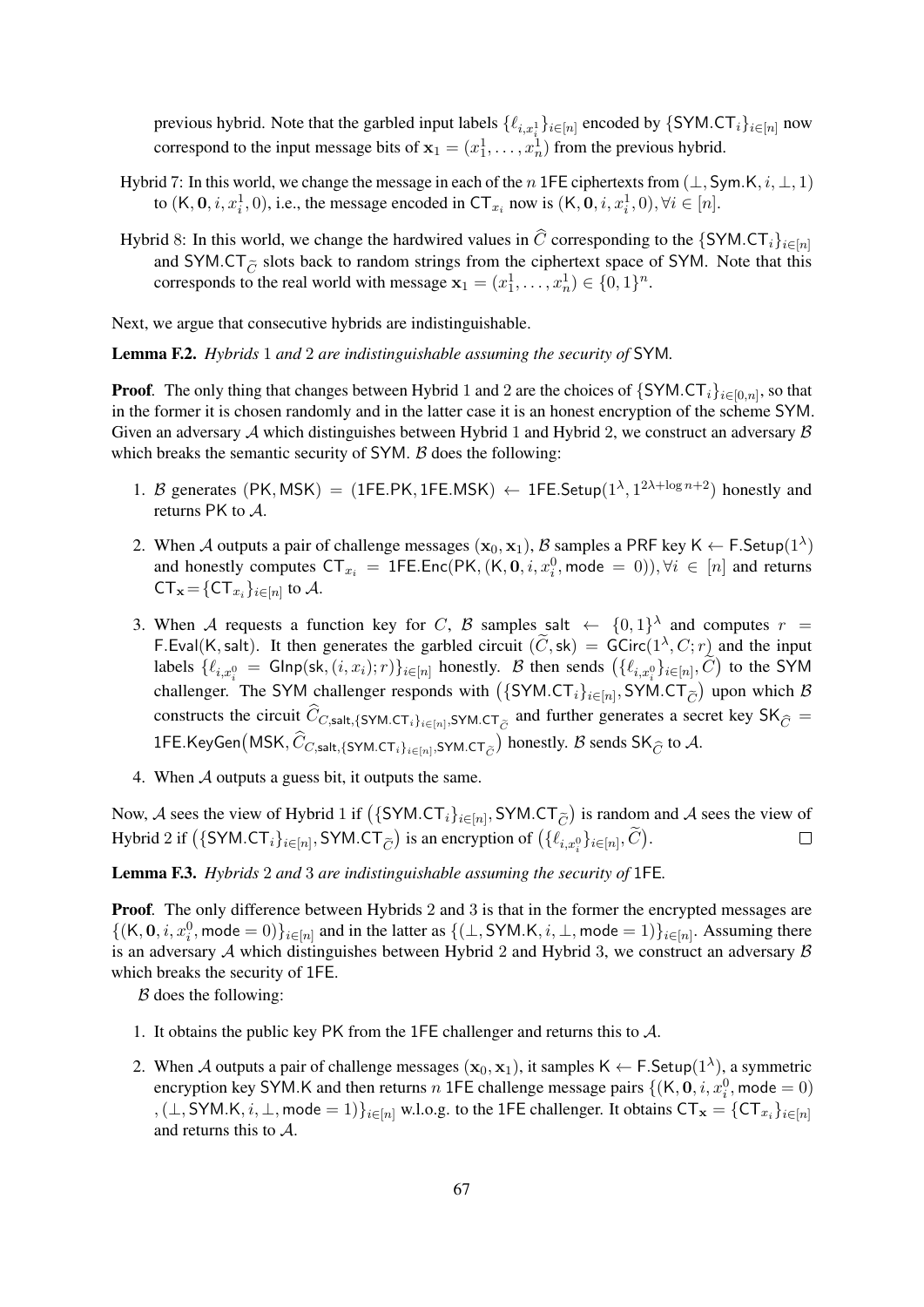- 3. When A outputs a function query for C, B constructs the function  $C_{C,}$ salt,{SYM.CT<sub>i</sub>}i∈[n],SYM.CT<sub> $\tilde{C}$ </sub> as described in Figure [20](#page-65-0) and sends this to the 1FE challenger. Here, SYM.CT<sub> $\tilde{C}$ </sub> is computed<br>  $\tilde{C}$ as SYM.Enc(SYM.K,  $\tilde{C}$ ) where  $(\tilde{C}, sk) = GCirc(1^{\lambda}, C; F.Eval(K, salt))$  while SYM.CT<sub>i</sub> are computed as SYM.Enc(SYM.K,  $\ell_{i,x_i^0}$ ) where  $\ell_{i,x_i^0} = \mathsf{GInp}(\mathsf{sk},(i,x_i^0); \mathsf{F.Eval}(\mathsf{K}, \mathsf{salt})), \forall i \in [n].$ It returns the obtained key  $SK_{\widehat{C}}$  to  $\mathcal{A}$ .
- 4. When A outputs a guess bit, it outputs the same.

When the 1FE challenger returns encryptions of  $\{(\mathsf{K}, \mathbf{0}, i, x_i^0, \text{mode} = 0)\}_{i \in [n]}, \mathcal{A}$  sees the view of Hybrid 1, and when it returns an encryption of  $\{(\perp, SYM.K, i, \perp, mode = 1)\}_{i \in [n]}$ , it sees the view of Hybrid 2. Note that in either case the decrypted value is the same and thus the reduction  $\beta$  is a valid 1FE adversary. Thus, the advantage of  $A$  translates to the advantage of  $B$ .  $\Box$ 

<span id="page-67-0"></span>Lemma F.4. *Hybrids* 3 *and* 4 *are indistinguishable assuming the security of* PRF F*.*

**Proof.** The only difference in Hybrid 4 from Hybrid 3 is that instead of randomness generated by the PRF, true randomness is used now to generate the garbled circuit and garbled input. Note that the PRF key is not explicitly needed in the Hybrid 3. Thus, assuming there is an adversary  $A$  which distinguishes between Hybrid 3 and Hybrid 4, we construct an adversary  $\beta$  which breaks the security of PRF F.  $\beta$ does the following:

- 1. B generates (PK, MSK) = (1FE.PK, 1FE.MSK)  $\leftarrow$  1FE.Setup( $1^{\lambda}$ ,  $1^{2\lambda + \log n + 2}$ ) honestly and returns PK to A.
- 2. When A outputs a pair of challenge messages  $(x_0, x_1)$ , B samples SYM.K and simulates the challenge message as  $CT_{\mathbf{x}} = \{CT_{x_i}\}_{i \in [n]}$  where  $CT_{x_i} = \text{1FE}$ .Enc $(\text{PK}, (\perp, \text{SYM}$ .K,  $i, \perp, 1))\}_{i \in [n]}$ .
- 3. When  $A$  outputs a function query for  $C$ ,  $B$  first queries the PRF challenger upon which it receives r. It then uses r to compute the garbled circuit  $(\tilde{C}, \text{sk}) = \text{GCirc}(1^{\lambda}, C; r)$  as well as the garbled input labels  $\ell_{i,x_i^0} = \text{GInp}(\textsf{sk}, (i, x_i^0); r) \forall i \in [n]$ , honestly. B then samples salt  $\leftarrow \{0, 1\}^{\lambda}$  and computes  $\{SYM.CT_i = SYM.Enc(SYM.K, \ell_{i,x_i^0})\}_{i \in [n]}$  and  $SYM.CT_{\widetilde{C}} = SYM.Enc(SYM.K, C)$ . It then computes  $\mathsf{SK}_{\widehat{C}}~=~\mathsf{1FE}$ .KeyGen $(\mathsf{MSK}, C_{C,{\sf salt},\{\mathsf{SYM}.\mathsf{CT}_i\}_{i\in[n]},\mathsf{SYM}.\mathsf{CT}_{\widetilde{C}}})$  for the function  $C_{C, \textsf{salt}, \{\textsf{SYM}.\textsf{CT}_i\}_{i\in[n]}, \textsf{SYM}.\textsf{CT}_{\widetilde{C}}}$  as described in Figure [20](#page-65-0) and returns SK $_{\widehat{C}}$  to A.
- 4. When  $A$  outputs a guess bit,  $B$  outputs the same.

If B had received  $r = F.Eval(K, salt)$  from the the PRF challenger, A sees the distribution of Hybrid 3, else it sees the distribution of Hybrid 4 if  $r$  was sampled uniformly at random by the PRF challenger. The advantage of  $A$  therefore translates to an advantage of  $B$ .  $\Box$ 

Lemma F.5. *Hybrids* 4 *and* 5 *are indistinguishable assuming the security of* GC*.*

Proof. The only difference between Hybrids 4 and 5 is that in the former, the messages encoded in  ${\sf SYM.CT}_i_{i \in [n]}$  ciphertexts hardwired in C were  $\{\ell_{i,x_i^0}\}_{i \in [n]}$  while in the later, the encoded messages are  $\{\ell_{i,x_i}\}_{i\in[n]}$ . Note that in both cases, we have the same output of decryption since  $C(\mathbf{x}_0) = C(\mathbf{x}_1)$ and hence the two hybrids are indistinguishable by indistinguishability based security of GC. More formally, we show that if there is an adversary  $A$  which distinguishes between Hybrid 4 and Hybrid  $5$ , we construct an adversary  $\beta$  which breaks the security of GC.  $\beta$  does the following:

1. B generates (PK, MSK) = (1FE.PK, 1FE.MSK)  $\leftarrow$  1FE.Setup( $1^{\lambda}$ ,  $1^{2\lambda + \log n + 2}$ ) honestly and returns PK to A.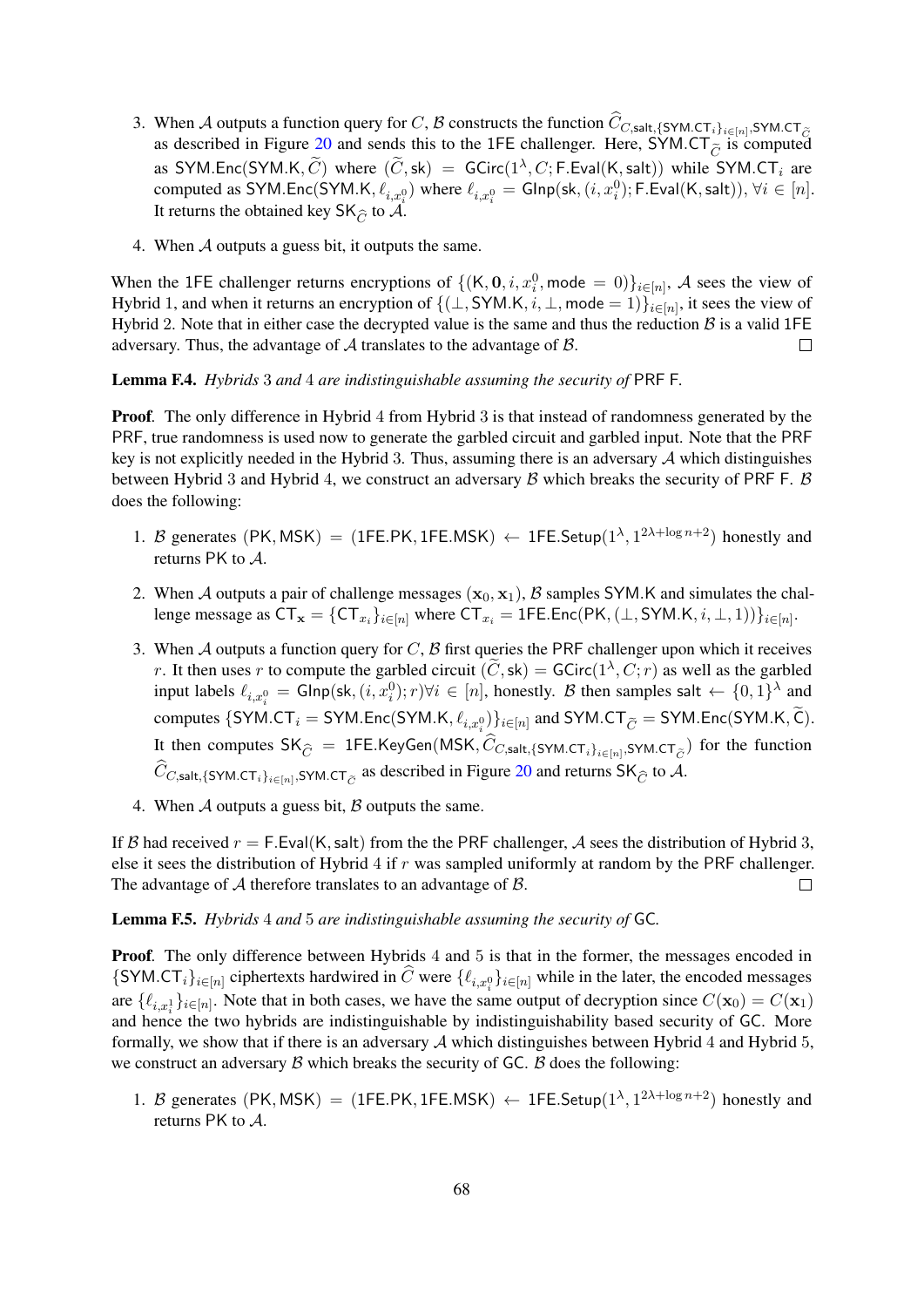- 2. When A outputs a pair of challenge messages  $(x_0, x_1)$ , B samples SYM.K and simulates the challenge message as  $CT_{\mathbf{x}} = \{CT_{x_i}\}_{i \in [n]}$  where  $CT_{x_i} = \text{1FE}$ .Enc $(\text{PK}, (\perp, \text{SYM}$ .K,  $i, \perp, 1))\}_{i \in [n]}$ .
- 3. When A outputs a function query for  $C$ ,  $\beta$  first constructs and sends the challenge message pair  $((C, \mathbf{x}_0), (C, \mathbf{x}_1))$  to the GC challenger. On receiving  $(C, \tilde{\mathbf{x}}) = \{\ell_{i,x_i}\}_{i \in [n]}$  from the GC challenger, B computes  $\{SYM, CT_i = SYM. Enc(SYM. K, \ell_{i,x_i})\}_{i \in [n]}$  and SYM.CT $_{\widetilde{C}}$  = SYM.Enc(SYM.K,  $\widetilde{C}$ ). It then samples salt  $\leftarrow \{0,1\}^{\lambda}$  and generates a function key for the function  $C_{C, \textsf{salt}, \{\textsf{SYM}, \textsf{CT}_i\}_{i \in [n]}, \textsf{SYM}, \textsf{CT}_{\widetilde{C}}}$  as  $\textsf{SK}_{\widehat{C}} = \textsf{1FE}.\textsf{KeyGen}(\textsf{MSK}, C_{C, \textsf{salt}, \{\textsf{SYM}, \textsf{CT}_i\}_{i \in [n]}, \textsf{SYM}, \textsf{CT}_{\widetilde{C}}}).$   $\mathcal B$ returns SK $_{\widehat{C}}$  to  ${\mathcal A}.$
- 4. When  $A$  outputs a guess bit,  $B$  outputs the same.

Note that since A is a valid DFE adversary satisfying  $C(\mathbf{x}_0) = C(\mathbf{x}_1)$ , this implies B is a valid GC adversary. Further, if the GC challenger had returned  $(C, \tilde{\mathbf{x}} = \{\ell_{i,x_i^0}\}_{i \in [n]})$ , then A sees the view of Hybrid 4 and if the GC challenger had returned  $(\widetilde{C}, \widetilde{\mathbf{x}} = \{\ell_{i,x_i^1}\}_{i \in [n]})$ , then A sees the view of Hybrid 5. The advantage of  $A$  therefore translates to an advantage of  $B$ .  $\Box$ 

Lemma F.6. *Hybrids* 5 *and* 6 *are indistinguishable assuming the security of* PRF F*.*

Proof. The proof is similar to Lemma [F.4.](#page-67-0)

Lemma F.7. *Hybrids* 6 *and* 7 *are indistinguishable assuming the security of* 1FE*.*

Proof. The proof is similar to Lemma [F.3.](#page-66-0)

Lemma F.8. *Hybrids* 7 *and* 8 *are indistinguishable assuming the security of* SYM*.*

Proof. The proof is similar to Lemma [F.2.](#page-66-1)

#### <span id="page-68-0"></span>F.1 Decomposable Functional Encryption for Circuits: Instantiations

We note that most functional encryption schemes in the literature are already decomposable, since a long input x is typically encoded bit by bit, using a separate public key component. Indeed, we do not know of any exceptions in the literature. For instance, recall the ciphertext of [\[ABSV15\]](#page-35-10):

$$
CT_0 \leftarrow OneCT.Enc(OneCT.SK, x) and CT_1 \leftarrow SelEnc(Sel.MPK, (OneCT.SK, K, 0^{\lambda}, 0)).
$$

Above,  $CT_1$  is a ciphertext component which is independent of the message (and depends only on randomness), hence it may be denoted as  $CT_{indot}$  in the notation above. Therefore, it remains to show that  $CT_0$  is decomposable. This depends on the particular OneCT scheme that is chosen, but for instance, it was shown in [\[AS17a\]](#page-35-12) that the OneCT succinct FE scheme from LWE constructed by  $[GKP^+13b]$  $[GKP^+13b]$  is decomposable. We refer the reader to [\[AS17a\]](#page-35-12) for details.

We note that the recent constructions of FE from constant degree multilinear maps [\[Lin17,](#page-38-6) [LT17\]](#page-38-7) also satisfy decomposability, despite the fact that they precompute high degree monomials which are encoded. To see this, note that the encrypt algorithm in [\[Lin17,](#page-38-6) [LT17\]](#page-38-7) takes as input a message  $x$ and *chooses* a PRG seed s (say) represented as a matrix. The encryptor computes a long message y (say) that consists of monomials computed over x, s. While the computation of arbitrary monomials would violate decomposability, in the above constructions, the monomials are *linear* in bits of x, and the high degree terms are all computed over the bits of the seed s. Our construction requires that the bits

 $\Box$ 

 $\Box$ 

 $\Box$ 

 $\Box$